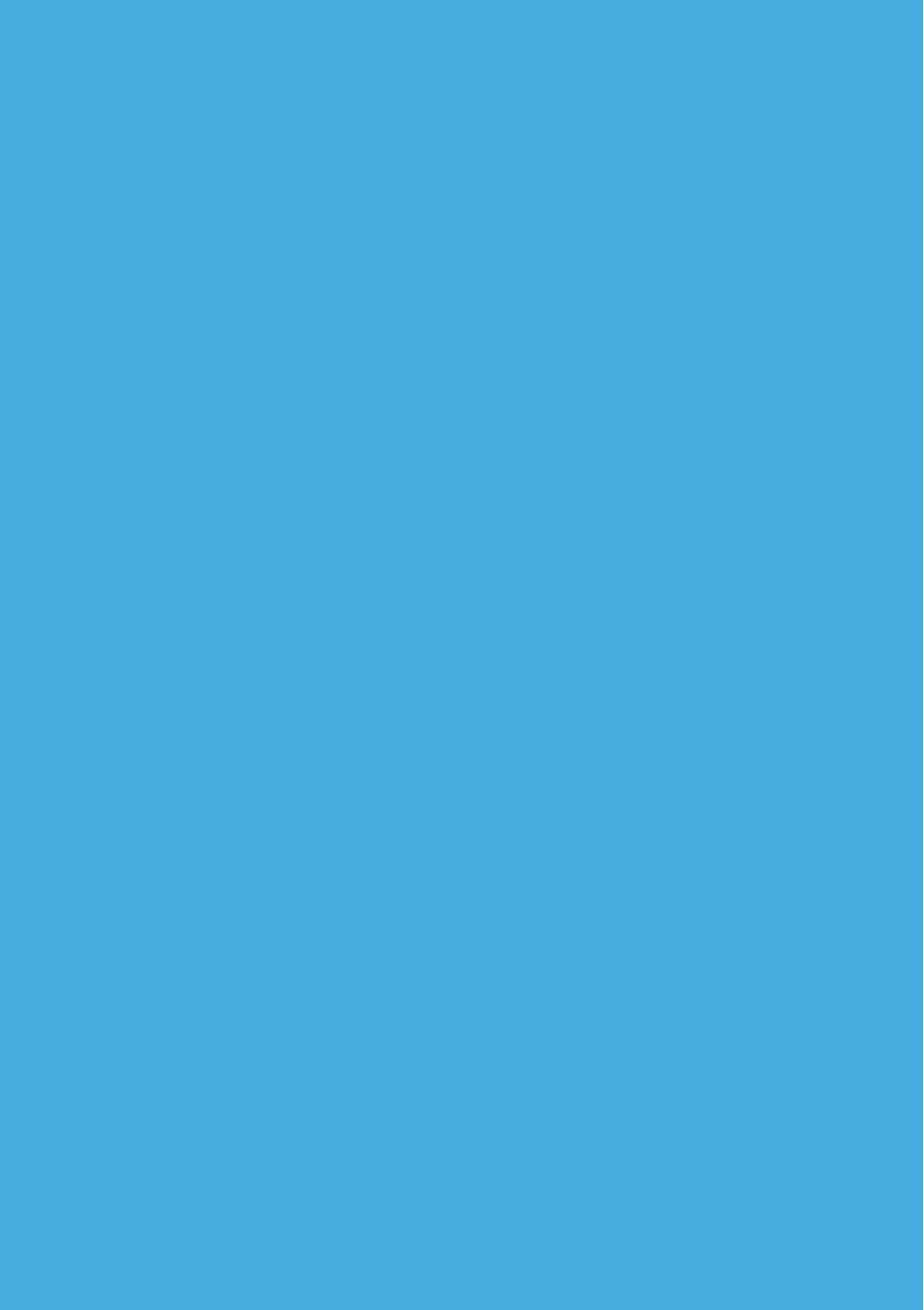### **CONTENTS**

#### MINUTES OF ASSEMBLY, JUNE, 2009

| 74 |
|----|
| 96 |
|    |

#### DIRECTORY OF THE PRESBYTERIAN CHURCH IN IRELAND

|                             | 102 |
|-----------------------------|-----|
|                             | 103 |
|                             | 105 |
| Under Care of Presbyteries: |     |
|                             | 163 |
|                             | 164 |
|                             | 165 |
| Alphabetical Lists:         |     |
|                             | 167 |
|                             | 171 |
| Contacts:                   |     |
|                             | 199 |
|                             | 199 |
|                             | 200 |
|                             | 202 |
|                             | 205 |
|                             | 210 |
|                             | 211 |
|                             | 215 |
|                             | 232 |
|                             |     |

#### STATISTICS OF THE PRESBYTERIAN CHURCH IN IRELAND

| 241 |
|-----|
| 287 |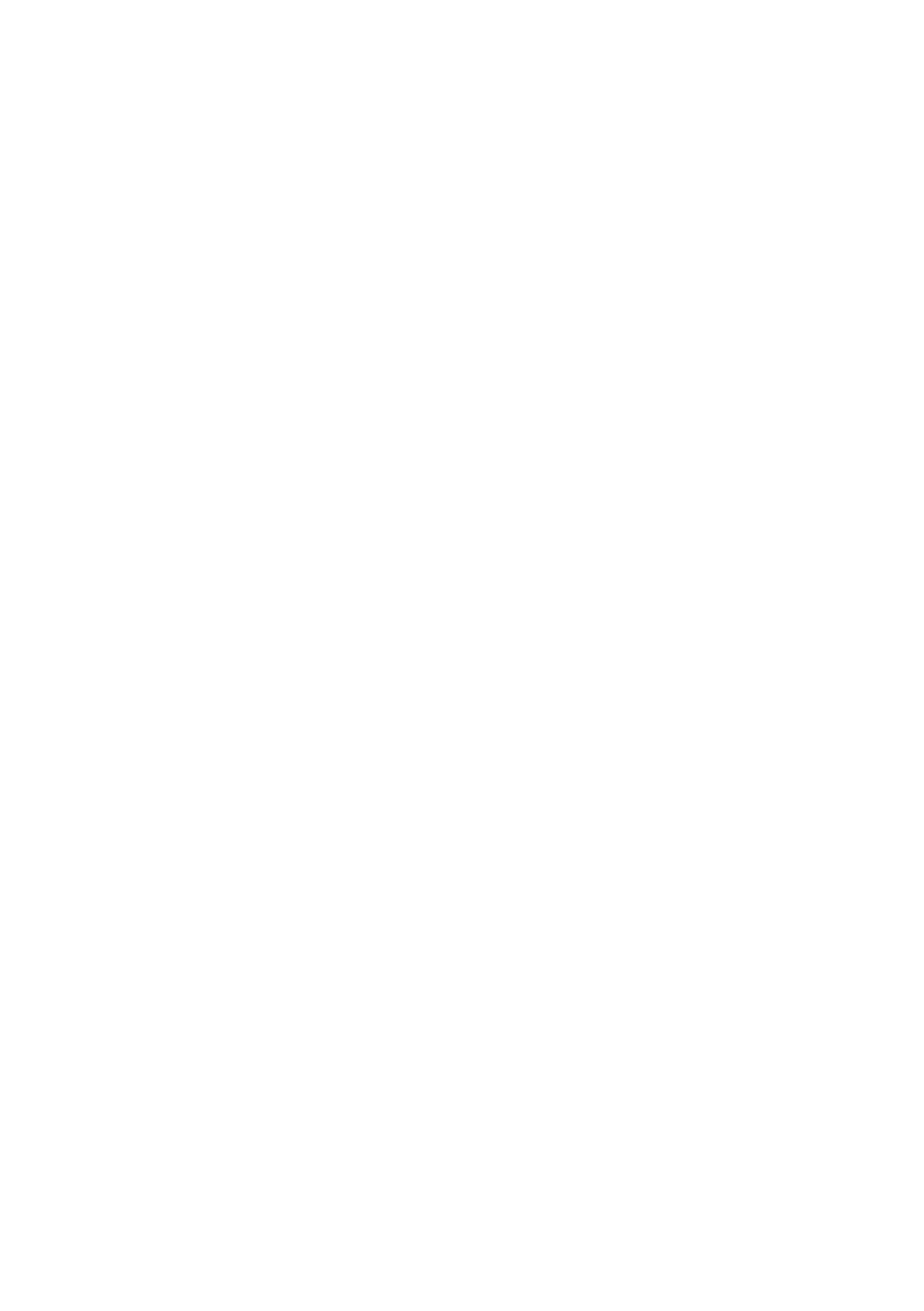## **MINUTES**

## OF THE

## **PROCEEDINGS**

## OF THE

## **General Assembly**

## OF THE

## **Presbyterian Church in Ireland**

## **Held at Belfast, June, 2009**

### **FIRST SESSION**

**Monday, 1st June, 2009** Seven o'clock. Evening

#### **Within Church House**

The Right Rev Dr W Donald Patton, Moderator of the General Assembly, led in public worship and addressed those present before constituting the Assembly with prayer.

The Memorial Roll of Ministers deceased was submitted by the Rev Dr WTJ Richardson MBE, and the Assembly paid their customary tribute.

The Clerk announced that the names of 601 ministers being ex officio members and 477 elders on whose behalf commissions had been received, had been entered on the Roll of the Assembly together with 59 Assembly Elders, Conveners and nominees of the Business Board. In addition 193 people in various categories, not members of the court, have been invited to sit and deliberate. There are also 19 Corresponding Members and Delegates from other Churches.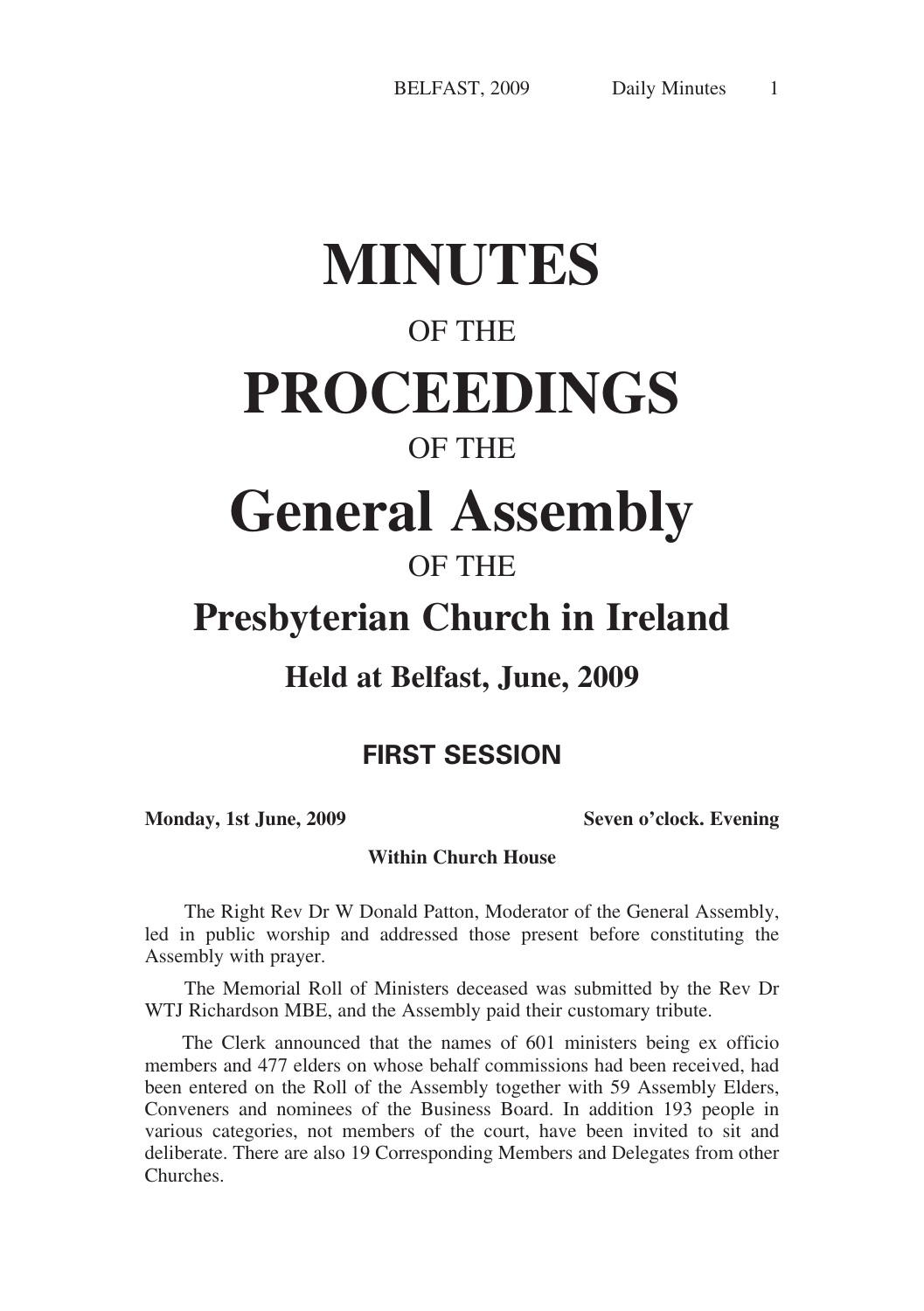The following Ministers and Ruling Elders were present at the Annual Meeting:-

## **BELFAST ASSEMBLY**

#### **1. ARDS PRESBYTERY**

| <i>Ministers</i> | <b>Ruling Elders</b> | Congregations             |
|------------------|----------------------|---------------------------|
|                  |                      | Lisnabreen, Bangor        |
|                  |                      | Trinity, Bangor           |
| J.McC. Auld      |                      | R.E. Teacher              |
|                  |                      | High Street, Holywood     |
|                  |                      | Greenwell St., N'ards     |
|                  |                      | Retired                   |
|                  |                      | <b>First Newtownards</b>  |
|                  |                      | Theological Professor     |
| W.T. Cordner     |                      | First Bangor              |
|                  | $+Mrs. E. Warden.$   | Clerk                     |
| Dr. D.R. Purce   | Miss E. Nixon        | Groomsport                |
|                  |                      | Cloughey                  |
| Dr. R.A. Russell |                      | Ballywalter               |
|                  | +Mrs. J. Mann        | Theological Professor     |
|                  | Miss P. Hassard      | Trinity, Bangor           |
|                  |                      | Hamilton Rd., Bangor      |
|                  |                      | Ballygilbert              |
| S.A. Little      | J. Cole              | Shore Street, Donaghadee  |
|                  |                      | Helen's Bay               |
|                  |                      | <b>First Newtownards</b>  |
|                  | R. McCormick         | Greenwell St, Newtownards |
|                  | T. Jenkins           | Millisle & Ballycopeland  |
|                  |                      | Ballycrochan              |
|                  |                      | Movilla                   |
|                  |                      | West Church, Bangor       |
|                  | L. McC. Dempster     | Glastry                   |
|                  |                      | Kirkcubbin                |
| J. M. Wade       |                      | Portavogie                |
|                  |                      | Conlig                    |
| Averil Stevenson |                      | Kirkcubbin                |
|                  |                      | Regent St., Newtownards   |
|                  | Mrs. H. Millar       | Ballyholme                |
|                  |                      | Mission Africa            |
|                  |                      | Scrabo                    |
|                  |                      | Strean, Newtownards       |
|                  |                      |                           |
|                  |                      | Kilcooley, Bangor         |
|                  |                      | Carrowdore & Ballyfrenis  |
|                  |                      | Army Chaplain             |
|                  | J. McCormick         | Ballygrainey              |
|                  |                      | Lisnabreen                |
|                  | A. Warden            | <b>Ballyblack</b>         |
| Dr. M.J. Welsh   | N. Hamilton          | Greyabbey                 |

+ = Elders appointed by Presbytery

\*  $=$  Representative Elder from another Congregation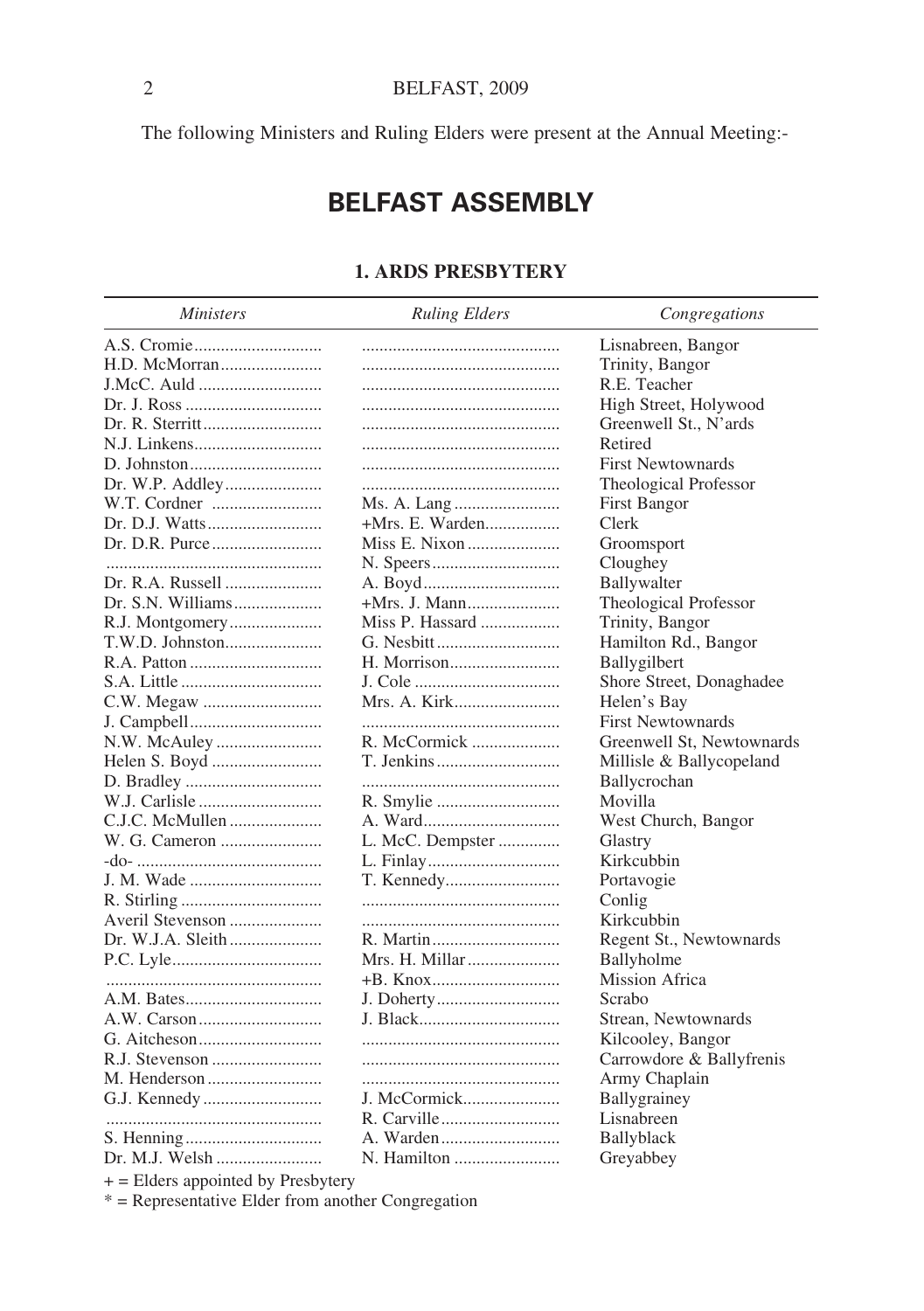First Donaghadee L. Willoughby..................... St. Andrew's, Bangor 

#### 2. ARMAGH PRESBYTERY

| <b>Ministers</b>       | <b>Ruling Elders</b> | Congregations          |
|------------------------|----------------------|------------------------|
|                        |                      | First Portadown        |
|                        |                      | The Mall, Armagh       |
|                        |                      | Hill Street, Lurgan    |
|                        |                      | Second Keady           |
|                        |                      | Drumhillery            |
|                        |                      | Cladymore              |
|                        |                      | Tassagh                |
|                        | J.F. Sandford        | Ahorey                 |
|                        |                      | Clare                  |
|                        |                      | First Portadown        |
|                        |                      | First Armagh           |
| Christina U.R. Bradley | Mrs. M. Stirling     | Armagh Road, Portadown |
|                        |                      | Craigavon              |
|                        | J. Whittle           | Vinecash               |
|                        | I. Hadden            | Caledon                |
|                        |                      | Minterburn             |
| J.W.P. McConnell       |                      | Waringstown            |
|                        | T.I. Adair           | The Mall, Armagh       |
|                        |                      | Hill Street, Lurgan    |
|                        |                      | Druminnis              |
|                        |                      | Redrock                |
|                        |                      | First Lurgan           |
|                        |                      | Loughgall              |
|                        |                      | Tartaraghan            |
|                        |                      | <b>First Keady</b>     |
|                        |                      | Armaghbrague           |
|                        |                      | Knappagh               |
|                        |                      | Moy                    |
|                        |                      | <b>Benburb</b>         |

#### **3. BALLYMENA PRESBYTERY**

| <i>Ministers</i>     | <b>Ruling Elders</b> | Congregations             |
|----------------------|----------------------|---------------------------|
|                      |                      | Wellington St., B'mena    |
| W.J.A. Armstrong     |                      | Second Broughshane        |
|                      |                      | Grange                    |
|                      |                      | Connor                    |
| Dr. R.E.H. Uprichard |                      | Trinity, Ahoghill         |
|                      |                      | Harryville, Ballymena     |
|                      |                      | Grange with Craigmore     |
|                      |                      | Wellington St., Ballymena |
|                      |                      | <b>Ballee</b>             |
|                      |                      | First Broughshane         |
|                      |                      | <b>First Portglenone</b>  |
|                      |                      | Cloughwater               |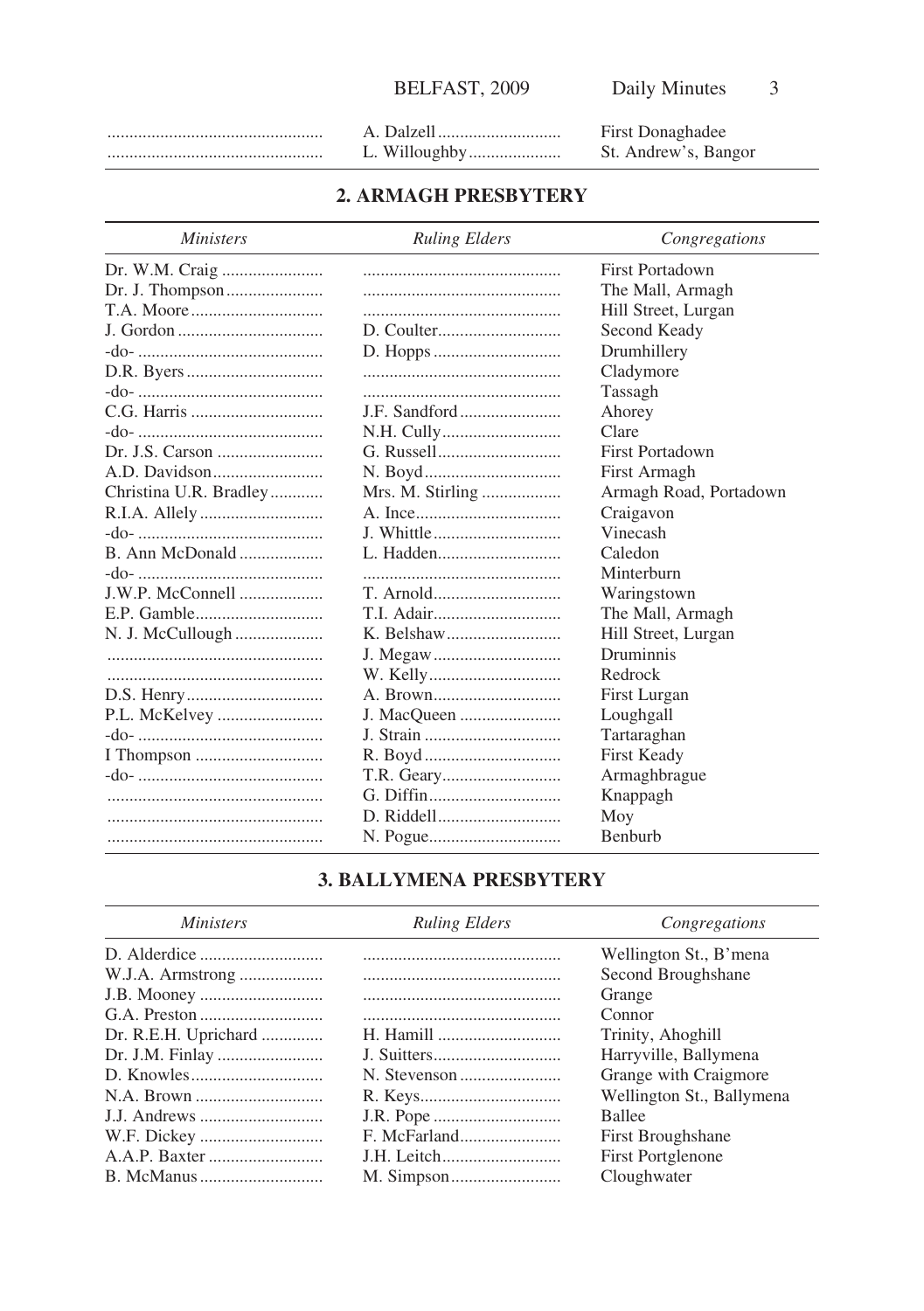| J. G. Johnston |               | Carnlough/Cushendall     |
|----------------|---------------|--------------------------|
|                |               | Newtowncrommelin         |
|                |               | <b>First Ahoghill</b>    |
|                |               | Second Broughshane       |
|                | Mrs. A. Erwin | West Church, B'mena      |
|                |               | Kells                    |
|                |               | Eskylane                 |
|                |               | Cuningham Memorial,      |
| Cullybackey    |               |                          |
| S.W.W. Neilly  |               | Third Portglenone        |
|                |               | Clough                   |
|                |               | First Ballymena          |
|                |               | High Kirk, Ballymena     |
| N.G. McDowell  |               | Chaplain to Forces       |
|                |               | Glenarm                  |
|                |               | Cairnalbana              |
|                |               | <b>Buckna</b>            |
|                |               | Connor                   |
|                |               | Rasharkin                |
|                |               | Brookside, Ahoghill      |
|                |               | Glenwherry               |
|                |               | Killymurris              |
|                |               | Ballyloughan             |
| J.E. McDowell  |               | Wellington St., Assoc.   |
|                |               | High Kirk, B'mena Assoc. |
|                |               | Ballykeel                |

#### **4. NORTH BELFAST PRESBYTERY**

| <i>Ministers</i> | Ruling Elders     | Congregations                |
|------------------|-------------------|------------------------------|
|                  |                   | Immanuel                     |
|                  |                   | Whiteabbey                   |
|                  |                   | West Kirk                    |
|                  |                   | Rathcoole                    |
|                  |                   | Rosemary                     |
|                  |                   | Overseas Board Sec.          |
|                  |                   | Sinclair Seamen's            |
| W.McB. Campbell  | Miss D. Pinkerton | <b>Shankill Road Mission</b> |
|                  |                   | Theological Professor        |
|                  |                   | Immanuel                     |
|                  | R.A. McCallion    | Alexandra                    |
|                  |                   | Abbey, Monkstown             |
|                  |                   | Woodvale                     |
|                  |                   | Director of Min Studies      |
| G.F. McKeown     |                   | Rathcoole                    |
| J.R. Dickinson   | K. McKinney       | Carnmoney                    |
|                  |                   | Eglinton                     |
|                  |                   | Glengormley                  |
|                  |                   | Ballysillan                  |
|                  |                   | Abbot's Cross                |
|                  | W. Chambers       | Sinclair Seamen's            |
| LK McDonald      |                   | New Mossley                  |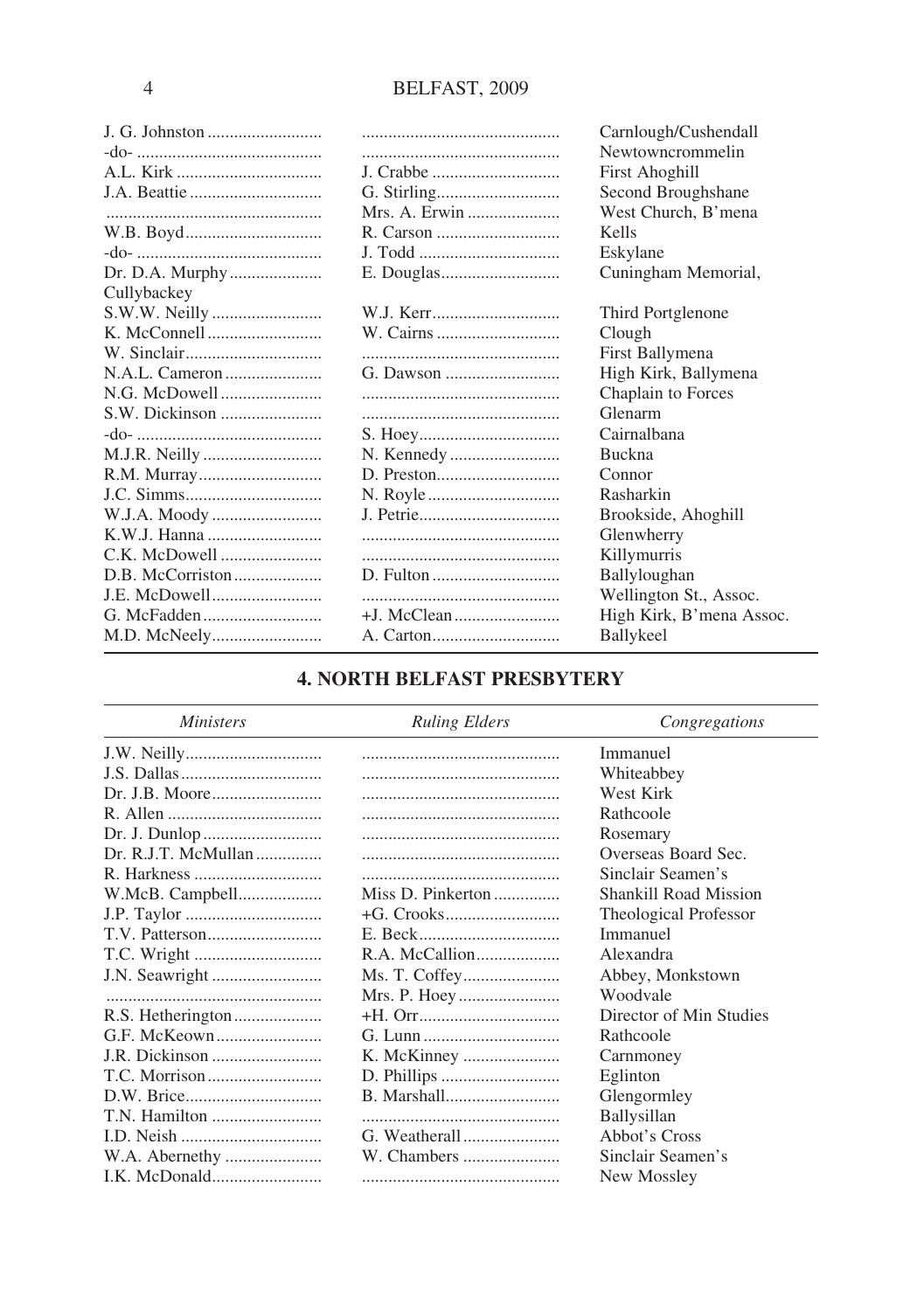| S. Elizabeth Hughes   | W. McDowell     | Whitehouse                      |
|-----------------------|-----------------|---------------------------------|
|                       |                 | Crumlin Road                    |
| Margaret L. Johnston  |                 | Fortwilliam Park                |
|                       | Ms. M. McGuigan | Rosemary                        |
|                       | +Miss J. Nelson | Deputy Clerk                    |
| Dr. Lesley E. Carroll | Miss M. Torrens | Fortwilliam & Macrory           |
|                       | R.A. Thompson   | West Kirk                       |
|                       | W. McCreedy     | Ballygomartin                   |
|                       |                 | <b>BMI Mission Dev. Officer</b> |
|                       |                 | Seaview                         |
| Cheryl A. Meban       |                 | Chaplain U.U. J'stown &         |
| <b>Belfast</b>        |                 |                                 |
|                       |                 | Whiteabbey                      |
|                       |                 | Ballyhenry                      |
|                       |                 | Whiteabbey Assoc.               |
|                       |                 | Newington                       |
|                       |                 | Church Planter (Cliftonville    |
| Road)                 |                 |                                 |
|                       |                 | Nelson Memorial                 |
|                       |                 |                                 |

### **5. SOUTH BELFAST PRESBYTERY**

| <b>Ministers</b>       | <b>Ruling Elders</b> | Congregations                 |
|------------------------|----------------------|-------------------------------|
| W.D.F. Marshall        |                      | Windsor                       |
| I.S. McDowell          |                      | Christian Aid Secretary       |
|                        |                      | Stranmillis Lecturer          |
|                        |                      | McCracken Memorial            |
| Dr. K.N.E. Newell      |                      | <b>Fitzroy Avenue</b>         |
| J.A. Braithwaite       |                      | Dunmurry                      |
|                        | Mrs. Y. Elder        | Fisherwick                    |
|                        |                      | Kinghan Church                |
| W.P.H. Erskine         |                      | Windsor                       |
|                        |                      | Malone                        |
|                        |                      | Newtownbreda                  |
| Dr. M. Ruth Patterson  |                      | <b>Restoration Ministries</b> |
|                        |                      | Gt. Victoria Street           |
|                        | S. White             | Ulsterville                   |
|                        |                      | Belfast Bible Col. Lec.       |
|                        |                      | Saintfield Road               |
|                        | Mrs. H. Darragh      | <b>Townsend Street</b>        |
|                        |                      | <b>Belvoir</b>                |
|                        | +D. McCleery         | Chaplain City Hospital        |
|                        |                      | Chaplain R.V.H.               |
| Dr. W.G. Campbell      |                      | Theological Professor         |
|                        | $+Mrs$ . M. Jackson  | Q.U.B. Chaplain & Dean of     |
| Residence, Derryvolgie |                      |                               |
|                        |                      | Richview                      |
|                        |                      | Kilmakee                      |
|                        |                      | Taughmonagh (Ch. Ext.)        |
|                        |                      | Lowe Memorial (Finaghy)       |
|                        | +Mrs. P. Young       | Youth Link NI                 |
| Dr. M.C.A. Gray        | Mrs. E. MacNeill     | Cooke Centenary               |
|                        |                      |                               |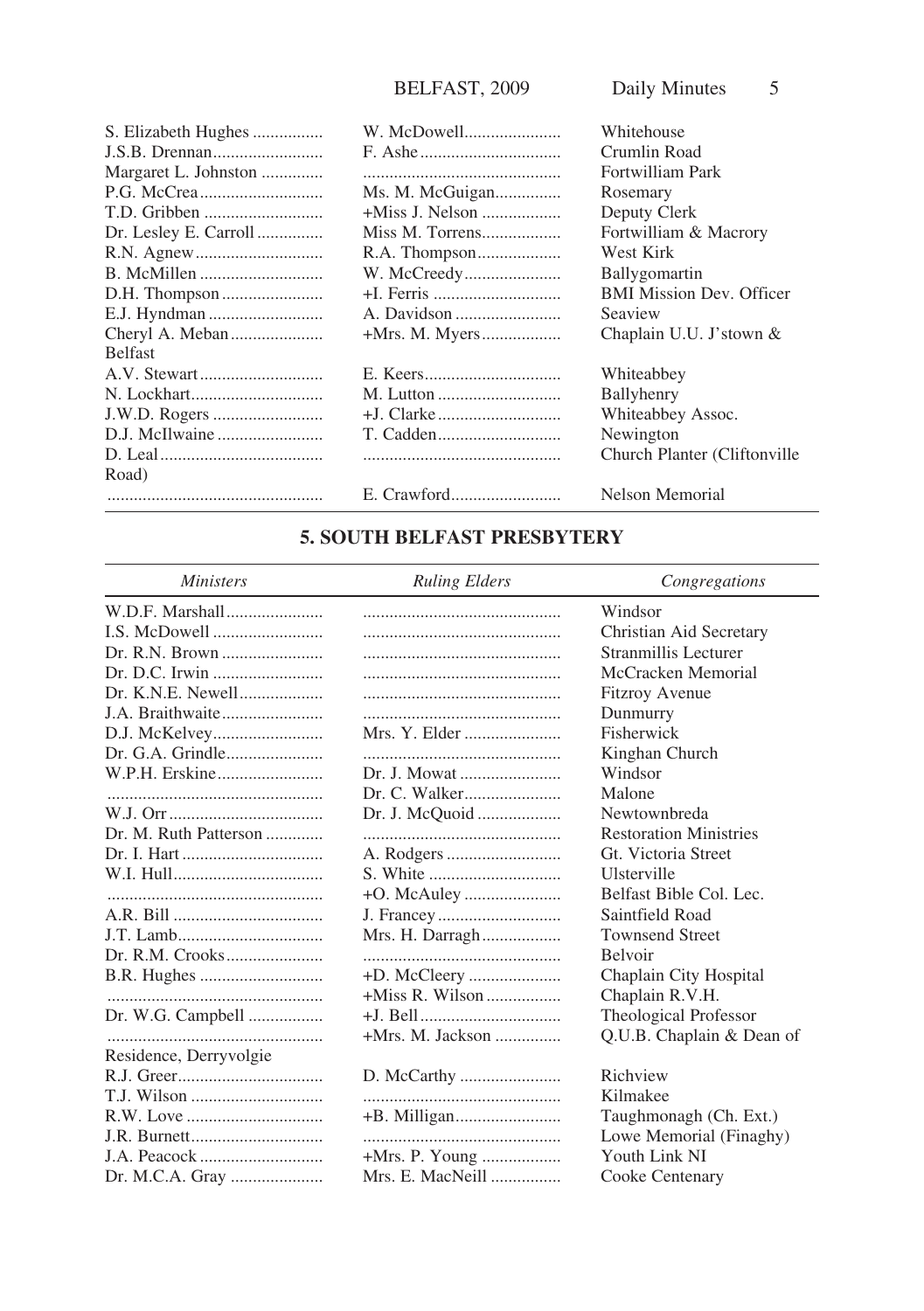|  | McCracken Memorial |
|--|--------------------|
|  | Ballycairn         |
|  | Fitzroy Avenue     |

#### **6. EAST BELFAST PRESBYTERY**

| <b>Ministers</b> | <b>Ruling Elders</b> | Congregations               |
|------------------|----------------------|-----------------------------|
|                  |                      | Carryduff                   |
|                  |                      | Stormont                    |
|                  |                      | Megain Memorial             |
|                  |                      | Dundonald                   |
| Dr. H.A. Dunlop  |                      | Knock                       |
| W. McKeown       |                      | Ravenhill                   |
|                  |                      | Orangefield                 |
|                  |                      | Missionary                  |
|                  |                      | Tullycarnet                 |
|                  |                      | Theological Professor       |
|                  |                      | <b>First Holywood</b>       |
|                  |                      | Belmont                     |
|                  |                      | <b>First Ballymacarrett</b> |
|                  |                      | St. Andrew's                |
|                  |                      | <b>Bloomfield</b>           |
|                  |                      | B.M.O. Secretary            |
|                  | T.D. Mahood          | Cregagh                     |
|                  | J. Irvine            | Stormont                    |
|                  |                      | <b>Mersey Street</b>        |
|                  |                      | Castlereagh                 |
|                  |                      | High Street, Holywood       |
|                  |                      | Gilnahirk                   |
|                  |                      | McQuiston Mem.              |
|                  |                      | Mountpottinger              |
|                  |                      | Granshaw                    |
|                  |                      | Strand                      |
|                  |                      | Westbourne                  |
|                  | Miss M. Benson       | Mersey Street               |
|                  | Ms. L. Wasson        | Garnerville                 |
|                  |                      | Kirkpatrick Mem.            |
|                  |                      | Knock Assoc.                |
|                  |                      | Christ Church               |

#### 7. CARRICKFERGUS PRESBYTERY

| <i>Ministers</i> | <b>Ruling Elders</b> | Congregations            |
|------------------|----------------------|--------------------------|
|                  |                      | Gardenmore               |
|                  |                      | Greenisland              |
|                  |                      | Joymount                 |
|                  |                      | First Carrickfergus      |
|                  |                      | Craigy Hill              |
|                  |                      | Ballylinney              |
|                  |                      | Downshire, Carrickfergus |
|                  |                      | Greenisland              |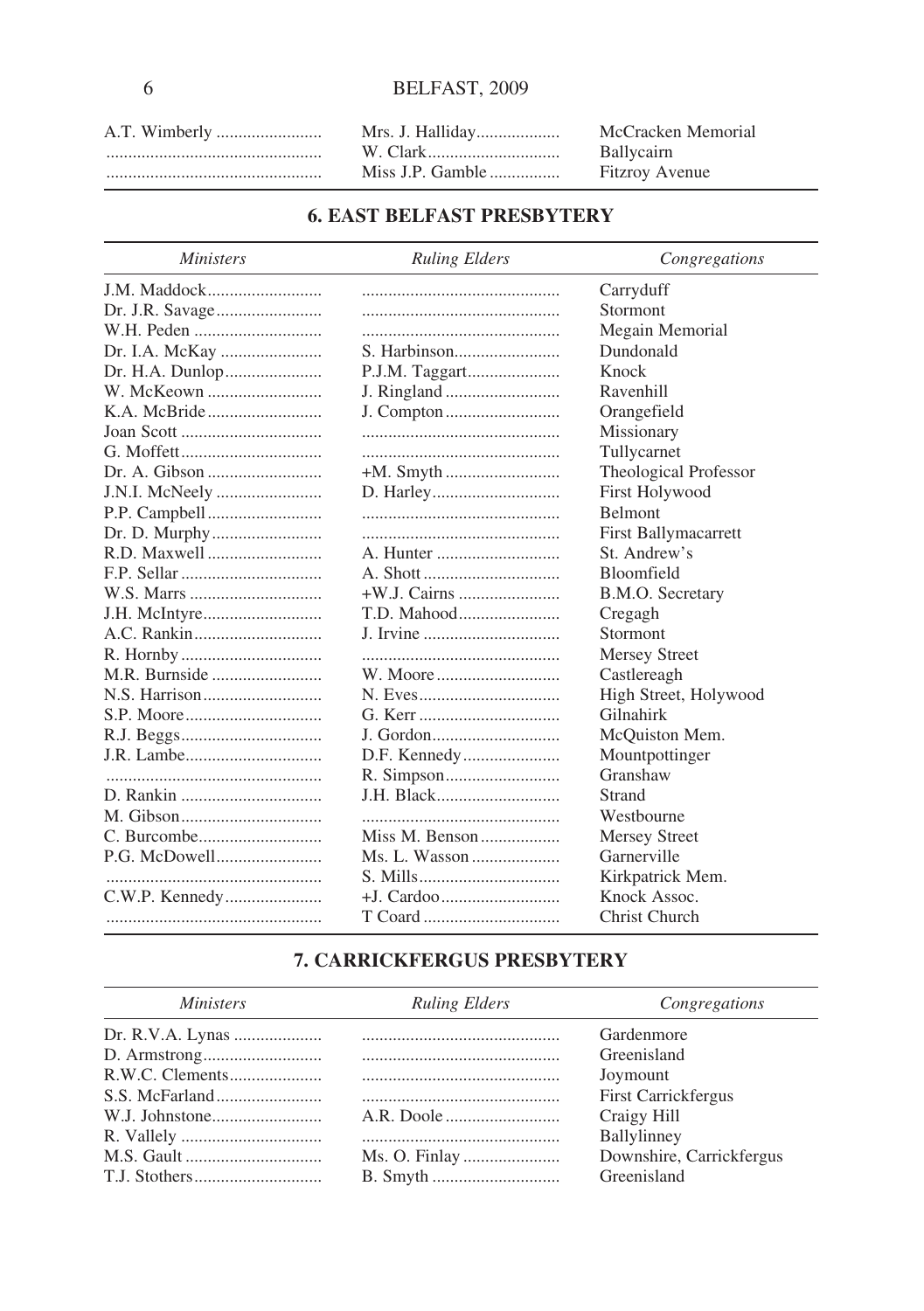|                    |               | Ballyclare         |
|--------------------|---------------|--------------------|
|                    |               | Second Islandmagee |
|                    |               | Woodlands          |
|                    |               | Loughmorne         |
|                    |               | Woodburn           |
|                    |               | Joymount           |
|                    | N. Carmichael | First Larne        |
| Gabrielle Farquhar |               | Ballycarry         |
|                    |               | Cairncastle        |
|                    |               | Whitehead          |
|                    |               | First Islandmagee  |
| Heather M. Rendell |               | Chaplain to Forces |
|                    |               | Ballynure          |
|                    |               | Gardenmore         |
|                    |               |                    |

#### 8. COLERAINE & LIMAVADY PRESBYTERY

#### **Ministers**

Ruling Elders

Congregations

|                       |                         | Evangelism Promoter        |
|-----------------------|-------------------------|----------------------------|
|                       |                         | Portstewart                |
|                       |                         | Moneydig                   |
|                       |                         | New Row, Coleraine         |
|                       |                         | Castlerock                 |
|                       |                         | Ballywillan                |
|                       |                         | Macosquin                  |
|                       |                         | Missionary                 |
|                       |                         | Balteagh; Bovevagh         |
|                       |                         | Aghadowey; Crossgar        |
|                       |                         | Ringsend                   |
|                       |                         | Second Limavady; Myroe     |
|                       |                         | Terrace Row, Coleraine     |
|                       | S.G. Warnock            | Banagher                   |
|                       |                         | First Limavady; Magilligan |
|                       |                         | Ballywatt                  |
|                       |                         | First Garvagh              |
|                       |                         | Drumachose; Derramore      |
|                       |                         | <b>First Dunboe</b>        |
| T.J. McCormick        |                         | First Kilrea               |
| J.A. Kirkpatrick      |                         | Portrush                   |
|                       |                         | <b>First Coleraine</b>     |
|                       |                         | Main St., Garvagh          |
|                       |                         | Killaig                    |
|                       |                         | New Row, Coleraine         |
|                       |                         | Dungiven                   |
|                       |                         | Largy                      |
|                       | Miss M. Wilson $\ldots$ | Aghadowey                  |
|                       |                         | Crossgar                   |
|                       |                         | Balteagh                   |
|                       |                         | Bovevagh                   |
| Dr. S.D.H. Williamson |                         | Ballywillan                |
|                       |                         | Portstewart                |
|                       |                         | Castlerock                 |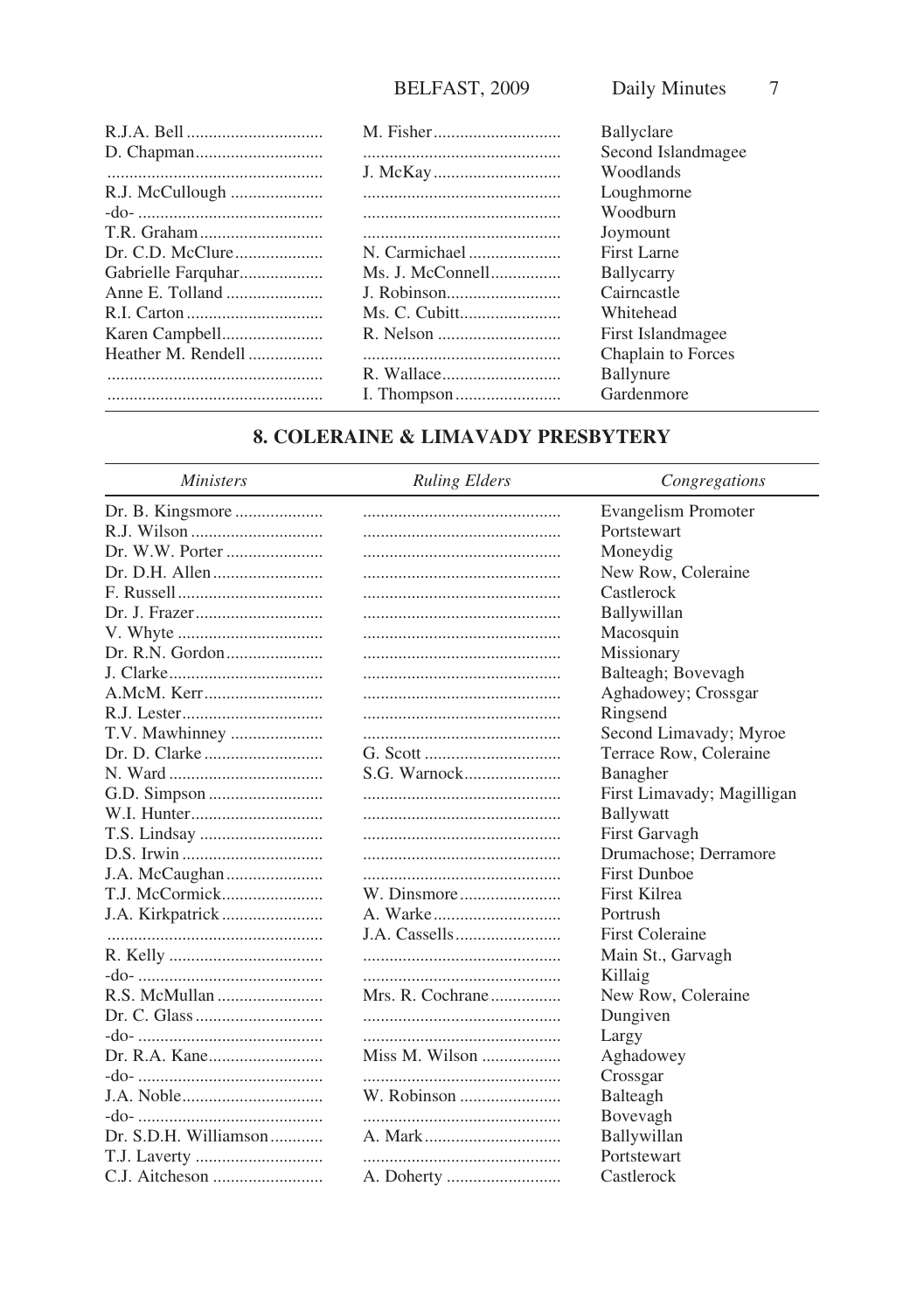|  | Second Limavady |
|--|-----------------|
|  | Myroe           |
|  | <b>Burnside</b> |
|  | Drumachose      |
|  | Derramore       |
|  | First Garvagh   |
|  | First Limavady  |
|  | Magilligan      |

### 9. DERRY & DONEGAL PRESBYTERY

| <i>Ministers</i>  | <b>Ruling Elders</b> | Congregations           |
|-------------------|----------------------|-------------------------|
|                   |                      | Faughanvale; Gortnessy  |
|                   |                      | Waterside; Fahan        |
|                   | Mrs. R. Millar       | Ebrington               |
|                   |                      | Inch                    |
|                   |                      | Dunfanaghy              |
|                   | J.C. Robb            | Magheramason            |
|                   |                      | Moville                 |
|                   |                      | Greenbank               |
|                   | J. Reid              | Second Derry (Strand &  |
| Buncrana)         |                      |                         |
|                   | J. Buchanan          | Burt                    |
|                   |                      | Glendermott             |
|                   | Mrs. M. McCloskey    | Kilfennan               |
| Dr. David Latimer |                      | First Derry & Claremont |
|                   |                      | Monreagh                |
|                   | T. Allen             | Donemana                |
|                   |                      | Chaplain R.A.F.         |
|                   |                      | Raphoe & Ballindrait    |
|                   |                      | Donoughmore; Stranorlar |
|                   |                      | Faughanvale             |
|                   |                      | Leckpatrick             |
|                   |                      | School Chaplain         |
| A.J.A. Rosborough |                      | Ballyarnett             |
|                   | D. Smith             | Knowhead                |
|                   | Mrs. M. Smyth        | Letterkenny             |
|                   |                      | Trenta                  |
|                   |                      | Carndonagh              |
|                   |                      | Malin                   |
|                   |                      | Donegal                 |
|                   |                      | Cumber                  |
|                   | J. McFarland         | <b>Upper Cumber</b>     |
|                   |                      | Waterside               |
|                   |                      | Fahan                   |
|                   |                      | <b>Ballykelly</b>       |
|                   |                      | Ramelton                |
|                   |                      | Kilmacrennan            |
|                   | J. Shiels            | Strabane                |
|                   |                      | Ray                     |
|                   |                      | Newtowncunningham       |
|                   |                      | St. Johnston            |
|                   |                      |                         |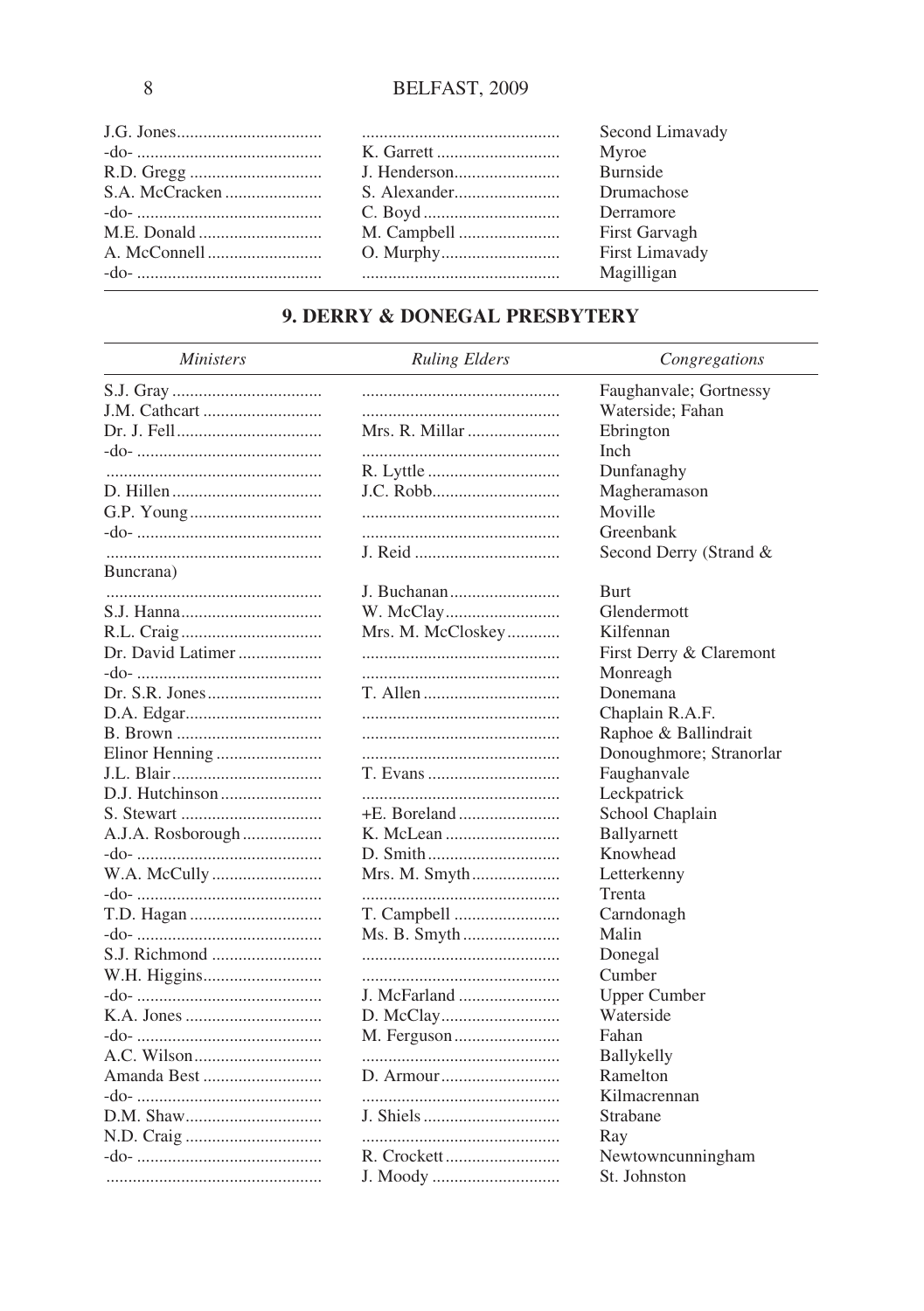Donoughmore

### **10. DOWN PRESBYTERY**

| <i>Ministers</i>    | <b>Ruling Elders</b> | Congregations           |
|---------------------|----------------------|-------------------------|
|                     |                      | Killinchy               |
|                     |                      | Missionary              |
|                     |                      | Raffrey                 |
|                     |                      | Trinity, Boardmills     |
|                     | Ms. D. Brown         | <b>First Comber</b>     |
|                     |                      | Second Saintfield       |
|                     |                      | Downpatrick             |
|                     |                      | Ardglass                |
|                     |                      | Second Comber           |
|                     |                      | Carryduff               |
|                     |                      | Raffrey                 |
|                     | B. McGibbon          | Killinchy               |
|                     |                      | Youth Link NI           |
| Mairisine Stanfield |                      | First Ballynahinch      |
|                     |                      | Ballygowan              |
|                     |                      | <b>First Saintfield</b> |
|                     |                      | Spa                     |
|                     |                      | Magherahamlet           |
|                     |                      | Kilmore                 |
|                     |                      | Lissara                 |
| M.M. Stewart        |                      | Clough                  |
|                     |                      | Seaforde                |
|                     |                      | Edengrove               |
|                     | H. Marshall          | Second Killyleagh       |
|                     | C. McCormick         | First Killyleagh        |

#### **11. DROMORE PRESBYTERY**

| <i>Ministers</i>      | <b>Ruling Elders</b> | Congregations             |
|-----------------------|----------------------|---------------------------|
|                       |                      | Maze                      |
|                       |                      | Drumbo                    |
| Dr. H. Cromie         |                      | Railway Street, Lisburn   |
| W.H. Gray             |                      | Harmony Hill, Lambeg      |
|                       |                      | St. Columba's, Lisburn    |
|                       |                      | First Lisburn             |
| D. McConaghy          |                      | Cargycreevy & Loughaghery |
|                       |                      | Clerk of Assembly         |
|                       |                      | Sloan Street, Lisburn     |
|                       |                      | B.B.C.                    |
| Dr. W.T.J. Richardson |                      | Hillhall                  |
|                       |                      | Elmwood                   |
|                       |                      | Second Dromara            |
|                       |                      | Hillsborough              |
|                       | Miss N. Kirkwood     | Harmony Hill, Lambeg      |
|                       |                      | Railway St. Lisburn       |
| J. Brackenridge       |                      | <b>First Lisburn</b>      |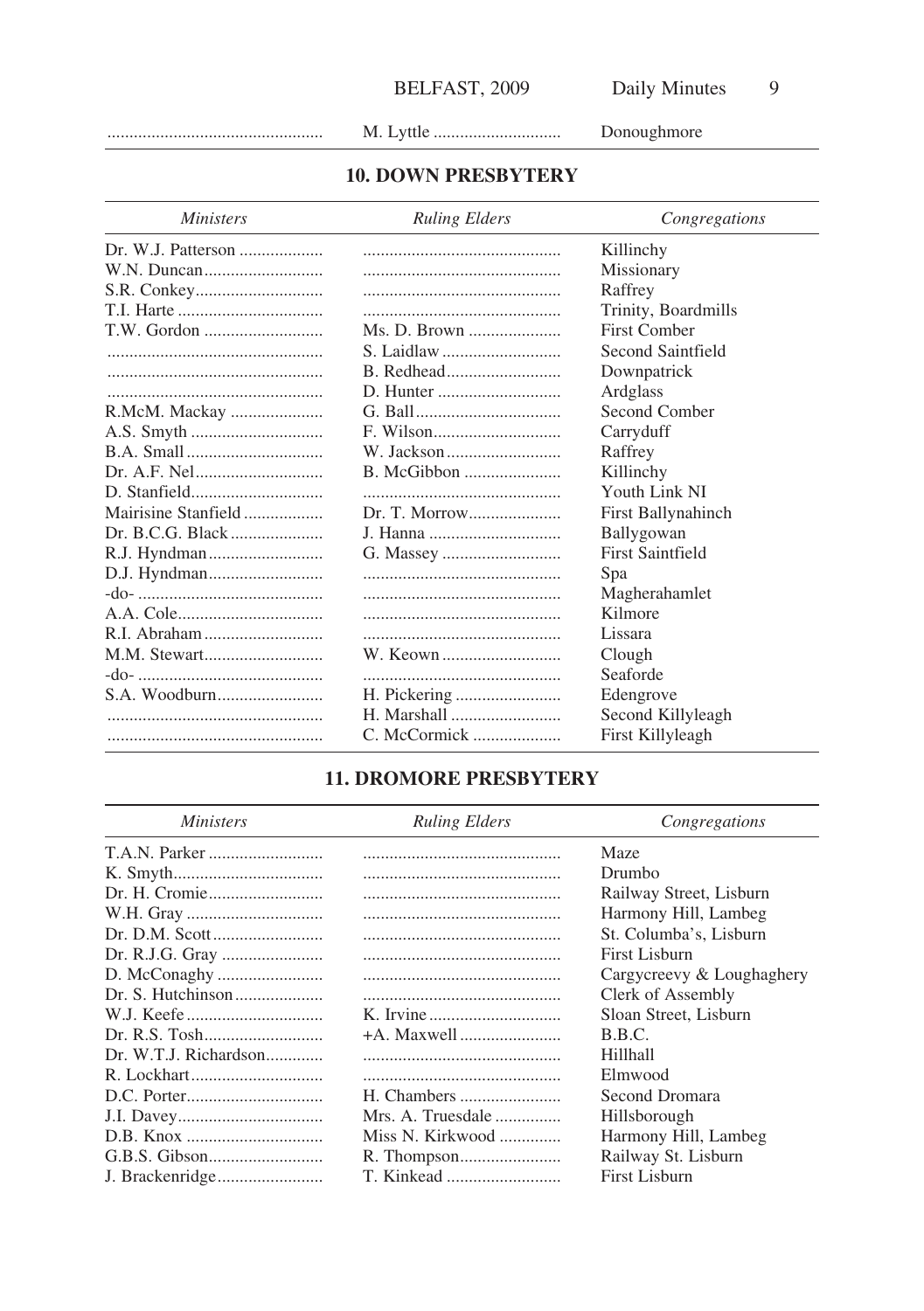|            | +Miss E. McConnell | B.M.I. Secretary        |
|------------|--------------------|-------------------------|
|            |                    | <b>First Dromara</b>    |
|            |                    | Moira                   |
| A.K. Duddy |                    | <b>First Dromore</b>    |
|            |                    | Banbridge Road, Dromore |
|            |                    | Drumbo                  |
|            | Ms. M. Ferguson    | St. Columba's, Lisburn  |
|            |                    | Maze                    |
|            |                    | Ballinderry             |
|            |                    | Legacurry               |
|            |                    | Prison Chaplain         |
|            |                    | Drumlough               |
|            |                    | Anahilt                 |
|            |                    | Elmwood                 |
|            |                    | Magheragall             |
|            |                    | Hillhall                |
|            |                    | Cargycreevy             |
|            |                    | Loughaghery             |
|            |                    |                         |

### 12. DUBLIN & MUNSTER PRESBYTERY

| <b>Ministers</b>         | <b>Ruling Elders</b> | Congregations               |
|--------------------------|----------------------|-----------------------------|
|                          |                      | Abbey                       |
|                          |                      | Ballina; Killala, Ballymote |
|                          |                      | Drogheda & Ervey            |
|                          |                      | Galway & Ballinasloe        |
|                          |                      | St. Andrew's, Blackrock     |
|                          |                      | <b>Bray</b>                 |
|                          |                      | Lucan                       |
|                          |                      | Trinity, Cork               |
|                          |                      | Aghada                      |
|                          |                      | Drogheda                    |
| Katherine P. Meyer       |                      | Christ Church, Sandymount   |
|                          | Ms. J. Cowle         | Christ Church, Rathgar      |
|                          |                      | Enniscorthy                 |
|                          |                      | Wexford                     |
|                          |                      | Maynooth                    |
|                          |                      | Kilkenny                    |
| Dr. S. Mawhinney         |                      | Adelaide Road               |
|                          |                      | Abbey Church                |
|                          |                      | Greystones                  |
| Lorraine Kennedy-Ritchie | Clontarf & Scots     |                             |
|                          |                      | Athy                        |
|                          |                      | <b>Naas</b>                 |
|                          |                      | Corboy                      |
|                          |                      | Mullingar                   |
|                          |                      | Mountmellick                |
|                          |                      | Tullamore                   |
|                          |                      | Arklow                      |
|                          |                      | Christ Church, Limerick     |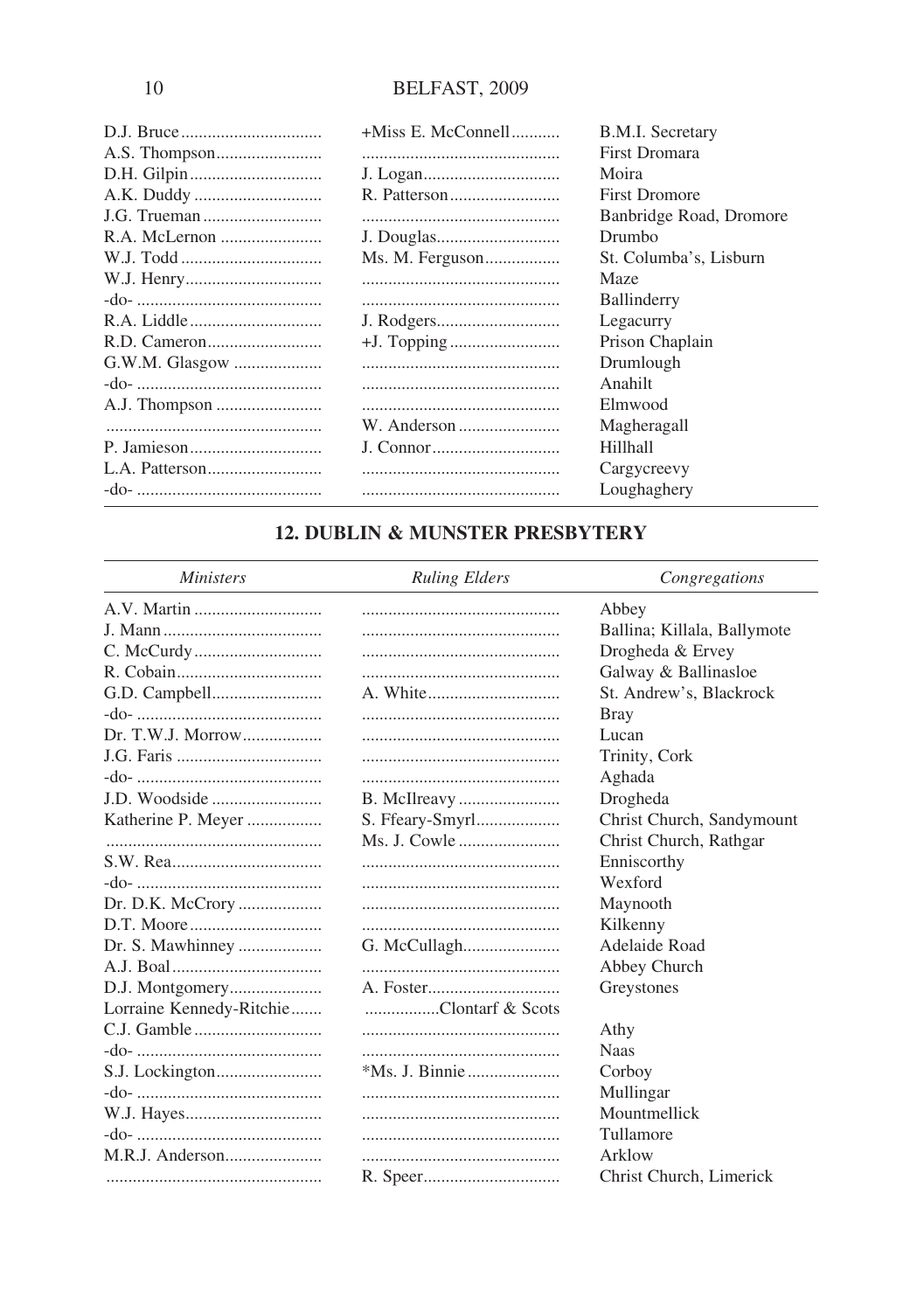#### **13. IVEAGH PRESBYTERY**

| <i>Ministers</i>    | <b>Ruling Elders</b> | Congregations              |
|---------------------|----------------------|----------------------------|
|                     |                      | Glascar; Donaghmore        |
|                     |                      | Donacloney                 |
| Dr. S.A. Matthews   |                      | Bannside                   |
|                     |                      | Ballydown; Katesbridge     |
|                     |                      | Scarva Street, Banbridge   |
|                     | Mrs. B. Berner       | Newcastle                  |
|                     |                      | Glascar; Donaghmore        |
|                     |                      | Scarva St., Banbridge      |
|                     |                      | Second & Third Rathfriland |
| M.G. McClelland     |                      | Tandragee                  |
|                     |                      | Donacloney                 |
|                     |                      | <b>Newmills</b>            |
| Patricia A. McBride |                      | Loughbrickland             |
|                     |                      | Scarva                     |
|                     | W. Adams             | Magherally                 |
|                     |                      | Garvaghy                   |
|                     |                      | Anaghlone                  |
|                     |                      | Clonduff                   |
|                     |                      | Hilltown                   |
|                     |                      | <b>First Rathfriland</b>   |
|                     |                      | Gilford                    |
|                     |                      | Drumgooland                |
|                     |                      | Kilkinamurry               |
| P. McCullough       |                      | Ballyroney                 |
|                     |                      | Drumlee                    |
|                     |                      | Bannside                   |
|                     |                      | Glascar                    |
|                     |                      | Leitrim                    |

#### **14. MONAGHAN PRESBYTERY**

| <b>Ministers</b>     | <b>Ruling Elders</b> | Congregations              |
|----------------------|----------------------|----------------------------|
|                      |                      | Kells                      |
|                      |                      | Ervey                      |
|                      |                      | First Bailieborough        |
|                      |                      | Corraneary                 |
|                      |                      | Trinity, Bailieborough     |
|                      |                      | Sligo                      |
|                      |                      | Boyle                      |
|                      |                      | Dundalk & Castlebellingham |
|                      |                      | Carlingford                |
| Dr. G. Jean Mackarel |                      | Drumkeeran                 |
|                      |                      | Killeshandra               |
|                      |                      | Cavan                      |
|                      |                      | <b>Bellasis</b>            |
|                      |                      | Drum                       |
|                      |                      | Cootehill                  |
|                      |                      | Kilmount                   |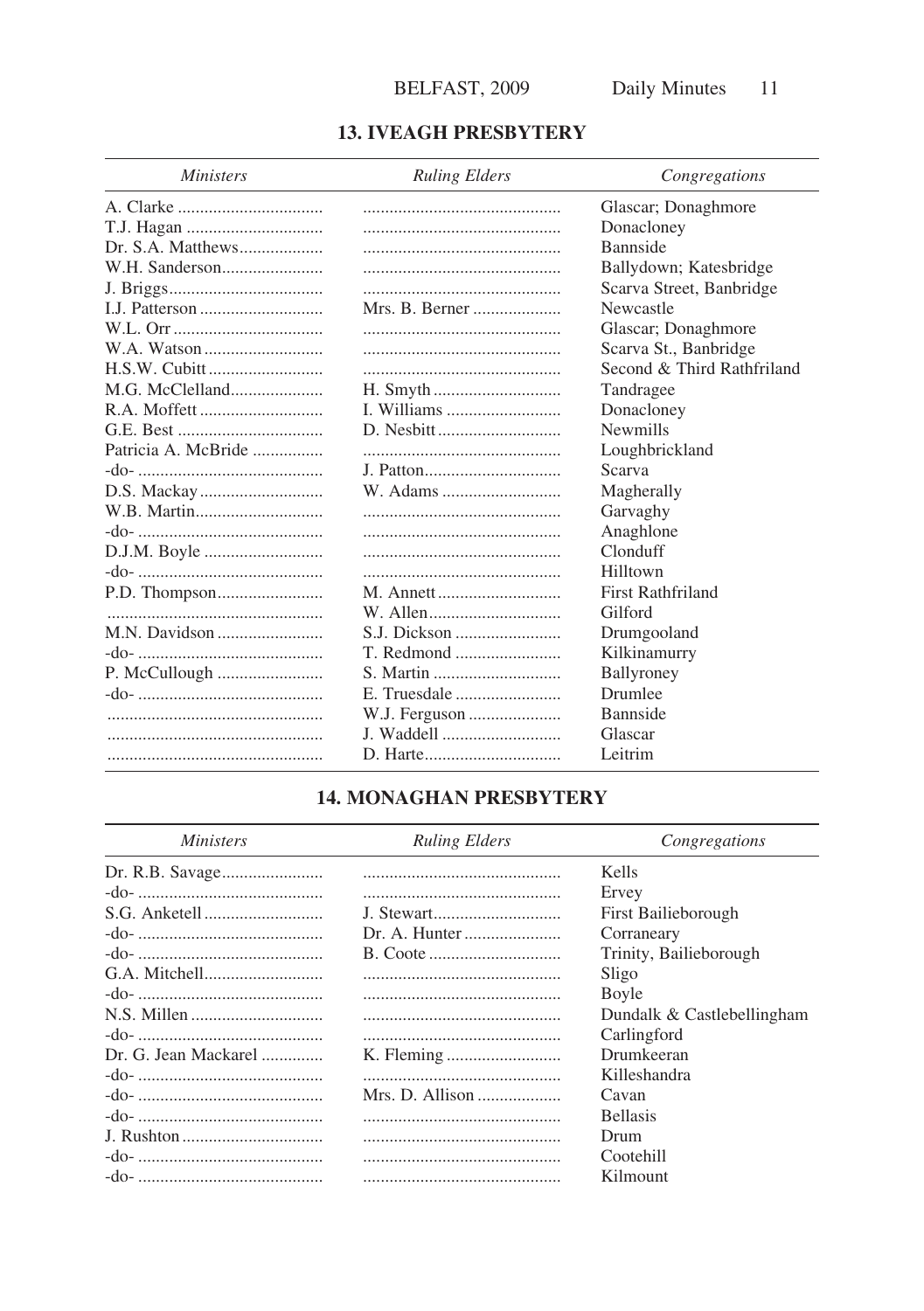|                                    |                      | First Bailieborough;       |
|------------------------------------|----------------------|----------------------------|
| Corraneary; Trinity, Bailieborough |                      |                            |
|                                    |                      | Ballyalbany                |
|                                    |                      | Glennan                    |
|                                    |                      | Clones                     |
|                                    |                      | Stonebridge                |
|                                    |                      | Ballyhobridge              |
|                                    |                      | <b>Newbliss</b>            |
|                                    |                      | First Ballybay             |
|                                    |                      | Second Ballybay            |
|                                    |                      | Rockcorry                  |
|                                    |                      | Drumkeen                   |
|                                    |                      | <b>First Castleblayney</b> |
|                                    | *Mrs. D Holmes-Greer | Corvally                   |
|                                    |                      |                            |

#### **15. NEWRY PRESBYTERY**

#### **Ministers**

**Ruling Elders** 

Congregations

|                    |               | Cremore; Tyrone's Ditches  |
|--------------------|---------------|----------------------------|
| Dr. D.J. McGaughey |               | Mourne                     |
|                    |               | Warrenpoint                |
|                    |               | Rostrevor                  |
|                    |               | Annalong                   |
| Dr. M.A. Barry     |               | <b>First Newry</b>         |
|                    | J.H. Henning  | First Drumbanagher; J'pass |
|                    |               | Kingsmills                 |
| W.T. Bingham       |               | Mourne                     |
|                    |               | Second N'hamilton          |
|                    |               | Creggan                    |
|                    | G. McCullough | Kilkeel                    |
|                    |               | Clarkesbridge & First      |
|                    |               | Newtownhamilton            |
|                    |               | Garmany's Grove            |
|                    |               | McKelvey's Grove           |
|                    |               | <b>Bessbrook</b>           |
|                    |               | Tyrone's Ditches           |
|                    |               | Downshire Rd., Newry       |
|                    |               | <b>Brookvale</b>           |
|                    |               | Ryans                      |
|                    | G. Hamilton   | Tullyallen                 |
|                    | J. Kernaghan  | Mountnorris                |
|                    |               | First, Second Markethill   |
|                    |               | Poyntzpass                 |

#### **16. OMAGH PRESBYTERY**

#### **Ministers**

#### **Ruling Elders**

Congregations First Castlederg; Killeter Sixmilecross Dr. J.W. Lockington................ Clogherney Dr. C. Russell....................... First Omagh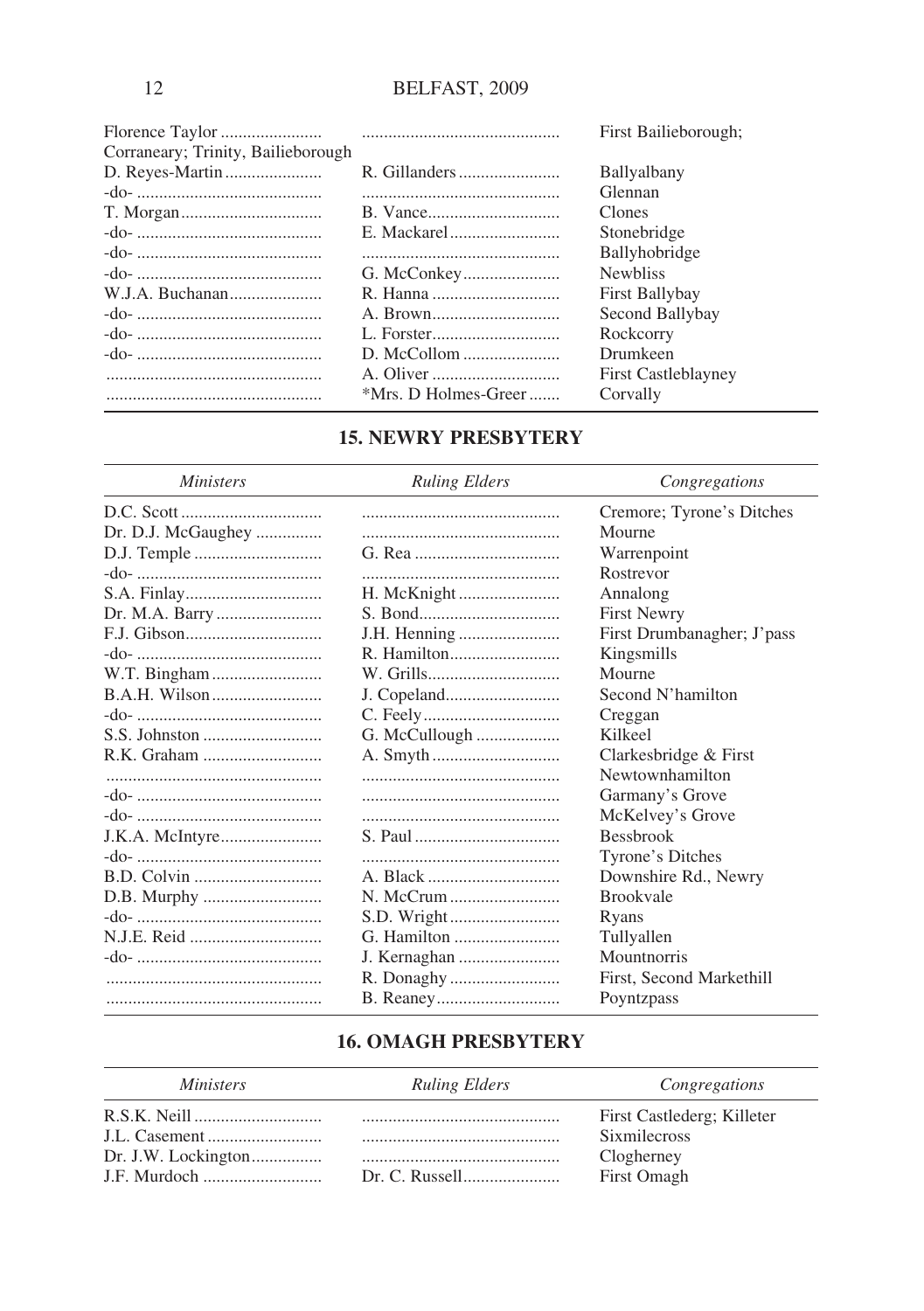| J.T. Williamson | T. H<br>. |
|-----------------|-----------|
| N.R. McCormick  | .         |
|                 | Ms.       |
|                 | H. N      |
| W.D. Cupples    | .         |
| R.B. Thompson   | .         |
|                 | .         |
| C.F.D. Clements | T.La      |
|                 | .         |
|                 | Mrs.      |
|                 | .         |
|                 | T. M      |
|                 | .         |
|                 | .         |
| H.J. Honeyford  | D.T       |
|                 | N.R       |
|                 | W.L       |
|                 | .         |
| D.W. Reid       | .         |
|                 | .         |
|                 | D. B      |
|                 | R. M      |
|                 | Dr. C     |
|                 | J. Ho     |
|                 | .         |
|                 | .         |
|                 | Miss      |
|                 | R.K       |
|                 | J.A.      |
|                 |           |
|                 | H. G      |
|                 | $Dr.$ $C$ |
|                 | D. A      |
|                 | R. Ja     |
|                 | J.A.      |
|                 | K. C      |
|                 |           |

| T. Henderson       | Urney<br>Sion           |
|--------------------|-------------------------|
|                    | Ballygawley; Ballyreagh |
| Ms. G. Cuthbertson | Trinity, Omagh          |
|                    | Gillygooley             |
|                    | Enniskillen             |
|                    | Badoney; Corrick        |
|                    | Glenelly                |
| T. Laird           | Irvinestown             |
|                    | Pettigo                 |
| Mrs. C. Trimble    | Tempo                   |
|                    | Ballygawley             |
| T. McDaniel        | Ballyreagh              |
|                    | Dromore                 |
|                    | Drumquin                |
|                    | Second Castlederg       |
| N. Roulston        | Alt                     |
|                    | Fintona                 |
|                    | Ballynahatty & Creevan  |
|                    | Ardstraw                |
|                    | Douglas                 |
|                    | Clogher                 |
| R. Mulligan        | Glenhoy                 |
| Dr. C. McKibbin    | Cavanaleck              |
|                    | Aughentaine             |
|                    | Mountjoy                |
|                    | Drumlegagh              |
| Miss I. Anderson   | Newtownbutler           |
|                    | Sixmilecross            |
|                    | Seskinore               |
| H. Gilmour         | Edenderry               |
|                    | Aughnacloy              |
|                    | Ballymagrane            |
|                    | Newtownstewart          |
|                    | <b>First Castlederg</b> |
|                    | Clougherney             |
|                    |                         |

#### **17. ROUTE PRESBYTERY**

| <i>Ministers</i> | <b>Ruling Elders</b> | Congregations           |
|------------------|----------------------|-------------------------|
|                  |                      | Ballycastle             |
|                  |                      | Deputy Clerk            |
|                  |                      | St. James's, Ballymoney |
|                  |                      | <b>Dervock</b>          |
|                  | J. McIlfatrick       | Trinity, Ballymoney     |
|                  |                      | Ballyweaney             |
|                  |                      | <b>First Kilraughts</b> |
|                  |                      | Toberkeigh              |
|                  |                      | Drumreagh               |
|                  |                      | Dromore                 |
|                  |                      | Dunluce                 |
|                  |                      | <b>Bushvale</b>         |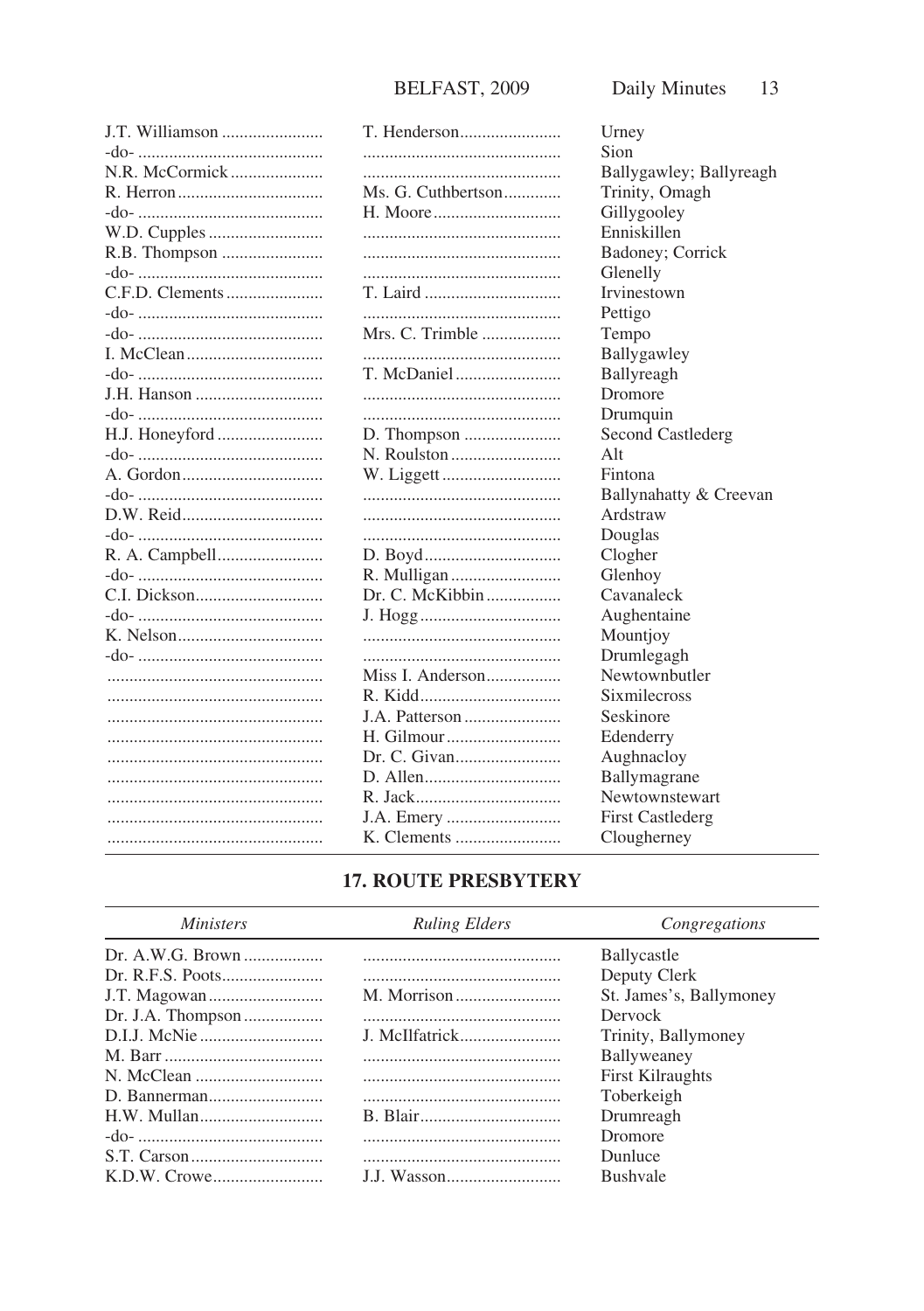| Miss E. McCaughan | Ballycastle      |
|-------------------|------------------|
|                   | Croaghmore       |
|                   | Dunloy           |
| Dr. E. Henderson  | Finvoy           |
|                   | Ballyweaney      |
|                   | <b>Bushmills</b> |

#### **18. TEMPLEPATRICK PRESBYTERY**

| <i>Ministers</i>     | <b>Ruling Elders</b>                          | Congregations               |
|----------------------|-----------------------------------------------|-----------------------------|
|                      |                                               | Killead: Loanends           |
|                      |                                               | <b>First Antrim</b>         |
|                      |                                               | High Street, Antrim         |
|                      | N. McFadden                                   | Randalstown O.C.            |
|                      |                                               | Crumlin                     |
|                      |                                               | First Randalstown, Duneane  |
|                      | Mrs. A. Bowden                                | Kilbride                    |
|                      | R.W. Vaughan                                  | High Street, Antrim         |
| Dr. L.S. Kirkpatrick |                                               | Theological Principal       |
|                      |                                               | Second Randalstown          |
|                      |                                               | Second Donegore             |
|                      |                                               | Hydepark                    |
|                      |                                               | Lylehill                    |
|                      |                                               | <b>First Randalstown</b>    |
|                      |                                               | Duneane                     |
|                      |                                               | Killead                     |
|                      |                                               | Loanends                    |
|                      | N. McQuillan                                  | Muckamore                   |
|                      | $G.$ Nutt $\ldots$ $\ldots$ $\ldots$ $\ldots$ | <b>First Donegore</b>       |
|                      |                                               | Greystone Road, Antrim      |
|                      | C. Davis                                      | <b>First Ballyeaston</b>    |
|                      |                                               | <b>First Antrim</b>         |
|                      | Ms. M. Morrison                               | Templepatrick               |
|                      | Mrs. G. Stewart                               | Second Ballyeaston          |
|                      |                                               | O.C. Randalstown, Assistant |
|                      |                                               | Crumlin                     |

#### **19. TYRONE PRESBYTERY**

#### **Ministers**

#### **Ruling Elders**

 $Congregations$ 

|               | Dungannon               |
|---------------|-------------------------|
|               | Molesworth, Cookstown   |
|               | Orritor & Claggan       |
|               | <b>First Cookstown</b>  |
| J.W. Fleck    | <b>Upper Clonaneese</b> |
|               | Lower Clonaneese        |
|               | Dungannon               |
|               | Culnady                 |
|               | Swatragh                |
| J.H. Flaherty | Tobermore               |
|               | Draperstown             |
|               |                         |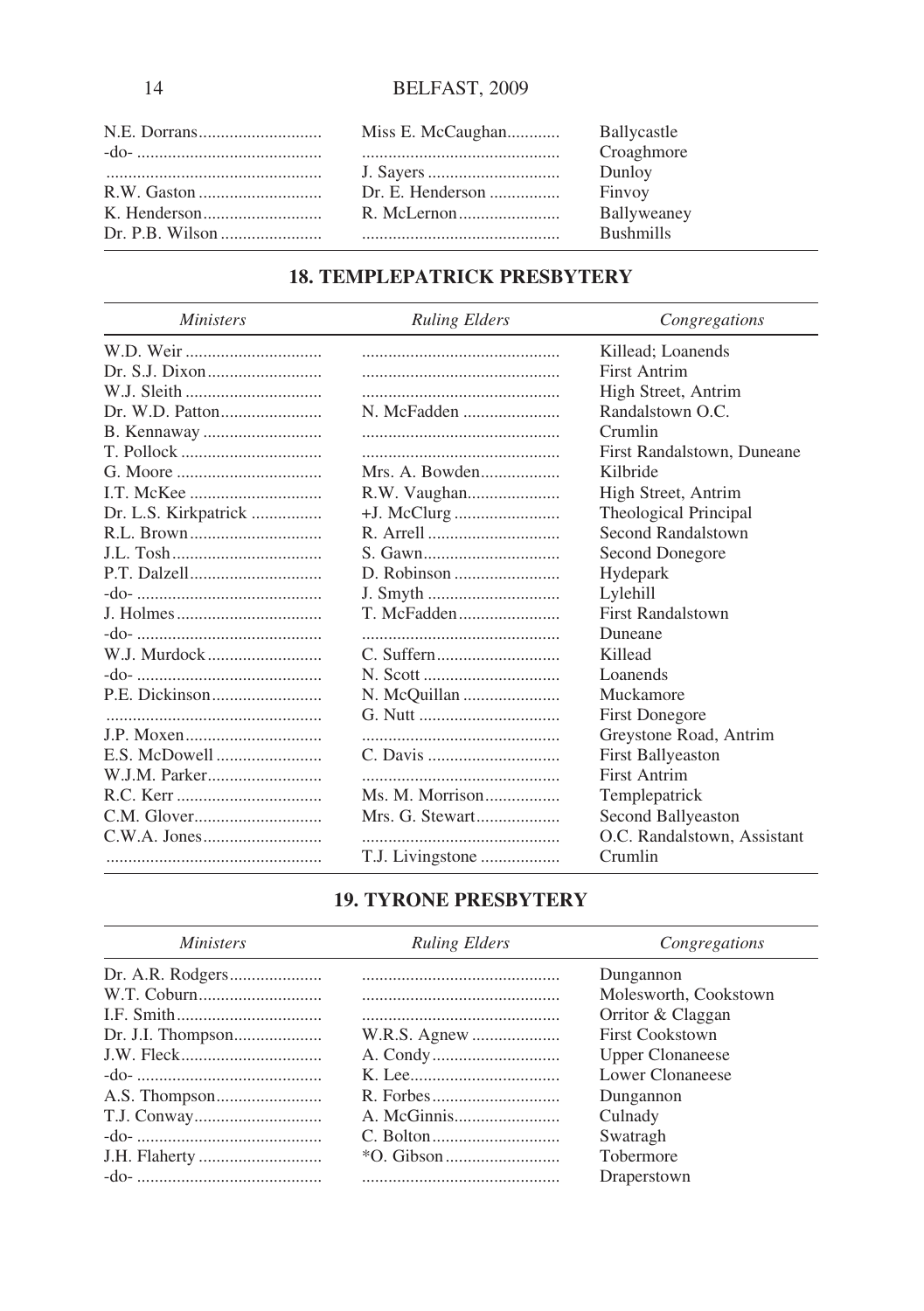|                    |                  | Molesworth, Cookstown     |
|--------------------|------------------|---------------------------|
| Dr. K.O. Patterson | J. Ewart         | Castledawson              |
|                    |                  | Curran                    |
|                    |                  | Union Road, M'felt        |
|                    |                  | Lecumpher                 |
|                    |                  | First Magherafelt         |
|                    |                  | <b>First Stewartstown</b> |
|                    |                  | <b>Brigh</b>              |
|                    |                  | Albany                    |
|                    |                  | Pomeroy                   |
|                    |                  | Sandholes                 |
|                    |                  | Castlecaulfield           |
|                    |                  | Eglish                    |
|                    | M. Freeburn      | Orritor                   |
|                    |                  | Claggan                   |
|                    |                  | Bellaghy                  |
|                    |                  | Knockloughrim             |
|                    |                  | Maghera                   |
| D.S. Brownlow      |                  | <b>Newmills</b>           |
|                    | G. Morrow        | Carland                   |
| J.D. Montgomery    | Ms. M. Quinn     | First Moneymore           |
|                    | Ms. S. McMenemy  | Second Moneymore          |
|                    | Ms. A. Allingham | Coagh                     |
|                    |                  | Ballygoney                |
|                    | U. Glendinning   | Saltersland               |
|                    |                  |                           |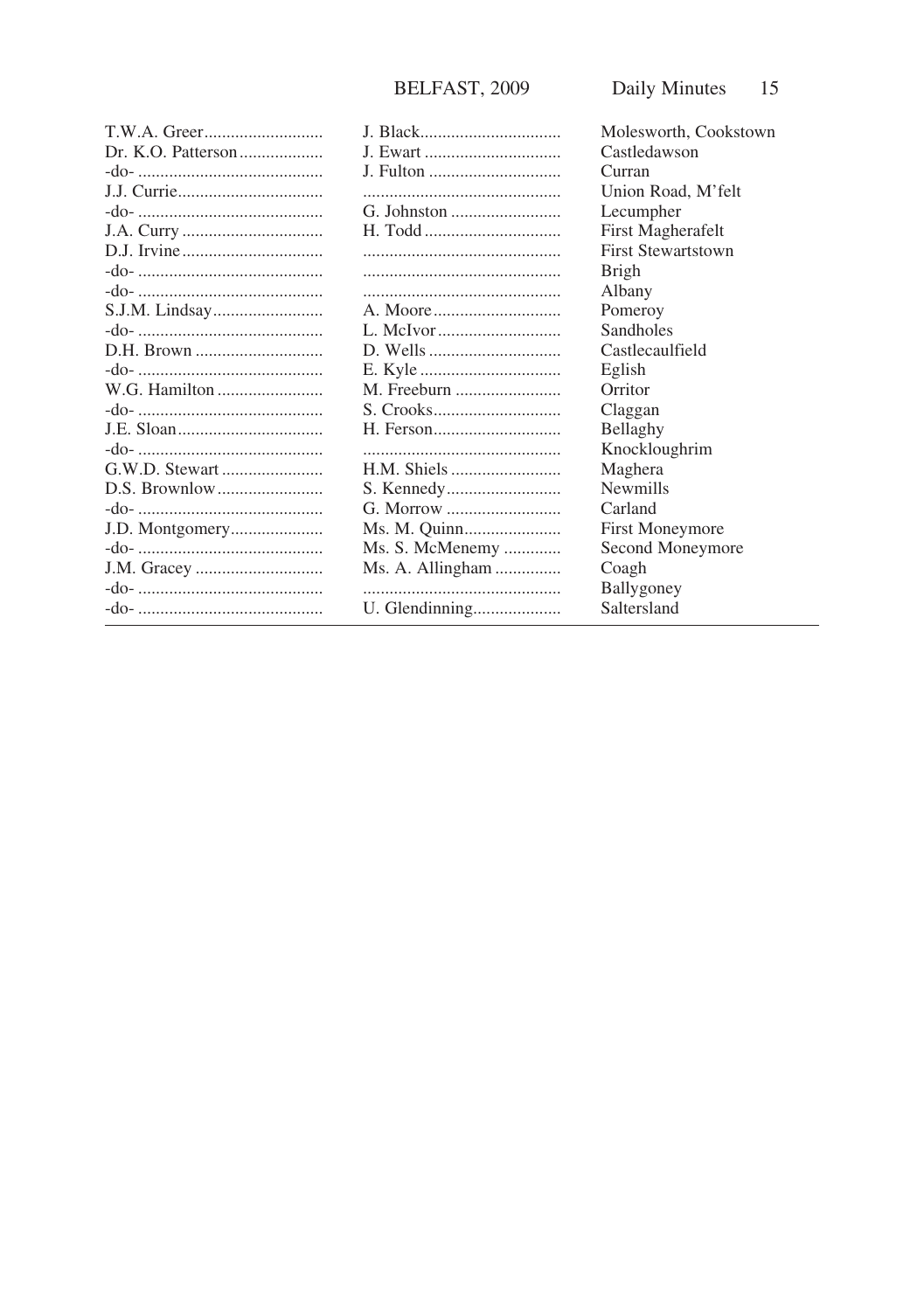#### **ELDERS IN SPECIAL WORK CODE PAR 97(g)**

#### J.R.W. Luke

#### **TRUSTEES NOMINATIONS CODE PAR 97 (h)(iv)**

D. Bell Sir Eric McDowell

#### **CLERK OF PRESBYTERY CODE PAR 97(h)(iii)**

D. Cowan C.W.L. Graham

#### **EX-OFFICIO MEMBERS OF ASSEMBLY (Par 127, 2a)**

| Mrs. E.A. Warden  | A. Spence      | R. Tweed     |
|-------------------|----------------|--------------|
| M.A. Morrow, Q.C. | Mrs. E. McLeod | Mrs. P. Gray |
| Mrs. I. Younge    | D. Poynton     |              |

#### **CONVENERS & SECRETARIES WHO ARE ELDERS CODE PAR 97(h)(i)(ii)**

| S. Lynas       | Mrs. C. Poynton |
|----------------|-----------------|
| C.D. Mawhinney | J. Millar       |
| D. Lamb        | J.H. Martin     |
| A.J. Rankin    | Mrs. L. Wray    |

L. Conway M. Fitch D. Crowe

#### **BUSINESS BOARD NOMINATIONS CODE PAR. 97 (j)**

M. Spence **J.** Gregg **W.F. McConnell** N. Jackson K. Talbot J.B. McClean Dr. H. McNeill Mrs. H. Jess A.J. Giffen Miss E. Whyte

W. Marshall

Miss M. Cromie Miss J. Gwyn Mrs. S. McCullough

#### **RETIRED MISSIONARIES WHO ARE NOT ELDERS**

Mrs. J. Duncan Dr. J. Barton

#### **MISSIONARIES AT HOME WHO ARE NOT ELDERS**

Mr. M. McCullagh Mrs. R. McCullagh

#### **CONVENERS & SECRETARIES WHO ARE NOT ELDERS**

| Miss R. Stirling | J. Kelly          | C. Knox |
|------------------|-------------------|---------|
| R. Fairbairn     | Mrs. C. Hawthorne |         |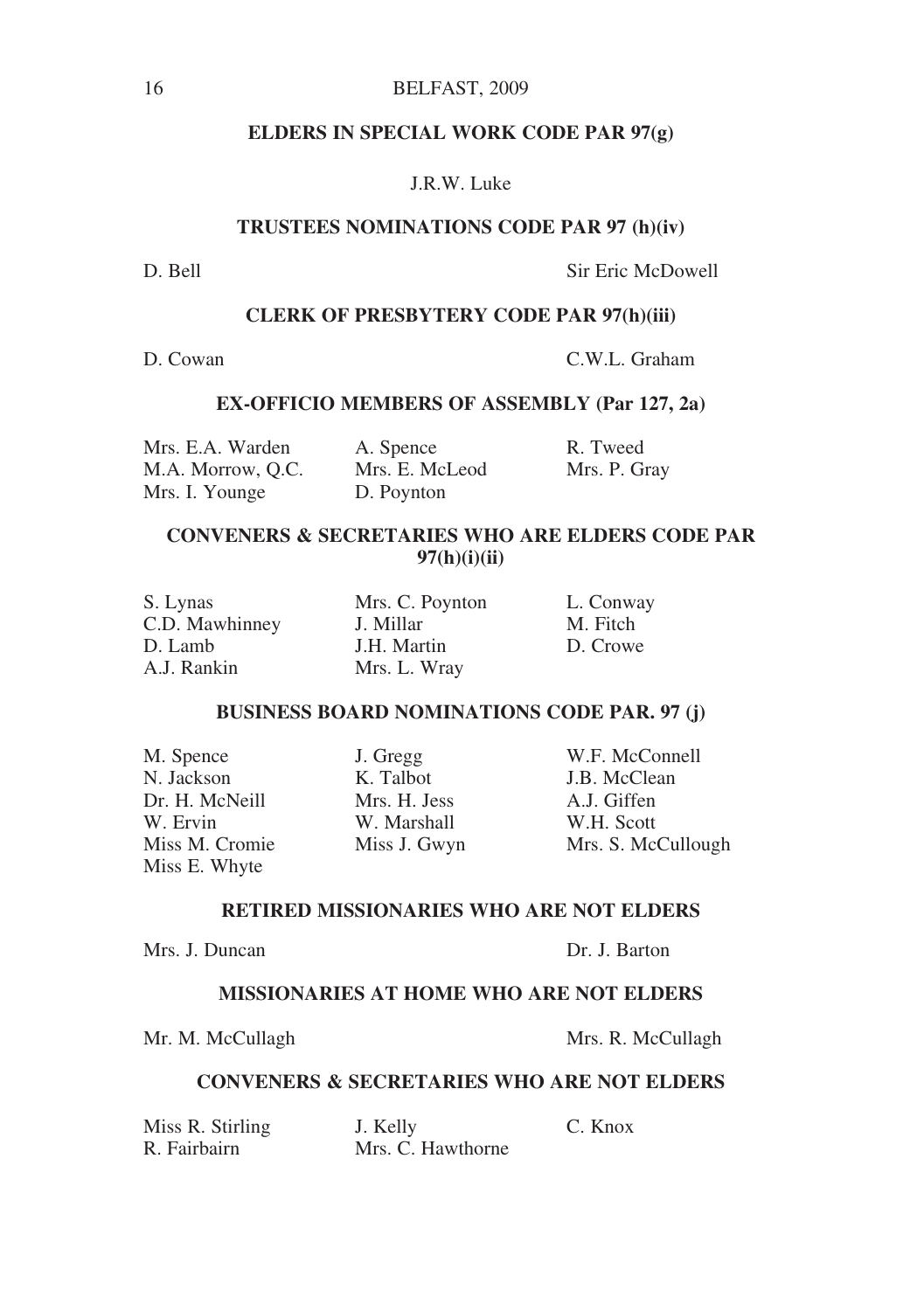#### **DEACONESSES WHO ARE NOT ELDERS**

Miss J. Clegg, Ballycrochan, Bangor Miss E. Drysdale, Wellington Street, Ballymena Miss R. Irvine, First Comber Mrs. C. Kyle, Ulster Hospital, Dundonald Miss M. McCauley, Ballygowan Mrs. H. McCracken, Alexandra Mrs. G. Martin, Woodvale Miss M. Robertson, Gardenmore, Larne Miss K. Spence, Scarva St., Banbridge

#### **RETIRED DEACONESSES AND WOMEN WORKERS**

| Miss J. Orr      | Miss R. Richmond | Miss P. Shirley |
|------------------|------------------|-----------------|
| Miss S. Swindle  | Miss M. Lester   | Miss F. Wright  |
| Mrs. L. Halliday |                  |                 |

#### **IRISH MISSION WORKERS**

K. Hargaden

#### **LICENTIATES**

| C.G. Anderson | M. Catney     | W. Harkness |
|---------------|---------------|-------------|
| R. McKibbin   | W. Montgomery | R.N. Orr    |
| B.J. Walker   |               |             |

#### **PRESBYTERIAN WOMEN**

#### **ARDS PRESBYTERY**

#### Mrs. F. Watts Mrs. M. Russell

#### **ARMAGH PRESBYTERY**

Mrs. L. McMullan Mrs. E. McIlwaine

#### **BALLYMENA PRESBYTERY**

Mrs. E. Wright

#### **NORTH BELFAST PRESBYTERY**

Mrs. D. Marshall Mrs. E. Abernethy Mrs. E. Coleman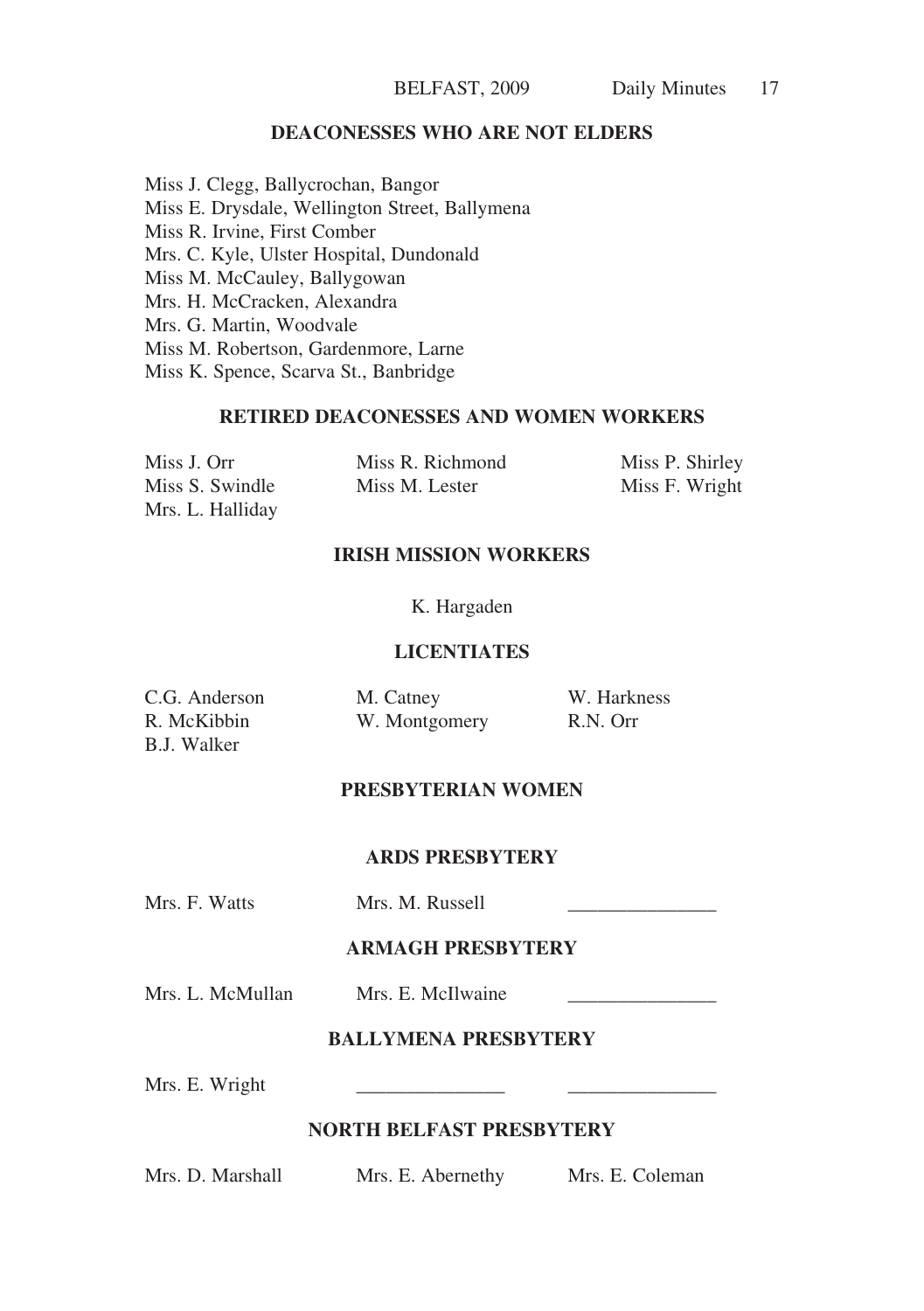#### **SOUTH BELFAST PRESBYTERY**

Mrs. A. McCleery Mrs. J. Clarke Mrs. A. Gowdy

#### **EAST BELFAST PRESBYTERY**

Miss B. Morrow Miss R. Taylor \_\_\_\_\_\_\_\_\_\_\_\_\_\_\_

#### **CARRICKFERGUS PRESBYTERY**

### \_\_\_\_\_\_\_\_\_\_\_\_\_\_\_ \_\_\_\_\_\_\_\_\_\_\_\_\_\_\_ \_\_\_\_\_\_\_\_\_\_\_\_\_\_\_ **COLERAINE AND LIMAVADY PRESBYTERY**

Mrs. M. Conn Mrs. V. Millar Mrs. N. Nixon

#### **DERRY AND DONEGAL PRESBYTERY**

Mrs. S. McCormick Mrs. P. Johnston Mrs. J. Hanna

#### **DOWN PRESBYTERY**

Miss Z. McAllister Miss J. Robinson Miss M. Russell

#### **DROMORE PRESBYTERY**

\_\_\_\_\_\_\_\_\_\_\_\_\_\_\_ \_\_\_\_\_\_\_\_\_\_\_\_\_\_\_ \_\_\_\_\_\_\_\_\_\_\_\_\_\_\_

#### **DUBLIN AND MUNSTER PRESBYTERY**

### $\overline{\phantom{a}}$  , and the contribution of  $\overline{\phantom{a}}$ **IVEAGH PRESBYTERY**

#### **MONAGHAN PRESBYTERY**

Mrs. J. Blackburn Mrs. G. Oliver

 $\mathcal{L}_\text{max} = \frac{1}{2} \sum_{i=1}^n \frac{1}{2} \sum_{i=1}^n \frac{1}{2} \sum_{i=1}^n \frac{1}{2} \sum_{i=1}^n \frac{1}{2} \sum_{i=1}^n \frac{1}{2} \sum_{i=1}^n \frac{1}{2} \sum_{i=1}^n \frac{1}{2} \sum_{i=1}^n \frac{1}{2} \sum_{i=1}^n \frac{1}{2} \sum_{i=1}^n \frac{1}{2} \sum_{i=1}^n \frac{1}{2} \sum_{i=1}^n \frac{1}{2} \sum_{i=1}^n$ 

#### **NEWRY PRESBYTERY**

Mrs. E. Chambers Mrs. M. Graham \_\_\_\_\_\_\_\_\_\_\_\_\_\_\_

#### **OMAGH PRESBYTERY**

| Mrs. J. Donald     | Mrs. R. Honeyford | Miss J. Patterson |
|--------------------|-------------------|-------------------|
| Mrs. P. Williamson |                   |                   |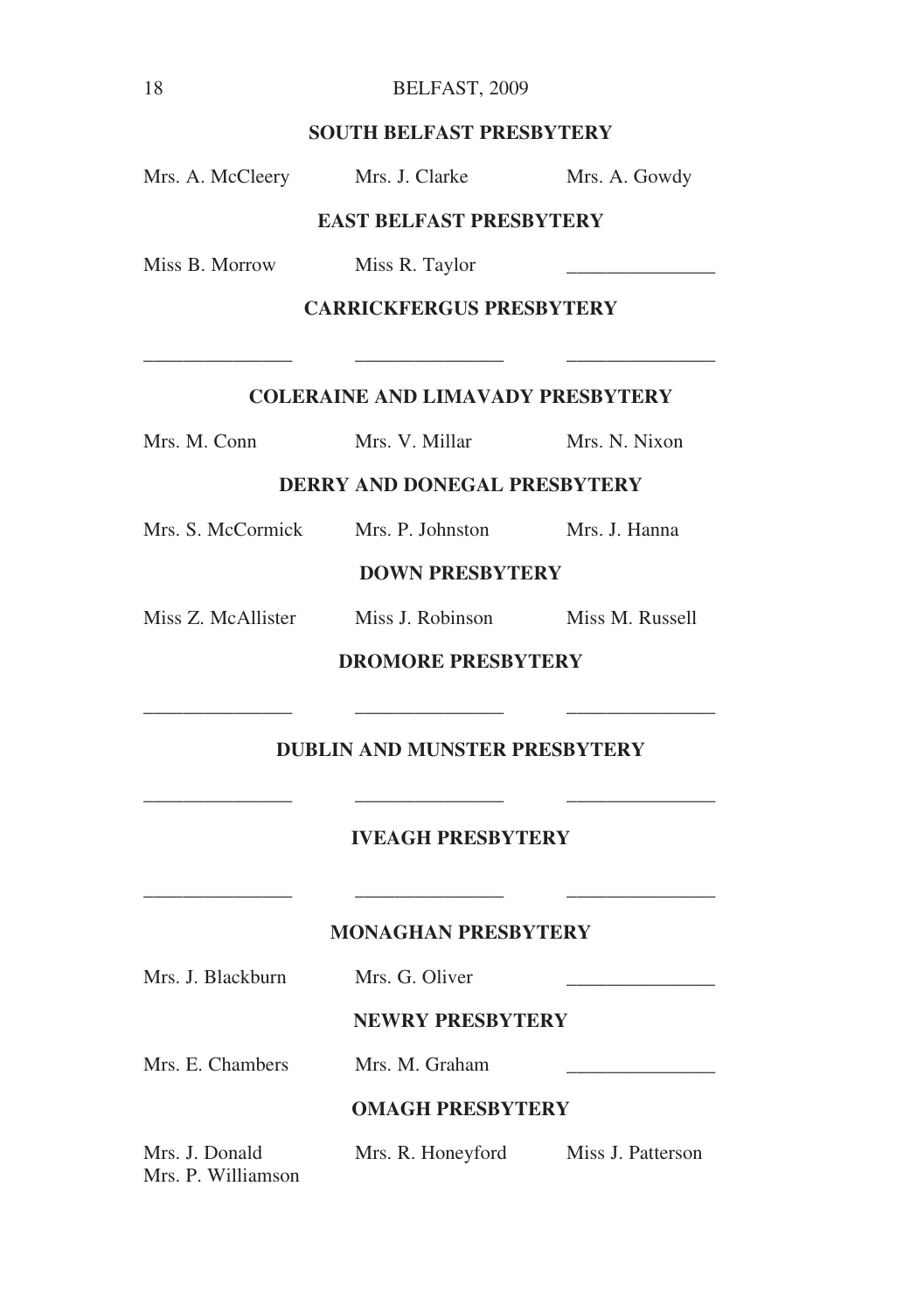#### **ROUTE PRESBYTERY**

| Mrs. M. McClean |                                          |
|-----------------|------------------------------------------|
|                 | <b>TEMPLEPATRICK PRESBYTERY</b>          |
| Mrs. E. Nesbitt | Mrs. W. Dickey                           |
|                 | <b>TYRONE PRESBYTERY</b>                 |
| Mrs. S. Fleck   | Mrs. I. Jamieson-Ewing Mrs. I. Reid      |
|                 | PRESBYTERIAN YOUTH MOVEMENT              |
|                 | <b>ARDS PRESBYTERY</b>                   |
|                 | <b>ARMAGH PRESBYTERY</b>                 |
|                 | <b>BALLYMENA PRESBYTERY</b>              |
| G. McFarland    | S. Moore                                 |
|                 | <b>NORTH BELFAST PRESBYTERY</b>          |
| M. Fryer        | C. Pollock                               |
|                 | <b>SOUTH BELFAST PRESBYTERY</b>          |
|                 | <b>EAST BELFAST PRESBYTERY</b>           |
| A. Downey       | <b>CARRICKFERGUS PRESBYTERY</b>          |
|                 | <b>COLERAINE AND LIMAVADY PRESBYTERY</b> |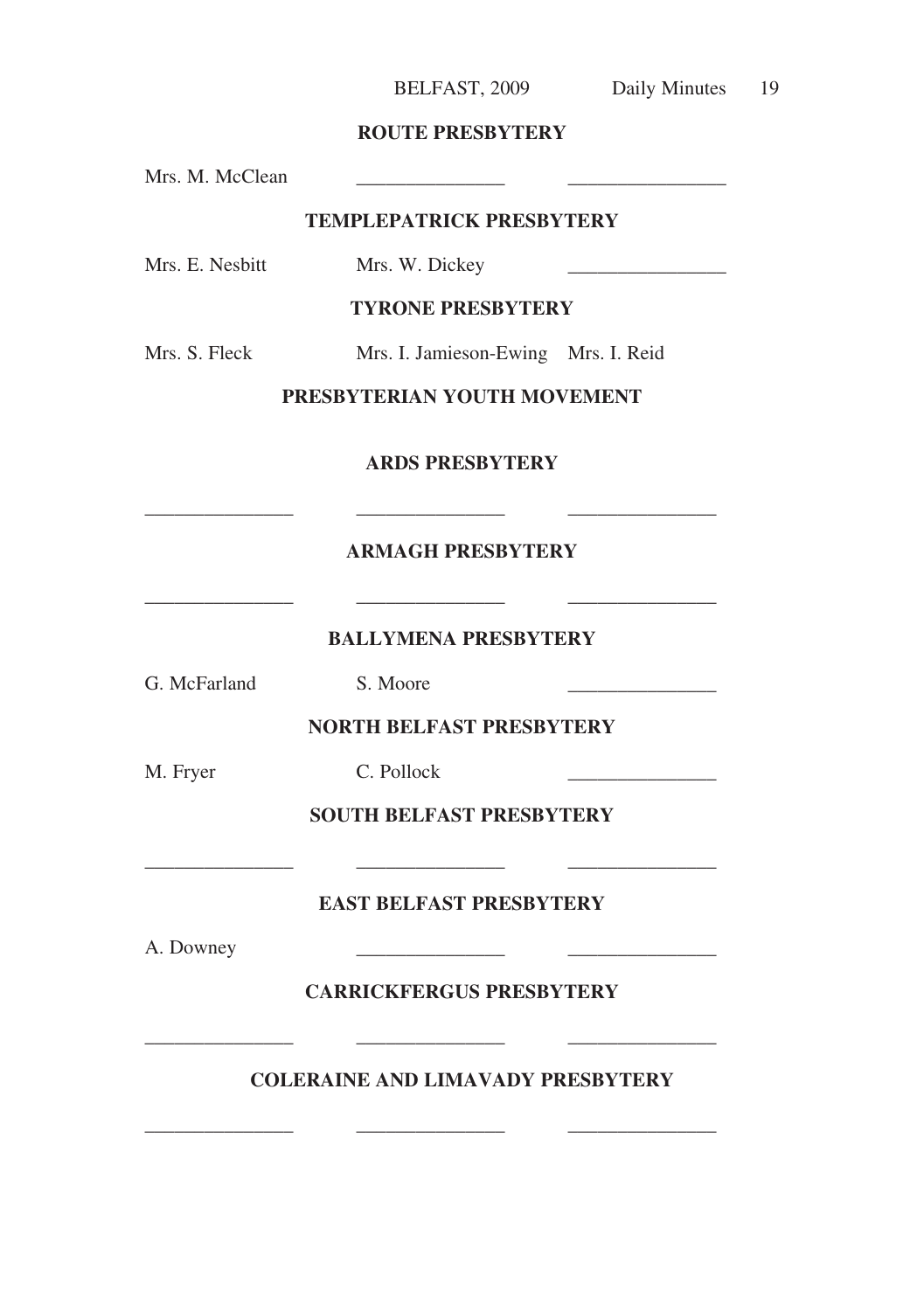| BELFAST, 2009 |  |
|---------------|--|
|               |  |

#### **DERRY AND DONEGAL PRESBYTERY**

R. McIlhatton \_\_\_\_\_\_\_\_\_\_\_\_\_\_\_\_ \_\_\_\_\_\_\_\_\_\_\_\_\_\_\_

**DOWN PRESBYTERY**

Ms. M. McCauley \_\_\_\_\_\_\_\_\_\_\_\_\_\_\_ \_\_\_\_\_\_\_\_\_\_\_\_\_\_\_

**DROMORE PRESBYTERY**

#### **DUBLIN AND MUNSTER PRESBYTERY**

 $\overline{\phantom{a}}$  ,  $\overline{\phantom{a}}$  ,  $\overline{\phantom{a}}$  ,  $\overline{\phantom{a}}$  ,  $\overline{\phantom{a}}$  ,  $\overline{\phantom{a}}$ 

\_\_\_\_\_\_\_\_\_\_\_\_\_\_\_ \_\_\_\_\_\_\_\_\_\_\_\_\_\_ \_\_\_\_\_\_\_\_\_\_\_\_\_\_\_

 $\overline{\phantom{a}}$  ,  $\overline{\phantom{a}}$  ,  $\overline{\phantom{a}}$  ,  $\overline{\phantom{a}}$  ,  $\overline{\phantom{a}}$  ,  $\overline{\phantom{a}}$ 

**IVEAGH PRESBYTERY**

#### **MONAGHAN PRESBYTERY**

\_\_\_\_\_\_\_\_\_\_\_\_\_\_\_ \_\_\_\_\_\_\_\_\_\_\_\_\_\_\_ \_\_\_\_\_\_\_\_\_\_\_\_\_\_\_\_

**NEWRY PRESBYTERY**

D. Gordon \_\_\_\_\_\_\_\_\_\_\_\_\_\_\_ \_\_\_\_\_\_\_\_\_\_\_\_\_\_\_

**OMAGH PRESBYTERY**

**ROUTE PRESBYTERY**

 $\overline{\phantom{a}}$ 

 $\frac{1}{2}$  ,  $\frac{1}{2}$  ,  $\frac{1}{2}$  ,  $\frac{1}{2}$  ,  $\frac{1}{2}$  ,  $\frac{1}{2}$  ,  $\frac{1}{2}$  ,  $\frac{1}{2}$  ,  $\frac{1}{2}$  ,  $\frac{1}{2}$  ,  $\frac{1}{2}$  ,  $\frac{1}{2}$  ,  $\frac{1}{2}$  ,  $\frac{1}{2}$  ,  $\frac{1}{2}$  ,  $\frac{1}{2}$  ,  $\frac{1}{2}$  ,  $\frac{1}{2}$  ,  $\frac{1$ 

#### **TEMPLEPATRICK PRESBYTERY**

#### **TYRONE PRESBYTERY**

 $\overline{\phantom{a}}$ 

\_\_\_\_\_\_\_\_\_\_\_\_\_\_\_ \_\_\_\_\_\_\_\_\_\_\_\_\_\_\_ \_\_\_\_\_\_\_\_\_\_\_\_\_\_\_

#### **SPUD DELEGATES**

Miss L. Hutcheson Miss E. Morrow N. Surgenor Miss A. McNaugher Miss M. Skelly Miss A. Webb N. Wilkinson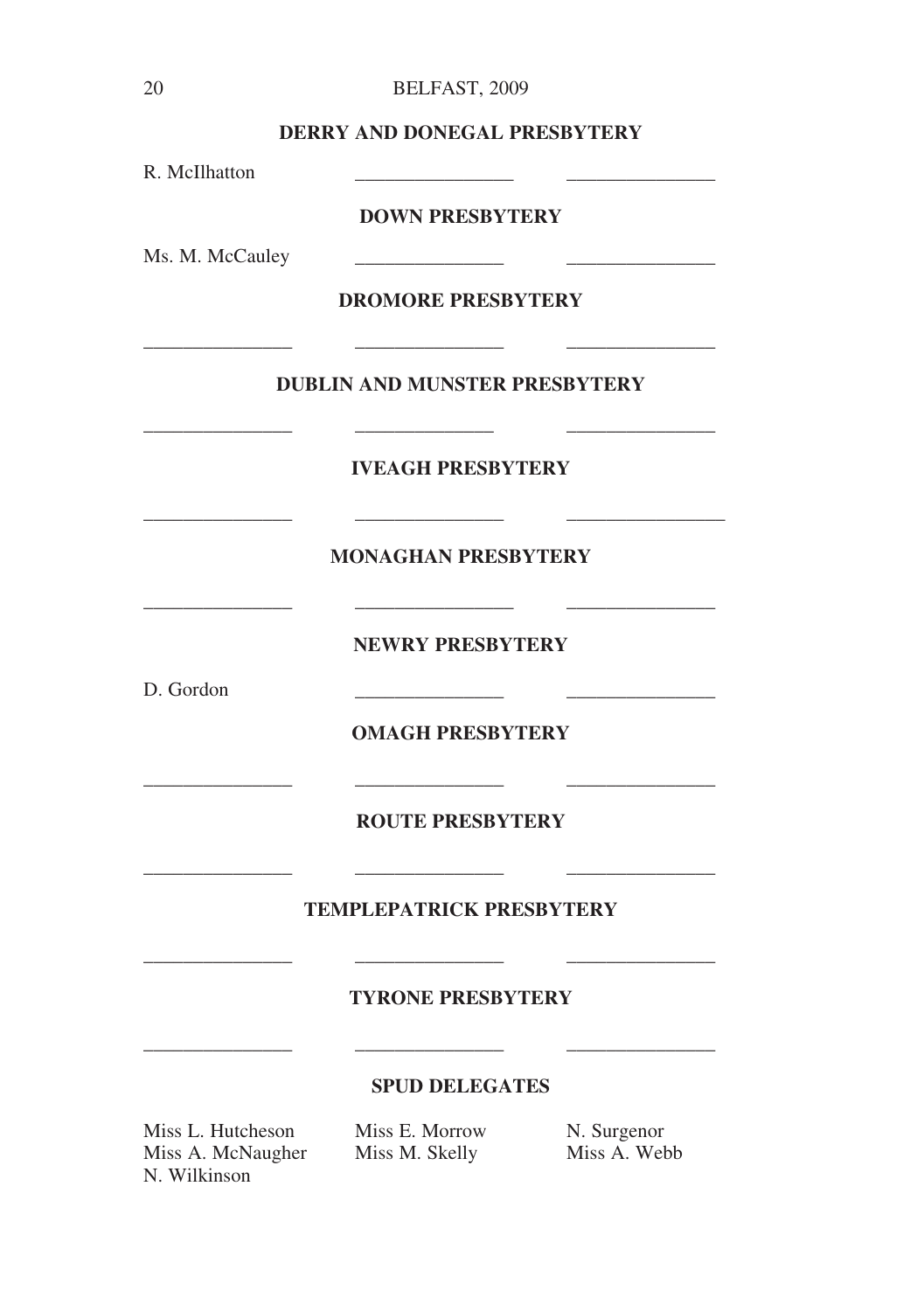The Moderator welcomed, on behalf of the Assembly, the Vice Lord Lieutenant of Belfast, representatives of sister Churches, of Universities and Community Organisations, and other special guests present.

The Moderator, having expressed thanks for the help he had received during the past year of office, asked the Assembly to proceed to the election and appointment of a successor to him in office for the ensuing year.

The Clerk submitted the nominations of Presbyteries for the Moderatorship as follows:-

The Rev John Stafford Carson, BSc, MA, MAR, MTh 10 nominations

The Rev Derek John McKelvey, BA, BD 6 nominations

The Rev Thomas Norman Hamilton, OBE, BA, BD 5 nominations

On the motion of the Rev DJ McKelvey, seconded by the Rev TN Hamilton OBE, the Rev Dr JS Carson was unanimously called to the Chair, welcomed by the retiring Moderator and commended to God in prayer.

The Right Rev Dr JS Carson then addressed the House.

The sederunt came to a close at 8.40pm, the Moderator pronouncing the **Benediction** 

## **SECOND SESSION**

————————

#### **Tuesday, 2nd June, 2009 Ten o'clock. Forenoon**

The Assembly convened, the Moderator leading in prayer.

The Report of the **BUSINESS BOARD** (Reports pp 1-7) was submitted by the Rev Dr DJ Watts, along with SPUD delegates Neal Wilkinson and Laura **BOARD**Hutcheson, together with the following Supplementary Report: **BUSINESS**

1. The Business Board has been concerned about the growing number of "ex-officio" places on some Boards and Committees. To reduce the number but still ensure that each Board knows something of the work of the other Boards, a resolution is appended to allow full-time Board Secretaries to sit and deliberate on Boards, other than their own.

2. The Communications Secretary has informed the Business Board that it is now possible to stream the proceedings of the Assembly on the web. The Business Board recommend that this be used as an additional means of publicising the work of the Assembly.

#### **The General Synod of the Church of Ireland (2009)**

*The Very Rev Dr John Finlay reports:*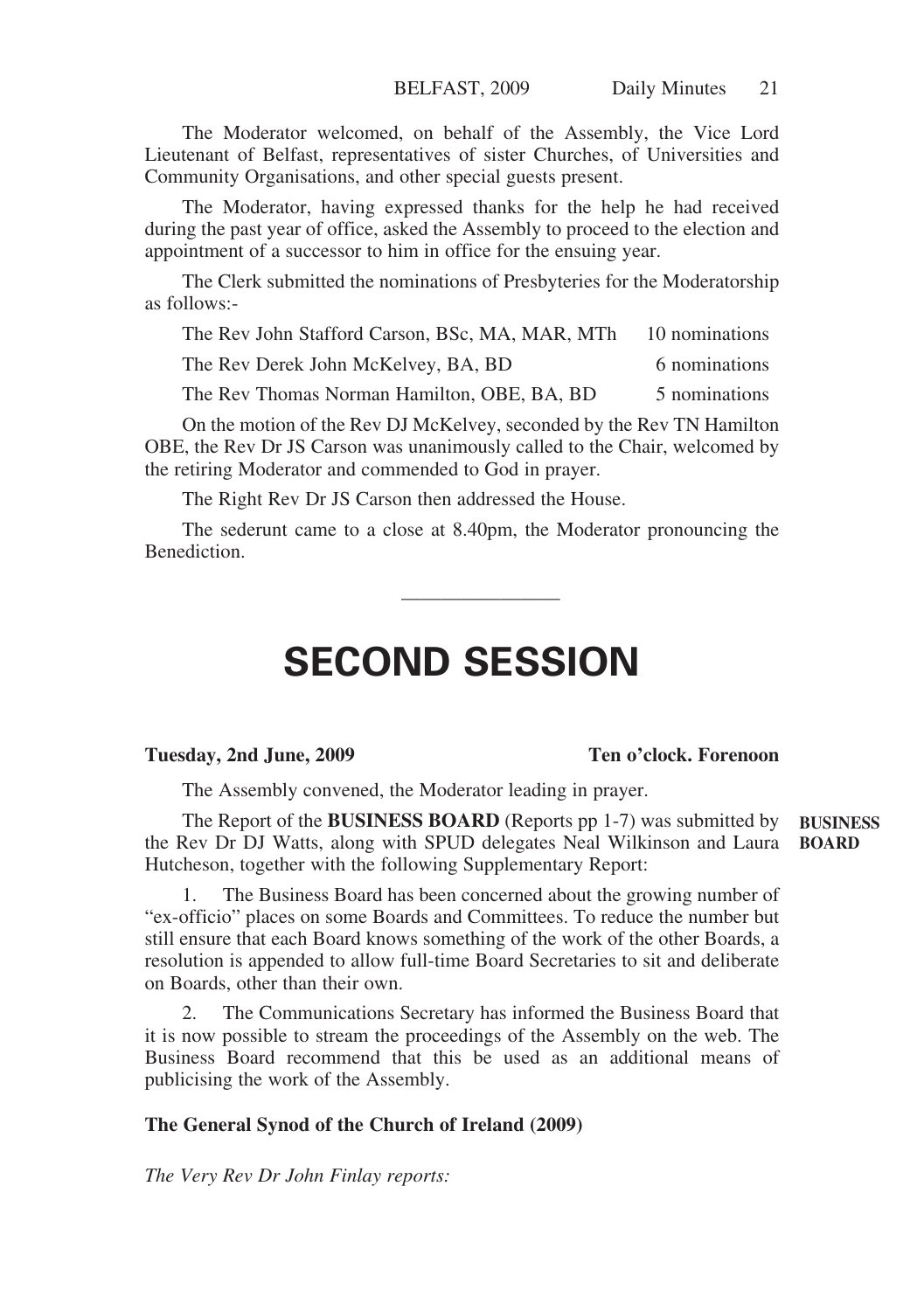The General Synod of the Church of Ireland took place from Friday, 8 May to Sunday, 10 May, 2009 in the City Hotel, Armagh. The Presbyterian Church was represented by the Very Rev Dr JM Finlay and Mr William Scott. The Moderator, the Right Rev Dr Donald Patton, was invited to give a short address to Synod as part of their worship on the opening day.

The Archbishop of Armagh, in his presidential address, emphasized the need for 'inclusivity' and partnership as an antidote to division. He also took the opportunity to comment on the credit crunch and the part played by the bankers in the present financial crisis.

One of the first items on the agenda was a Bill relating to the preamble of the Thirty - Nine articles. There had been concern lest some of the more negative statements in the Articles should create misunderstanding or give offence to other Churches. There was an awareness that the language used when the document was drawn up several centuries ago is neither the language nor the spirit of the Church today. There was, however, equal concern among some that the particular theological emphases enshrined in the Articles should be preserved and that any proposed change should not give the appearance of their being watered down.

It was reported to the Synod that the Church of Ireland's assets had suffered seriously in the present financial crisis and that Churches, particularly in the Republic, were facing very challenging times. The circumstances and conditions under which auxiliary and non- stipendiary ministry might receive remuneration was a topic of interesting debate.

Education was high on the agenda. Grave concern was expressed at the consequences of cutbacks in education in the Republic. Anxiety was expressed that a large percentage of Protestant children would not have access to free secondary education. There was also concern that in the North the spiritual and historical role played by Protestant Churches was diminishing and we seemed to be heading towards the secularisation of our schools.

In Mission and Ministry the vision to be a 'mission – shaped' Church has proved challenging and there was a acceptance that the message, while endorsed by Synod, had not really got down to the pew. Members' mindset is still that the outsider should come in rather than acknowledging their own obligation to go out.

The sharpest exchanges arose out of debate following the report of the Hard Gospel project and the very differing attitudes towards sexuality groups.

As always the representatives of the other Churches were very warmly welcomed and generously entertained.

#### **The Church of Scotland General Assembly (2009)**

#### *The Very Rev Dr Donald Patton reports:*

The Church of Scotland Assembly was held in Edinburgh from 21st to 27th May. I was accompanied by my Chaplain, the Rev Dr Jack Richardson MBE, and Dr William Rowney, a senior elder in Lowe Memorial Congregation,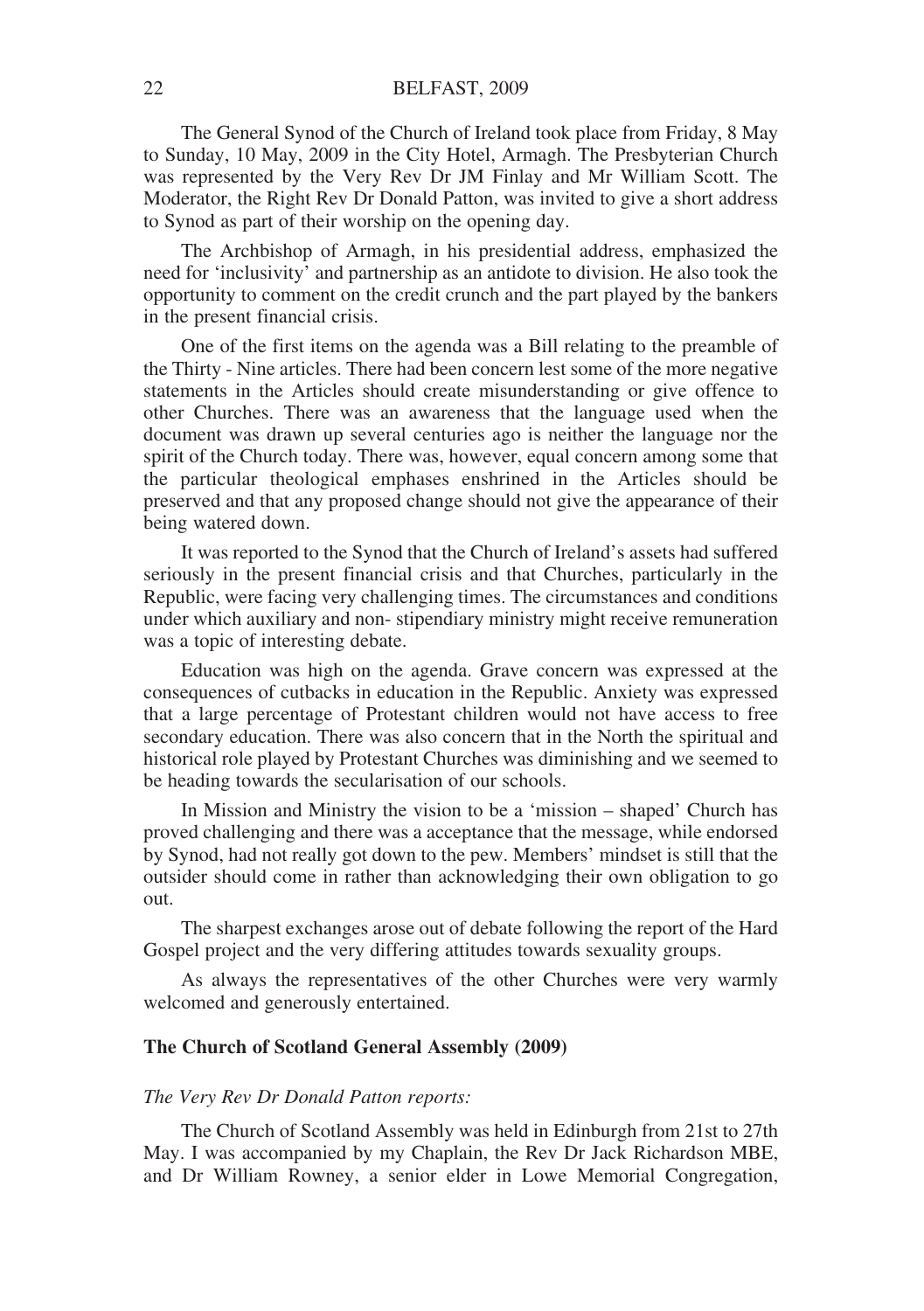Finaghy, along with our respective wives. We enjoyed warm hospitality and were made most welcome at all the events to which we were invited.

The opening of the Assembly was held on Thursday morning, when the Moderator, the Rt Rev William Hewitt, was formally elected. Mr Hewitt brought evident pastoral and pulpit gifts to the office and moderated the sessions of the Assembly with humour and with firmness. Her Majesty's representative, the Lord High Commissioner, the Rt Honourable George Reid, was welcomed and invited to address the Assembly. He gave a masterly address on the economic storms of our times commenting, 'I recently met a man made bankrupt. He said: "I've lost all hope. I might as well be in my grave". This Assembly knows, to the contrary, that hope was born in a grave.'

The business of the Assembly then got under way, with the Moderator conducting worship each morning, bringing thoughtful and apposite biblical reflections. This reminded us in whose presence we worshipped and conducted our business, and it was noted that each debate was conducted with grace even when it was obvious that convictions were passionately held and expressed.

On the Thursday evening, over tea-time, we were the guests of the Irish Fraternal and I shared something of the saga of the Presbyterian Mutual Society. As a result, the Rev Richard Baxter, minister of St Kenneth's, Kennoway, tabled a resolution to the Assembly, to which I was invited to speak. It reads 'Note with concern the impact of the collapse of the Presbyterian Mutual Society and urge the UK Government and devolved executive in Northern Ireland to take urgent action to resolve the situation.'

On Friday evening we, along with other delegates and visitors, were formerly welcomed and presented to the Assembly and I was given opportunity to bring greetings from PCI and on behalf of the other Ecumenical delegates.

Dominating the Assembly and the media coverage was the well-publicised debate on the call by Queen's Cross Parish Church, Aberdeen, to the Rev Scott Rennie, presently minister of Brechin Cathedral, who lives in the Manse sharing "a committed relationship with his Christian partner David". The call had been sustained by the Presbytery of Aberdeen. A number of members of that Presbytery appealed against the decision of the Presbytery on the grounds that 'The scriptures of the Old and New Testament, when they take up the subject of same-sex activity, present it as a wrong choice.' and arguing that 'The ordination and induction of active homosexuals has never been the accepted practice of the Church of Scotland or the Church catholic, except where there has first been a clear debate and decision to ordain active homosexuals.' The issue was referred to the General Assembly to be heard. A debate took place on Thursday on procedure as to whether the case should be taken before any debate on principle. It was decided that the case should be heard first so as not to prejudice the outcome by a prior debate on principle. On Saturday evening the Assembly met as a court for four hours to hear the case and came to the decision that the Presbytery of Aberdeen has followed the correct procedures. 121 members signed their dissent from the decision. The Assembly returned to the issue on Monday afternoon and after much debate agreed to appoint a Special Commission to consult with Presbyteries and Kirk Sessions and to prepare a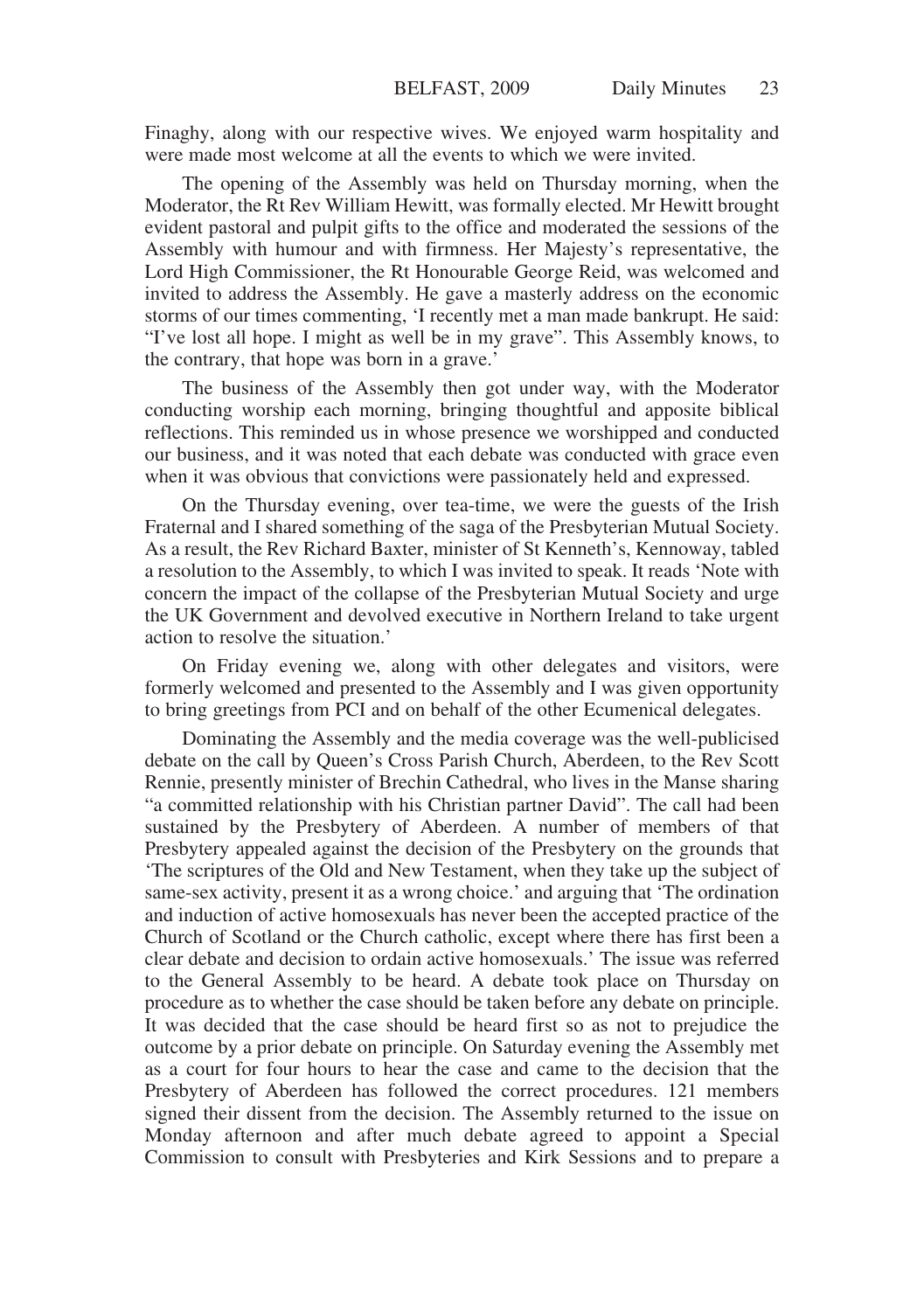study on Ordination and Induction to the Ministry of the Church of Scotland, and for all members to observe a moratorium on issuing public comment in relation to contentious matters of human sexuality until the Commission reported to the Assembly of 2011. The Assembly then turned to an Overture from the Presbytery of Lochcarron-Skye "That this Church shall not accept for training, ordain, admit, re-admit, induct or introduce to any ministry of the Church anyone involved in a sexual relationship outside of faithful marriage between a man and a woman". The Moderator ruled that homosexuality was not to be mentioned, and, in the light of this, after conferring briefly, the movers withdrew the Overture.

On Tuesday morning, the 26th, many Church of Scotland Chaplains to the armed services were present and at least an hour was given to acknowledge their work, especially in Iraq and Afghanistan. A live audio link with two chaplains in Afghanistan allowed the Assembly to listen to a conversation with the Moderator. An invitation to coffee in the Signet Library near St Giles Cathedral gave me an opportunity to catch up with four of our Chaplains from PCI who were present.

All Churches share challenges in common in this increasingly secular age. The Church of Scotland has 200 vacant parishes, and is thinking through challenges to ministry in the twenty-first century. The Church without Walls report gives a taste of creative initiatives to meet the new situation. Several reports bear careful study - Growing up in Scotland today, a reflection on childhood; End of Life issues; Holy Communion and the Renewal of the Church; Being Single: In Church and Society. There is an excellent report on the theology of forgiveness in relation to the involvement of sex offenders in the life of Congregations.

We had the pleasure of attending two functions hosted by the Lord High Commissioner and his wife at Holyrood Palace and were thankful that these occasions were blessed, for the most part, with pleasant weather!

One other highlight was the visit of Archbishop (Emeritus) Desmond Tutu to the Assembly on Wednesday morning. He gave a stirring address on the theme of freedom and injustice and their relation to the Christian Gospel.

We returned home on Wednesday evening 27th May with many happy memories and much food for thought. The relationship with PCI and the Church of Scotland has endured over many centuries but it has to be said that some of the decisions of this Assembly may place a strain on that relationship and will no doubt engender a theological and ecumenical dialogue in the months to come.

**Resolutions**

Moved by the Rev Dr DJ Watts, seconded by the Rev GE Best and agreed:

1. That the Report be received.

2. That the recommended Order of Business be adopted but that tea and coffee be not served at the Tuesday afternoon intermission.

3. That full-time Board Secretaries be invited to sit and deliberate as appropriate on all Assembly Boards.

That the General Assembly give permission for the streaming of their proceedings on the web.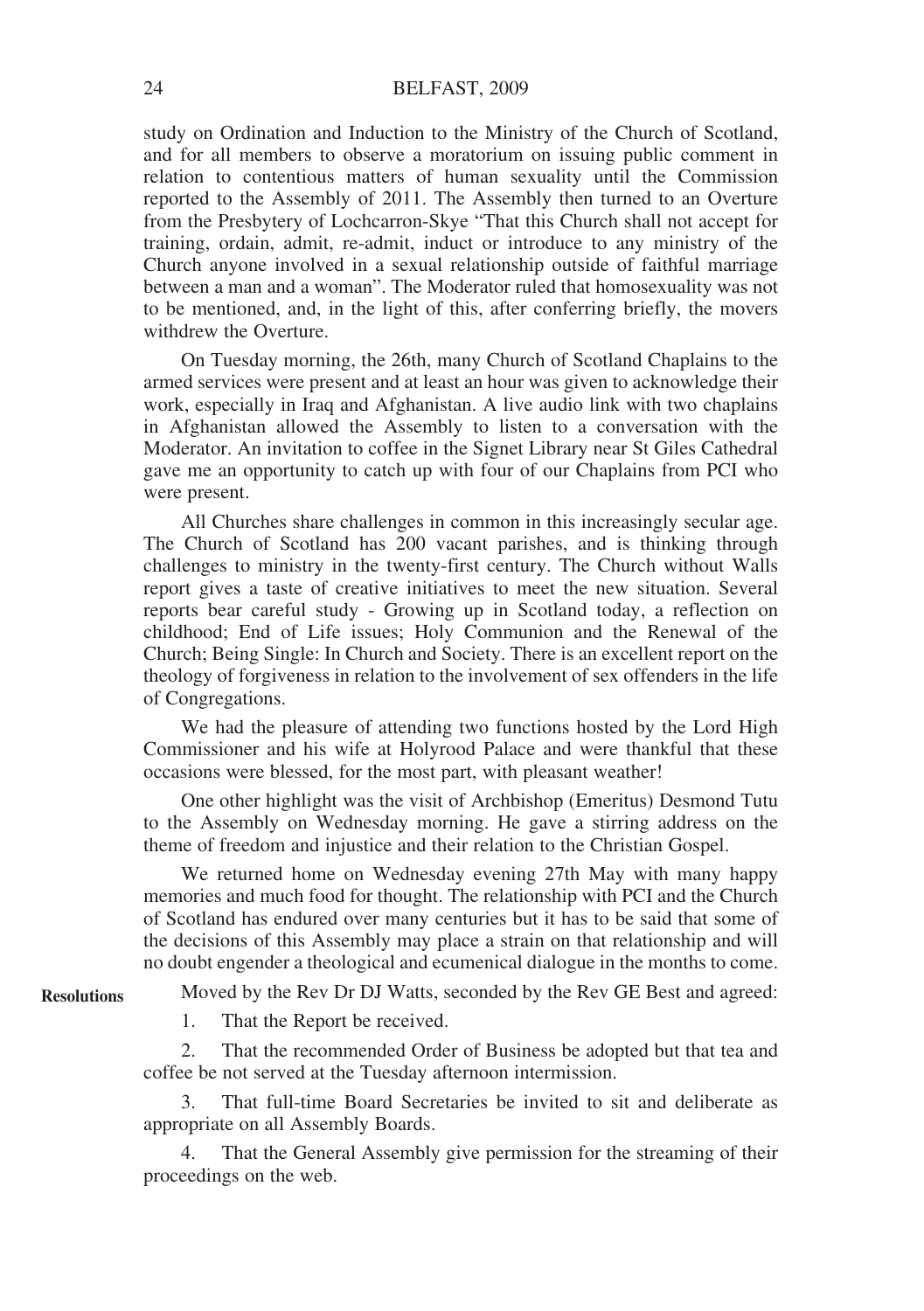5. That the professional amplification controller and the visual display operator be admitted to the private session.

6. That a grant of £16,000 be made from the Incidental Fund to the Arrangements Committee.

7. That the Business Board, with its associated working Committee, be appointed in accordance with Par 275 of the Code for the ensuing year beginning 15 March, 2010.

The **Report of the Presbyteries** (Reports pp 8-16) was submitted by the Rev Dr DJ Watts. **Presbyteries**

Moved by the Rev Dr DJ Watts, seconded by the Rev TD Gribben, and agreed:

1. That the Report be received.

To formally mark the **150th Anniversary of the 1859 Revival**, the Moderator invited the Very Rev Dr WD Patton to address the house on the significance of the revival for today. **1859 Festival**

The **Corresponding Members** were received from the Church of Scotland. These were the Right Rev Bill Hewitt, Moderator, Rev. Lorna Hood and Mr. Stuart Robertson. **Corresponding Members**

The Moderator welcomed the Corresponding Members. The Right Rev Bill Hewitt replied and conveyed greetings.

The Moderator welcomed the Rev John Marsh, Moderator of the United Reformed Church of the United Kingdom, and the Rev Hayden Thomas Moderator of the Presbyterian Church of Wales. The Rev Hayden Thomas replied and conveyed greetings.

The Moderator welcomed the Very Rev Houston McKelvey, delegate from the Church of Ireland; and the Rev Roy Cooper and Mrs Louise Wilson, delegates from the Methodist Church in Ireland. Unfortunately the Most Rev Richard Clarke could not be present due to a family illness. The Very Rev Houston McKelvey replied and conveyed greetings.

The Moderator welcomed other delegates from: the Presbyterian Church USA, the Rev Doug Baker; the Presbyterian Church of Australia, the Rev Stuart Bonnington; the Gereja Masehi Injili di Timor (GMIT), Indonesia, Rt Rev Eben Nuban Timo, Rev Welmintje Kameli-Maleng, Rev Bendalina Souk and Mrs Ince Damaris Pitronela Sayuna; the Presbyterian Church of East Africa (PCEA), Rt Rev David Gathanju; the Irish Council of Churches, Rev Fr Irenaeus du Plessis; and the Conference of European Churches, Rev Matthew Ross. Rt Rev Eben Nuban Timo replied and conveyed greetings.

The Report of the **UNION COMMISSION** (Reports pp 112-126) was **UNION** submitted by the Rev Dr SA Matthews, together with the following **COMMISSION**Supplementary Report: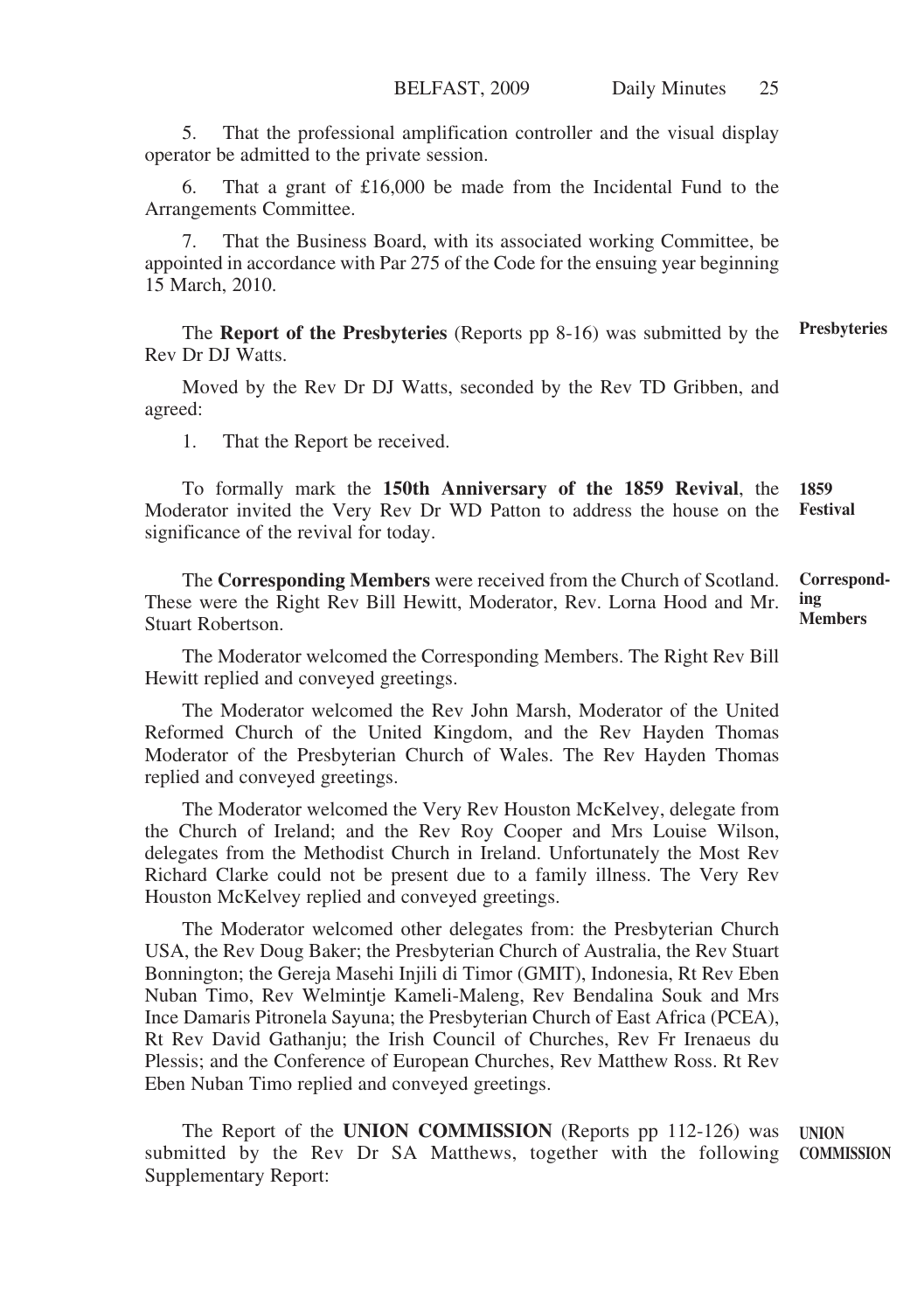#### **Ministry, Finance and Mission**

1. This supplementary paper is presented following a special meeting of the Union Commission set aside to consider the seriousness of the situation created by (1) the large number of vacancies, (2) the pressure that augmentation continues to place on the Central Ministry Fund and (3) the implications that failing to address these issues will have for the mission strategy given to the Commission by the Assembly. It was decided to ask the Assembly to initiate a debate throughout the Church about an appropriate response to the following realities which are impacting on the work and ministry of the PCI.

**2. a. Shortage of ministers:** The appendix which follows outlines clearly the most recent projections concerning the likely number of vacant charges. It is accepted that this is not an exact science; there are some variables which cannot be calculated exactly, however careful work has been done to factor into the estimates (a) the encouraging number of students who are in training but also (b) the anticipated large number of retirements. Faced with this projected shortage it would be possible for the Commission simply to give leave to call to every Congregation with a reasonable level of viability and to allow Congregations to compete against one another for scarce ministerial resources. However, as the 2006 resolution quoted below makes clear, the Assembly has decided that this strategy will not meet the needs of the Church. It results in lengthy vacancies for several Congregations with all the implications that has for their life and work, and effectively it creates medium term 'unions' because ministry has to be provided by Conveners who already have Congregations to pastor. It means that some Congregations - and possibly in the most challenging situations – have little or no prospect of calling a Minister, and in other Congregations ministers do not have their time and talents fully utilised.

**b. Finance**: It is not always appreciated that where a Congregation is unable to pay the appropriate level of minimum stipend to their minister , the additional amount is paid from the Central Ministry Fund either as "augmentation" or "incremental grant"(the grant which recognizes years of service ). This has direct implications for the amount of assessment paid by each Congregation. Both when Congregations come seeking Leave to Call and also through the review process, the Commission is trying to reduce the amount paid from the Central Ministry Fund. One of the reasons for considering the union or amalgamation of Congregations is that one or both of the Congregations has reached a point where considerable support is required from CMF. Thankfully the Church remains financially strong; however the Commission anticipates that this pressure to reduce the claims it makes on CMF will intensify in the present economic climate.

**c. Mission:** The fact that new projects are being proposed which further the mission of the Church, for example through Church planting, is encouraging. However there simply will not be enough ministers to undertake these developments unless some ministerial resources are released through the amalgamation or union of existing charges.

3. The Commission in previous years has tried to alert the Assembly to this gathering crisis. It is worth quoting again some words from Principal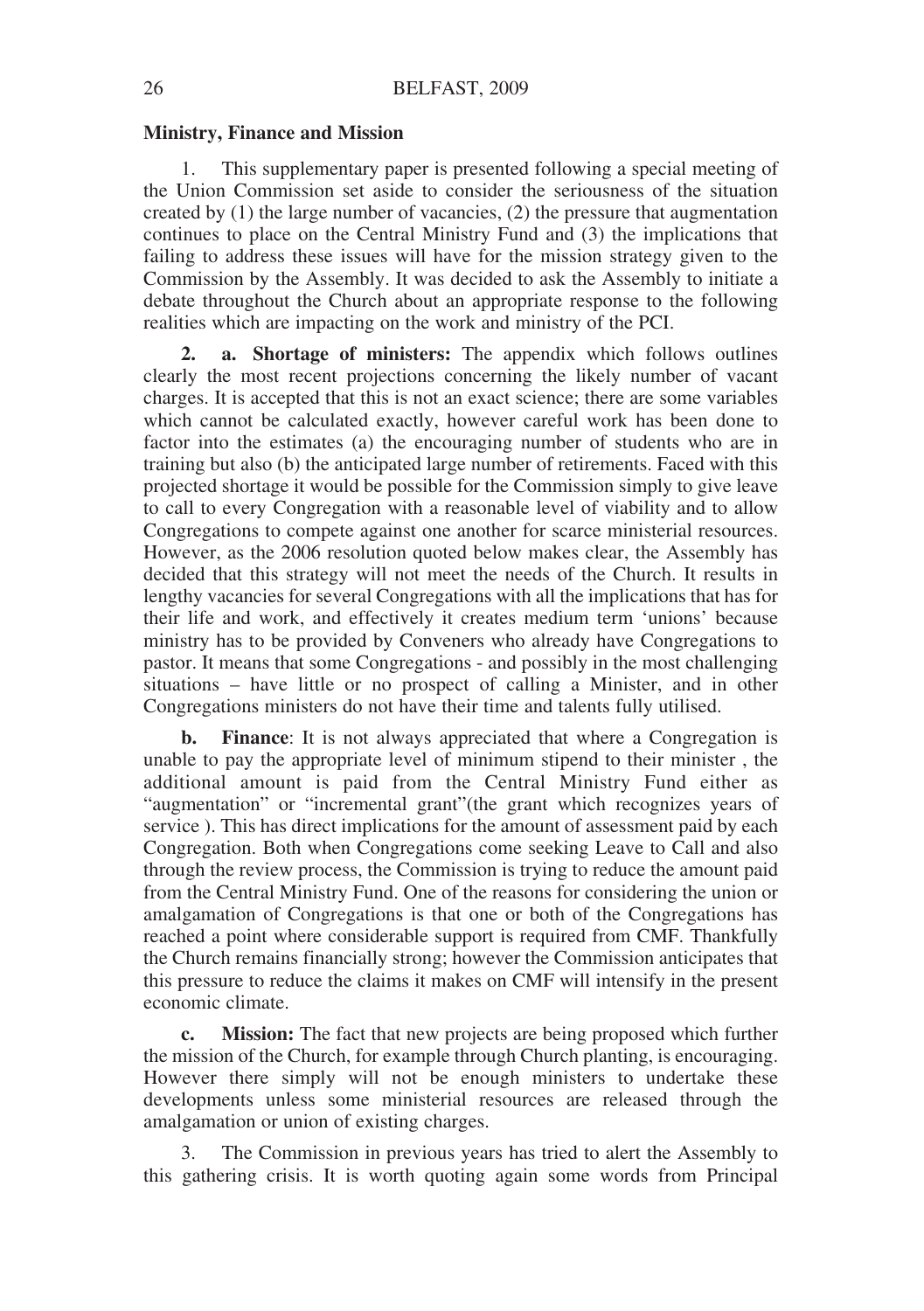Laurence Kirkpatrick's History of Congregations: "*though there are more Irish Presbyterian Congregations today than in 1840 when the General Assembly was formed, Church membership has fallen by about 50% in the same period."* In response to these concerns in 2006 the Assembly passed the following resolution : *"That the General Assembly recognise that for historical reasons there are more Church buildings, Congregations and Charges than are required in the present circumstances and that the worship and mission of the Church are hindered by this. The Union Commission is therefore encouraged, in consultation with the Presbyteries and the Board of Mission in Ireland, actively to address this issue".* (Minutes, page 53 resolution 3.)

4. As indicated in the main report, the Commission is grateful to those in Congregations and Presbyteries who have displayed an understanding of the new realities and who have co-operated in devising linkages which enable ministry to be shared. However it is clear that the depth of the problem is not generally understood throughout the Church. Sometimes when the Commission makes use of the powers given to it by the Assembly and suggests a union or an amalgamation, members and the local leadership do not see this as a way for their community of faith to continue within a different structure, rather they see it as a betrayal of all the faithful service given within that existing structure in the past. All sorts of general solutions are suggested : for example "*we need more biblical giving on the part of members*." These points may be valid, but they do not address in a realistic way the immediate situation PCI faces. Again people may complain about procedures; the Commission does not claim to be perfect and is always willing to learn lessons about how it does its work; however discussion of procedures must not deflect attention from the central challenge which remains. All of those are very human reactions and the Commission understands the pain involved in coming to terms with the need for change. For generations the Church has harnessed support for a particular pattern of ministry in the service of the kingdom and now it is asking Christian people to see that God is leading to new arrangements for the provision of ministry. There is a need to go back to very basic theology in which together it is remembered that the Church is the people, and that its primary allegiance is to the risen Christ and not to any particular pattern of ministry. Living through fundamental change, and doing that in a creative way with hope and faith, has always been part of the journey of the people of God.

5. Traditionally Presbyterians do not warm to solutions which they feel are imposed from the centre. The Commission is therefore suggesting in an additional resolution that Presbyteries should initiate discussion about these issues. The Church is to be a spiritual home for all of us. If this resolution is passed the Commission would appeal to the Presbyteries to find time in a crowded schedule to fully debate this matter and to come forward with some suggestions about how the Church should proceed. The Commission will listen carefully to whatever comments and proposals are made; however, to focus discussion, the Commission would request that the Presbyteries address the following questions:

1. Apart from unions and amalgamations what alternative strategies would address, in an effective way, the issues outlined in this report?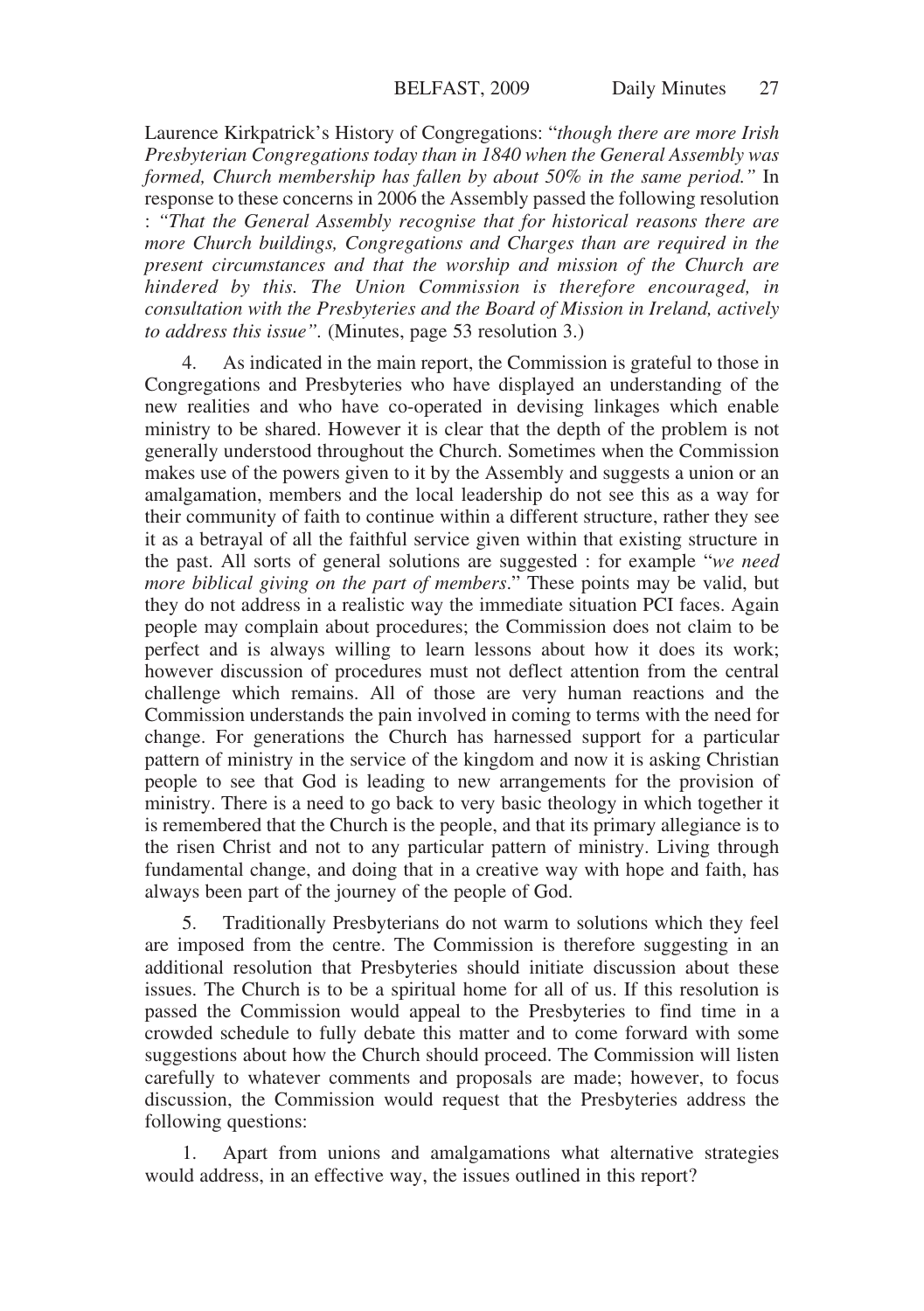2. Where the Commission exercises its role under the Code and decides that a union or amalgamation should be made, how can the Commission, the Presbytery and the local leadership co-operate more effectively in achieving this end?

3. During a vacancy it is important that the vision of a Congregation about its mission is clarified and that any contentious practical matters, like the future of a manse, are clearly resolved before Leave to Call is given, (so that these issues do not hinder the new ministry). However, within those parameters, how could the length of vacancies be reduced?

4. How often in the last three years has the Presbytery used the procedure whereby, when the departure date of the minister is known well in advance – as in the case of retirement , the Vacancy Commission can begin its work some months before the minister demits his charge ?

5. Given the length of vacancies, how can Conveners of vacancies be supported in their work?

6. What other comments, observations, and suggestions would the Presbytery want to make?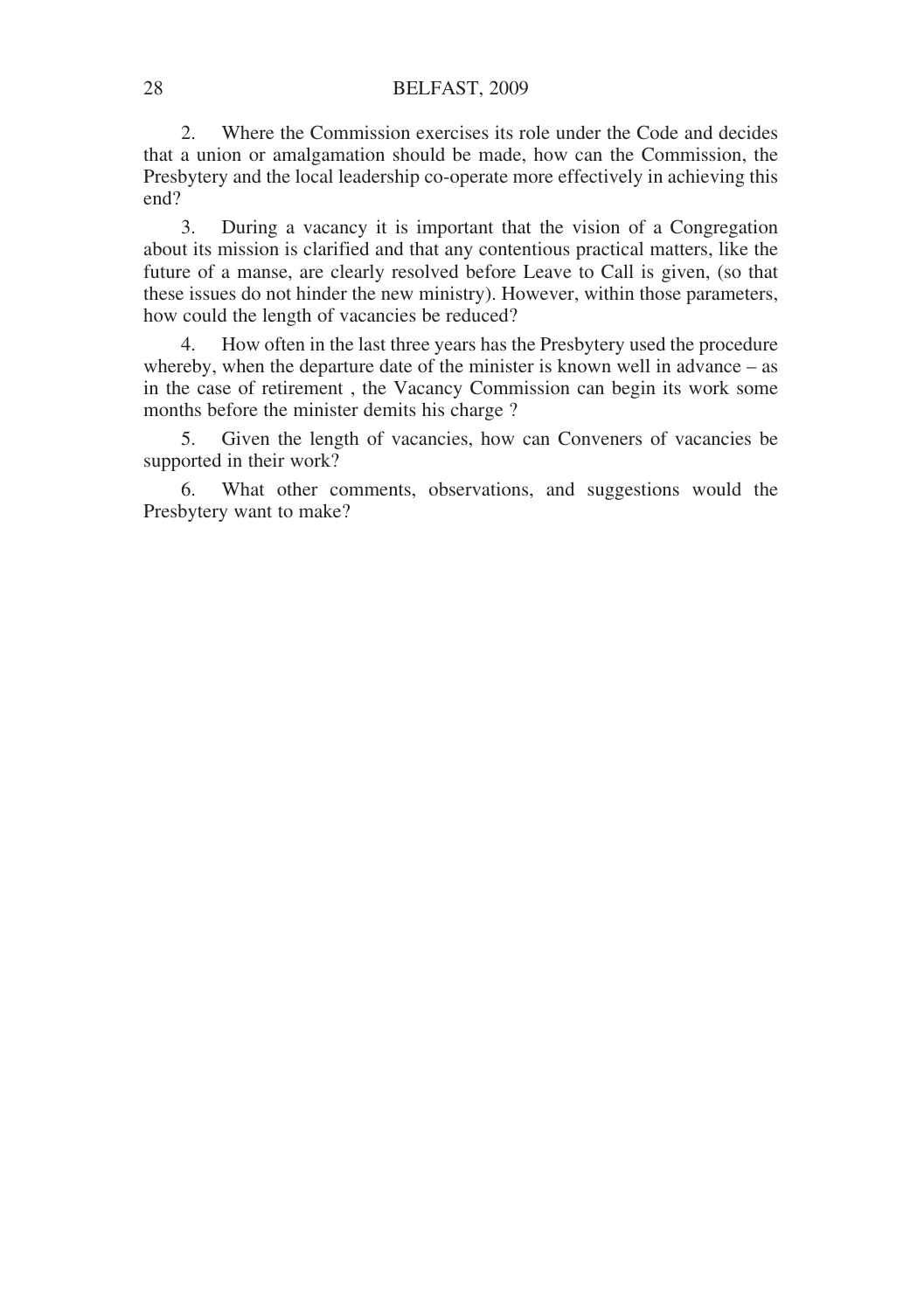**APPENDIX APPENDIX**

Update on projected number of Vacant Charges to be filled **Update on projected number of Vacant Charges to be filled**

| <b>YEAR</b>  | Assistants               | Retirements          | Net changes              | Estimated nett               | Likely change             | Estimated Vacant        |
|--------------|--------------------------|----------------------|--------------------------|------------------------------|---------------------------|-------------------------|
|              | eligible for<br>becoming | of Ministers<br>from | retirements<br>eligible/ | other reasons<br>changes for | in Ministers<br>available | Charges to<br>be filled |
| As at 1.4.09 |                          |                      |                          |                              |                           | 39                      |
| Rest of 2009 | $\overline{20}$          | 급                    | $\frac{1}{2}$            | Ļ                            | $+7$                      | 32                      |
| 2010         | $\overline{10}$          | $-16$                | ې                        | Ş                            | م                         | $\frac{1}{4}$           |
| 2011         | 7                        | $-13$                | ې                        | Ş                            | $\tilde{\mathcal{C}}$     | 50                      |
| 2012         | $\overline{4}$           | $-10$                | 7                        | م.<br>ا                      | $\overline{+}$            | $\frac{4}{9}$           |
| 2013         | $\overline{19}$          | $-15$                | $\ddagger$               | ٺ                            | $\overline{+}$            | 48                      |
| 2014         | $\overline{19}$          | م<br>أ               | $\frac{10}{1}$           | م.                           | $\overline{1}$            | $\frac{4}{1}$           |
| 2015         | $\overline{2}$           | $\Xi$                | $\overline{+}$           | ņ                            | Ļ                         | 43                      |
| 2016         |                          | $\Xi$                |                          |                              |                           |                         |
| 2017         |                          | $-10$                |                          |                              |                           |                         |
| 2018         |                          | $-15$                |                          |                              |                           |                         |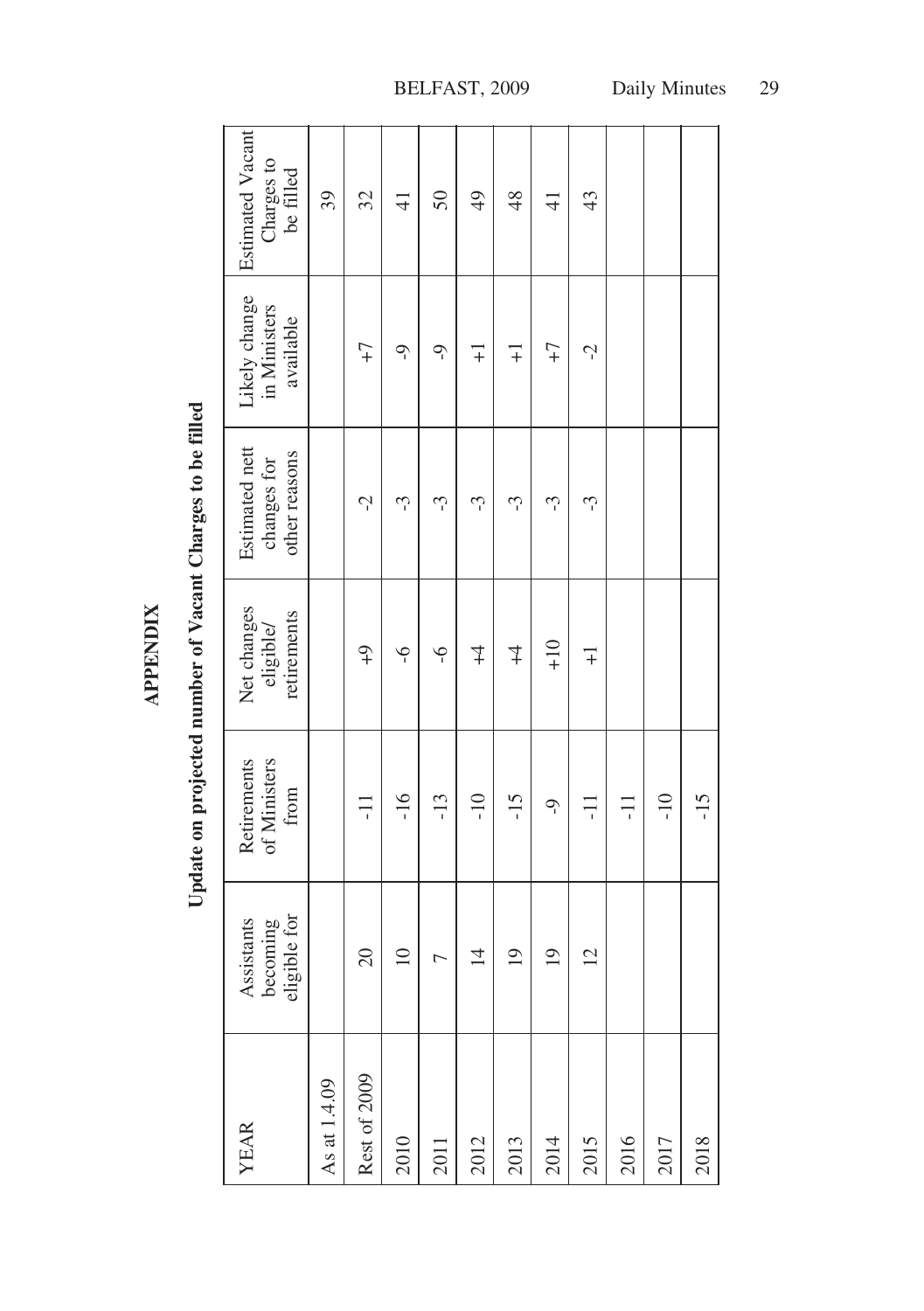Moved by the Rev Dr SA Matthews, seconded by the Rev Dr MA Barry and agreed: **Resolutions**

1. That the Report be received.

2. That the General Assembly ask Presbyteries to consider the additional Union Commission paper "Ministry, Finance and Mission" and to send comments and responses to the Convener of the Union Commission by Friday, 6 November, 2009.

3. That CMF be authorised to pay grants towards expenses incurred by Ministers in Congregations, up to a limit of NI £5,752 or RI 8,841, within the terms of res 3, p 70, General Assembly Minutes, 1988. **CMF**

4. That the Congregation of Ulsterville be amalgamated with the Congregation of Windsor on terms agreed by the Union Commission on 30 September, 2009 or some suitable date. **Ulsterville/ Windsor**

> 5. That the Union Commission be appointed for the ensuing year in accordance with par 128 of the Code as follows:

#### **Rev Dr SA Matthews, Convener**

#### **Rev Dr I Hart, Secretary**

- (a) The Moderator, Clerk, Deputy Clerk of Assembly, Commission Convener and Secretary, Board of Mission in Ireland Secretary, Strategy for Mission Convener, Representative of Central Ministry Fund.
- (b) Rev Dr DR Purce; M Spence Rev EP Gamble; J Whittle Rev Desmond Knowles; J Gregg — Rev PG McCrea; D McCormick, — Rev Dr Ian Hart; B Milligan — Rev William McKeown; WF McConnell — Rev TR Graham; N Carmichael — Rev JG Jones; C Beck — Rev AJA Rosborough; C Henderson — Rev RI Abraham; N Jackson — Rev Dr WTJ Richardson; WEC Ford — Rev JG Faris; K Talbot — Rev TJ Hagan; JB McClean — Rev SG Anketell; K Walker — Rev Dr MA Barry; A Barber — Rev JL Casement; JB Wilson — Rev Noel McClean; J Kane — Rev Dr WD Patton; TJ Livingstone — Rev KO Patterson; Dr H McNeill.
- (c) Revs Dr JW Lockington, Dr SDH Williamson, JH McIntyre, TJ Stothers, AE Tolland, DC Porter; Mrs H Jess, AJ Giffen, Dr TJ Robinson.

#### **Business lapsed on Standing Orders (see page 57)**

#### **Intermission**

Members of Assembly were joined by others to participate in the Sacrament of the Lord's Supper, conducted by the Moderator, assisted by the Very Rev Dr W Donald Patton and the Clerk.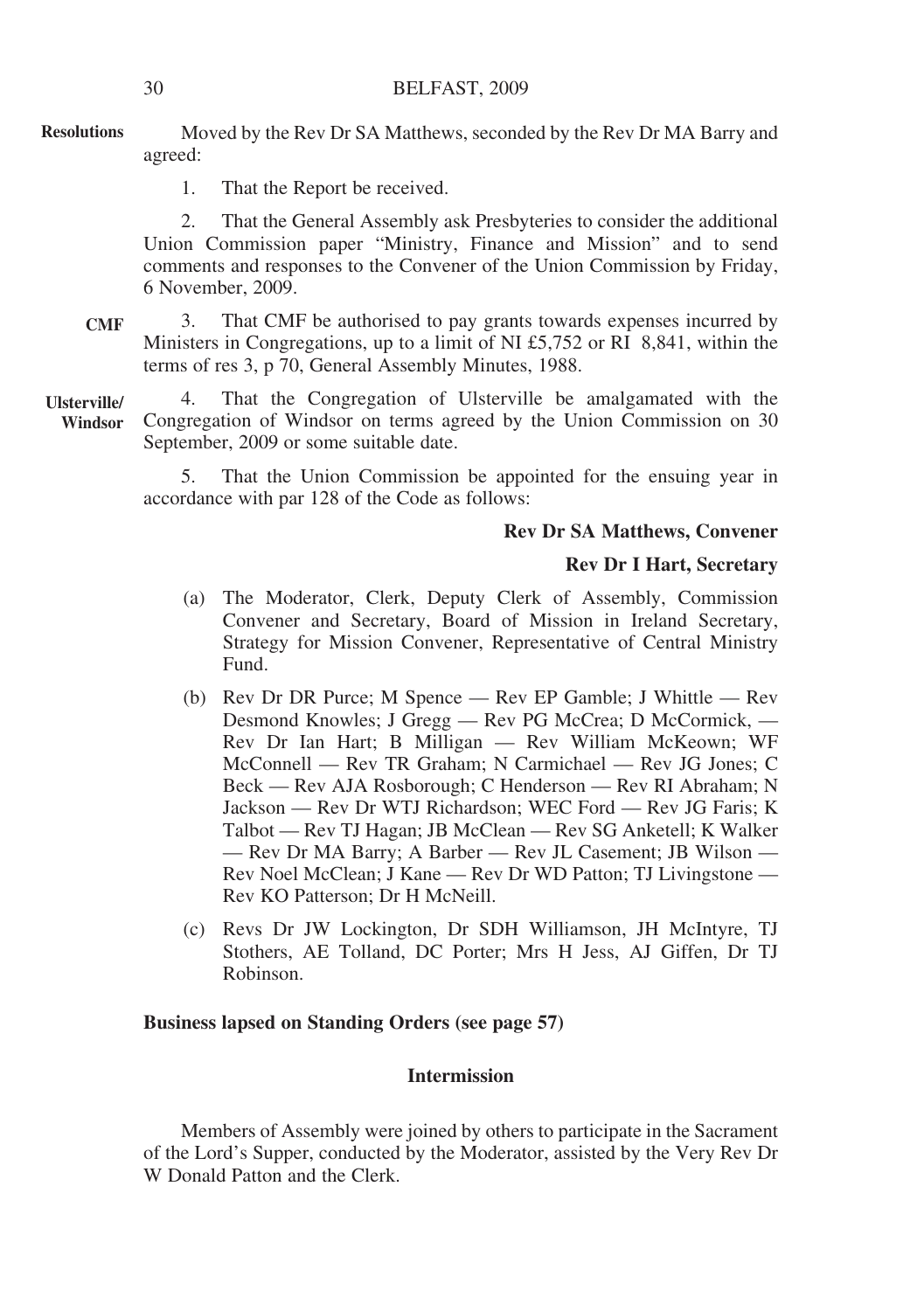The sederunt came to a close at 1.05 pm, the Moderator pronouncing the Benediction.

————————

## **THIRD SESSION**

#### **Tuesday, 2nd June, 2009 Two o'clock. Afternoon**

The Assembly again convened, the Moderator leading in prayer.

The Report of **PRESBYTERIAN WOMEN** (Reports pp 164-169) was submitted by Mrs Dorothy Marshall and Mrs Caroline Hawthorne. **Presbyterian Women**

Moved by the Rev Dr DJ Watts, seconded by the Rev TD Gribben, and agreed:

1. That the Report be received.

The Overtures anent Par 114(2); 114(2)(a); 114(3) and 115(2); of the Code **Overtures** (Reports p162f) were submitted by the Rev DJ Bruce.

Moved by the Rev DJ Bruce, seconded by the Rev TD Gribben, and agreed:

1. That the overtures anent Par 114(2); 114(2)(a); 114(3) and 115(2) of the Code, having lain on the books for one year, be enacted as the law of the Church.

The Report of the **BOARD OF MISSION OVERSEAS** (Reports pp 116- 138) was submitted by the Rev SJ Hanna, assisted by the Rt Revs Eben Nuban Timo and David Gathanju, together with the following Supplementary Report: **BOARD OF MISSION OVERSEAS**

#### **World Development Committee**

Christian Aid Ireland is one of five Irish Aid and Development Agencies that receives money from the Irish government through its Multi Annual Programme Scheme (MAPS). Christian Aid Ireland had been allocated 17 million over 5 years to deliver significant long-term development in 7 post conflict countries. As part of its budgetary retrenchment the Irish government has cut funding for aid and development by 22%. For Christian Aid Ireland this represents a cut of 716,000 or 20% of its budget for 2009, the third year of the scheme. This has serious implications for the livelihoods and well-being of poor people. Therefore the World Development Committee brings an additional resolution on this matter.

Moved by the Rev SJ Hanna, seconded by the Rev WS Marrs, and agreed: **Resolutions**

1. That the Report be received.

2. That the General Assembly give thanks to God for PCI's partnering with Churches, united missions and institutions around the world and instructs **Partnerships**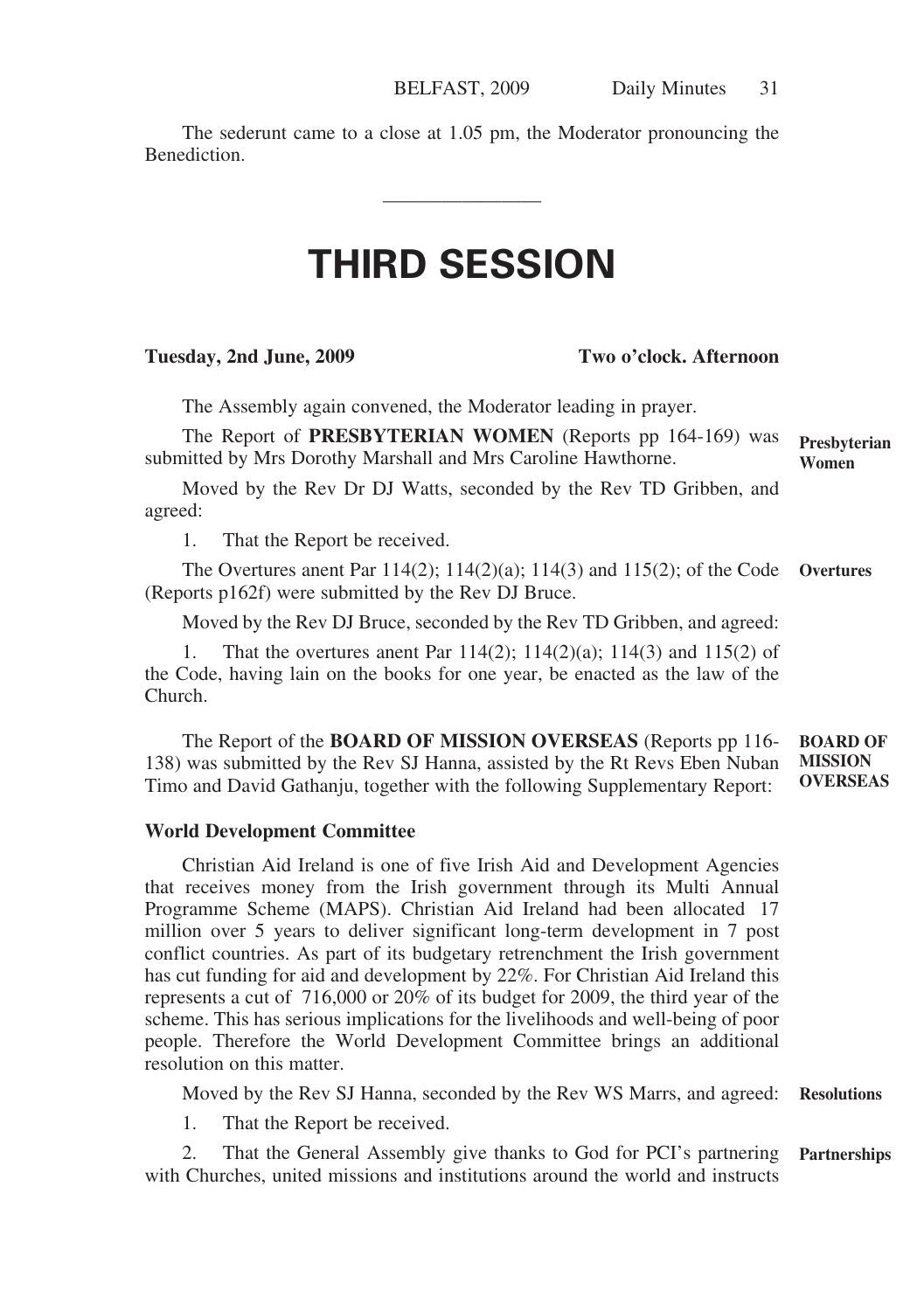BMO to implement the recommendations for the development of partnership relationships.

3. That the General Assembly give thanks for the faithful service and dedicated witness of BMO's missionary personnel and their families who serve in many different and challenging contexts, encouraging the Church to pray for their spiritual well-being and physical protection; and give thanks for the witness of all who come from partner Churches to study and serve here in Ireland. **Personnel**

#### **Outreach Ministries Committee**

4. That the General Assembly, acknowledging the guidelines employed for choosing partner Specialist Service Agencies (SSAs), affirm the importance of Bible translation, printing and distribution, and radio and satellite television ministry; and encourages support for the following strategic partners: The Bible Society of Northern Ireland and Ireland, Wycliffe Bible Translators, FEBA Radio and SAT 7. **Outreach Ministries**

#### **Leadership Development Committee**

5. That the General Assembly welcome the initiative to include issues of leadership development practice in mission involvement materials and encourages the wider Church, especially Congregations, to use the materials for guiding and developing their mission practice. **Leadership Development**

> 6. That the General Assembly welcome the Leadership Development Committee's support for executive staff in encouraging partner Churches and institutions to invest in the training of Christ-like and mission-minded leaders, for Church and society in their contexts; and listening to our partners' leadership development concerns and objectives, and communicating these to the Church in Ireland.

#### **World Development Committee**

7. That the General Assembly give thanks that in difficult times the World Development Appeal has continued to be well supported. **World Development**

> 8. That the General Assembly note with the greatest concern the disproportionately large cut (22%) made in Irish Aid funding in the recent budgetary adjustment in the Republic of Ireland and urge the Government of the Republic of Ireland to review this cut; to resist further cuts in the interests of the poorest and most marginalised peoples of the world; to remain resolutely on course for the target of 0.7% GNP towards aid and development by 2012.

#### **Mission Involvement Committee**

9. That the General Assembly give thanks for the support raised by the Board of Youth and Children's Ministry and the Junior Boys' Brigade for the mission of partners in Pakistan and Malawi; for every expression of 'extra mile' giving by the wider Church; and recognise especially the very generous grant received from PW in 2008. **Mission Involvement**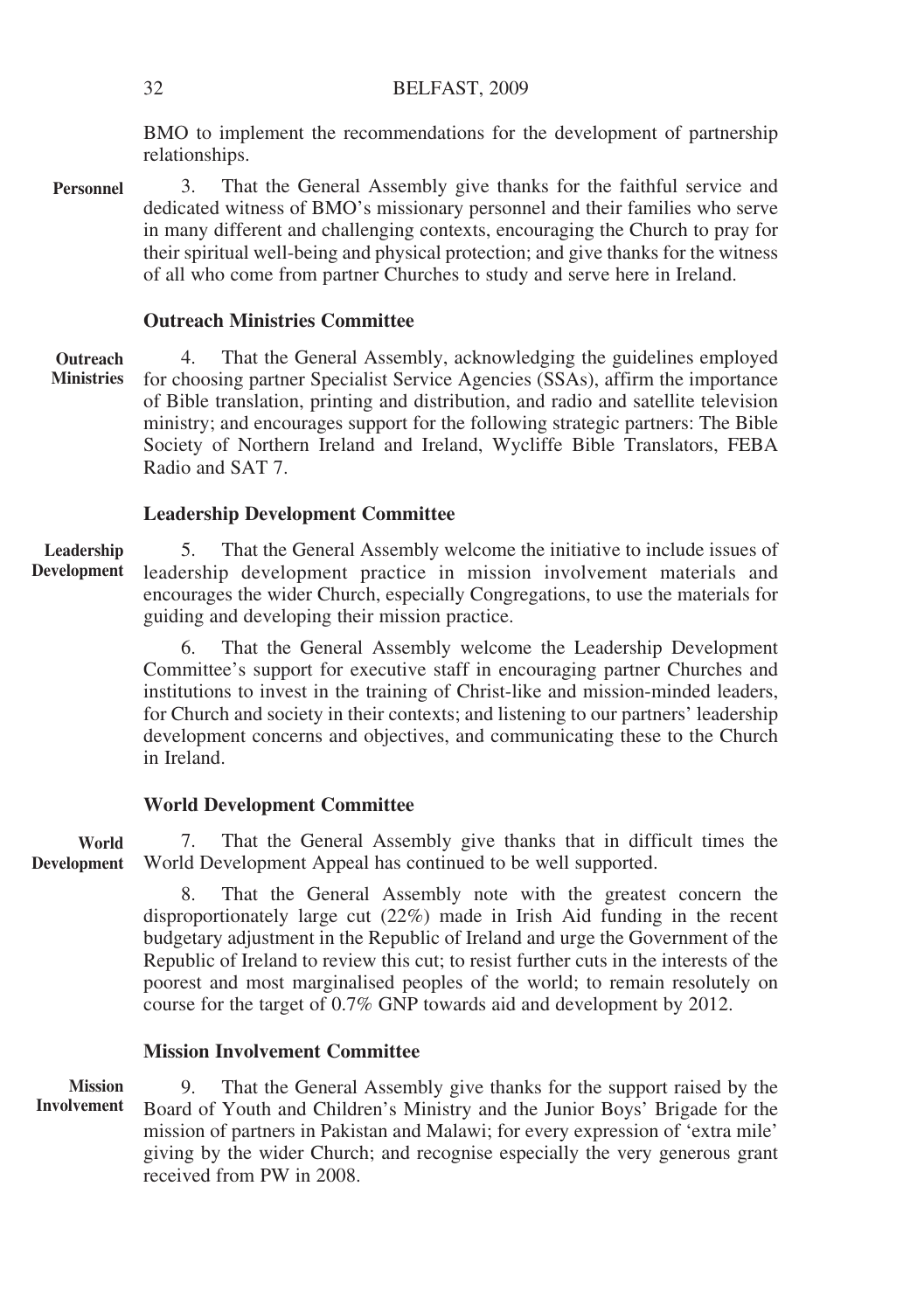10. That the resignation of the Rev Peter Lyle as Convener of the Mission Involvement Committee be accepted, that he be thanked for his services and the Rev Dr Mark Welsh be appointed in his place.

#### **'SPUD' Resolutions**

11. That the General Assembly encourage the Board of Mission Overseas **SPUD**to explore, in consultation with the Board of Youth and Children's Ministry, how to communicate their work, plans and issues more effectively to young people in order to educate, engage and mobilise the younger generation.

12. That the General Assembly request the Board of Mission Overseas to establish a network, which links children and young people of PCI Congregations with those of overseas personnel.

13. That the General Assembly encourage the appointment of youth representatives in Congregations and Presbyteries to promote engagement and participation of local Congregations in global mission.

#### **General**

14. That the Board of Mission Overseas, with its associated working Committees, be appointed for the ensuing year in accordance with Par 279 of the Code as follows:

# **Rev SJ Hanna, Convener Rev WS Marrs, Secretary**

- (a) The Moderator and Clerk of Assembly; Convener and Secretary of the Board; Representative of Church Relations, Board of Mission in Ireland, Board of Youth and Children's Ministry, Personnel Officer (Overseas), Finance Officer (Overseas).
- (b) Revs NW McAuley, WJP Bailie; Mrs O Byers Revs DR Byers, NJ McCullough; Mrs L Cargill — Rev DB McCorriston; N Rea, Mrs Joan Hamill — Revs JSB Drennan, IK McDonald; Mrs R Gifford — Revs IS McDowell, JH Wilson; Mrs M Jackson — Rev Joan Scott; Mrs R Campbell, Miss L Wasson — J McKay, Miss D Savage, Miss M Kane — Rev Dr Clive Glass; G McIntyre, Dr H Williamson — Rev SJ Richmond; V McKean, Miss K McConnell— Revs Mairisine Stanfield, Dr AF Nel — Rev RA McLernon; N McKinney, Mrs E Leeburn — Revs KP Meyer, DJ Montgomery; Heather Moore— Rev PD Thompson; Dr J Kyle, Miss M Groves — Rev Daniel Reyes-Martin; Eric Latimer, Mrs P Martin — Revs RK Graham, BAH Wilson; Mrs G McCullough — Rev JH Hanson, CI Dickson; Mrs R Honeyford— Revs Peter Turton, KDW Crowe; Miss E McCaughan — Rev PE Dickinson; HH Meekin, Mrs J Duncan — Rev JW Fleck; Dr M Stevenson, Mrs Anne McGuckin.
- (p) Miss Zena McAllister, Mrs Nan Bradford, Mrs Lynn Murray, Mrs Jean Donald, Mrs Edith Holmes, Mrs Dorothy Marshall, Mrs Edna McIlwaine, Mrs Caroline Hawthorne.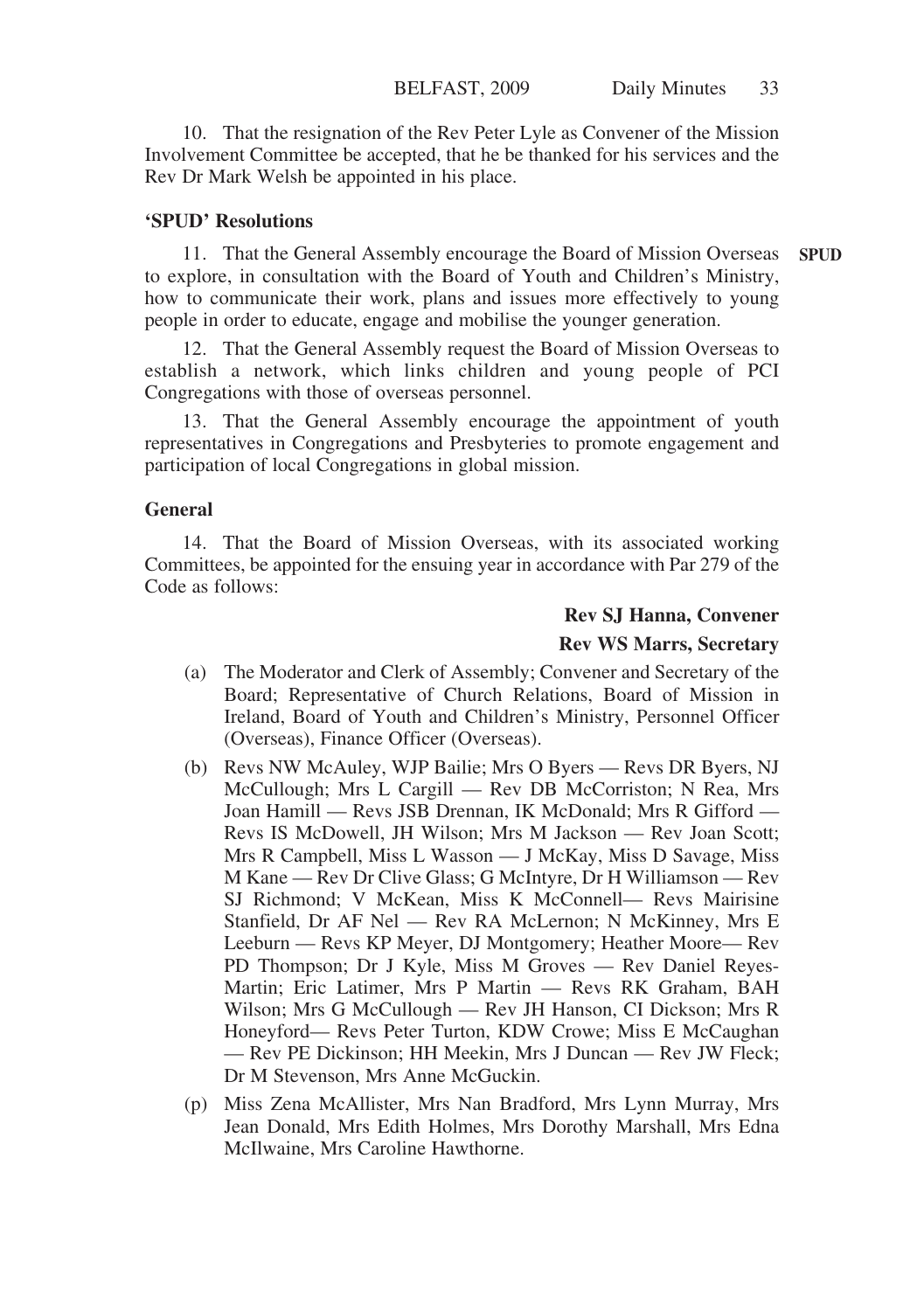#### BELFAST, 2009

# **A. LEADERSHIP DEVELOPMENT COMMITTEE (5)**

# **Rev Dr WG Campbell, Convener**

# **Rev WS Marrs, Secretary**

- (a) The Moderator and Clerk of Assembly, Board Convener and Secretary, Committee Convener; Mission Education Officer; 2 PW representatives.
- (x) Revs BAH Wilson, NSR Lockhart, CA Meban, David Stanfield; Miss D Ford, Mrs I McAuley.
- (y) Revs JW Fleck, JH Hanson, D Reyes-Martin; Mrs M Jackson, Miss M Kane, Mrs Ruth Campbell.

# **B. MISSION INVOLVEMENT COMMITTEE (5)**

# **Rev Dr MJ Welsh, Convener**

# **CN Eves, Secretary**

- (a) The Moderator and Clerk of Assembly, Board Convener and Secretary, Committee Convener, Mission Education Officer, Personnel Officer (Overseas); 2 PW representatives.
- (x) Revs DH Thompson, PG McDowell; Miss S Creighton, Miss D Ford, S Lynas, M McNicholl.
- (y) Revs, PE Dickinson, JSB Drennan, KDW Crowe; N McKinney, Hugh Meekin, Mrs Olive Byers.

### **C. OUTREACH MINISTRIES COMMITTEE (5)**

# **Rev SJ Richmond, Convener**

#### **Rev WS Marrs, Secretary**

- (a) The Moderator and Clerk of Assembly, Board Convener and Secretary, Committee Convener, Mission Education Officer, Convener of World Development; 2 PW representatives.
- (x) Revs Gareth Aitcheson, TP Fleming, NE Dorrans, RA Moffett; Mrs V Tweedie, Dr M Stevenson.
- (y) Revs CI Dickson, RA McLernon, PD Thompson; Mrs P Martin, Dr H Williamson, Miss D Savage.

# **D. WORLD DEVELOPMENT COMMITTEE (5)**

# **Rev Dr MCA Gray, Convener**

### **Rev WS Marrs, Secretary**

(a) The Moderator and Clerk of Assembly, Board Convener and Secretary, Committee Convener, Mission Education Officer, Church Relations representative, Convener of Outreach Ministries Committee, PW Representative.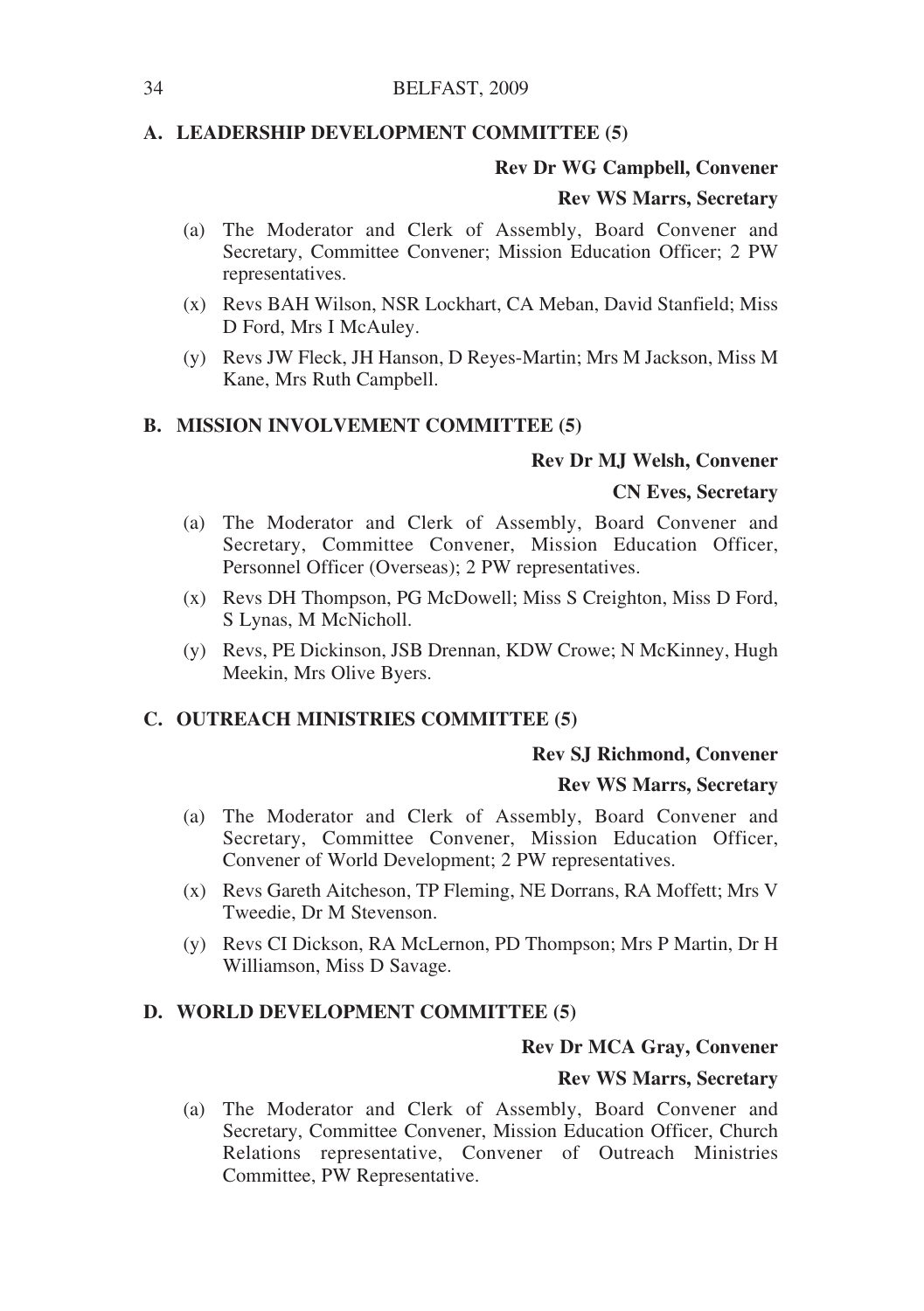- (x) Revs Dr Samuel Hutchinson, JT Magowan; A McCreary, Mrs S Phillips, R Sheppard, Mrs F Watts.
- (y) Revs Joan Scott, IS McDowell, KP Meyer, Dr AF Nel; G McIntyre, Miss L Wasson.

The Report of the **GENERAL BOARD** (Reports p 17-108) was submitted by the Rev Dr DJ Watts, together with the following Supplementary Report: **GENERAL BOARD**

# **1. Communications Panel**

At the request of the Board of Communications the General Board appointed a panel to consider the working of the Communications Board in the light of the present needs of the Church. The work is on-going, but the panel have agreed the following basic remit for the Board of Communications:

# **Remit for the Board of Communications**

The Board of Communications exists to enable the Presbyterian Church in Ireland to glorify God and bear Christian witness through the very best and most effective means of communication.

- (i) The Board will work to enable the Presbyterian Church in Ireland to achieve professional excellence and effectiveness in all areas where the Church communicates with itself or the world.
- (ii) The Board will be responsible for initiating, overseeing and reviewing the public relations and press services of the General Assembly and their Boards and Committees in re-active, pro-active, routine and crisis modes.
- (iii) The Board will be the official channel through which the Church maintains good relationships with the Press, Broadcasting and other mass media and responds to consultation exercises by them or by Government in relation to the media.
- (iv) The Board is the agency through which the General Assembly will establish and maintain the corporate identity of the Presbyterian Church in Ireland. It will have responsibility for coordinating all communications and maintaining quality control and compliance in all the materials made public by Boards and Committees.
- (v) The Board will provide Information Services for the General Assembly and will be their first line publisher, responsible for the denominational magazine and core web presence.
- (vi) The Board will make available to the General Assembly and their Boards and Committees advice and services in all areas of communication whether sourced internally or externally.
- (vii) The Board will be a source of training for the Church promoting excellence in communication at Congregational, Presbytery and Assembly levels.
- (viii) The Board shall make available to Congregations and Presbyteries appropriate advice on crisis management and public relations.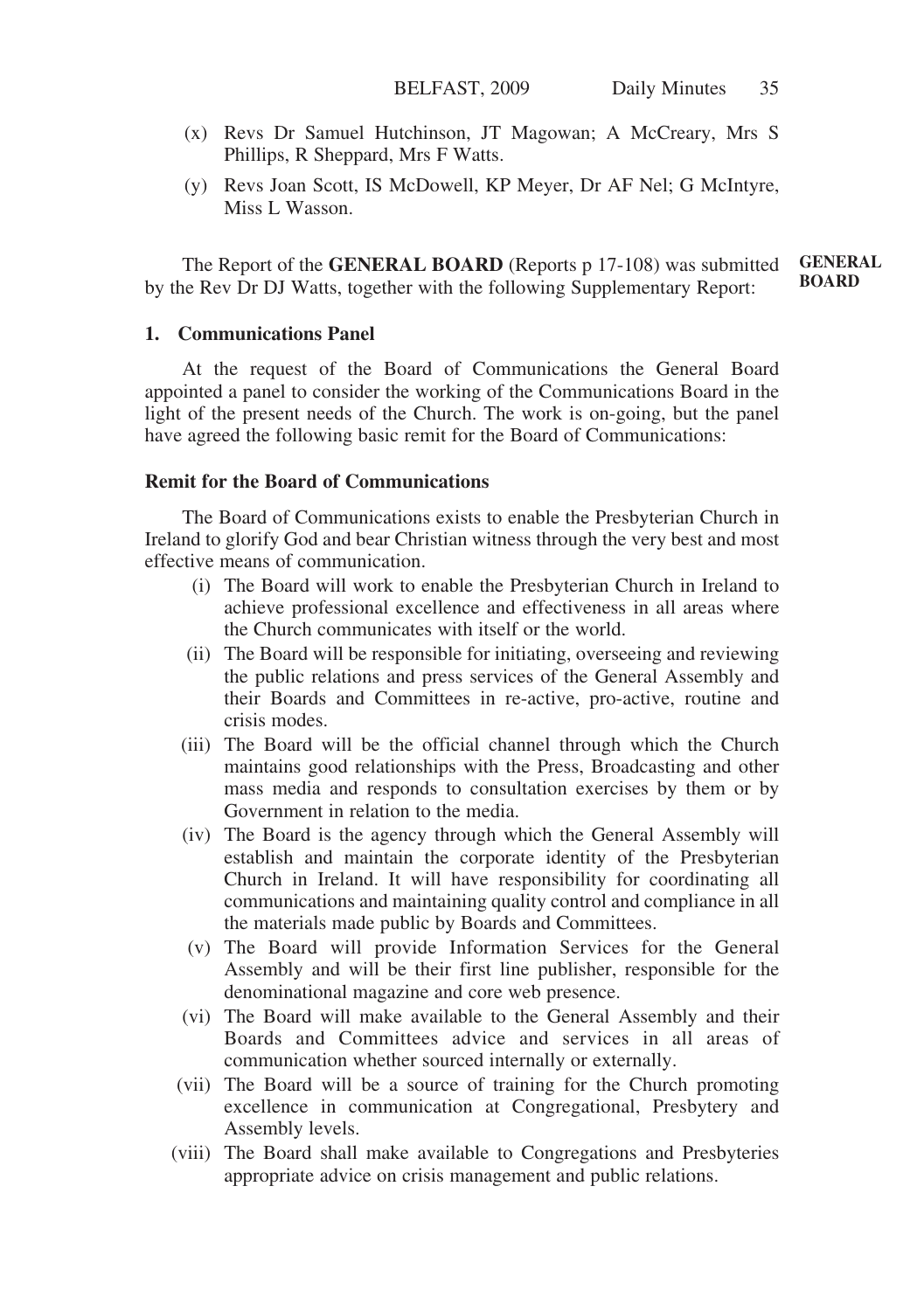- (ix) The Board will constantly monitor new communications technology and advise how this can be implemented for the benefit of the Church's work.
- (x) The Board shall provide appropriate guidelines to Congregations, Presbyteries and Boards on the content and overview of whatever interactive and on-line services they may provide.
- (xi) The Board will implement its functions through a professional staff led by an appropriately qualified Communications and Press Secretary.
- (xii) The Board shall include any other function which the General Assembly shall assign to it.

# **2. Issue of Visas – Employing non-EU nationals in Northern Ireland**

1. During the last year there have been significant changes in immigration law within the United Kingdom. These changes will affect the Church both centrally and at Congregational level within Northern Ireland. Since the end of 2008, all non-European Union potential Ministers, employees or 'volunteers-in-mission', seeking to work within Northern Ireland either at central or Congregational level, will have to receive a 'certificate of sponsorship' for immigration purposes. This applies for non-EU nationals, known for immigration purposes as 'migrants', in all of the following categories within PCI in Northern Ireland:

- (a) All posts for which the PCI Personnel Department has direct responsibility
- (b) All other Board employees and volunteers
- (c) All Ministers in Congregations
- (d) All local Congregational ministry employees and volunteers in mission
- (e) All other local Congregational employees and volunteers.

2. PCI has been registered as a Sponsoring Body by the UK Borders Agency, and the system is being overseen by the Deputy Clerk, the Rev Trevor Gribben, PCI's designated Authorising Officer.

3. PCI will be operating on behalf of the UK Borders Agency in issuing 'Certificates of Sponsorship' for non-EU nationals who are potential ministers, employees, and volunteers. Certificates of Sponsorship can be issued by the Deputy Clerk, from whom application forms and explanatory notes are available on request, but only if all the legal requirements are fully satisfied.

One important new legal requirement, for most categories of employee, is the need to apply a 'resident labour market test', prior to the issuing of a certificate of sponsorship. This basically means that for many jobs a non-EU national can only be appointed if there is no **suitable** applicant from within the EU i.e. even if a non-EU applicant is clearly the best candidate, he or she will only be eligible for a certificate of sponsorship if none of the EU candidates are suitable for the post. This clearly has major implications for Congregations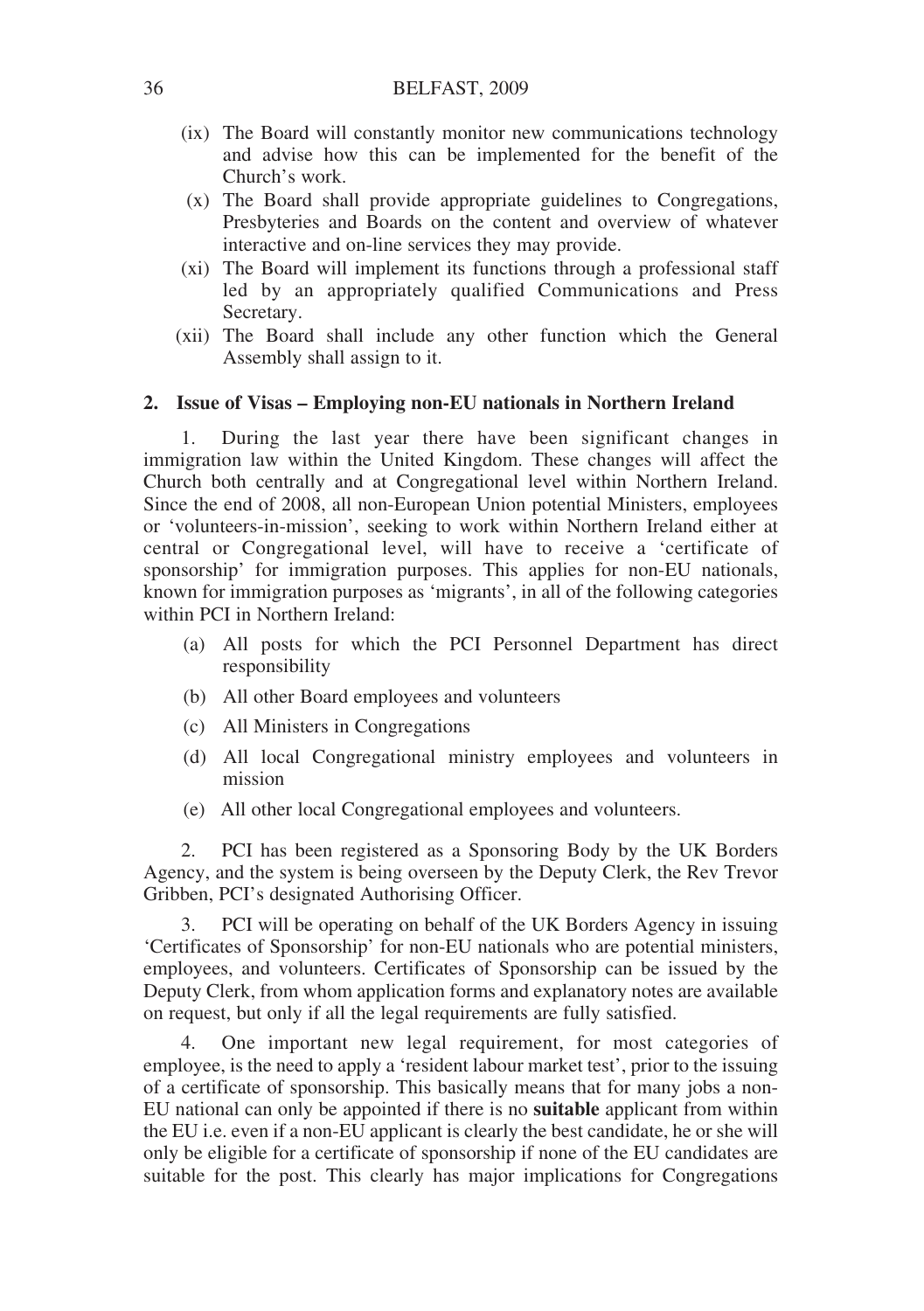wishing to call a non-EU national as their Minister or appoint a non-EU national as, for example, their youth worker. Any Congregation considering such a call or appointment, even in the case of a 'volunteer-in-mission', should contact the Deputy Clerk at the earliest possible opportunity in the process.

5. To keep the legal requirements before all Congregations in Northern Ireland, it is recommend that the Union Commission, when issuing a leave to call or giving permission for an Additional Pastoral Personnel post to be created, should include a note that if Congregations wish to consider a non-EU national they should contact the Deputy Clerk for guidance.

# **3. Priorities Committee:**

1. The Priorities Committee has developed its work, particularly in two areas:

- (A) (i) A panel has been looking at how best to continue the work of peacemaking and conciliation in the Church, recognizing that the present Peacemaking project comes to an end on 30 June. The panel is conscious that while a particular phase of peacemaking is drawing to a close, the work begun in 1989 must continue in some form.
	- (ii) However, the panel also believe that this is a time for reflection. As the political accommodation in Northern Ireland begins to stabilize, so the presenting issues in society are changing. While sectarianism is as invasive as ever, people do feel that they are living in relative peace. The language of peacemaking may need to be revised. There are additional challenges, for example the growing tendency towards racism and exclusivism. The panel is convinced that the gospel must be seen to challenge such attitudes, but perhaps the Church's response may have a different emphasis than in the past. In particular the panel would want to see such concerns mainstreamed in the overall work of the Boards.
	- (iii) The panel also recognises the important task of encouraging the Church to look at constructive ways in which to work through problems together. At times the conciliation service has proved helpful in overcoming difficulties. While the work of conciliation should be consolidated and expanded, the panel believes it is distinct from the "good relationships" emphasis of peacemaking and the two should be kept separate. It is therefore recommended that the "conciliation" remit should stay with the Moderator's Advisory Committee.
- (B) (i) The General Board has also appointed a panel to consider the Church's position on pensions and the Congregations' ability to contribute. In the report it was suggested that the remit should be extended to include an examination of all assessments. The panel has met once and identified three main areas of work: funding; structures; and consultation.
	- (ii) Since the report was written the Priorities Committee has considered wider issues and now recommends that the remit of the panel be extended to include an examination of all the financial resources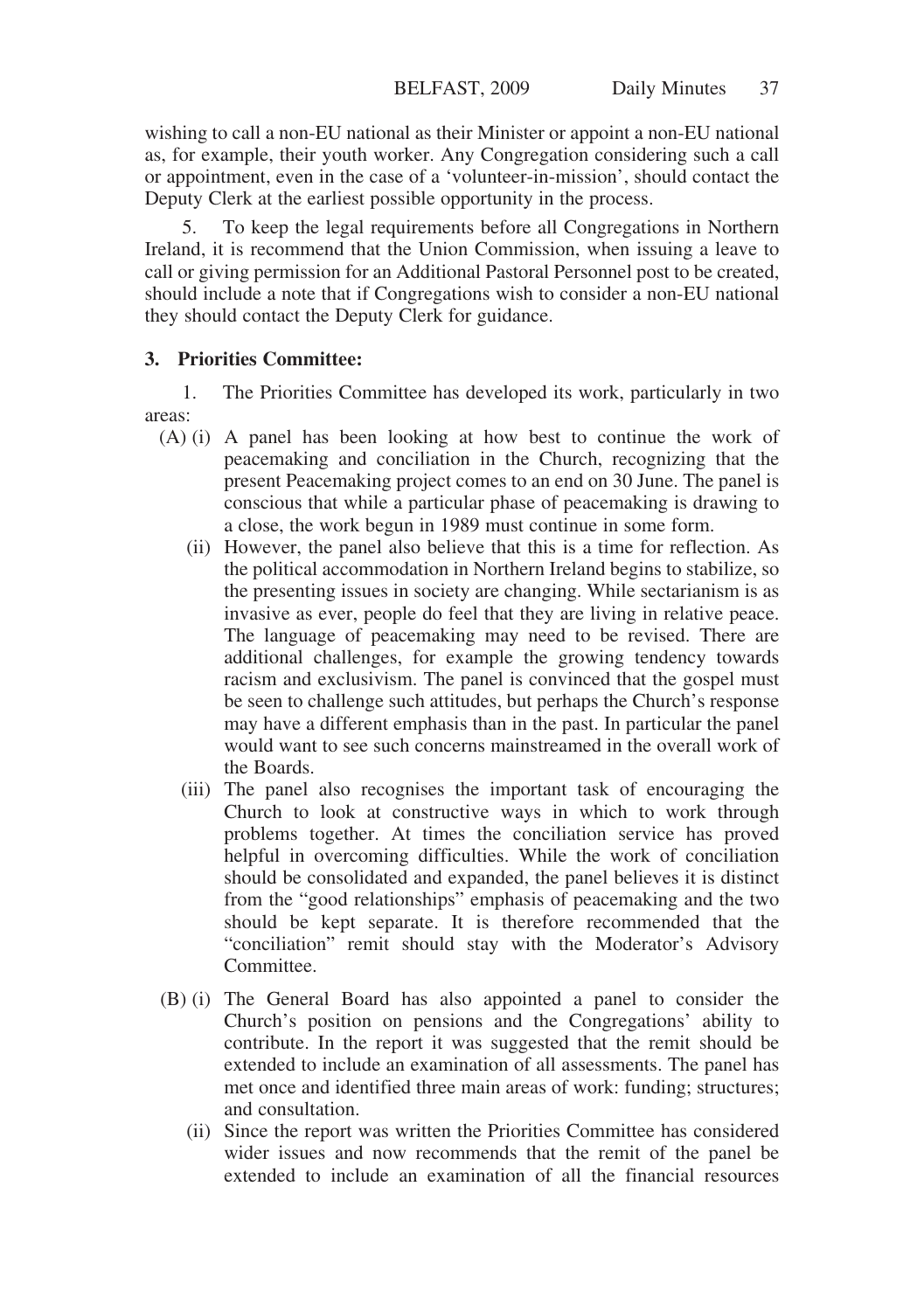which are drawn from Congregations, including the United Appeal and other Appeals. If necessary, the panel should co-opt those with necessary experience in these areas. An amended resolution is appended.

2. The Priorities Committee was also made aware of the Memorial of the Dromore Presbytery, as it clearly impinges on the priorities of the Church. The Committee fully recognises the importance of the peacemaking project and rejoices in the progress of the work. However, it believes that the time for reflection referred to above is important and that if the prayer of the memorial be granted other important work may have to be delayed. It therefore would urge that the prayer be not granted at this time but that the arguments contained in the memorial be referred to the panel considering the future of peacemaking for careful consideration. An appropriate amendment will be brought to the resolution of the memorial.

# **4. Presbyterian Mutual Society**

1. The panel appointed by the General Board continues to meet and to give advice and support. It is now clear that the Administrator will not give his second report until after the General Assembly. When it is issued there may be some more clarity of time-scale. The frustration of waiting is felt by everyone, but most acutely by those who do not know how much of their money will be returned. The delay is exacerbated by the uncertain response from government to the requests from many sources for action similar to that offered to other UK savers. The Moderator, and others from the Church, have been tireless in their efforts to engage with politicians and opinion-formers both here and at Westminster. While there are hopes of some progress, the situation at the time of writing is still unclear.

2. The panel recognises that while it must be prepared for all outcomes, the vital decisions at the moment will be made by others. The government, both at Westminster and Stormont, must give a definitive view as to its role and responsibility under the Industrial and Provident Societies Act (Northern Ireland). The Administrator must decide if the creditors are to be given an opportunity to restore mutuality. These seem to be the crucial preliminary decisions in seeking a way forward. The panel will, however, continue to explore all options.

3. No-one should underestimate the hurt and frustration felt by many who see much of their life-savings at risk. At the very beginning of this crisis ministers were asked to ensure that people who are suffering know the interest and pastoral concern of the Church. That is still the unique contribution the Church can make in a devastating and tragic situation for so many.

# **5. Church and Society Committee**

# **Committee structure (ref par 5)**

1. To enable the better working of the Committee it is believed that the Church would be better served by a more focussed North/South structure. To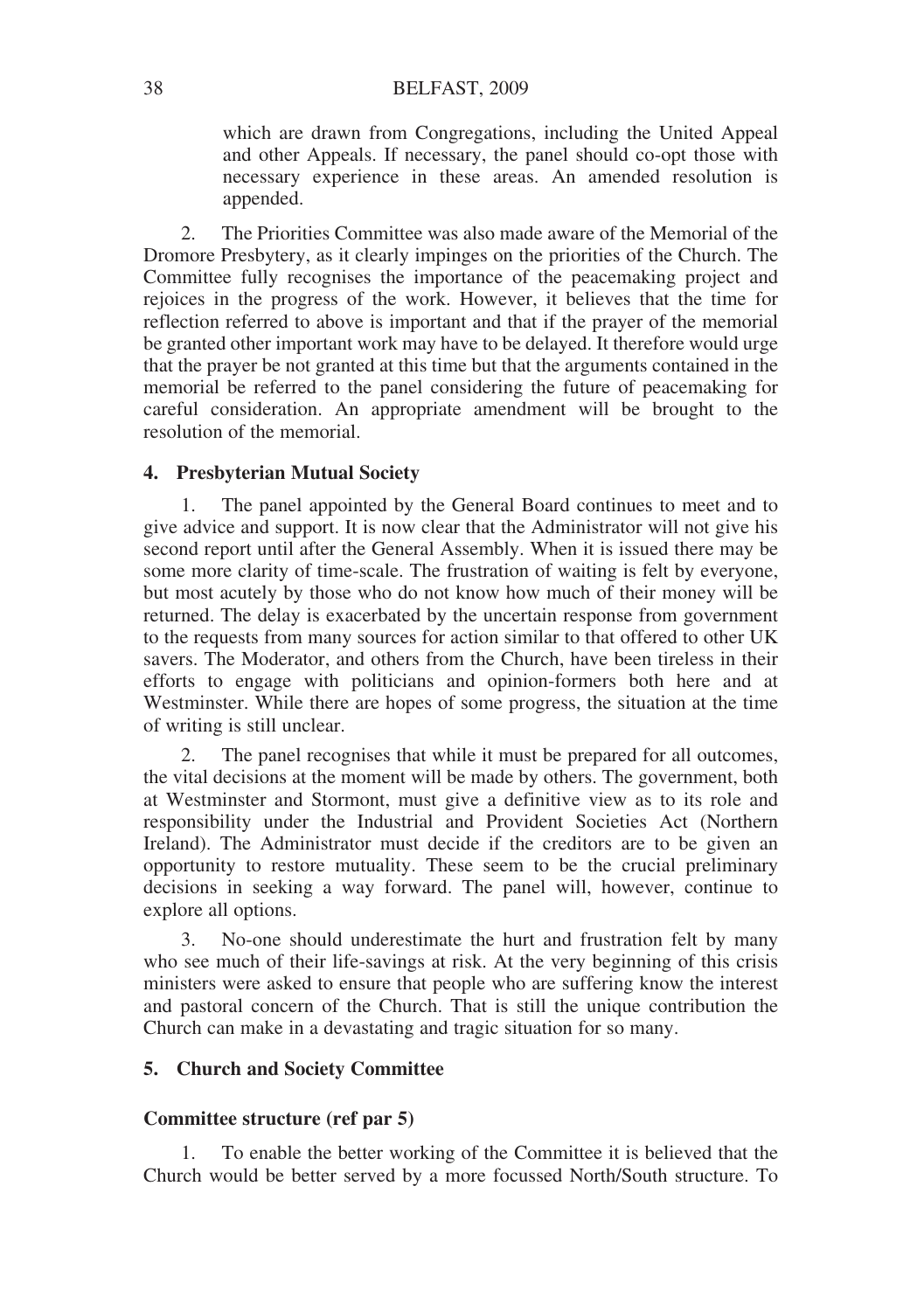that end the Committee will divide with the Northern and Southern groups meeting separately throughout the year. The Southern panel will add to its numbers for the purposes of its focussed meetings by using representatives from the Presbyteries. This should allow the group to more effectively respond to issues of concern for the Church in the Republic. The Northern panel may also add to its numbers for the purposes of focussing on matters related to Northern Ireland.

2. The main Committee membership will remain unchanged, the additional members being consulted as experts or interested parties. The whole Committee will meet at least twice each year and will report as normal through the General Board.

3. The Southern Convener will be responsible for convening the Southern Panel and the Northern Convener for the Northern Panel. The Conveners will together continue to be responsible for the whole Committee, for its reporting, affirmation of common issues, and for ensuring that theological reflection and input is shared between the two sections of the Committee.

The Committee believes that this way forward will enable more effective working both North and South of the border.

#### **Response to the Report of the Consultative Group on the Past (ref par 6)**

1. On 28 January, 2009, the Report of the Consultative Group on the Past was published. The report, which runs to 190 pages was presented by Lord Eames and Denis Bradley, and contains 31 recommendations covering a wide range of very difficult issues, ranging from how best to remember the past through to the establishment of a Legacy Commission.

The report suggested that there would be four strands to the mandate of that Commission:

- (a) helping society towards a shared and reconciled future, through a process of engagement with community issues arising from the conflict.
- (b) reviewing and investigating historical cases.
- (c) conducting a process of information recovery.
- (d) examining linked or thematic cases emerging from the conflict.

3. It is important to note that the report was presented to the Secretary of State and has not been put out for further public consultation. Its recommendations are currently under consideration by the British Government (though see par 9(b) below). This response is therefore by way of comment and reflection rather than being part of a more formal public process.

4. The Committee believes it is crucially important that everyone understands and accepts that 'dealing with the past' is a huge task for the whole community that will take many years. Even raw statistics make this clear. The report points out that in addition to the 3,500 people who lost their lives, 47,000 people sustained injuries; there were 37,000 shooting incidents, 22,500 armed robberies and almost 20,000 people imprisoned for scheduled offences. So we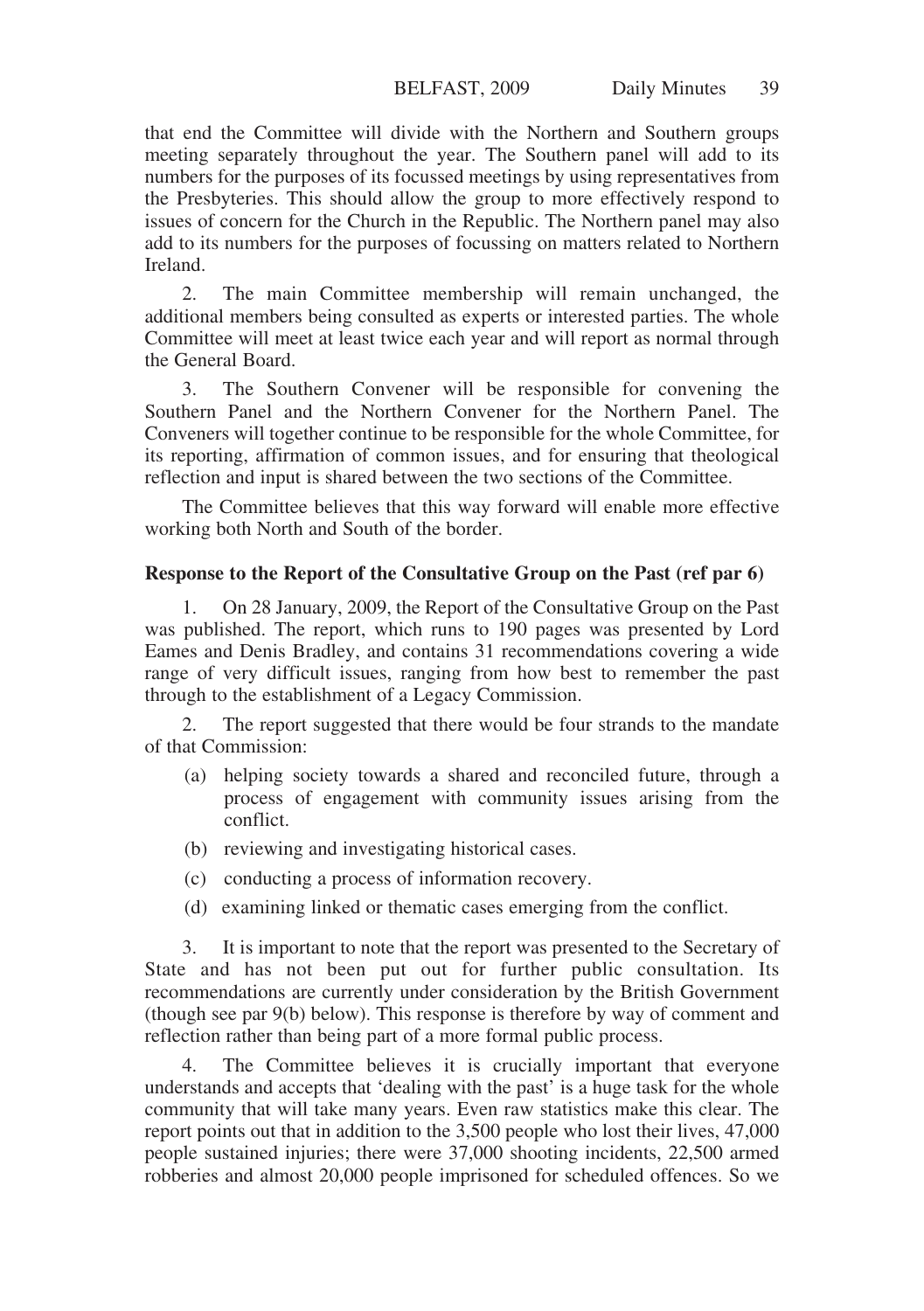#### BELFAST, 2009

are living in a relatively small community where tens of thousands of people have been directly or indirectly affected, in virtually every town, village community and parish, as well as in the cities. Dealing with the past is not something that can be hived off to someone else, for we were, and are, all involved and all affected. And it is equally important to acknowledge that for many people the past cannot be 'dealt' with at all, for their lives have been changed irrevocably by what happened.

5. There is a huge amount of first rate work being done at present by and with victims and survivors. This can be seen, for example, in the work of the Commission for Victims and Survivors, and the very many groups seeking to provide support to a wide range of people. The report of the Consultative Group on the Past has sought to chart a way through the myriad of issues that remain, but their report and recommendations as to how this might be done have been mired in controversy, focused largely on the issue of a £12,000 'recognition payment'. It is a matter of great regret there has been so little public substantive debate and/or discussion on so many of their other proposals.

6. The debate is seriously hampered by the fact that there is not yet even general agreement across our society on who is a victim. The current legal definition as set out in The Victims and Survivors (Northern Ireland) Order 2006 Para 3(1) defines a victim as:

- (a) someone who is or has been physically or psychologically injured as a result of or in consequence of a conflict-related incident;
- (b) someone who provides a substantial amount of care on a regular basis for an individual mentioned in paragraph (a); or
- (c) someone who has been bereaved as a result of or in consequence of a conflict-related incident.

7. However both the DUP and the UUP have indicated that they wish the definition of a victim to be changed, and a Bill to that effect is likely to be brought to the Assembly in the near future. Such a change is likely to be strongly opposed by Nationalists. Consensus, even on this matter, seems a long way off.

8. The Church and Society Committee does not believe that it is helpful to revisit in detail all the issues raised in and by the report, since there is little prospect of that leading to general agreement. Nonetheless, as a Christian Church deeply committed to the pastoral needs of those affected, the PCI has a deep interest in stimulating productive and sensitive discussion and debate. The Committee also believe that the Church should help to shape the care and support that needs to be made available over the long term to victims and survivors. It fully supports the work of the Commission for Victims and Survivors, and invites the Northern Ireland Assembly to urge the Commission to play its part in addressing needs with as much clarity and urgency as possible.

9. The Committee wishes to make some general comments and recommendations arising from the report itself:

(a) It is both surprised and disappointed that so little attention is given in the report to the care of the  $47,000$  people injured over the years. This is a long term legacy of the conflict, and appears to remains largely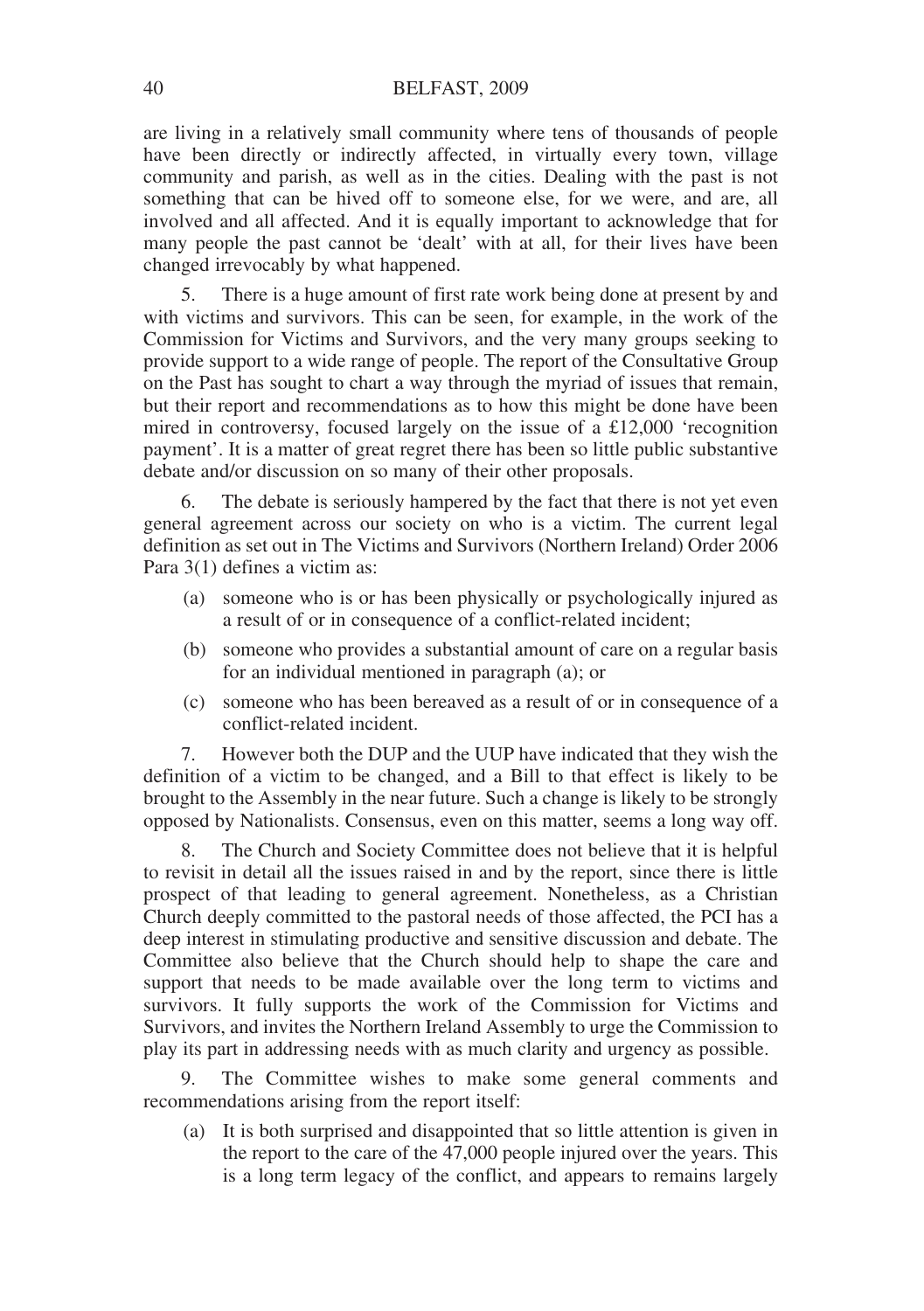overlooked. The Committee asks that a great deal more information is put into the public arena on the impact of injuries, and on the levels of support and care both needed and available.

- (b) It supports the decision by the Secretary of State to reject the suggestion of a £12,000,'recognition payment' to the nearest relative of someone who died as a result of the conflict. This recommendation was doomed from the outset, given that there is no consensus across the community on the definition of a victim. Its inclusion inevitably drew the public debate away from the remainder of the report, and has seriously diminished the debate about the key challenge of 'dealing with the past'.
- (c) It is in broad agreement with the recommendation that a Legacy Commission be established along the lines in the report. The Committee is, however, greatly concerned that the detailed shaping of its work will be settled in distant corridors of power, and could be moulded more by political and financial expediency than by a clear commitment to do the very best that can be done for the welfare of all our citizens.

Accordingly, the Committee asks that the NI Assembly be asked for its views on the setting up of and work of the Commission, and that the members engage on these issues with a sense of urgency and commitment for the good of the whole of society – not just of their own constituencies.

- (d) This last comment points to a deep concern about the carrying through of all the work to 'deal with the past'. The report makes few if any substantial demands on or requirements of either the NI Assembly or the NI Executive. In effect, the locally elected political representatives are distanced from this long term work of reconciliation since the Legacy Commission is being asked and expected to deliver so much. The Committee believes that the Commission must be set up in such a way as to **require** active and long term support and engagement with both the Assembly and the Executive. The building of a shared, reconciled and better future cannot be done without the institutions of government unambiguously playing a leading part in dealing with the very issues from the past that have led to the need to build such a future.
- (e) The report properly draws attention to the question of collusion. This is an issue steeped in mire, for as the report says, there is no agreement across the community on '*the definition of collusion; what actions can be described as collusive in the malevolent sense of the word, whether it was a policy of the acts of a few; and who should be held to account for the mishandling of agents'* (Page 70. See also the Report, Appendix 4).
- (f) Whatever the scope of collusion, already in the public domain or potentially still to be disclosed, the Committee wishes to stand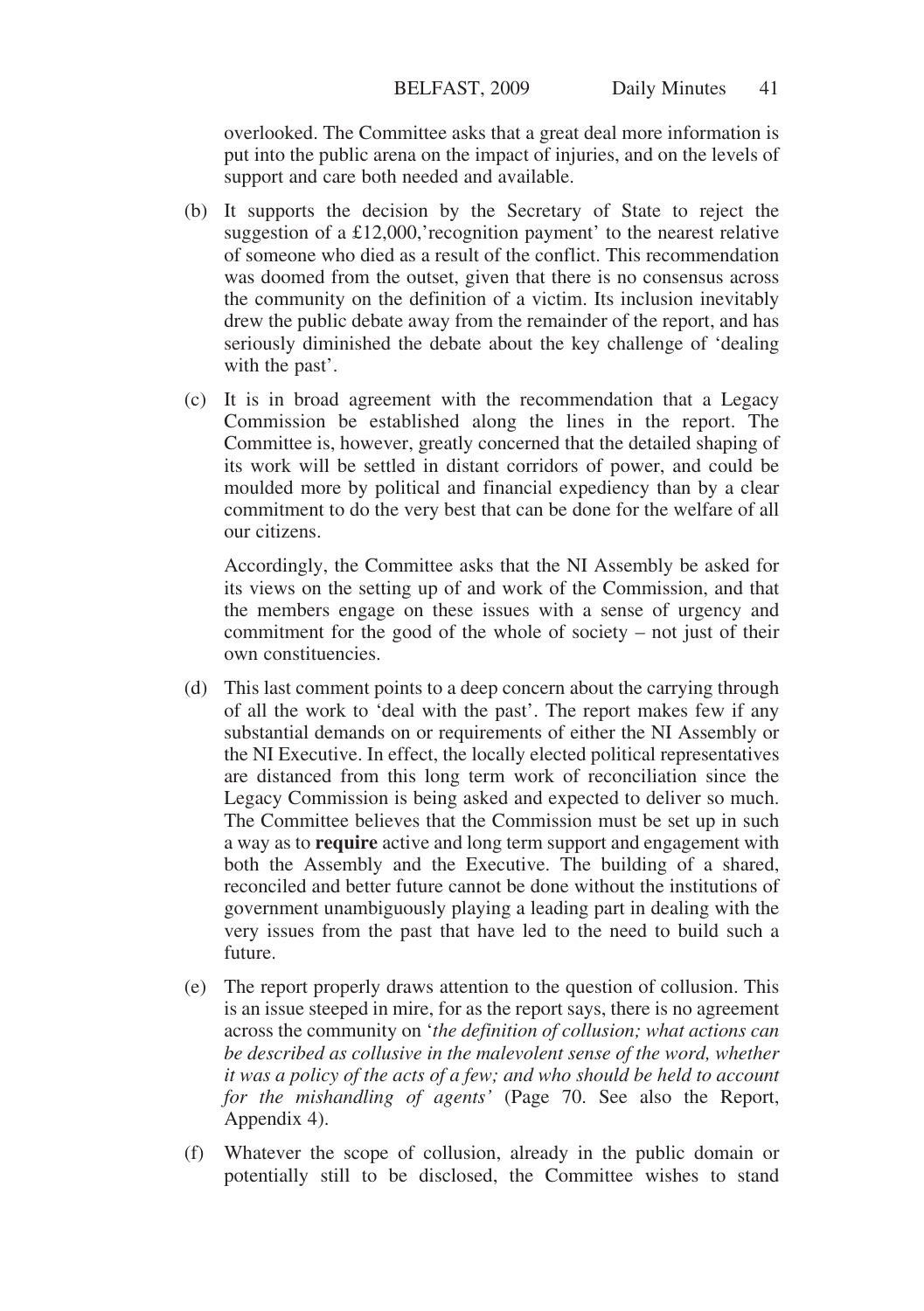shoulder to shoulder with those families and individuals who sought to fulfill their duties with integrity and courage, and who paid a very high price for so doing.

(g) It fully supports the recommendation that this issue should be included within the remit of the Legacy Commission, for it must not be swept under the carpet. The state needs to be held accountable to moral and ethical boundaries every bit as much as all other parts of society and individuals.

10. The Church and Society Committee believes that the best contribution the Church can make at present is to seek ways of bringing grace both to those most affected and involved, and to the debates and decision making processes.

11. Over the years the Church has been privileged to be invited into countless lives and situations where horrendous events have taken place. Central to its contribution in the future is to continue to minister to those affected. The Committee believes that there is no substitute for being a channel of the grace of God, especially since there are many victims and survivors who do not wish to be part of the public debate, nor join a community support group. Ministry in the home is what the Church does best, and nothing should diminish the continuing importance of that.

12. Alongside this the Committee also recognises that the Church of Jesus Christ is an important part of wider civic society, not least because it is locally placed in every parish in the land, and is neither an arm of government nor dependent on public funding. At the heart of our calling to honour Christ there ought to be a deep commitment to the welfare of everyone, no matter who they are. The Church has Biblical insights to bring to many of the recommendations in the report ranging from the need to ensure that the benefits of peace are experienced in deprived areas, to 'preserving the requirements of truth and justice' in handling legal processes (p35). The evaluation and carrying through of all these recommendations is a vastly complex and uncertain project. No Committee or Board of any Church can ensure that any of these are implemented. However, the Church and Society Committee believes that there is scope for some effective work to be done on many of them – sometimes by Presbyteries, sometimes in partnership with others inside or outside our denomination, sometimes by central Church action. The Church and Society Committee is committed to trying to ensure that what can be done is done.

13. However, the report seeks an explicit response from the Churches on several issues, and this is our first attempt to do so. The Committee has had some very helpful input from a few sources, especially from two Presbyteries, and wishes to thank all those who have helped shape its thinking.

14. The Consultative Group specifically challenges the Churches *'to review and rethink their contribution to a non sectarian future in the light of their past, particularly in the area of education'.* (pp 75-78). They also specifically suggest that the Chair of the Legacy Commission *'would work with the Churches to ensure that they call upon their Congregations to reflect on the level of reconciliation that has already been achieved and how we can all build on this together.'* (p142)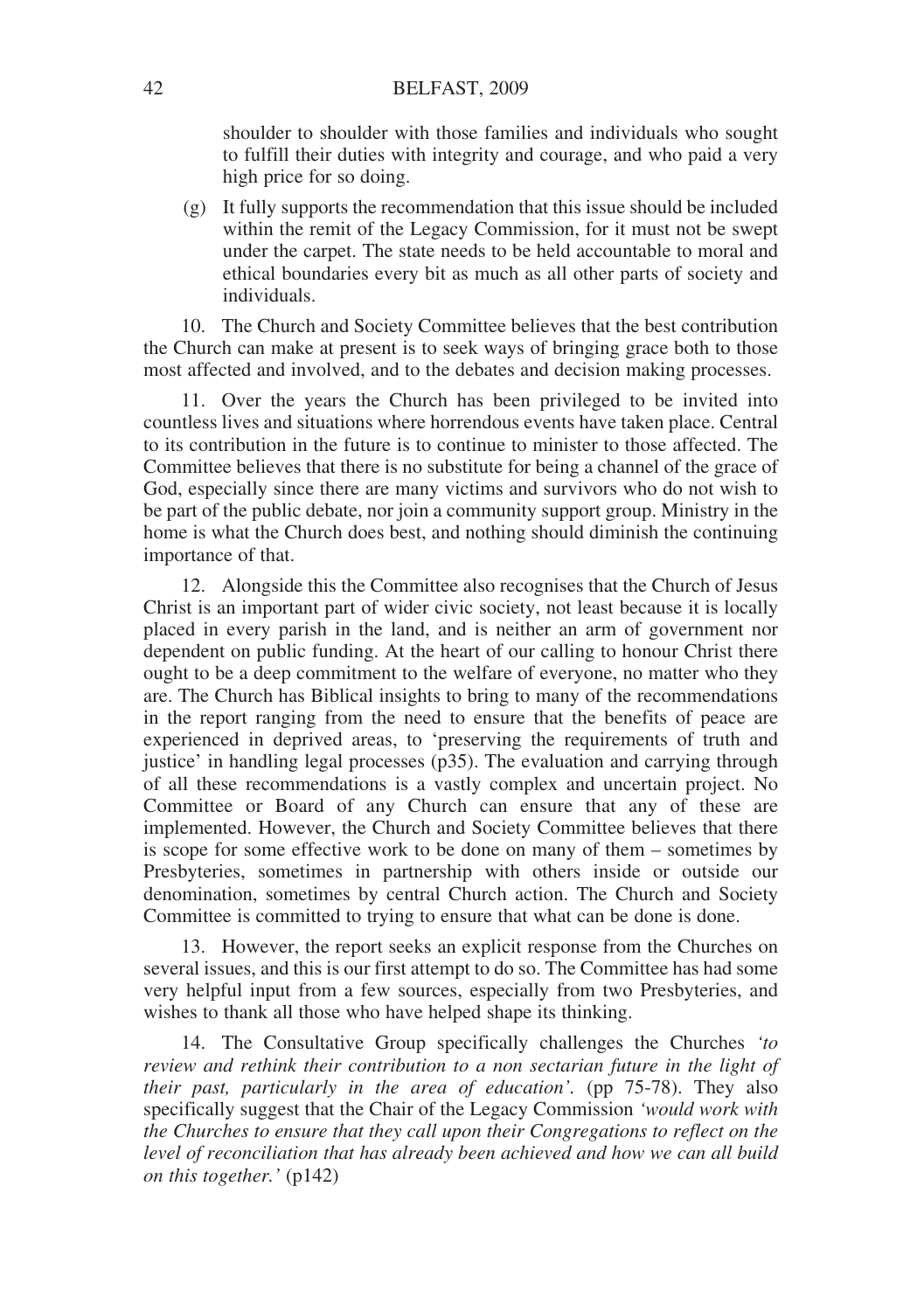15. The Committee fully accepts that the reality and extent of sectarianism can be very deeply embedded in both minds and hearts, and wishes to be at the forefront of bringing some new thinking to the building of a shared and better future. It has requested a research paper on the building of community cohesion. The work of the Board of Education is central to the Church's response on this issue. The Committee will liaise closely with the Board.

16. Given the nature of sectarianism, there is a limit to what can be done centrally by the Church. It is often localised in nature, and often grievous in its outworking. The Church's "Gospel in Conflict" programme is an excellent resource, and the Committee commends its use in every Congregation. Presbyteries should be at the forefront of addressing what can be done locally, and a resolution to encourage local action is appended.

17. In Ch 5 of the report, the Group recommends that *'full support is given by government, the private and voluntary sector, including the Churches, to the continuation of the Annual day of Reflection... on 21 June each year'*. (p101).

Proper remembering is a very important part of recalling the past as well as shaping the future. Yet how we remember is every bit as important as what we remember, and in this there is a significant challenge to remember in a way that heals rather than divides.

The Committee supports this recommendation, whilst making it clear that in no way should this Day be seen to, or be allowed to, replace or dilute other occasions for remembering such as the Remembrance Day ceremonies and services in November.

18. Although it is hard to find many places where the report has been welcomed, never mind embraced, it does represent a serious attempt to grapple with issues that have been, and remain, deeply divisive and deeply distressing. The Committee would urge the government to pay great attention to the details of how any recommendations might be worked out, for in doing so, they will be seen to be taking the content of the report and the issues involved very seriously. The report may be less than perfect, yet given the reality of sin, it is both unrealistic and unbiblical to have expected a perfect solution to have been produced. Great grace is needed, and the nation needs to be reminded that man does not live by politics alone.

#### **6. Church House Panel**

1. As noted in paragraph 3.5 of the Church House Panel Report, in the Annual Reports, the Church House Panel were awaiting detailed costs for Phase 1 of the proposed interior renovation of Church House.

The Panel has now received the preliminary budget costs of £3,975,000 for Phase 1 as outlined in paragraph 3.4 of the Church House Panel Report. This figure is exclusive of VAT, Professional Fees and VAT on Professional Fees.

3. The Panel met at the beginning of May and agreed that it would not be prudent to recommend Phase 1 as noted in paragraph 2 to the General Assembly. However as the list of necessary repairs lengthens, as outlined in Appendices 2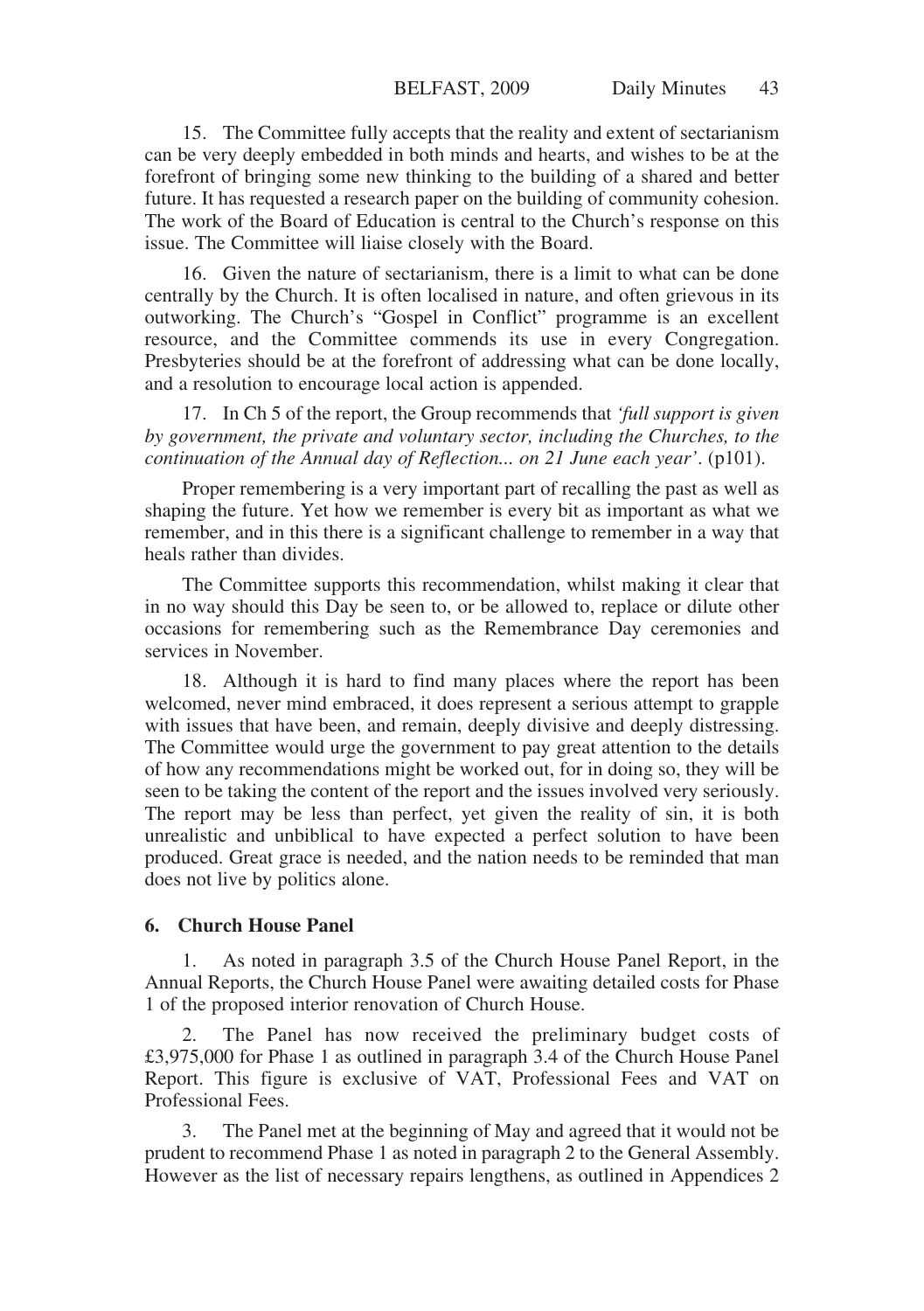and 3 of this Supplementary Report, the Panel agree that an amended Phase 1 scheme is necessary which will incorporate essential repair work. The remainder of the necessary repairs and renovation programme should be phased as part of a complete internal refurbishment scheme under the guidance of the Property Management Committee.

4. Given that the 2007 General Assembly agreed to carry out the external stonework/windows/roof repairs (£4,100,000) and minimal internal refurbishment (estimated at £1,800,000) the Panel considered how we could amend Phase 1 and include essential maintenance, keeping within a budget of £1,800,000.

5. In consultation with the Design Team we are proposing an Amended Phase 1 Scheme of £1,811,949 inclusive of VAT, Professional Fees and VAT on Professional Fees as outlined in Appendix 3 of the Supplementary Report. Such work to commence, subject to approval by the General Assembly, on completion of the external stonework at the beginning of 2011. This would be part of a phased complete internal refurbishment scheme which has been costed, at current levels, at £5,845,000.00 inclusive of building works, fittings + furniture, VAT, Professional Fees and VAT on Professional Fees. The complete internal refurbishment scheme would include Amended Phase 1, Assembly Hall, Minor Hall, Concourse and associated first floor works for Church/Conference use and second floor office refurbishment.

6. The Amended Phase 1 scheme will provide a high quality Entrance/reception area, significantly upgrade the lift, stairwells and associated landings and provide quality open-plan office accommodation on the third floor. Plans of the overall scheme will be on display in the Concourse during General Assembly week.

7. Assuming the General Assembly agree to the Amended Phase 1 scheme it is envisaged that the costs will be met through Assessment. By way of guidance this will require an additional assessment of 1p levied on Congregations from 2011 to 2016. This figure is based on the following assumptions –

- Funding of external repairs and Amended Phase 1 internal repairs are funded over a 10 year period
- Interest rates in the region of 2-5%
- Property Management Committee generate a surplus of £150,000 pa
- Start to pay Amended Phase 1 in 2011

However it is the recommendation of the Church House Panel that the Property Management Committee bring proposals to the 2010 General Assembly for the phased implementation and financing of the further work.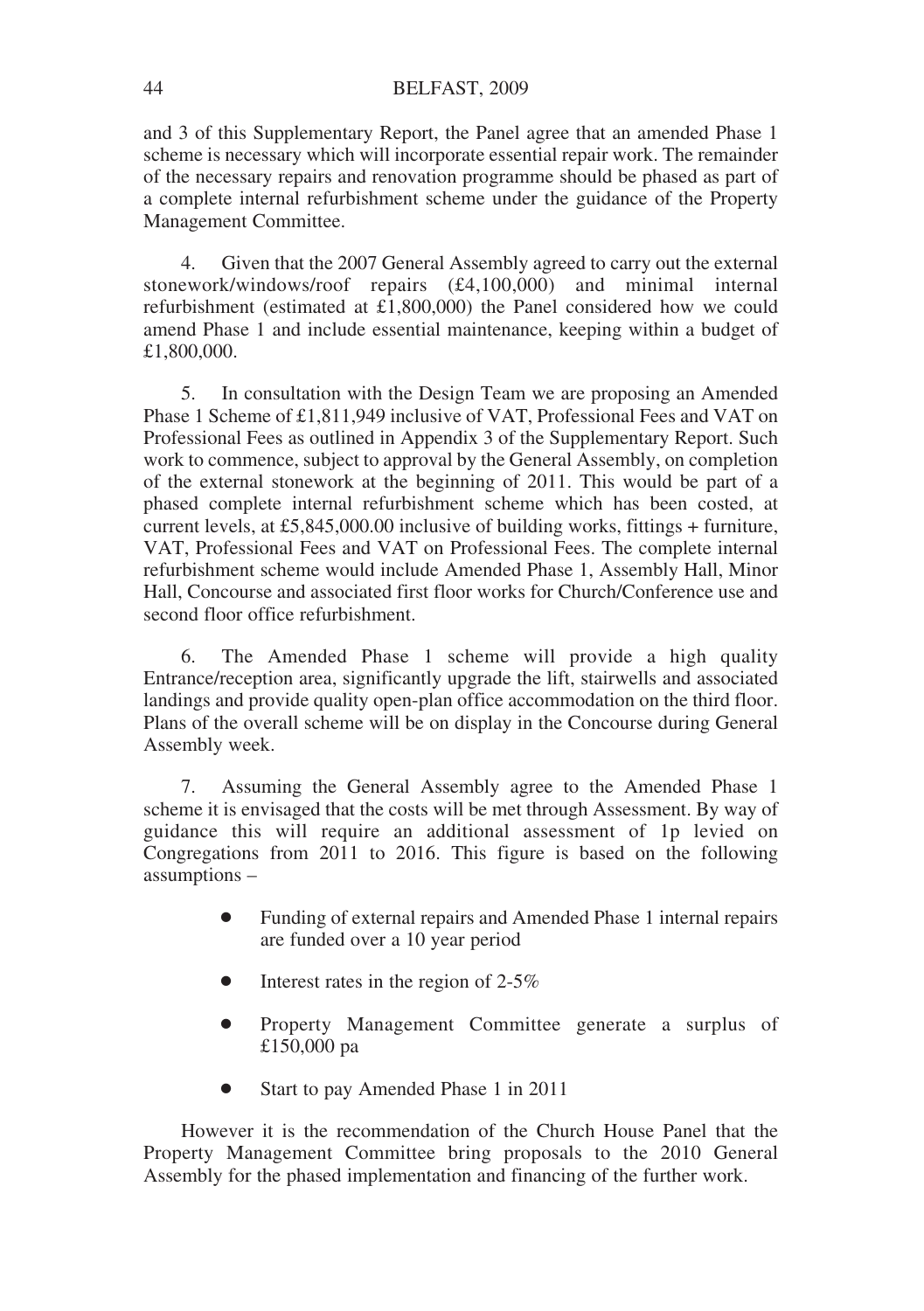# **APPENDIX 1**

# **INTERNAL REFURBISHMENT OF CHURCH HOUSE, BELFAST**

# **NECESSARY INTERNAL REPAIR WORK**

# **1. Building Works**

| Redecoration of walls, ceilings, doors, skirtings, etc<br>(a) |                                                                       |             |
|---------------------------------------------------------------|-----------------------------------------------------------------------|-------------|
|                                                               | throughout                                                            | £120,000.00 |
| (b)                                                           | Replacement of internal doors to provide vision panels, etc.72,000.00 |             |
| (c)                                                           | Provision of Catwalk to roofspace                                     | 8,000.00    |
| (d)                                                           | Refix/isolated repairs to Gallery flooring                            | 11,000.00   |
| (e)                                                           | Provision of railings at base of Gallery steps                        | 4,000.00    |
| (f)                                                           | Provision of new ballustrade to concorse void                         | 16,000.00   |
| (g)                                                           | Sundry plaster repairs (say)                                          | 5,000.00    |
| (h)                                                           | Repairs to emergency staircase (say)                                  | 10,000.00   |
| 2.                                                            | <b>M&amp;E Works</b>                                                  |             |
| (a)                                                           | As detailed on M & E Consultants breakdown                            |             |
|                                                               | (Appendix 2)                                                          | 572,000.00  |
| (b)                                                           | Builders work in connection with M & E works                          |             |
|                                                               | Main Contractors alterations 15%                                      | 85,800.00   |
|                                                               |                                                                       | £903.800.00 |

# **3. Contingencies**

(a) Contingency Sum 40,000.00

# **4. Preliminaries**

| (a) | Main Contractors Preliminary Costs (20%) | 188,760.00    |
|-----|------------------------------------------|---------------|
|     |                                          | £1,132,560.00 |

# **Note:**

1. The Estimated Costings are at current levels and no allowance has been made for increased costs for future schemes/phases

2. The above are exclusive of VAT, Professional Fees and VAT on Professional Fees

3. No allowance has been made for decanting or segregation of the works into a number of individual contracts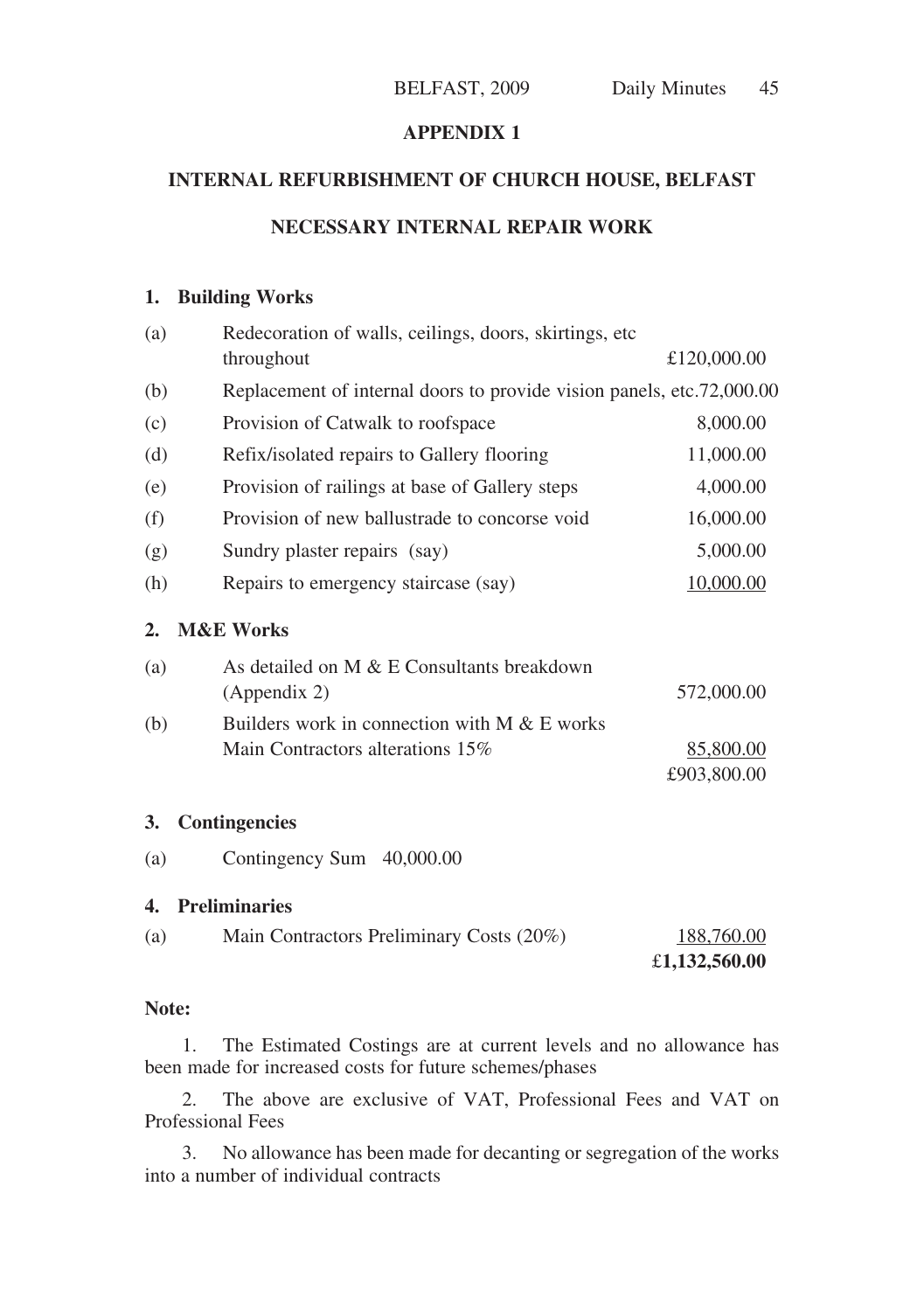# BELFAST, 2009

# **APPENDIX 2**

# **INTERNAL REFURBISHMENT OF CHURCH HOUSE, BELFAST**

# **LIST OF NECESSARY MECHANICAL & ELECTRICAL REPAIRS**

| 1.  | Upgrade Fire Alarm System                                        | £ 45,000.00 |
|-----|------------------------------------------------------------------|-------------|
| 2.  | <b>Upgrade Passenger Lifts to Current Standards</b>              | £ 80,000.00 |
| 3.  | <b>Upgrade Assembly Hall Electrical Services</b>                 | £185,000.00 |
| 4.  | Provide Thermostatic Mixing Valves in Toilets                    | £ 12,000.00 |
| 5.  | Upgrade Main Toilet Soils and Wastes System                      | £ 5,000.00  |
| 6.  | Provide Disabled Refuge Alarm System in Staircase                | £ 20,000.00 |
| 7.  | Replace R22 Refrigerant AC System to First Floor                 | £52,000.00  |
| 8.  | Replace/Upgrade Distribution Boards                              | £ 20,000.00 |
| 9.  | Upgrade Emergency Lighting Throughout the Building £ $45,000.00$ |             |
| 10. | Upgrade Lighting to Minor Hall                                   | £18,000.00  |
| 11. | Replace Existing Oil Tank                                        | £ 20,000.00 |
| 12. | <b>Replacement Heating Controls</b>                              | £ 50,000.00 |
| 13. | Upgrade Intruder Alarm System                                    | £ 20,000.00 |
|     | TOTAL                                                            | £572,000.00 |
|     |                                                                  |             |

# **Costs Exclude:**

Builders Work & Profit VAT

Professional Fees

Out of Hours Working

# **APPENDIX 3**

# **INTERNAL REFURBISHMENT OF CHURCH HOUSE, BELFAST**

# **PROPOSED AMENDED PHASE 1 WORKS**

# **Building Works**

| Area 1 – New Reception + Meeting/Exhibition Space                              | £ 352,000.00 |
|--------------------------------------------------------------------------------|--------------|
| Area $2 -$ New Lift Shafts/Lifts + Associated Stairs and Landings $410,000.00$ |              |
| Area 3 – Third Floor Office Refurbishments                                     | 634,000.00   |

# **Essential Repairs – Required to be Completed Prior to 2014 (Not Already Included Above)**

| Upgrade Fire Alarm System (incl. BWIC) | 45,000.00     |
|----------------------------------------|---------------|
|                                        | £1,441,000.00 |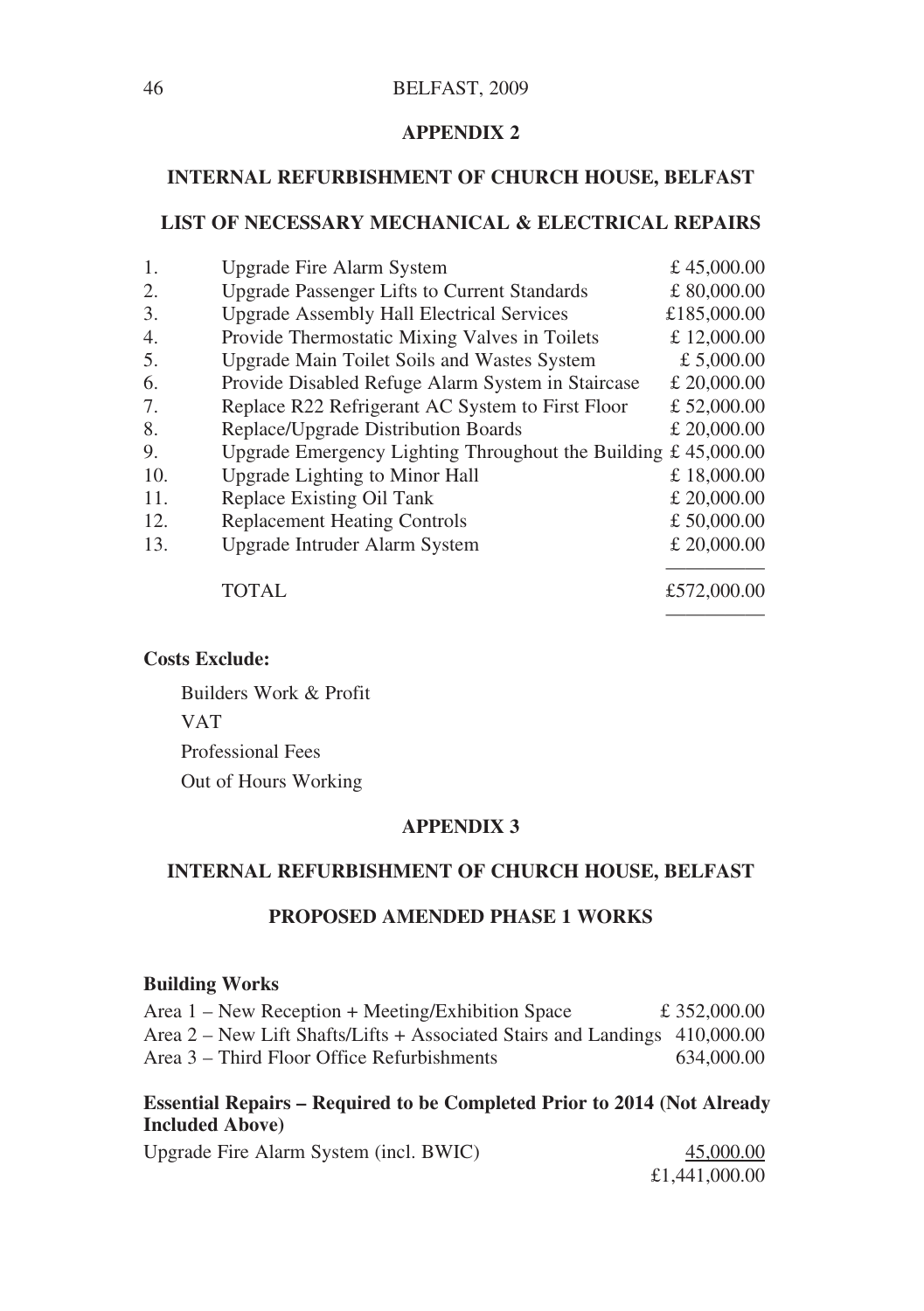|                                                      | BELFAST, 2009                                          | Daily Minutes | 47 |
|------------------------------------------------------|--------------------------------------------------------|---------------|----|
| <b>Professional Fees</b>                             |                                                        | 113,695.00    |    |
|                                                      |                                                        | £1.554.695.00 |    |
| VAT on Building Works $(\pounds 1,268,000.00) + VAT$ |                                                        |               |    |
|                                                      | on Professional Fees (£ 113,695.00) (15%)              | 207,254.00    |    |
|                                                      |                                                        | £1,761,949.00 |    |
|                                                      | Provision of Fixtures + Fittings (Desks, Chairs, Etc.) | 50,000.00     |    |
|                                                      |                                                        | £1,811,949.00 |    |

# **Notes:**

- Should none of the above works be carried out, the total estimated value of works required as "essential" prior to 2014 would be £ 242,000.00
- Whilst Replacement of R22 Refrigerant AC System to 1st Floor is not essential prior to 2014 (this work can wait until 2015 when it must be replaced), any repair requirements to the existing system in the meantime could result in expensive "interim" replacement of R22 refrigerant and potential nugatory expenditure. No costs for this work are included in the above

4. An assumption has been made regarding the VAT assessment that works of structural alterations nature in respect of the new lift installations may qualify to be zero rated (Disability access upgrades are generally zero rated).

5. The Estimated Costings are at current levels and no allowance has been made for increased costs for future schemes/phases.

6. No allowance has been made for decanting.

**The complete internal refurbishment scheme has been costed, at current levels, at £5,845,000.00 inclusive of building works, fittings + furniture, VAT, Professional Fees and VAT on Professional Fees. (Note the Phase 1 Works detailed above are included within this costing).** 

# **7. MEMORIAL RECORD**

**The Rev John Moore Myers, MA** died on 28 March, 2009 in the 97th year of his age and the 60th of his ministry. A Belfast man, he was brought up within the fellowship of Cooke Centenary Congregation and educated at the Rea Memorial Primary School, the Royal Belfast Academical Institution, Shaftsbury House, Magee and Trinity Colleges from which he gained his MA, and what was then Assembly's College. Before entering the ministry he was for several years in business and experiences here stood him good stead throughout his ministry, for as he was often to reflect, he learnt valuable lessons in business which he would never have learnt from textbooks. He served Assistantships in West Church, Ballymena and Mountpottinger Congregations. He was licensed by the Presbytery of Belfast in 1944 and ordained to his first charge of Badoney and Corrick in 1949. There he remained until 1970 when he was called to the Congregation of Saltersland. He retired in 1982 and spent the remainder of his life in Donaghadee. Throughout much of his time in Badoney and Corrick he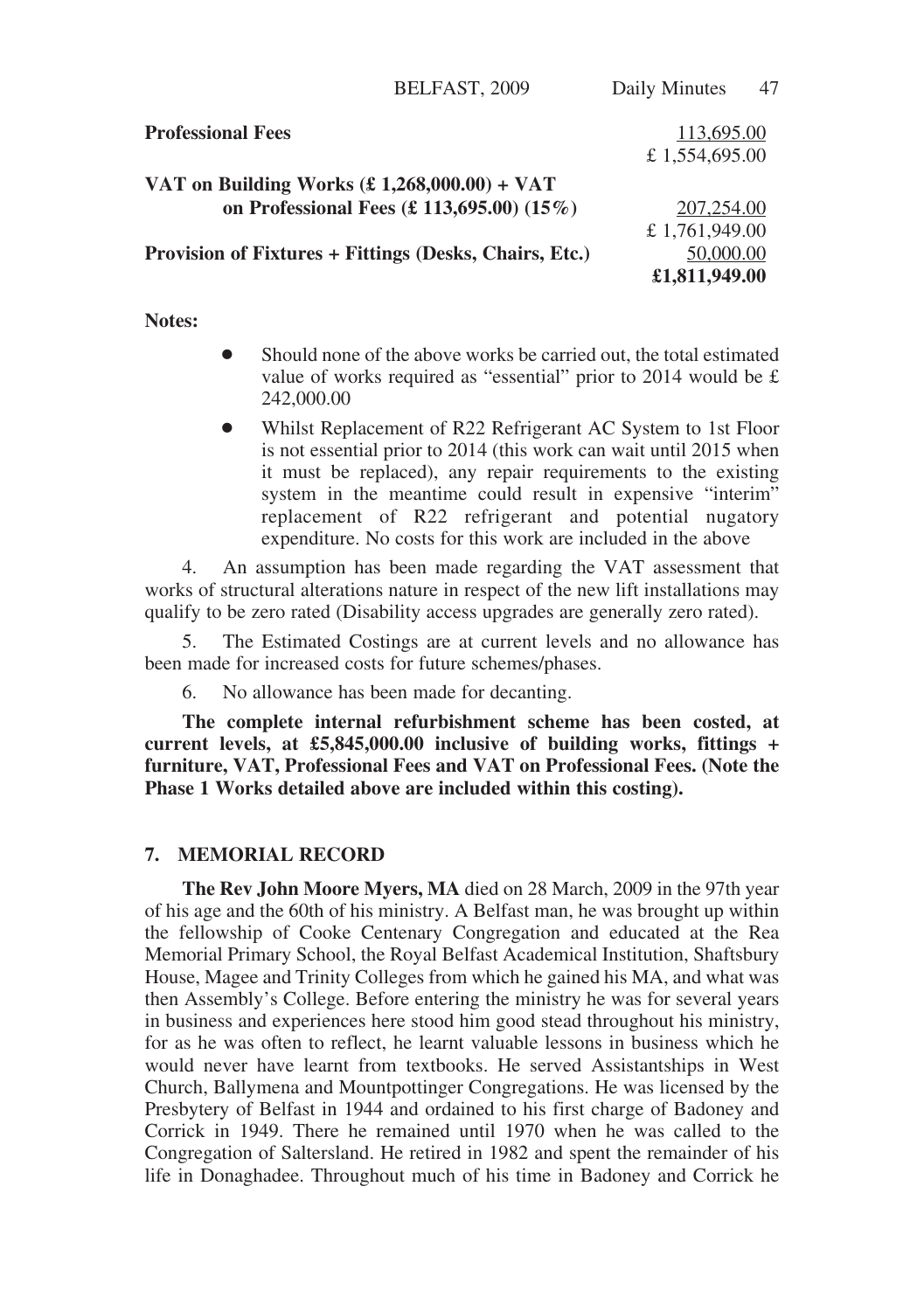was Clerk of the Omagh Presbytery and in the year 1973/4, while he was Minister of Saltersland, he was Moderator of the Synod of Derry and Omagh. John Myers was very much a "people's man", with a keen sense of humour and a strong judge of character. In debate he had the capacity to see not just to the root of the matter but also to the heart of the person. Whereas his sermons, in comparison with many, were short they were very much to the point. He excelled as a pastor and particularly in situations of distress and need; he was always available to his people and community. Much of his relaxation was spent either on the golf course or in the garden. He loved the wide open spaces and took great satisfaction in co-operating with God in the creation of a garden of which he was rightly proud. While he was minister of Badoney and Corrick he met the girl who was to become his wife – the former Rebecca Mowbray from Newtownstewart. What a fine example they proved to be of what a minister and wife couple ought to be! Their joy in life was to serve their God among the people He had called them to serve. Rebecca and their daughters Audrey and Kathleen can be assured of the sympathy and prayers of the General Assembly at this time of sorrow and loss.

**The Rev Norman Hunter, BA, BD, MA, DipTheol,** died on the 12th May, 2009 in the 80th year of his age and the 44th of his ministry. One of a family of nine children, he was brought up in North Belfast within the fellowship of Alexandra Congregation and educated at Mountcollyer Primary School, the Bible Training Institute Glasgow, Magee and Trinity University Colleges and, what was then, Assembly's College. Before training for the ministry he worked for several years as a shipwright in Harland and Wolff where he won the much coveted "best apprentice of the year" prize and was sent to London to receive his award. When he qualified as a shipwright he emigrated to work in a shipyard in Vancouver. Shortly afterwards, and having committed his life to Christ, he felt the call to be a missionary and enrolled as a student at the Bible Training Institute, Glasgow. On achieving his qualification there he was asked to remain for some time as Warden. During this time he sought to prepare himself for matriculation to Glasgow University but eventually was persuaded to change his mind and apply for matriculation at Magee University College as a student for the Presbyterian Ministry. During his theological training he served a student assistantship in Dundonald Church and, on being licensed for the ministry by the Belfast Presbytery in June 1965, he became Assistant to the Convener of the vacant Congregations of Lisbellaw, Maguiresbridge, Newtownbutler and Lisnaskea. During all this time the call to be a missionary overseas remained strong. This call was sustained and confirmed when, in September 1965 he was ordained and appointed to missionary service in Malawi. His impact for God there and in Zambia was such that, to this day, he is remembered by the students he taught with great appreciation and affection. In the year 1978 he responded affirmatively to the call of Banagher Congregation where he remained as their much respected minister until retirement in 1998. His twenty years in Banagher were marked by great zeal and dedication and saw the establishment of thriving Girls and Boys Brigade Companies. Norman would have been the first to acknowledge how much his life and ministry were enriched by the contribution of his late wife Dorothy, whose death in the year 2002 he mourned deeply. Working hand in hand with each other and their Congregation they achieved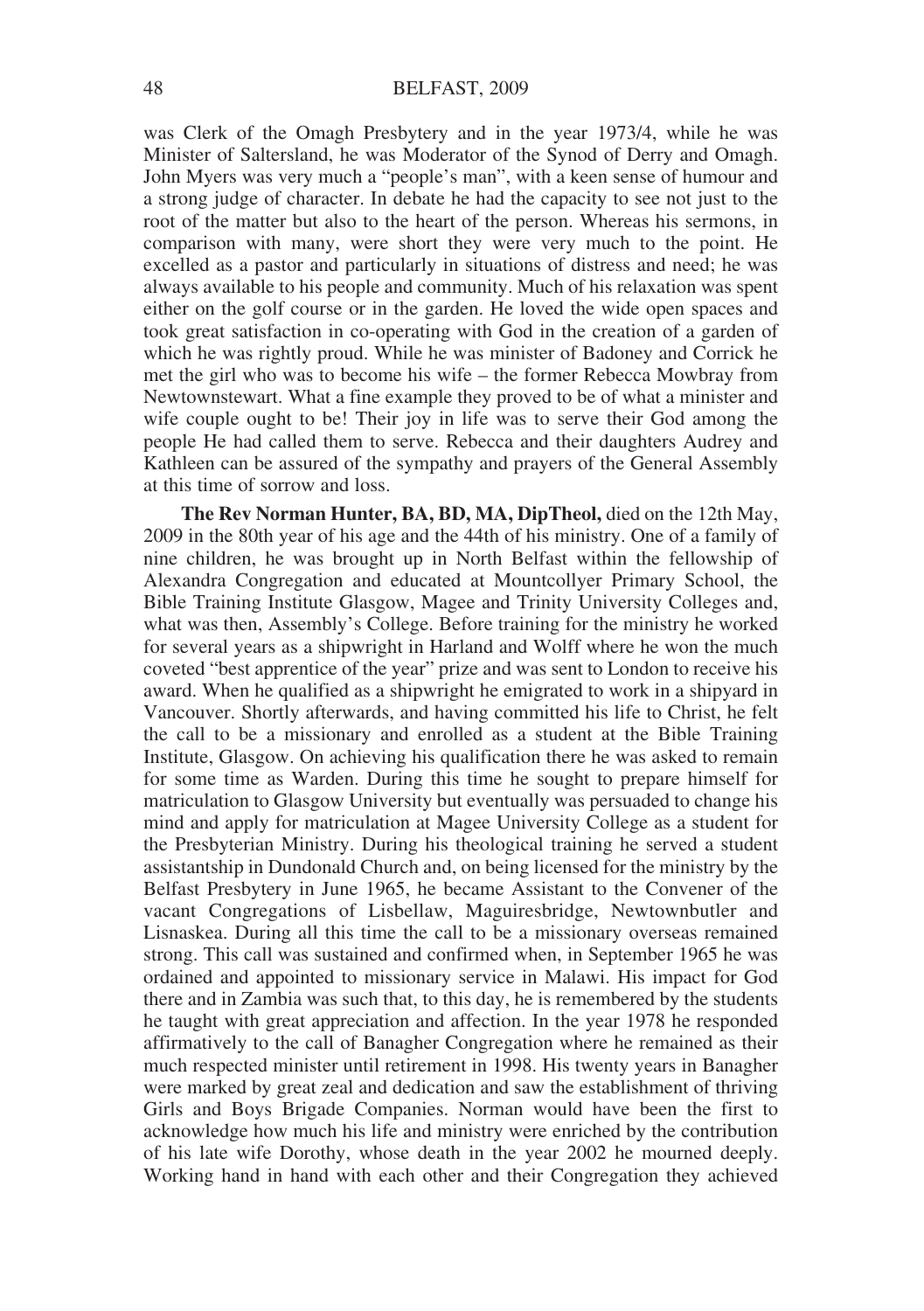BELFAST, 2009 Daily Minutes 49

much which will stand many in good stead for time and in eternity. For much of his time in Banagher he was Presbyterian Chaplain to HM Prison at Magilligan. His daughters, Rhoda and Deborah, son Christopher and wider family circle can take comfort that in their sorrow they are borne up by their late father's many friends, both within and beyond the fellowship of the General Assembly.

Moved by the Rev Dr DJ Watts, seconded by the Very Rev Dr WD Patton **Resolutions** and agreed:

1. That the Report be received.

2. That the General Assembly agree the Presbytery in the Coleraine-Limavady area be known as the Presbytery of Coleraine and Limavady. **Presbytery Names**

3. That the General Assembly agree the Presbytery in the North-West be known as the Presbytery of Derry and Donegal.

#### **Priorities**

4. That the General Assembly note the goals identified by the Priorities **Priorities** Committee in section (6) of its report.

5. That an examination of all assessments and appeals be included in the remit of the General Assembly to the Panel appointed by the General Board to review the Church's position on pensions.

#### **Moderator's Advisory Committee**

6. That in the nomination of Moderator of the General Assembly, Presbyteries should use the process outlined in paragraph 1. **Moderator's Advisory**

#### **Intermission**

7. That the General Assembly, recognising the deep hurt felt by many at the events surrounding the Presbyterian Mutual Society, call the Church to continued prayer and concern for all involved. **PMS**

8. That the General Assembly offer support to the Panel appointed to advise on the Church's response to the financial crisis and pray that it may be given wisdom.

9. That the General Assembly, concerned for the well-being of many of its members who are savers in the Presbyterian Mutual Society, call on the Government of the United Kingdom to take urgent action in their support.

10. That the General Assembly call on the Northern Ireland Executive to do all in its power to resolve the difficult situation for savers in the Presbyterian Mutual Society.

11. That the General Assembly authorise the General Board to take all the appropriate decisions which need to be made before the next Assembly in support of savers in the Presbyterian Mutual Society.

12. That the General Assembly note the setting up of a Panel to investigate the spiritual and ethical issues that emerge for our Church from the history of the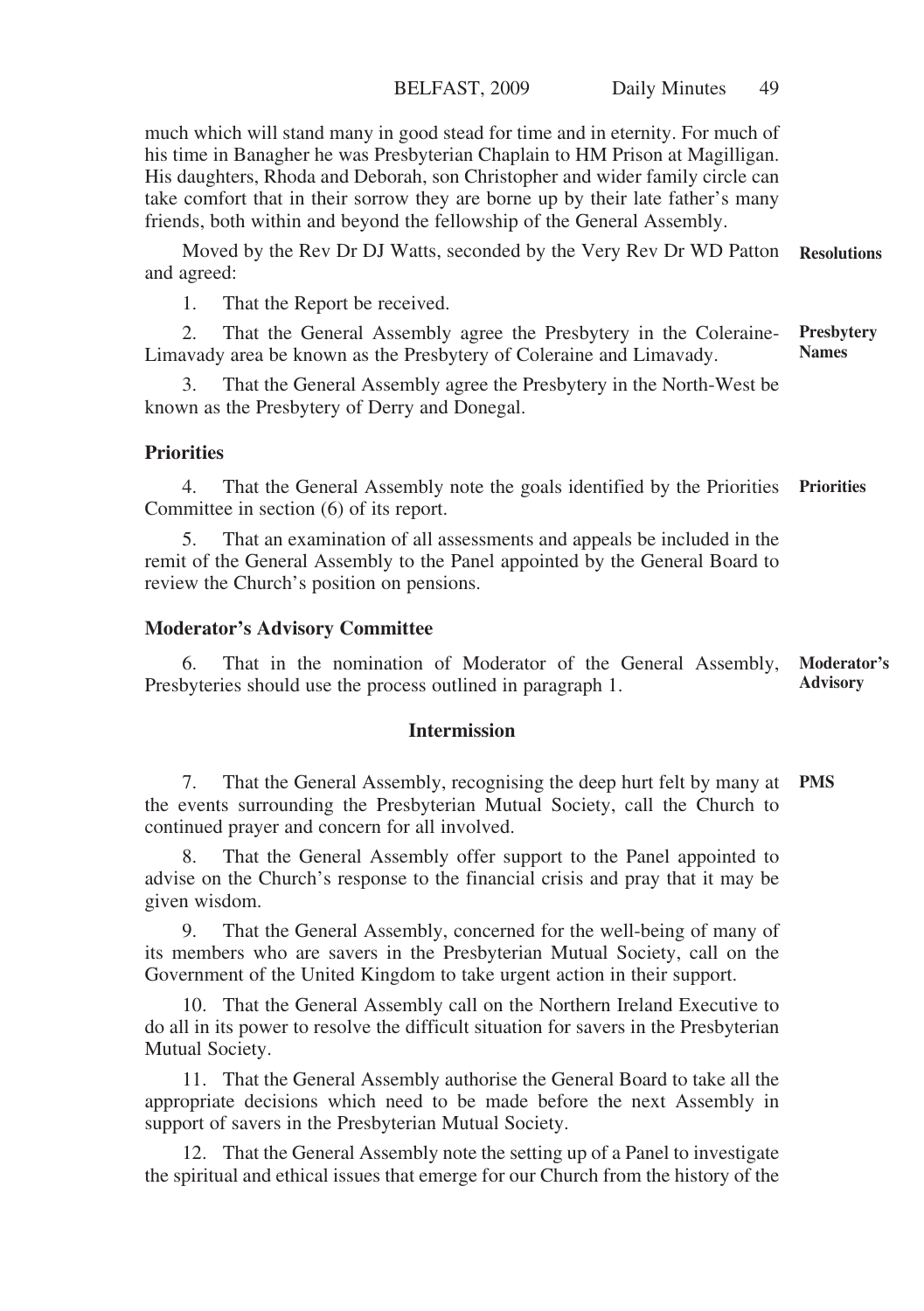Presbyterian Mutual Society, especially in the light of recent economic developments that forced the society into administration.

13. That the General Assembly encourage the Moderator's Advisory Committee to identify ways to promote conciliation throughout the Church.

Moved by the Rev Dr DJ Watts, seconded by the Rev Prof Drew Gibson and agreed:

#### **Doctrine Committee**

**Doctrine**

14. That the Youth and Children's Ministry Board in consultation with the Board of Social Witness be charged with the responsibility of pursuing the objectives contained in the summary proposals.

The sederunt came to a close at 6.05pm, the Moderator pronouncing the **Benediction** 

————————

On Tuesday evening, 2 June, 2009, at 7.45pm, a discussion was held in the Assembly Hall under the title "Presbyterians Talk : Healthy Church - Caring Community".

# **FOURTH SESSION**

————————

**Wednesday, 3rd June, 2009 Half past nine o'clock. Forenoon**

The Assembly again convened, the Moderator leading in prayer.

The Report of the **GENERAL BOARD** (Reports p 17-108) – debate **BOARD** continued. **GENERAL**

Moved by the Rev Dr DJ Watts, seconded by the Rev Dr LE Carroll and agreed: **Resolutions (cont'd)**

#### **Church and Society**

15. That the General Assembly welcome the four working groups addressing human rights, a shared and better future, the economy, and dealing with the past and encourage the Committee to develop position papers to inform the Church's engagement in the public arena. **Church and Society**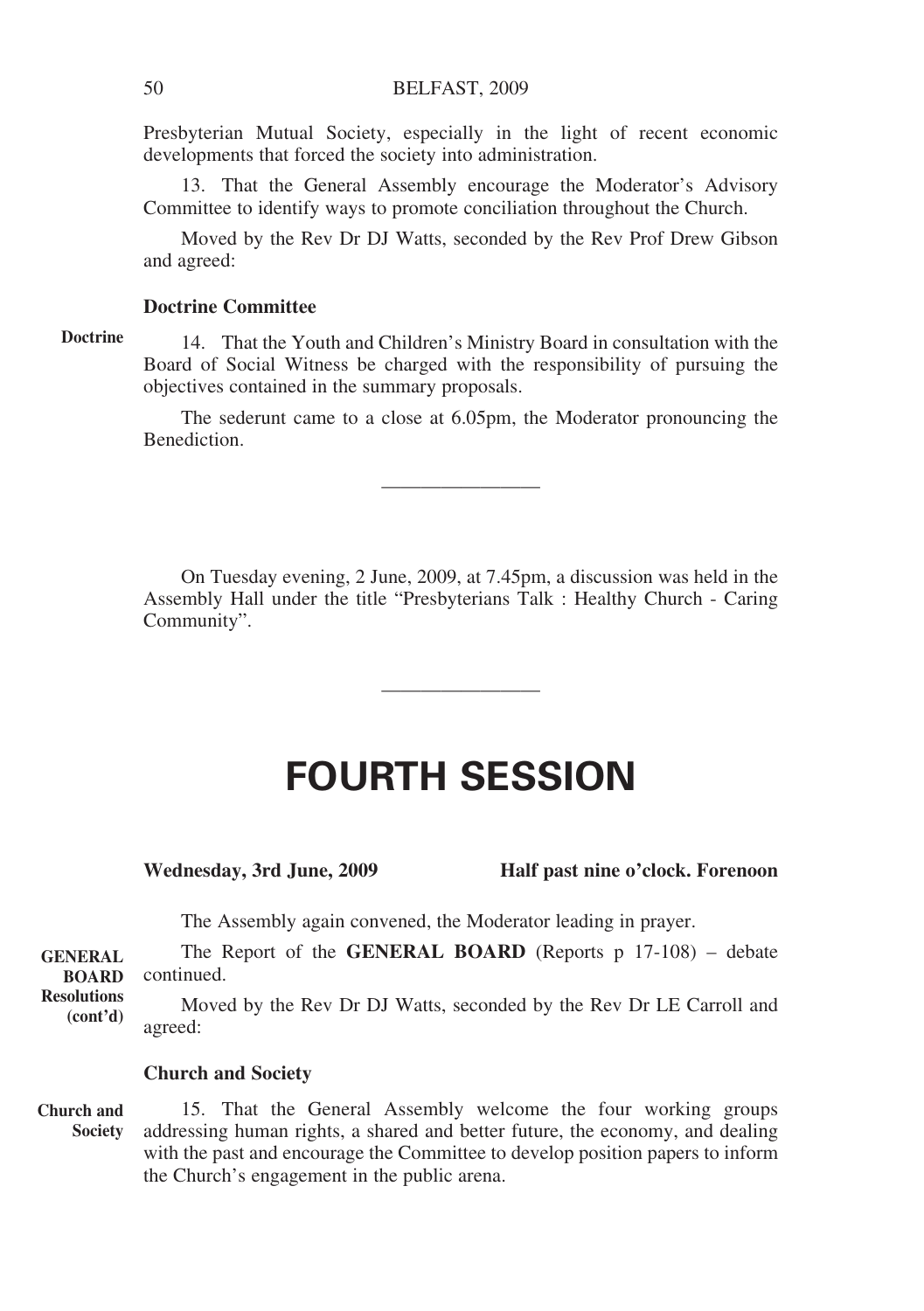16. That the General Assembly encourage members of the Church in the Republic of Ireland in particular to use the new panel to bring matters of concern in the Republic to the fore.

17. That the General Assembly recognise the need to build firm foundations and structures for the future in Northern Ireland, addressing matters related to the conflict and moving towards a shared and better future in which the violence of the past has no place.

18. That the General Assembly accept the Church and Society Committee response to the Report of the Consultative Group on the Past and asks the conveners to forward it to the Secretary of State on behalf of the General Assembly. **Consultative Group on the Past**

19. That in light of the immensity of the task of dealing with the past and in light of the ongoing suffering of victims and survivors, the General Assembly continue to pray for the Commission for Victims and Survivors and support it in its work.

20. That the General Assembly urge the Victims Commission to address the needs of the injured and regret that these were not addressed in the Report of the Consultative Group on the Past.

21. That the General Assembly support the decision of the Secretary of State to reject the suggestion of a £12,000 recognition payment to the nearest relative of someone who died as a result of the conflict.

22. That the General Assembly support the formation of a Legacy Commission but is concerned that such a Commission should work with local politicians. The Assembly therefore urge members of the Northern Ireland Assembly to engage on the issues as a matter of urgency.

23. That accepting the reality of sectarianism and its widespread effects, the General Assembly support further work in this area, direct Presbyteries to examine the nature and extent of sectarianism within their bounds and to develop ways to address that sectarianism, and report back to the Church and Society Committee by the end of February 2010. **Sectarianism**

24. That the General Assembly recognise the impact of the economic recession on individuals and institutions and welcomes the timely formation of the Social Justice Network. **Economic Recession**

25. That the General Assembly encourage all voters to participate in the European elections in June. **European Elections**

26. That the General Assembly note the resignation of the Rev Matthew Ross from the Church and Society Commission in Brussels and thank him for his work.

27. That a budget of £2000 be made available from the Incidental Fund for the work of the Church and Society Committee.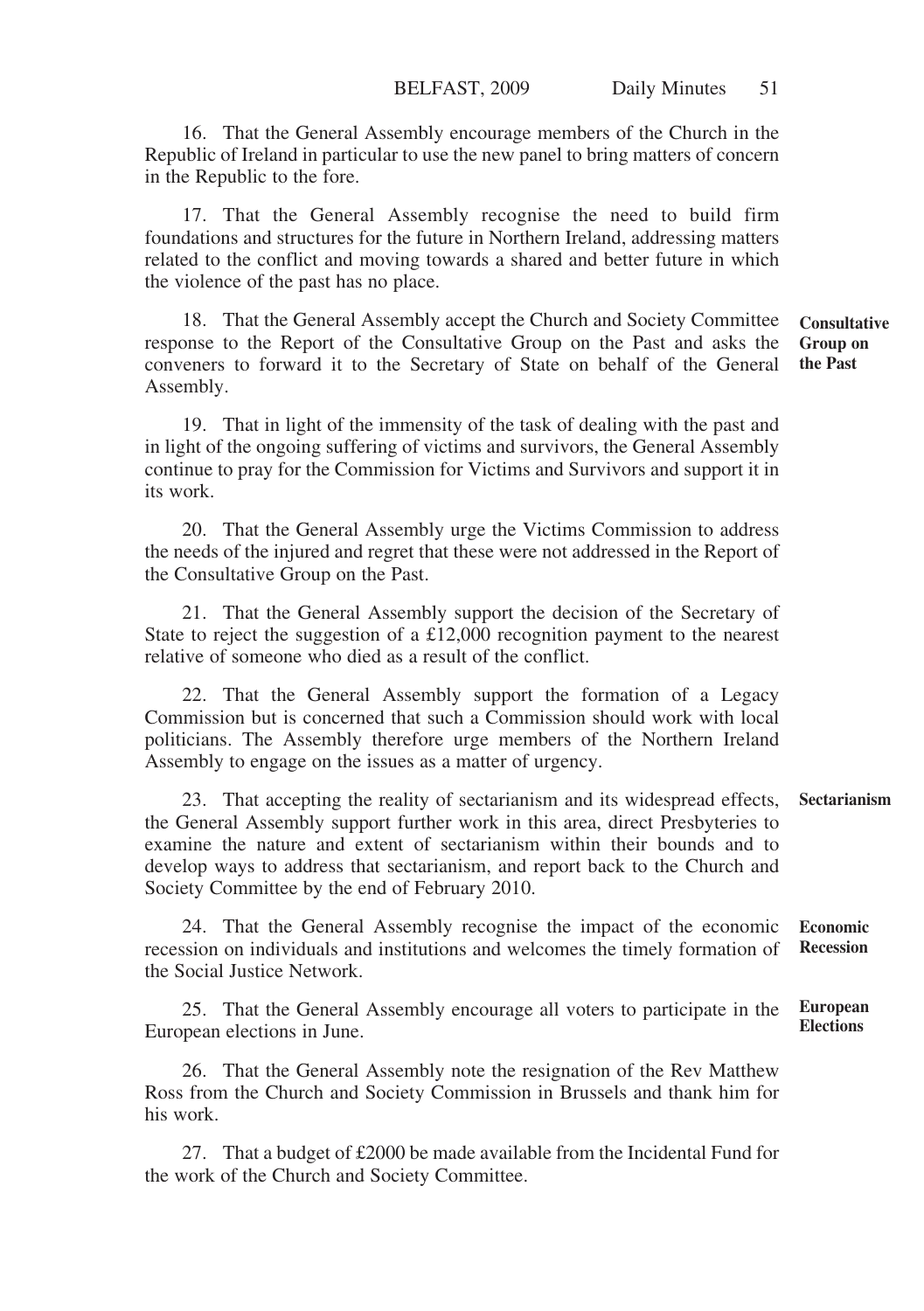#### **Pastoral Care**

28. That the General Assembly continue to pray for all whose present home is a Manse, and encourage them to avail of the support offered by the *Care Panel.* **Pastoral Care**

> 29. That a budget of £2,000 be made available from the Incidental Fund for the work of the *Pastoral Care Panel*.

# **Panel on Ministries**

30. That the General Assembly note the proposed training course for the position of 'Recognised/Accredited Preacher'. **Ministries**

> 31. That the Panel on Ministries be asked to continue its work, with power to co-opt, looking particularly at outstanding issues including 'tent-making ministries' and 'part-time ministries'.

> Moved by the Rev Dr DJ Watts, seconded by the Rev Prof Drew Gibson and agreed:

#### **Global Concerns Committee**

32. That Lifestyle issues be incorporated in mission plans at Congregation, Presbytery and General Assembly levels. **Global Concerns**

33. That the General Assembly commend the paper entitled, "Irregular Immigration: responding to a dilemma faced by Congregations and individuals", as a source of information and a contribution to encouraging engagement with this topical issue. **Lifestyle Immigration**

> 34. That the General Assembly approve the grants noted in the Race Relations Panel report totalling £3,000.

35. That the General Assembly gratefully acknowledge the extensive and effective work achieved by our peacemaking programme officers, Mrs Laura Coulter and Miss Deborah Erwin, and wish them well for the future. **Peacemaking**

> 36. That the Gospel In Conflict material be once again commended to the whole Church, with both Presbyteries and Congregations encouraged to make it part of their regular Christian discipleship programme; and that the General Assembly encourage the Ad Hoc Group examining the future of Peacemaking in PCI to explore ways of integrating Peace-building into the mainstream of Presbyterian Church life and providing the necessary resources to enable this vital ministry and mission to continue.

# **Intermission**

The Report of the **GENERAL BOARD** (Reports p 17-108) – debate continued.

Moved by the Rev Dr DJ Watts, seconded by the Rev RA McLernon and agreed: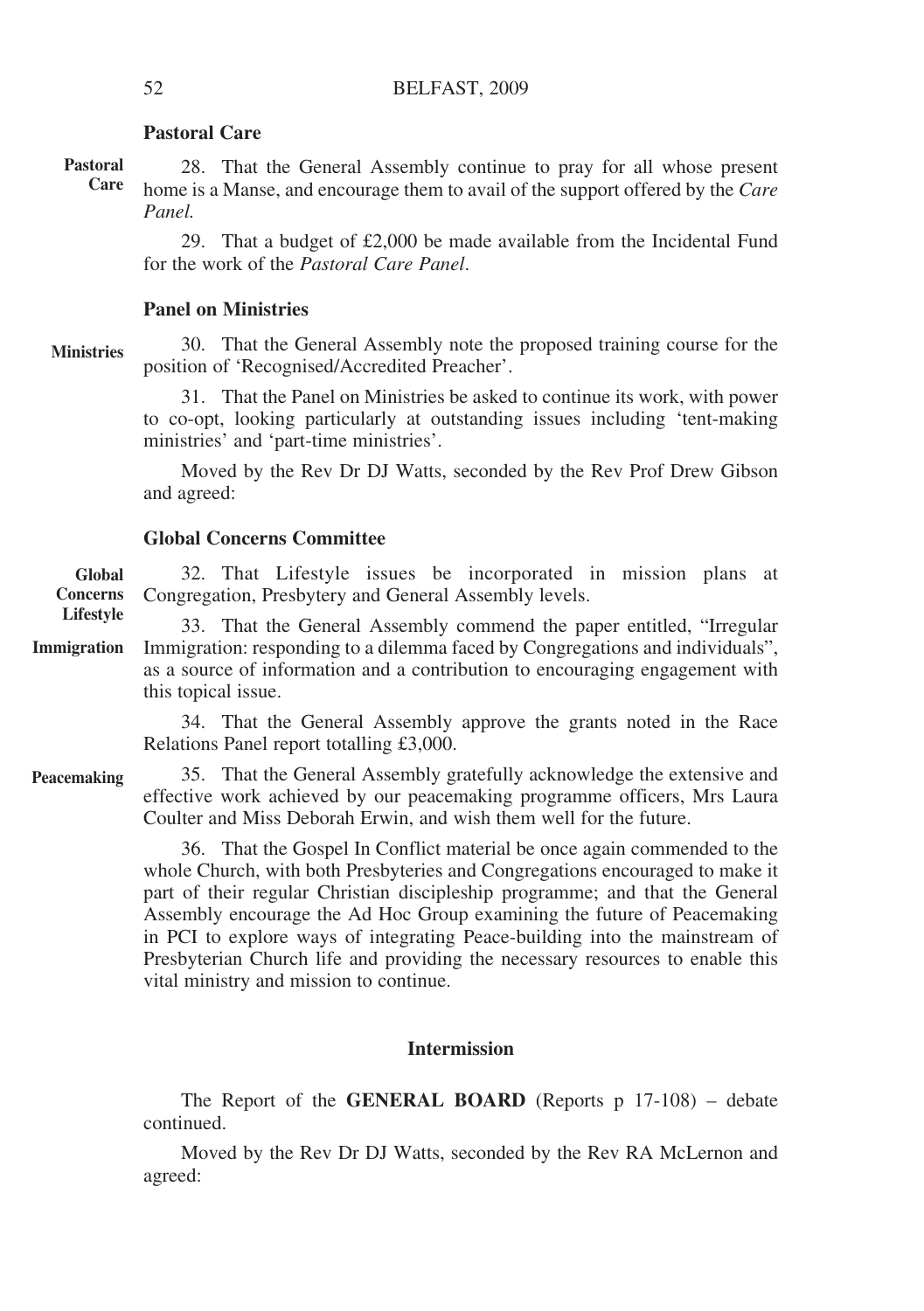**Church**

#### **Church House Panel**

37. That in the light of the Supplementary Report, the General Assembly authorise the Property Management Committee to proceed with the Amended Phase 1 of the interior renovation of Church House as outlined in Appendix 3 of the Supplementary Report. **Church House**

38. That the Property Management Committee be asked to bring proposals to the 2010 General Assembly for the phased implementation and financing of the further work.

39. That the Church House Panel be thanked for its work.

40. That a budget of £15,000 be made available from the Incidental Fund for the work of the Church House Panel.

Moved by the Rev Dr DJ Watts, seconded by the Rev Prof Drew Gibson and agreed:

#### **Church Relations Committee**

41. That the General Assembly appoint the following:

To the Irish Council of Churches Executive: the Revs John Brackenridge, Lorraine Kennedy-Ritchie, Dr Donald Watts. **Relations**

To the Irish Inter-Church Committee: the Revs Gabrielle Farquhar, Dr Donald Watts.

42. That the following grants be made available from the Incidental Fund:

| Irish Council of Churches                  | £19,000 |
|--------------------------------------------|---------|
| Irish Inter-Church Meeting                 | 10,000  |
| Conference of European Churches            | 5,000   |
| Church and Society Commission (Brussels)   | 11,000  |
| Community of Protestant Churches in Europe | 3,000   |
| World Alliance of Reformed Churches        | 12,000  |

43. That the General Assembly agree to a request from WARC to increase funding over the next three years, in the following incremental manner: £13,000 in 2010; £14,000 in 2011; and £16,000 in 2012. **WARC**

44. That the following delegates represent PCI at the 13th CEC Assembly in Lyon, France, 15-21 July 2009: the Revs Lorraine Kennedy-Ritchie, Dr Allen Sleith; Mrs Helen Bond; Mr Paul Armstrong. **CEC**

45. That the following delegates represent PCI at the Uniting General **WCRC**Council Meeting of WCRC in Grand Rapids, Michigan, USA, 18-28 June 2010: the Revs Cheryl Meban, Dr Allen Sleith, Dr Donald Watts; Mrs Kathryn Viner.

#### **General**

46. That the General Board with its associated working Committees for the ensuing year, be appointed in accordance with Par 272 of the Code as follows: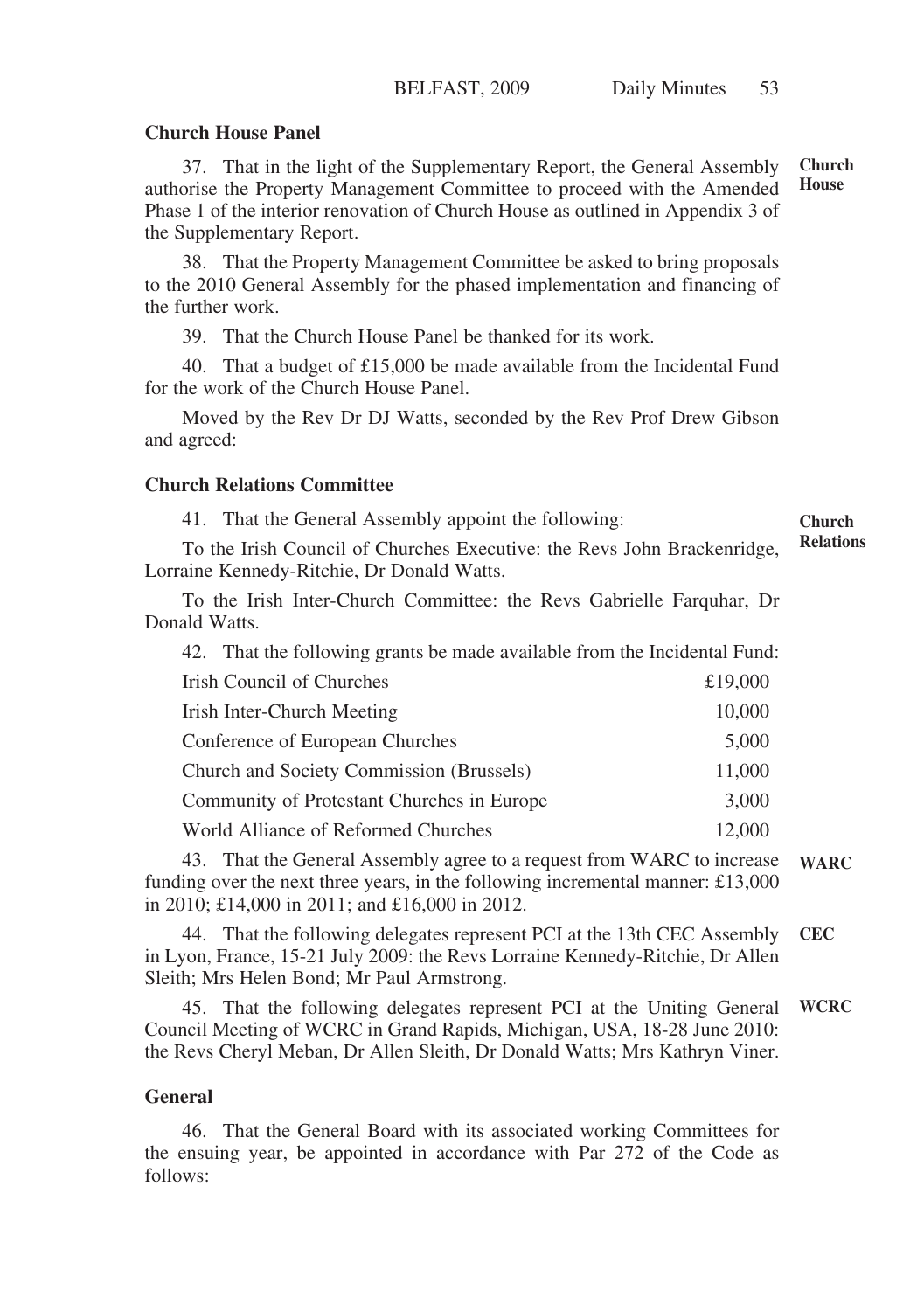- (a) Moderator, Clerk of Assembly, preceding three Moderators and former Clerks of Assembly, Assembly Conveners and Secretaries of Commissions and Boards.
- (b) Revs Dr RA Russell, Dr WP Addley; A Boyd, P Davison Revs CG Harris, AD Davidson; WJ Hamilton, L McIlwaine — Revs JJ Andrews, WB Boyd; N Rea, S Wallace — Revs TC Morrison, DW Brice; HA Groves, R Doggart — Cecil Graham; Revs DJ Boden, WJ Orr; Miss M Angus, — DC Cowan; Rev Dr JR Savage; CM Young, John McKibbin — Revs MS Gault, GAJ Farquhar; E Boal, J Armstrong — Revs WI Hunter, Noel Ward; C Lynn, G McIntyre — Revs Stanley Stewart, TD Hagan; Mrs R Millar, Ian McCracken— Revs BCG Black, AS Smyth; J Hanna, William Poole — Revs JI Davey, AA McCullough; N Mawhinney, Miss E Whyte — Revs CJ Gamble, AJ Boal; Alan Finlay — Revs IJ Patterson, RA Moffett; JB McClean, Dr TJ Robinson, — Revs SG Anketell, GJ Mackarel; J Fairbairn, M Jackson — Revs SA Finlay, WT Bingham; J Chestnutt, S Walker — Revs Robert Herron, JT Williamson; TJG Wilson, JA Patterson — Revs Noel McClean, HW Mullan; M Morrison, EC Redmond — Revs WJ Murdock, Brian Kennaway; J Johnston, Mrs A Bowden — Revs TJ Conway, AS Thompson;  $\qquad \qquad$ , N Johnston.
- (g) Revs Dr RI Birney, DH Thompson, IF Smith, RA McLernon; Mrs G Irwin, Mrs L Coulter, Mrs Z Vallely, Mrs C Hawthorne, Mrs M Thompson, Mrs D Webster, Mrs H Jess, Mrs M Magowan, Mrs S Harding, Mrs Avril Heenan, WH Henry, D Bell, JH Martin, WJ Cairns, S McKinney.

# **A. CHURCH AND SOCIETY COMMITTEE (5)**

## **Revs Dr LE Carroll; AJ Boal, Co-Conveners**

- (a) The Moderator, preceding Moderator, Clerk, former Clerks, and Deputy Clerk of Assembly, Moderator-Designate, Global Concerns Convener, Church and Society Conveners.
- (x) Revs Dr David Clarke, TN Hamilton, JA Kirkpatrick, CA Meban; R McCarter.
- (y) Revs WT Bingham, Stanley Stewart, JJ Andrews, Brian Kennaway; JA Patterson, I McCracken.

B. GLOBAL CONCERNS (4) Rev CJC McMullen, Convener

(a) The Moderator and Clerk of Assembly, Committee Convener, Conveners of Environment, Peace and Peacemaking, Race Relations Panels, Representative of Board of Mission Overseas, Church Relations.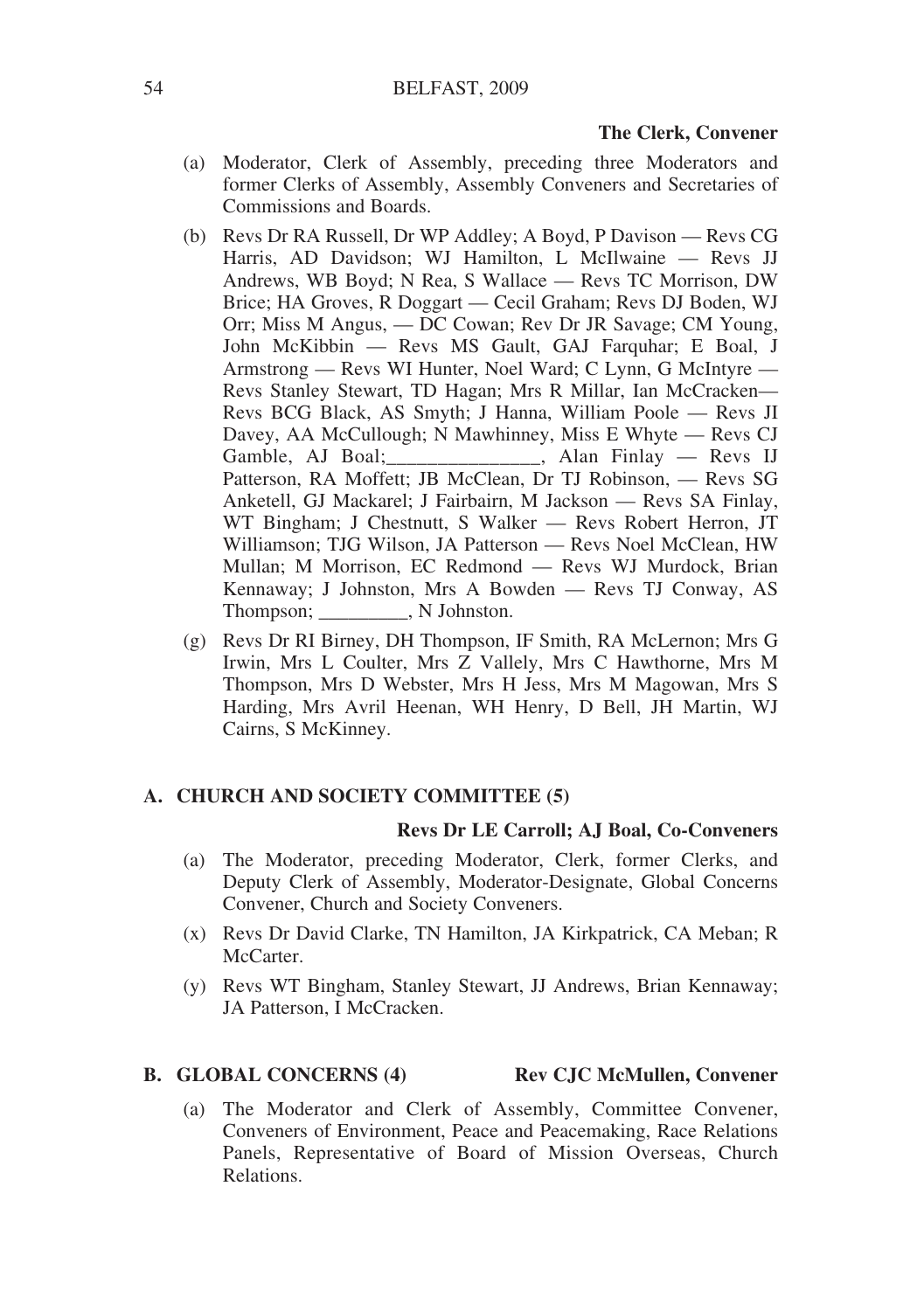- (x) Revs CM Hunter, Dr AF Nel; Mrs F Watts, Dr J Gillespie.
- (y) Revs Dr WP Addley, Dr RA Russell, AD Davidson; A Boyd.

# **C. CHURCH RELATIONS (5) Rev Dr WJA Sleith, Convener**

- (a) The Moderator and Clerk of Assembly, Committee Convener, Prof of Systematic Theology, Representative of Youth and Children's Ministry, Board of Mission in Ireland, Board of Mission Overseas and Global Concerns.
- (x) Revs John Brackenridge, KDW Crowe, SE Hughes, Dr JC McCullough, Lorraine Kennedy-Ritchie, DB Knox.
- (y) Revs WB Boyd, GAJ Farquhar, SG Anketell, Dr JR Savage; CM Young, Dr TJ Robinson.

# **D. DOCTRINE COMMITTEE (5) Principal, UTC, Convener**

- (a) The Moderator and Clerk of Assembly, General Assembly's Theological Professors.
- (x) Revs CA Meban, GJ Kennedy, SD Finlay; Dr Michael McClenahan, R Thompson, Miss D Ford.
- (y) Revs Dr JR Savage, GJ Mackarel, Dr RA Russell, SA Finlay, AJ Boal, IJ Patterson.

# **E. PRIORITIES COMMITTEE (8) The Clerk, Convener**

- (a) The Moderator, Clerk, Deputy Clerk of Assembly, Board Secretaries, Conveners of General Board Committees.
- (x) Conveners of Assembly Commissions and Boards.
- (y) Revs TJ Conway, Dr. RA Russell, RA Moffett, GAJ Farquhar, AD Davidson, TD Hagan; DC Cowan, L McIlwaine, Cecil Graham.

# **F. MODERATOR'S ADVISORY COMMITTEE (5)**

# **The Clerk, Convener**

- (a) The Moderator, preceding three Moderators, Clerk, former Clerks, Deputy Clerk of Assembly, Communications and Press Secretary.
- (x) Rev DR Baker; Mrs Rosemary Dunlop, Norman Chambers, Lindsay Conway, MA Morrow QC.
- (y) Revs JJ Andrews, TJ Conway, SG Anketell; Mrs A Bowden, Mrs R Millar.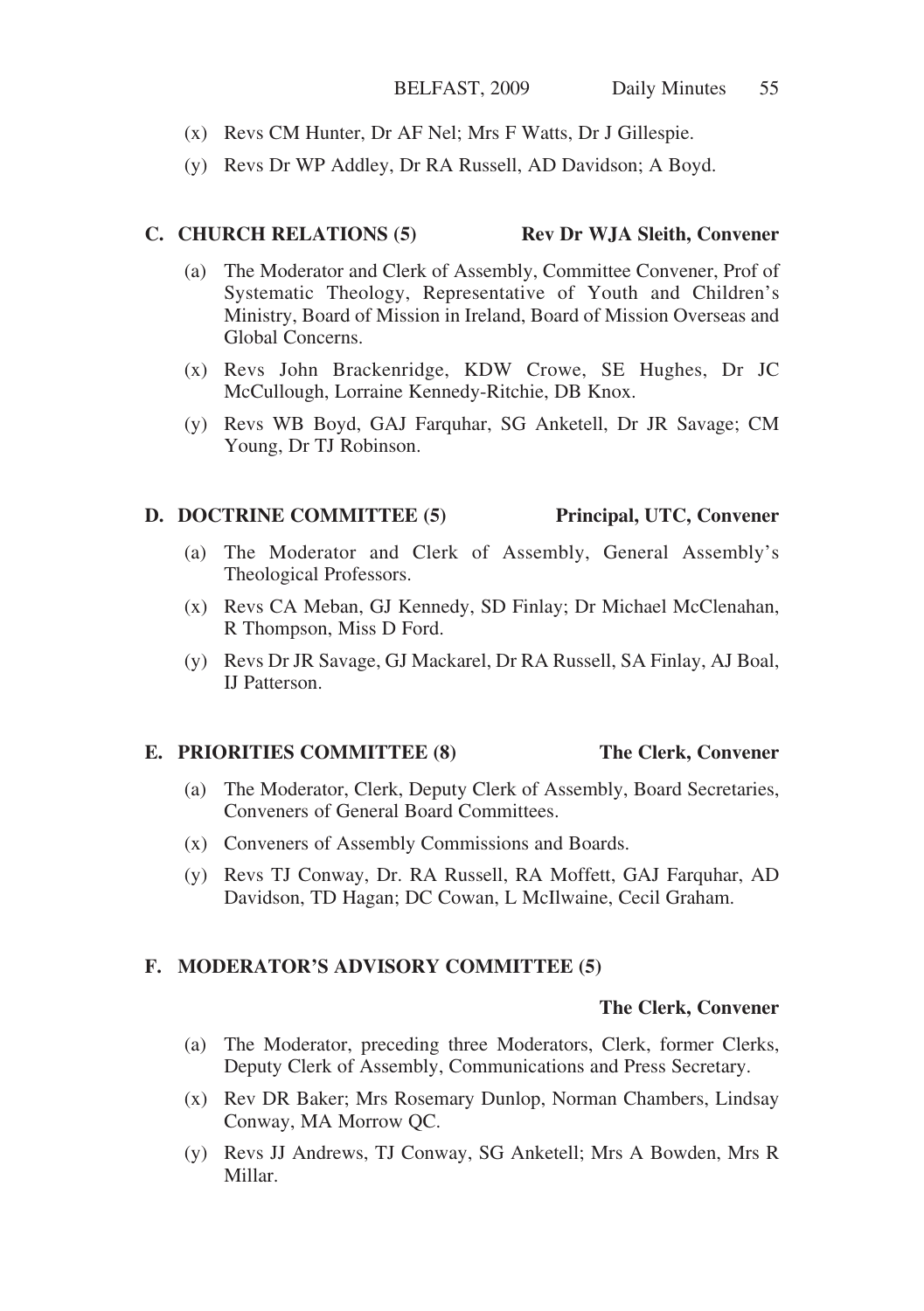#### **G. RECOGNISED MINISTRIES COMMITTEE (3)**

# **The Clerk, Convener**

- (a) The Moderator, Clerk, Deputy Clerk of Assembly, Convener of Union Commission, Doctrine Committee, Reception of Ministers and Licentiates Committee.
- (x) Rev WS Marrs; Mrs M Myers, Miss R Stirling.
- (y) Revs GAJ Farquhar, SG Anketell; Miss E Whyte.

#### **H. RECEPTION OF MINISTERS AND LICENTIATES COMMITTEE (6)**

#### **Rev IJ Patterson, Convener**

- (a) The Moderator, Clerk, Deputy Clerk of Assembly, Committee Convener, Convener of Board of Christian Training, Convener and Director of Ministerial Studies, Convener Church Relations, Principal UTC, Secretary of Board of Mission in Ireland, .
- (x) Revs KWJ Hanna, SD Finlay, SS Johnston, Lorraine Kennedy-Ritchie; D McMullan, Miss A Taylor.
- (y) Revs SA Finlay, WJ Murdock, CG Harris, GAJ Farquhar; Miss M Angus, A Boyd.

**The Overture Anent Par 81(3) of the Code** (Reports p108) was submitted by the Rev Dr RB Savage. **Overtures**

> Moved by the Rev Dr RB Savage, seconded by the Rev TD Gribben, and agreed:

> That the overture anent Par 81(3) of the Code, having lain on the books for one year, be enacted as the law of the Church.

> With the leave of the House, **the Overture Anent Par 33(4) of the Code** (Reports p109) was withdrawn.

> **The Overtures Anent Pars 62 and 98 of the Code** (Reports p109) were submitted by the Rev Dr DJ Watts.

> Moved by the Rev Dr DJ Watts, seconded by the Rev TD Gribben, and agreed:

> 1. That the overtures anent Par 62 and 98 of the Code be received and placed on the books.

> 2. That the overtures anent Par 62 and 98 of the Code be made Interim Acts.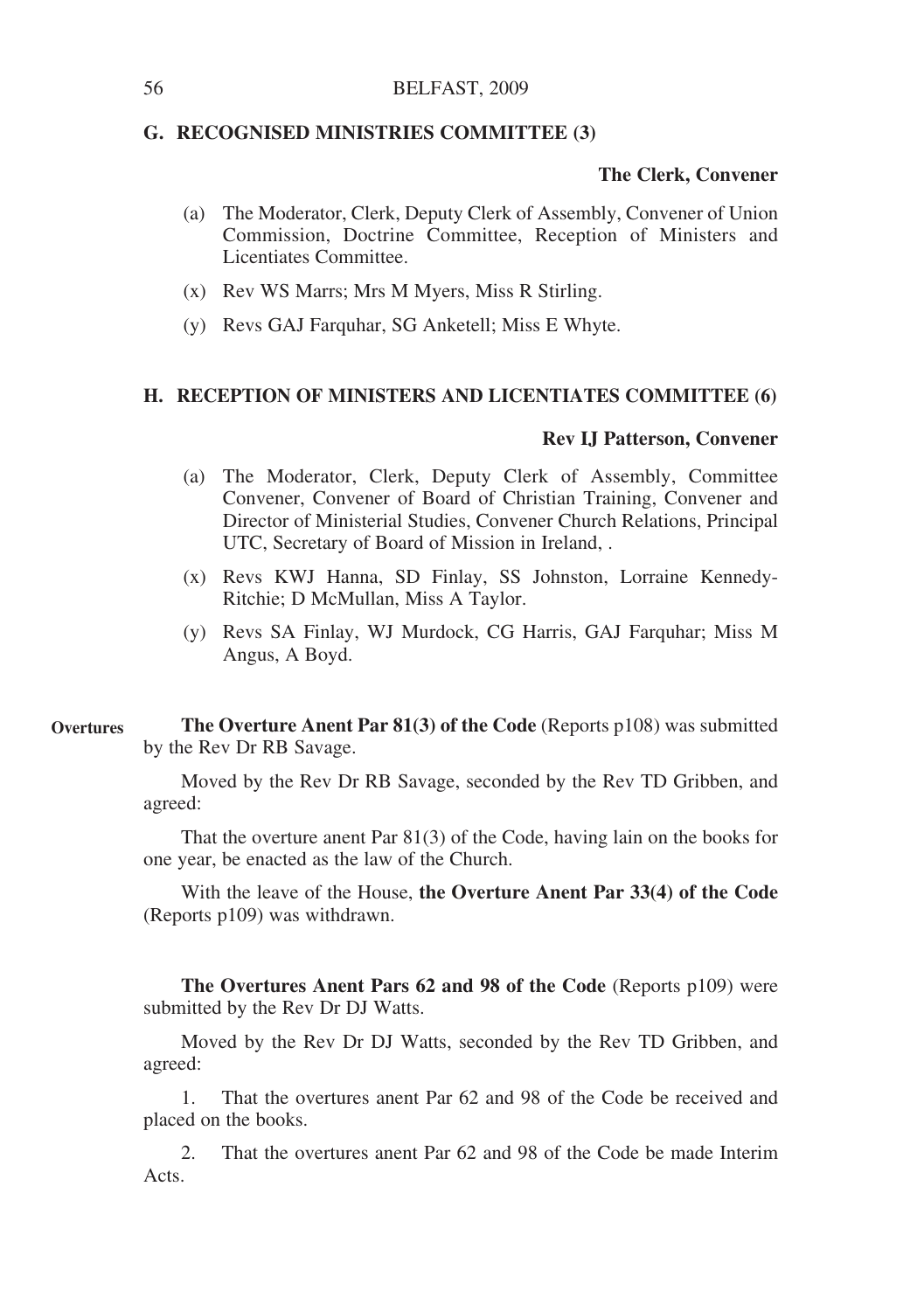The **Overture anent Pars 236(2) of the Code** (Reports p126) was submitted by the Rev TD Gribben.

Moved by the Rev TD Gribben, seconded by the Clerk, and agreed:

1. That the Overture anent Par 236(2) of the Code be received and that, under Par 111 of the Code, be made the rule of the Church.

The **Overture anent Pars 274(6)(e) of the Code** (Reports p126) was submitted by the Rev TD Gribben.

Moved by the Rev TD Gribben, seconded by the Clerk, and agreed:

1. That the Overture anent Par 274(6)(e) of the Code be received and that, under Par 111 of the Code, be made the rule of the Church.

The Assembly engaged in worship conducted by the Moderator who invited the Rev Dr Philip Ryken to address the Assembly.

The sederunt came to a close at 12.48pm, the Moderator pronouncing the Benediction.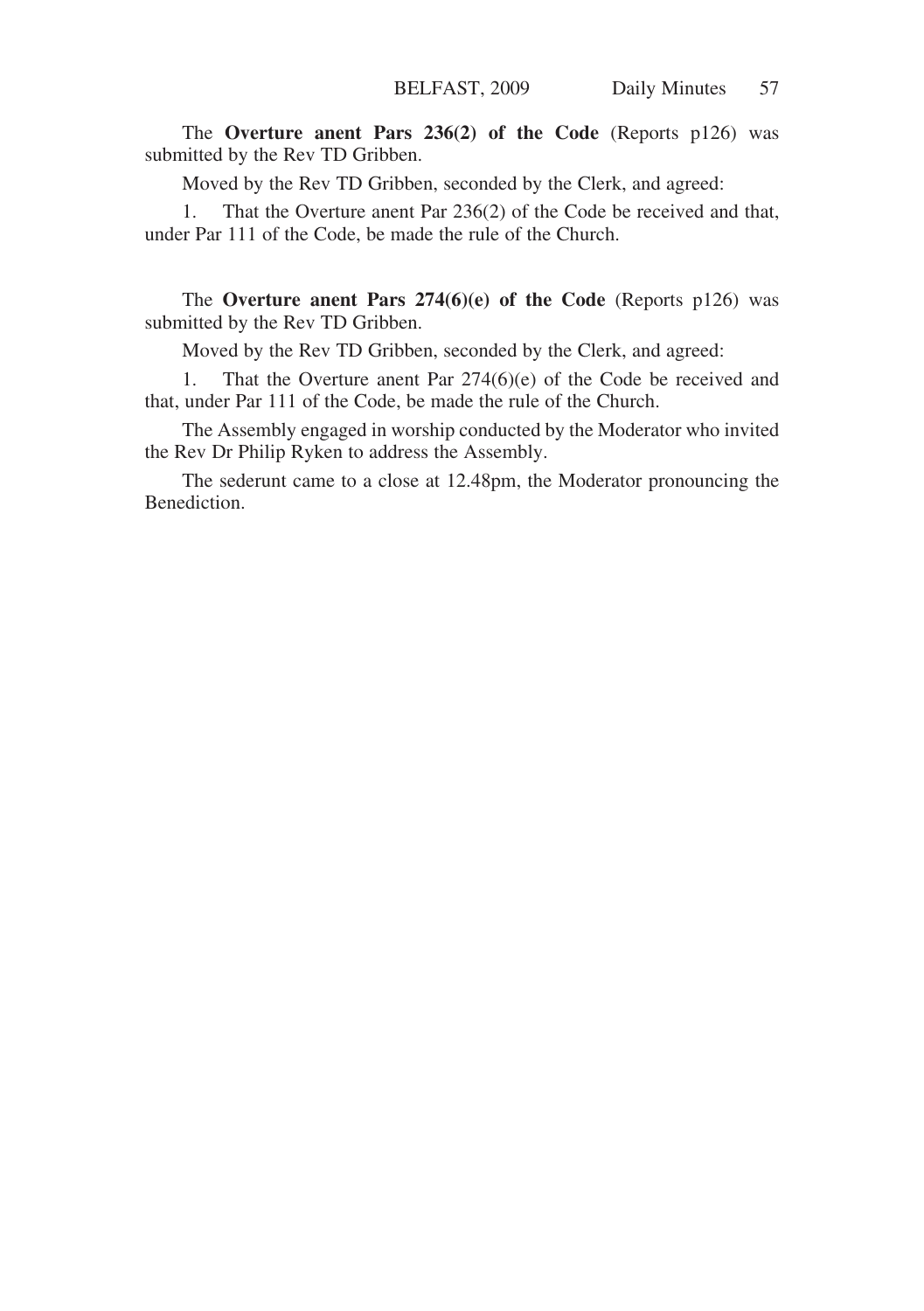# **FIFTH SESSION**

# **Wednesday, 3rd June, 2009 Two o'clock. Afternoon**

The Assembly again convened, the Moderator leading in prayer.

The Report of the **BOARD OF YOUTH AND CHILDREN'S MINISTRY** (Reports pp 193-207) was submitted by the Rev JP Moxen, together with the following Supplementary Report: **YOUTH AND CHILDREN'S MINISTRY BOARD**

# **Rev Craig Mawhinney**

Since the report was written the Rev Craig Mawhinney has decided to step down as Convener of the Training Committee which he has enthusiastically guided for the past five years. His commitment and skill have been of tremendous importance to the Board, who recognise and appreciate the value of his work.

- Moved by the Rev JP Moxen, seconded by the Rev RS Stockman, and agreed: **Resolutions**
	- 1. That the Report be received.
- 2. That a grant of £9,540 be paid from the Incidental Fund to Youth Link: NI. **Youth Link**
	- 3. That the General Assembly approve the Youth and Children's Project 2009-10 to be split 75/25 between a peace and reconciliation project in Nepal and new Youth Link centre. **Project**

4. That the resignation of the Rev Craig Mawhinney as Convener of the Training Committee be accepted, that he be thanked for his services and the Rev Christoph Ebbinghaus be appointed in his place.

### **SPUD Resolutions**

5. That the General Assembly request the Research and Education Committee of the Board of Youth and Children's Ministry to raise awareness about the pressures and issues affecting young people, both among young people themselves and the wider Church. **SPUD**

6. That the General Assembly encourage the Board of Youth and Children's Ministry to make available further resources and develop training, which equips youth leaders to empower young people both within and outside our Congregations in response to the challenges of contemporary culture.

7. That the General Assembly seek to ensure that funding is made available for peacemaking posts to coordinate both existing and potential peacebuilding projects.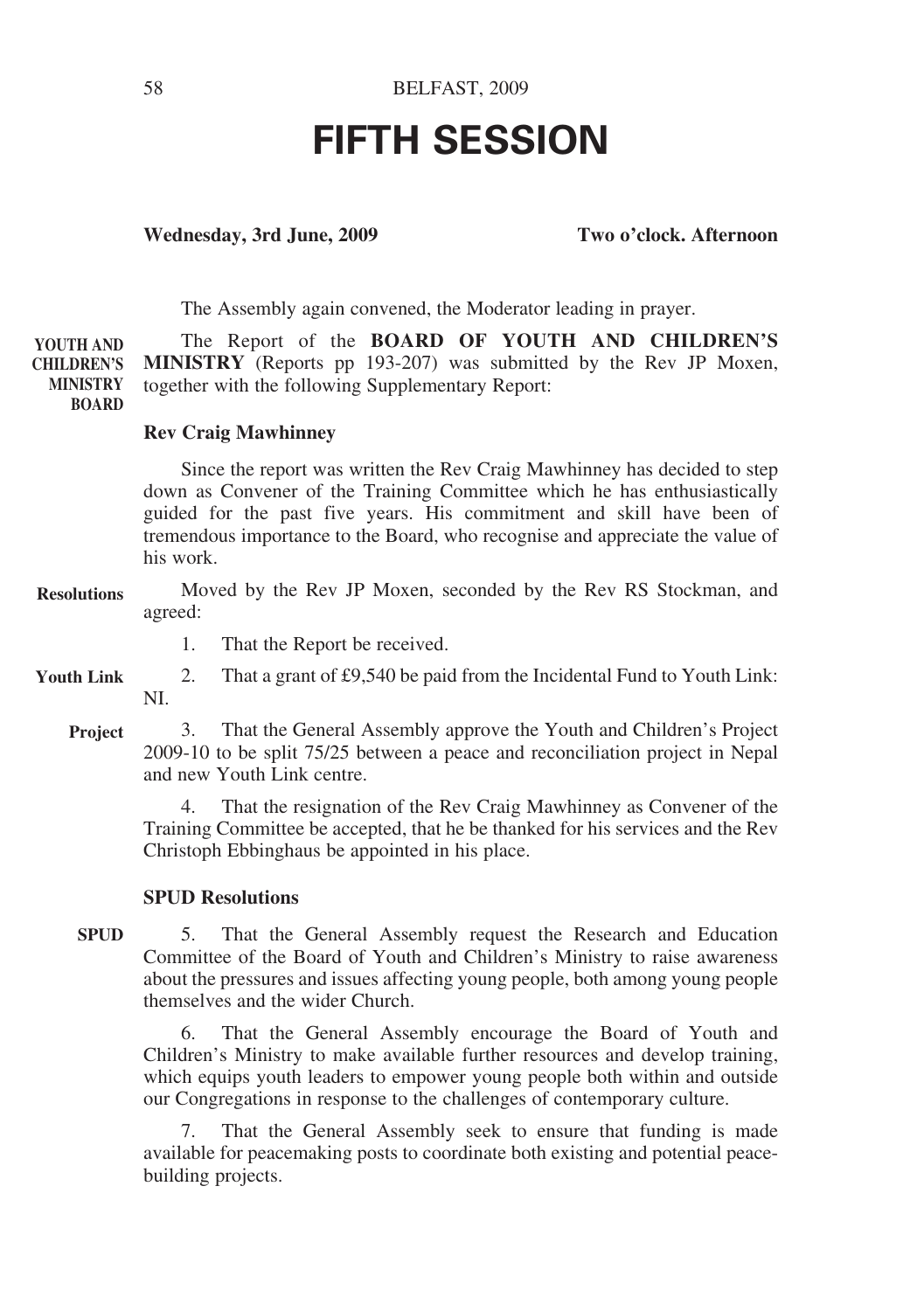8. That the General Assembly encourage Congregations actively to seek to build relationships with all sections of the community, including those of a different religious, ethnic and socio-economic backgrounds.

That the General Assembly invite the Peacemaking Panel to explore ways in which Churches in interface and marginalised communities can receive pastoral and practical support from the wider Church family.

10. That the General Assembly request Congregations to ensure young people have the opportunity to contribute and participate in decision-making at local Congregational level.

11. That the General Assembly encourage Congregations to ensure the empowerment of young people in meaningful and appropriate participation in every aspect of Congregational life and witness.

12. That the Board of Youth and Children's Ministry, with its associated working Committees for the ensuing year, be appointed as follows:

# **Rev JP Moxen, Convener**

# **Miss R Stirling, Secretary**

- (a) The Moderator and Clerk of Assembly, Board Convener, Director of Youth and Children's Ministry, Director of Programmes, Conveners of Research and Resources (BMI), Training and Resources (BCT) Committees, Full-time University Chaplains.
- (b) Revs RJ Montgomery, GJ Kennedy Rev SD Finlay; N McKee Revs RM Murray, MJR Neilly — Miss D Draffin, M Wylie — Corinna McQuigg, J Bell — A McCann, Mrs JM Noteman — Rev\_\_\_\_\_\_\_\_\_\_\_\_\_\_\_; A Howard — Rev CWA Martin, W Willis — Revs ND Craig, RA Mulholland — Miss M McCauley, Mrs C Woodward — \_\_\_\_\_\_\_\_\_\_\_\_; \_\_\_\_\_\_\_\_\_\_\_\_\_\_ — Rev MRJ Anderson; Mrs G McCormick — \_\_\_\_\_\_\_\_, W Willis — Rev Troy Morgan, Miss P Patton — R Annett, Mrs E Maxwell — Revs CFD Clements, RA Campbell — Revs Peter Turton, Kenneth Henderson — GA Barkley, R Hill — Revs JA Curry, WG Hamilton.
- (g) Rev Amanda Best; Mrs C Murray, Mrs J Craig, , Mrs J Robinson, , Mrs S Campbell, Mrs G Ditty, Mrs F Cromie, Mrs G Graham, Mrs L Keys, Mrs C McQuigg, P McKinstry, A Ditty, T McAllister, G MacLean, A Brown, Mark Beattie, Miss S Moore, Miss N Bradley, Miss Alison Armstrong, Jocelyn Brown.

#### **A. TRAINING COMMITTEE (5)**

#### **Rev Christoph Ebbinghaus, Convener**

- (a) The Moderator and Clerk of Assembly, Board Convener, Committee Convener, Director of Youth and Children's Ministry, Youth Development Officer, Children's Development Officer, Regional Youth and Support Workers, Director of Programmes, Young Adults' Development Officer, Rev Craig Mawhinney.
- (x) Paul Brown, Mrs Jenny Robinson, Dr Alistair McCracken.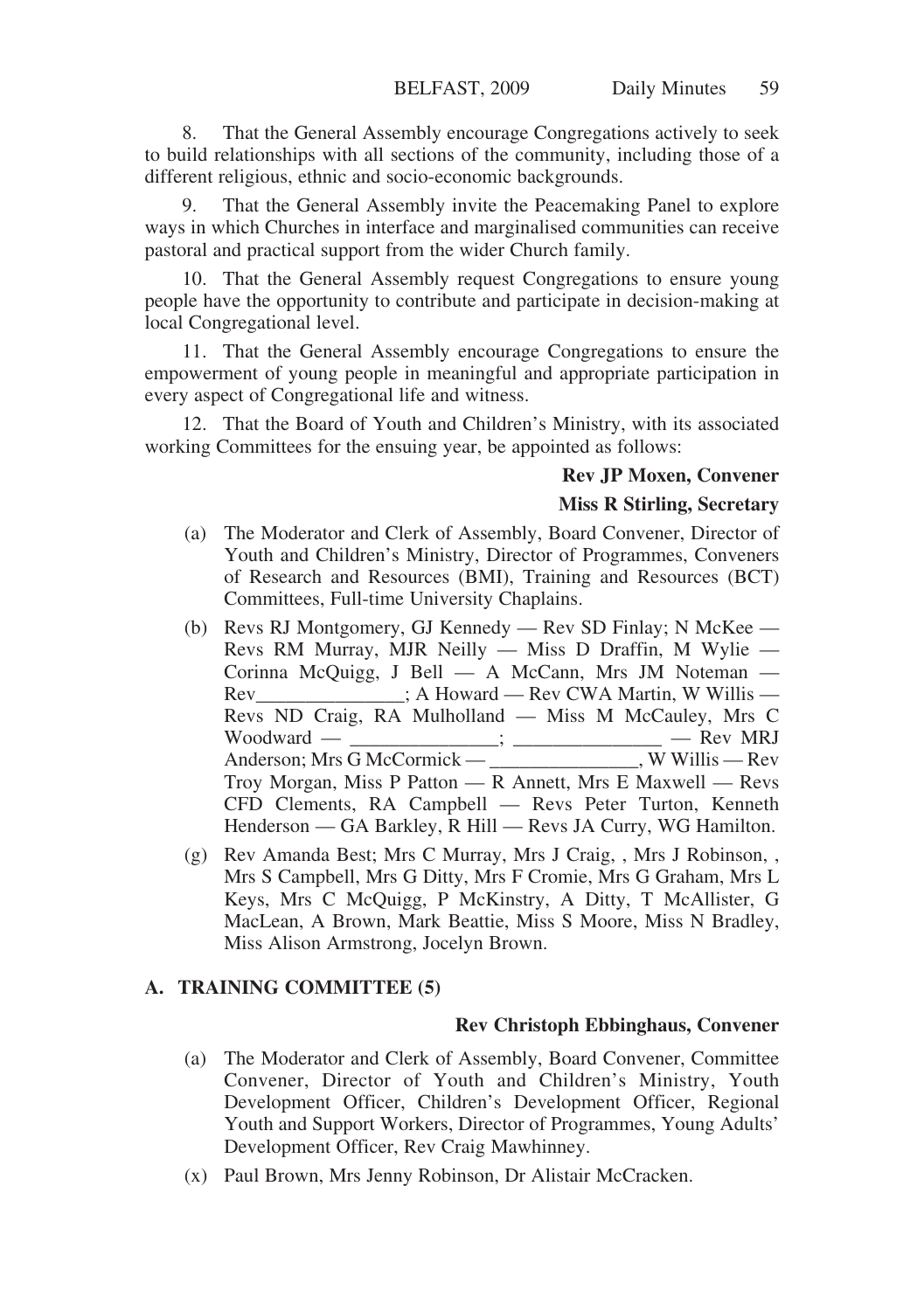(y) Revs RJ Montgomery, Kenneth Henderson; Miss Michelle McCauley.

# **B. RESEARCH AND EDUCATION COMMITTEE (4)**

# **Rev RS Stockman, Convener**

- (a) The Moderator and Clerk of Assembly, Board Convener, Committee Convener, Director of Youth and Children's Ministry, Director of Programmes.
- (x) Glenn Jordan, Mrs Sonia Mawhinney, Ms Barbara McIlwrath, Chris Hunter.
- (y) Revs SD Finlay, Troy Morgan; Miss Corinna McQuigg, Michael Wylie.

# **C. RESOURCES COMMITTEE (5)**

# **Rev GJ Kennedy, Convener**

- (a) The Moderator and Clerk of Assembly, Board Convener, Committee Convener, Director of Youth and Children's Ministry, Children's Development Officer, Youth Development Officer, Regional Youth and Support Workers, Director of Programmes.
- (x) Revs RL Brown, JA Peacock; Mrs Ruth Elkin, Mrs Carole Johnston.
- (y) Rev WG Hamilton; Miss Michelle McCauley, Miss Pamela Patton, Jonathan Bell.

# **D. MINISTRY OPPORTUNITIES COMMITTEE (5)**

# **Rev JH Flaherty, Convener**

- (a) The Moderator and Clerk of Assembly, Board Convener, Committee Convener, Director of Youth and Children's Ministry, Representative Board of Mission Overseas and Board of Mission in Ireland, Director of Programmes, Young Adults' Development Officer.
- (x) Revs Dr MJ Welsh, MN Davidson; David McCullagh, Mark Moorhead, Mrs Karen Martin.
- (y) Revs CWA Martin, MJR Neilly, JA Curry, RA Campbell, ND Craig.

# **E. MINISTRY EVENTS COMMITTEE (4)**

# **Rev AJ Thompson, Convener**

(a) The Moderator and Clerk of Assembly, Board Convener, Committee Convener, Director of Youth and Children's Ministry, Director of Programmes.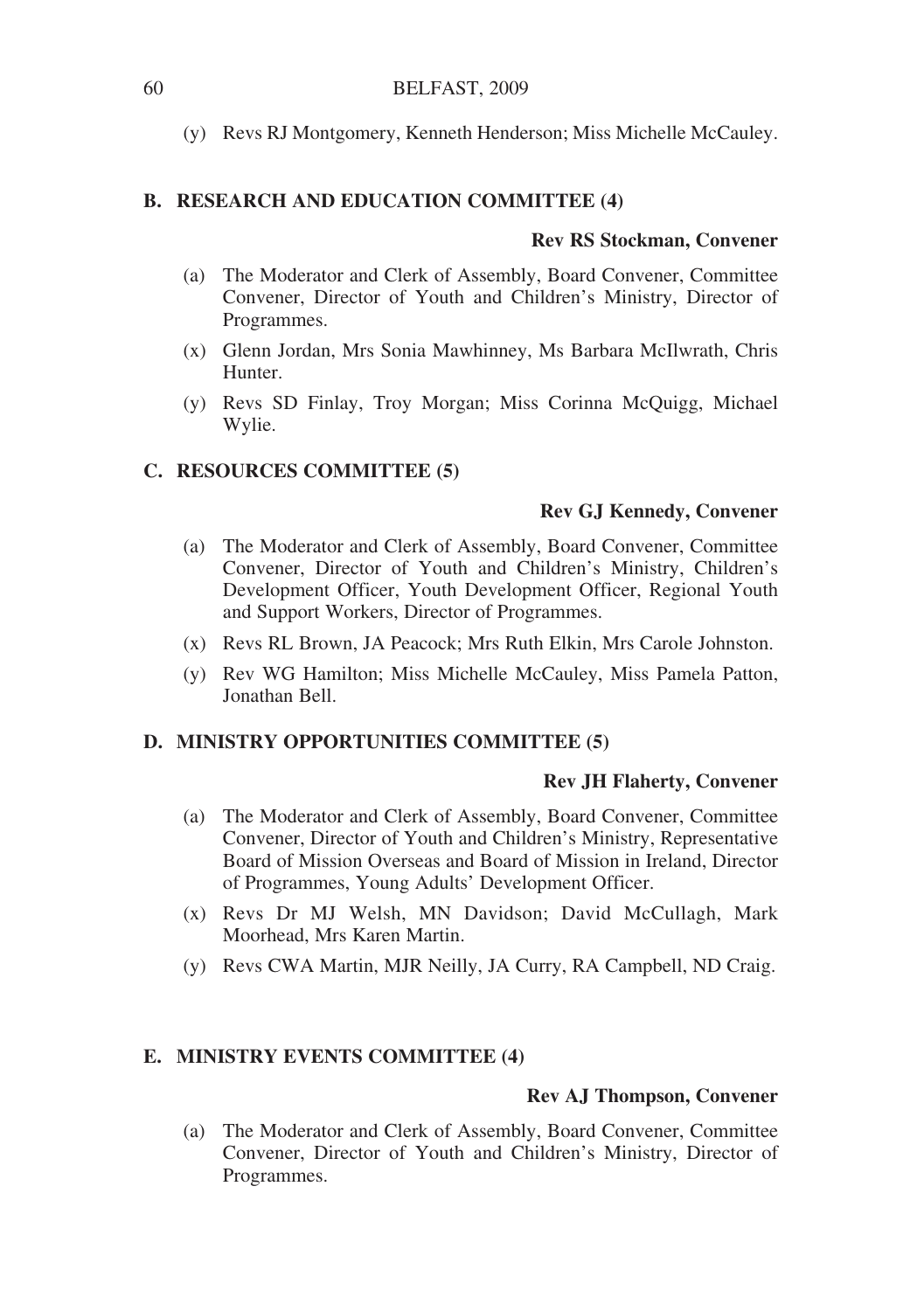- (x) Michael Wylie, Alan Meban, Robert Penney, Nick Cooper, Mark Moorehead.
- (y) Rev Mrs Glenda McCormick, Andy McCann, Andrew Howard, Rick Hill, Johnny Bell.

**A Memorial of the Presbytery of Dromore** was submitted by Mr Joe Topping as follows: **Dromore**

**Memorial**

61

To the Venerable the General Assembly of the Presbyterian Church in Ireland to meet in Belfast on 1st June, 2009.

The Memorial of the Presbytery of Dromore Respectfully Showeth:

That much valuable work has been done, many useful resources provided and contacts created since the two Peace and Peacemaking Development Officers were appointed.

That much effort still needs to be made in helping members of our Church, young and old, appreciate their own identity and work towards a better understanding of those whose identity is different from theirs.

That funding for the two permanent posts finishes at the end of June.

Memorialists, therefore, pray your Venerable Assembly to recognise the significant contribution these posts have made to the mission of our Church in recent years and to continue the service they have provided by meeting the expenses involved over the next three years as a call on the Incidental Fund.

And Memorialists, as in duty bound, will ever pray.

Adopted by the Presbytery of Dromore at its meeting on 5th May, 2009.

DH GILPIN, Moderator

JI DAVEY, Clerk

Moved by Mr Joe Topping, seconded by the Rev JI Davey:

1. That the Memorial be received and its prayer granted.

Moved as an amendment by the Rev Dr DJ Watts, seconded by the Rev TD Gribben and agreed:

1. That the Memorial be received and its prayer be not granted at this time but that the arguments contained in the Memorial be referred to the panel considering the future of peacemaking for careful consideration.

On being put to the House, the substantive motion was declared passed.

# **Intermission**

The Report of the **2010 SPECIAL ASSEMBLY COMMITTEE** (Reports pp 305-306) was submitted by the Rev TC Morrison, together with the following Supplementary Report:

**Spceial Assembly Committee**

And just when it seemed the final pieces were falling into place...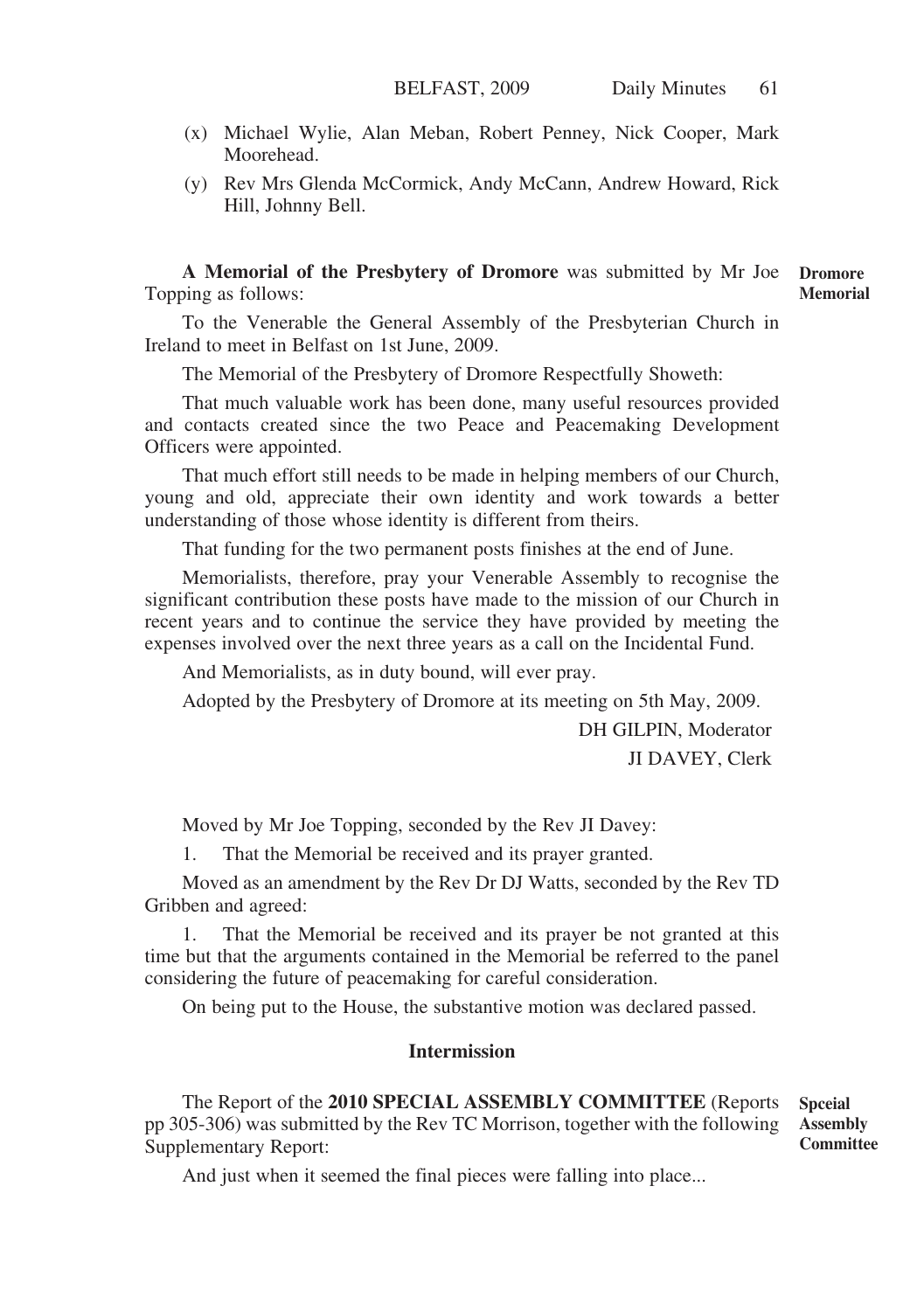#### BELFAST, 2009

Thanks to a careful reading of the agreement with Dublin City University just before it was signed it became clear that the proposed insurance cover was not nearly adequate. This was confirmed by our own insurers and when further communication with the University did not result in the cover being sufficiently increased a decision had to be made.

That unanimous decision was to relocate the Conference in Coleraine – a venue that has served us well in the past and was available in 2010.

It also provided us with the opportunity to move the Conference to a slightly earlier date, namely 16-19 August.

So: Confident in Christ. University of Ulster in Coleraine. 16-19 August, 2010.

Comprehensive information on cost, accommodation and seminars will follow as soon as it is available.

#### **The purpose of the Assembly:**

In an atmosphere of praise and fellowship, through keynote addresses and seminar programme the Special Assembly aims to:-

- strike a note of confidence in God and his gospel
- encourage and inspire delegates in their Christian life
- focus on being not doing
- proclaim the wonder of grace and its implications
- be a joyous experience and celebrate the good news

Moved by the Rev TC Morrison, seconded by the Rev DH Thompson and agreed:

1. That the Report be received.

2. That the Special Assembly be relocated to the University of Ulster at Coleraine on 16-19 August, 2010.

3. That the 2010 Assembly Committee be appointed as follows:

#### **Revs DH Thompson, TC Morrison, Co-Conveners**

The Moderator and Clerk of Assembly; Committee Conveners.

Revs JA Beattie, AJ Boal, RL Craig, WD Cupples, MN Davidson, CWP Kennedy, Lorraine Kennedy-Ritchie, FP Sellar, SJ Hanna, Karen Campbell, DJ Bruce; S McDowell, S Lynas, Mrs M Patterson, Miss B McDade, D Thomson, Miss JP Gamble, A Carroll, R Thompson, Miss J Nelson, D Baird.

The Report of the **BOARD OF MISSION IN IRELAND** (Reports pp 148- 163) was submitted by the Rev RA Patton, together with the following Supplementary Report**: BOARD OF MISSION IN IRELAND**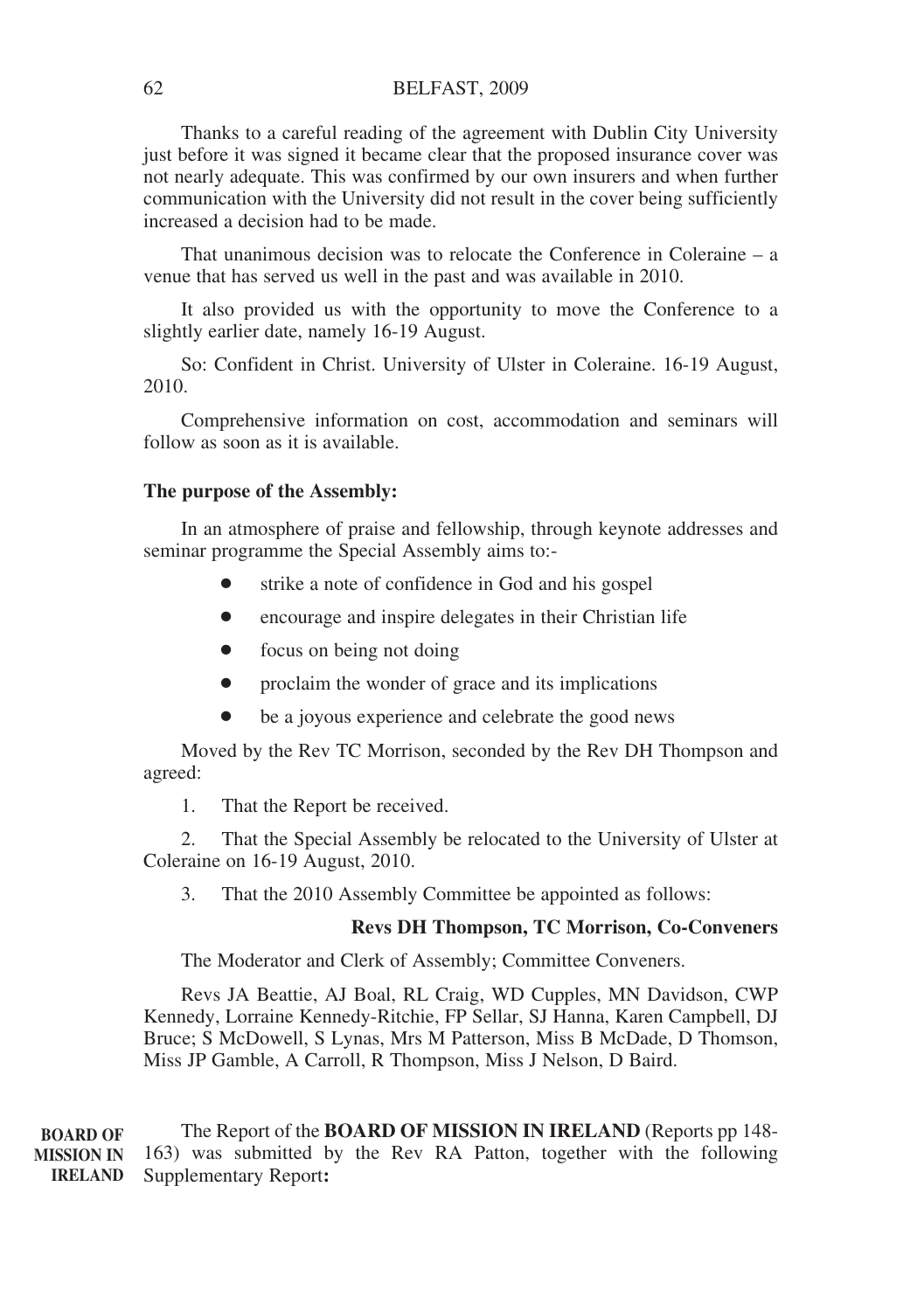# **(A) Research and Resources Committee –**

# **An Understanding of Mission for the Presbyterian Church in Ireland**

# **Preamble**

At the request of the Board of Mission in Ireland, the Research and Resources Committee has been working towards a contextualised understanding of mission for our Irish Presbyterian setting, as with God's help, we seek to build vibrant communities of Christ serving and transforming Ireland. Other Boards and Agencies of the Church have expressed interest in this work, and the paper that follows is offered as a resource to help the Church reflect upon our collective call to mission. The Board envisages that ministers and congregational leaders may find the contents helpful as they prayerfully consider their local situations, and especially as they draft their missional plans.

The Board acknowledges the context determined nature of this work, and trusts that others will add to our collective understanding of mission as projects are initiated and further reflection takes place drawing out additional scriptural insights.

#### **An understanding of Mission for the Presbyterian Church in Ireland.**

#### **God, the prime mover in mission**

God, Father, Son and Holy Spirit, is the prime mover in mission. The story of the Bible is of God's mission, through his covenant of grace, to rescue a fallen world ultimately through the life, death, resurrection and exaltation of Jesus Christ. Mission, therefore, is not primarily something we do but God does. God is a missionary God, and we as his people, continuously participate in his activity. Whichever context the Church has found itself in over history, this great commission call to "Go and preach the good news" remains our primary impetus in mission.

#### **The Bible's big story of mission**

The Bible records how God's rule through his people is extended throughout the earth, overcoming sin and climaxing in the consummation of all things under Christ. This relentless extension of God's reign is mission.

## **Holistic, integral mission**

Holistic mission is a way of calling the Church to keep together, in her theology as well as in her practice, what God Himself never separates: 'being' and 'doing', the 'spiritual' and the 'physical', the 'individual' and the 'social', 'justice' and 'mercy', 'preaching the truth' and 'practising the truth'. What is the relationship between word and action in mission? The Lausanne Covenant of 1974 insisted that evangelism and social concern are two facets of mission, and they belong together. While correcting a significant imbalance, the Board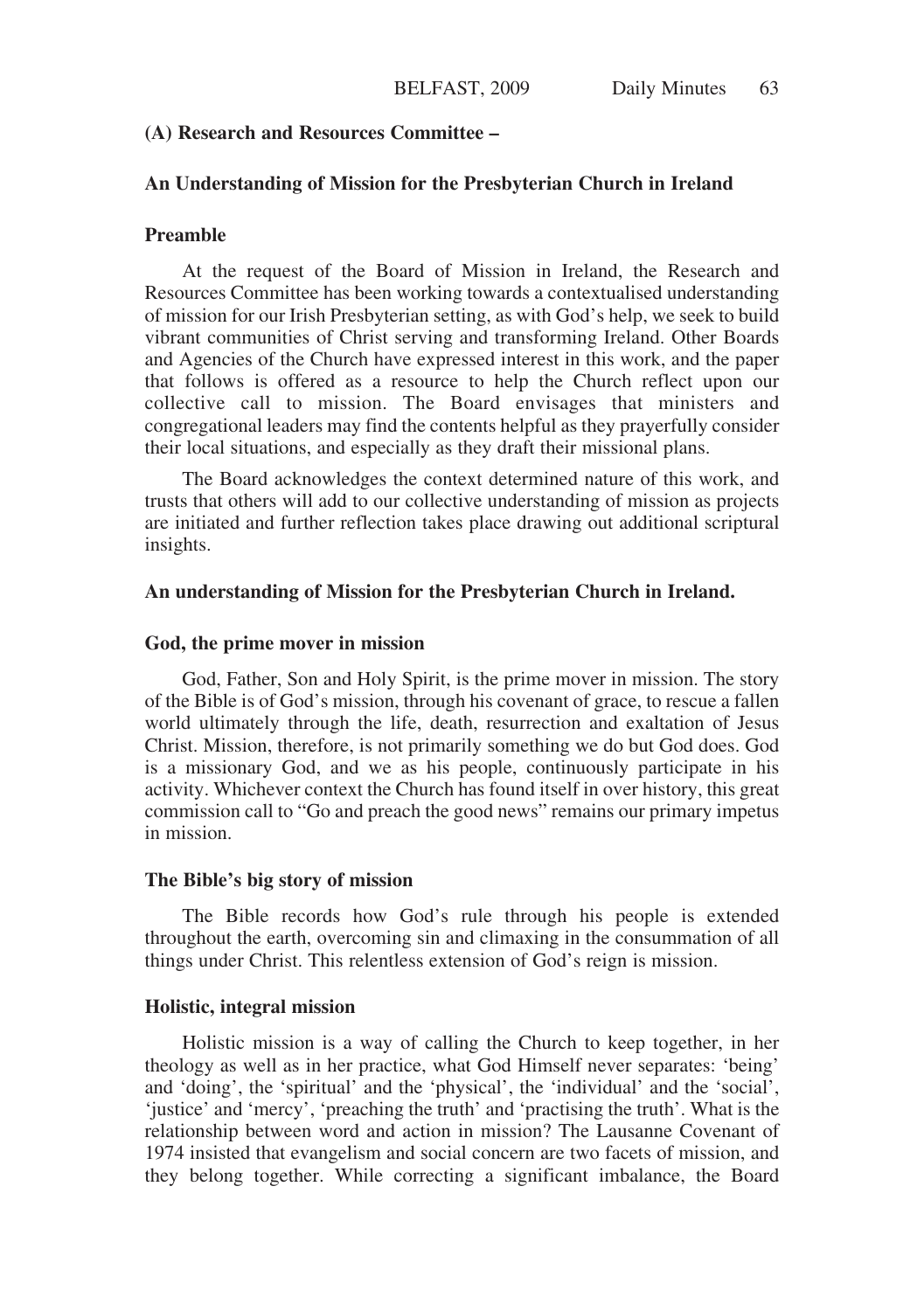suggests this creates an unhelpful distinction, since words and actions are part of the same holistic demonstration of the kingdom. (1Peter 2:12. 3:15).

Globally, the Church is moving south, becoming younger, and increasingly engaging with the poor, a stark contrast with our relatively static, ageing and rich context. We need to allow the world Church to tutor us towards a fuller, more holistic understanding of mission, while recognising the costs associated with this kind of radical discipleship.

So, what might be the starting points for holistic missional activity in Ireland? It is possible to begin with any live issue or at any point of need. In contemporary Ireland these entry points for mission may include, among others:

- A divided society / Dealing with past hurts
- Sectarianism
- Pluralism
- Post-modernism
- Racism
- The environmental crisis
- Social justice / Social policy
- Marginalisation
- Loneliness
- Illness
- Guilt
- Bereavement
- Addiction
- Urbanisation
- Rural life
- Media
- Ireland's part in the new Europe
- Identity
- Individualism and Significance
- Work
- Consumerism and debt
- Poverty and wealth
- Governance and statehood
- Globalisation / new world order
- Sexuality
- Relationships, including Family & Divorce
- Ageing

To be effective in mission, beginning at these places the Church must intentionally move towards a direct explanation of the gospel.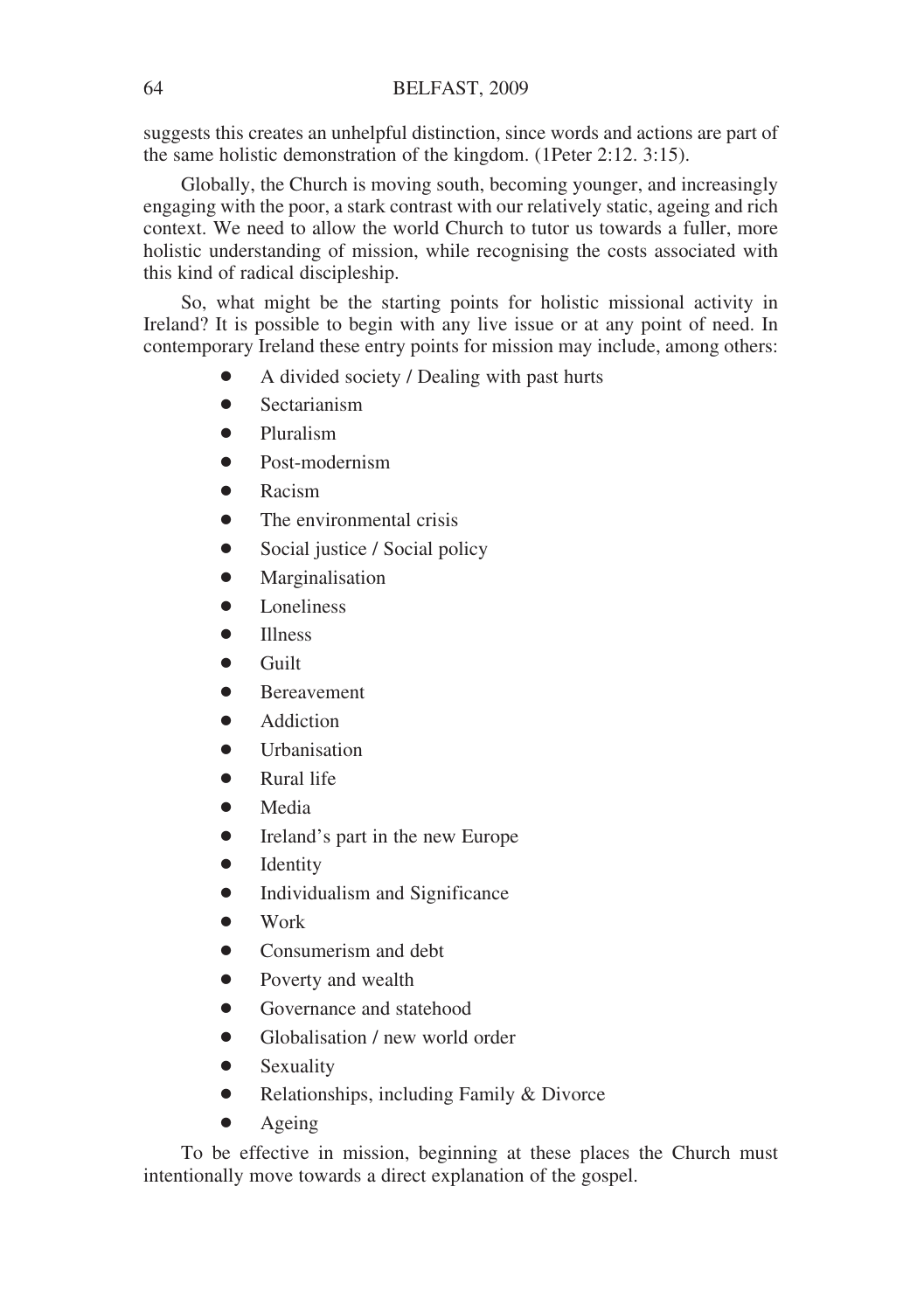*Mission may not always begin with evangelism. But mission that does not ultimately include declaring the word and the name of Christ, the call to repentance, and faith and obedience has not completed its task. It is defective mission, not holistic mission.* (Chris Wright, The Mission of God p 319).

#### **Presbyterian vision for mission in Ireland**

There have been significant moves of God's Spirit through the denomination's history, and a desire to reach out has long been part of our heritage. However, it could be argued that we have never fully shaken off an initial chaplaincy mindset, which may have limited the parameters of our mission to our own people. In the General Assembly Reports of 1973, the late Dr Alan Flavelle wrote:

*Theodore Wedel likens the Church to a coastguard station on a dangerous coast. Tales of its rescue-service are often told; memorial windows reflect its achievement; no effort is spared to give the coastguards a centre worthy of the cause they serve. But "this station-building became in time such an absorbing activity that the rescue service was increasingly neglected, though traditional drills and rituals were carefully preserved. The actual launching out into the ocean storm became a hireling vocation, or one left to a few volunteers." Is there here a realistic picture of the Church of Christ in Ireland to-day?* (Annual Reports 1973 p,184-185.)

This challenge, issued 36 years ago is as important for us today as it was then. It calls us as a Church to ruthlessly re-examine our attitude to mission. As individuals, Congregations, Presbyteries and a General Assembly, we need to see ourselves as part of God's unfolding plan for mission. We are not passive in this, but partners, fully participating with God in his mission. In an attitude of prayer, we need to re-engage with God's big story in the Bible, and find places of connection with our 21st century world. Chris Wright comments:

*Fundamentally, our mission (if it is biblically informed and validated) means our committed participation as God's people, at God's invitation and command, in God's own mission within the history of God's world for the redemption of God's creation.* (The Mission of God pp 22-23).

To be healthy, the Church needs to be conformed in each generation to God's heart for mission to the outsider. Our reformed heritage gives us confidence to engage in this continually urgent task of mission to a lost world. History demonstrates that when the Church fails to re-interpret this essential mindset for itself, it declines and ultimately dies.

#### **(B) Strategy for Mission Committee –**

#### **Mission Planning. Summary of Presbytery Plans**

#### **Introduction**

Since last year's General Assembly the Board of Mission in Ireland has been working with each Presbytery to enable them to prepare a mission plan.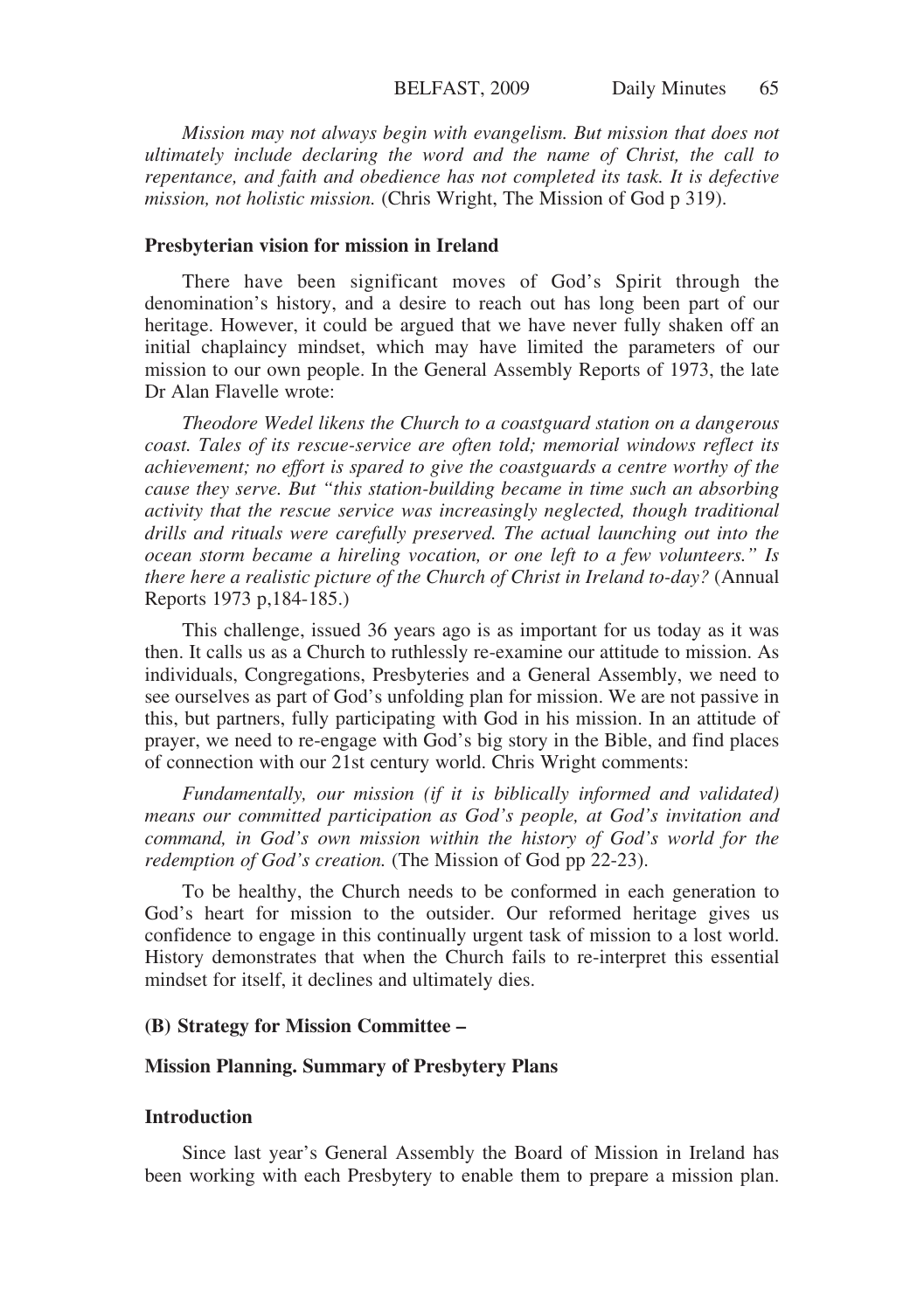The Board want to pay tribute to the Presbytery mission plan co-ordinators and their teams who gave their time, energy and effort to this important task.

It would be unrealistic to expect that any short report could do justice to the wealth of work that has gone into a process that covers such a variety of contexts for mission. What follows is a broad view of where we assess ourselves to be in relation to the missional challenge we face in Ireland today.

We find ourselves a Church whose mission is still largely determined by patterns from the past, while facing new pictures of the present, and trying to move in the direction of plans for the future.

The Presbytery mission planning process raised many questions - maybe as many questions as answers - however, there is an encouraging sense that we are increasingly prepared, not only to ask, but to begin to grapple with, the salient challenges those questions raise.

# **PATTERNS FROM THE PAST**

In the mission of the Church we are never starting from scratch. We are inheritors of the heritage of the past handed on to us for both good and ill.

#### **Presence**

Every Presbytery is working from a starting point of an inherited distribution of Congregations, many founded at the peak of the Irish Christendom experience in which expansion in local population almost automatically translated into the need for an associated local Congregation. Some of these Congregations now find themselves cut adrift from their traditional Presbyterian hinterland by population shifts. Others have equally benefited from such movements, as Presbyterians relocating from elsewhere have swollen the ranks of Congregations in what have become satellite towns and commuter areas. One Presbytery observed how, *'it would appear that we have been successful in following the general Protestant demographic'*. (Armagh Presbytery Mission Plan).

As our inherited situation becomes increasingly less consistent with the emerging opportunities for witness across Ireland, we will have to grapple with persistent questions about the disparity between where we are, and where we need to be located for mission. A number of Presbyteries highlighted significant areas of need where we could and, in their opinion, should be establishing new presence in mission.

# **Practice**

In terms of missional practice, responses to questionnaires show that, more often than not, Congregations are employing time-honoured methods based on an attractional model *'designed on the basis that people will come to us'* (Tyrone Presbytery Mission Plan). In some settings this retains a measure of effectiveness, however, as the gap between Church and society widens, and fewer and fewer people have experience of Church or familiarity with the gospel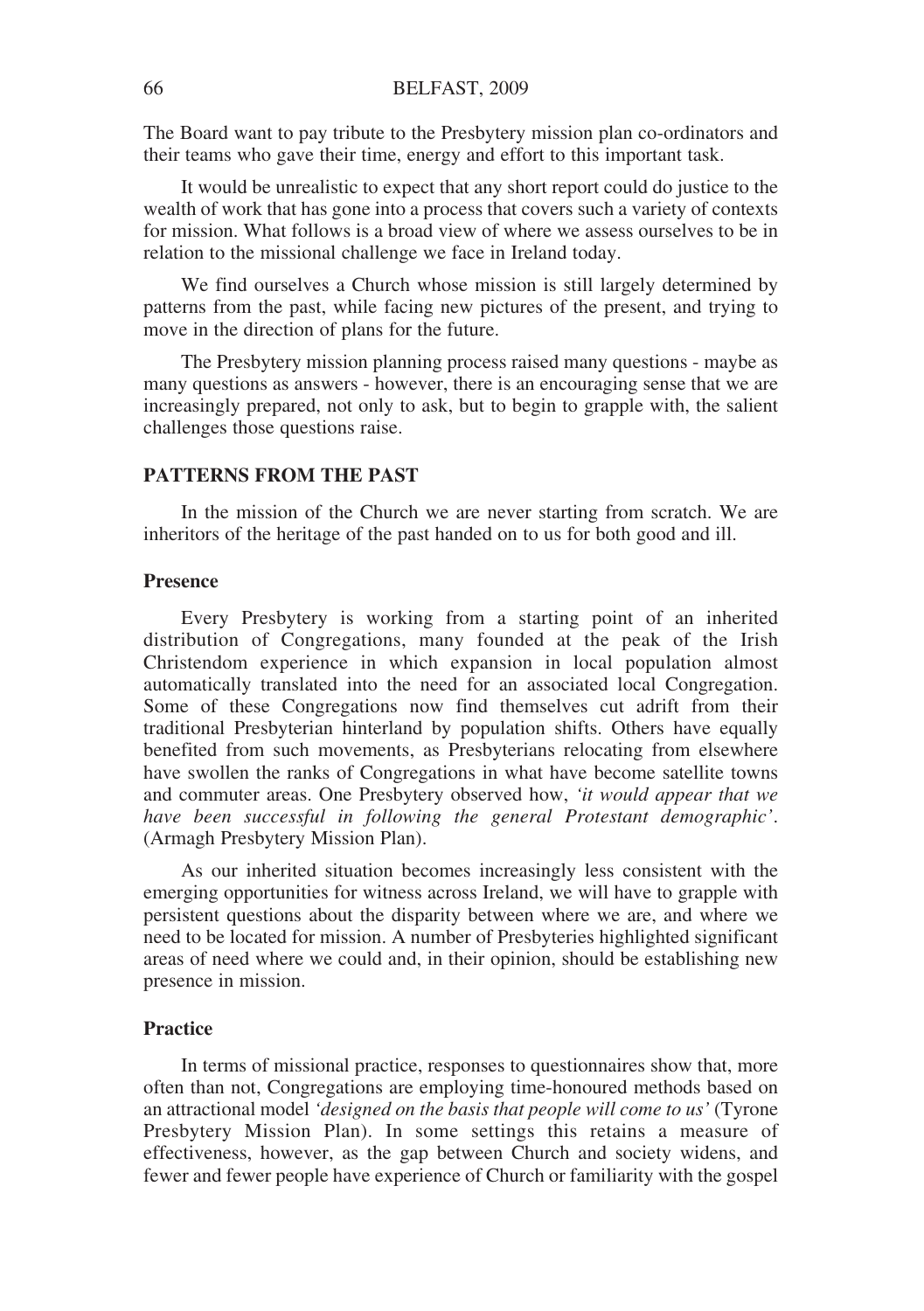message, the need for a more carefully contextually nuanced and incarnational approach will become paramount.

The evidence seems to suggest that we find it difficult to think beyond minor variation of the themes of mission followed in the past. This impasse in our thinking is doubtless negatively reinforced by the effort involved in just maintaining what we view as sacrosanct features of Congregational life. As one Presbytery put it, *'many of the Congregations are engaged in maintaining activity, rather than considering missional opportunities'* (Ards Presbytery Mission Plan). Only an intentional effort to stop and take stock will enable us to begin to find freshly contextualised means of effective mission.

# **PICTURES OF THE PRESENT**

Both across and within Presbyteries there are enormous variations of both context and Congregational responses in mission. We no longer live in a homogenous Ireland so an imaginative and varied response to mission will be increasingly required.

#### **Profile**

The general decline in the annual statistics of our denomination is already well documented. Among recurring features across the Presbyteries are decreasing numbers (often felt first in families claiming connection but eating into contributing families and numbers attending worship), an increasing age profile and a below average participation by the 15-40's. Some Congregations are growing, although much of this appears to be by transfer rather than conversion growth.

The following comment reflects a growing recognition of our need to face up to the missional implications of these issues seriously. *'We have a window of 10-15 years when significant finance and active leadership will be available to us to develop the ministries of our Congregations. Failure to do so will, humanly speaking, leave many of our Congregations in slow, terminal decline'* (Down Presbytery Mission Plan).

Numbers are not everything. Perhaps one aspect of the change of mindset from maintenance to mission will be a concentration less on the 'how many, how much and how often' of membership, finance and internal meetings to a new appreciation of the measures of 'how deep, how well and how far' reflecting missional discipleship, stewardship and influence in the community.

#### **Place**

The Presbytery mission plan process sought to call attention to the specific challenges of mission in the varied contexts that comprise Ireland, as we know it today. Without recognising and seeking to faithfully respond to the changing context, there is the following growing recognition that we cannot be effective in mission. *'We are aware that the world, has changed and is changing, but too often we are complacent and content in our comfort zones'* (Templepatrick Presbytery Mission Plan).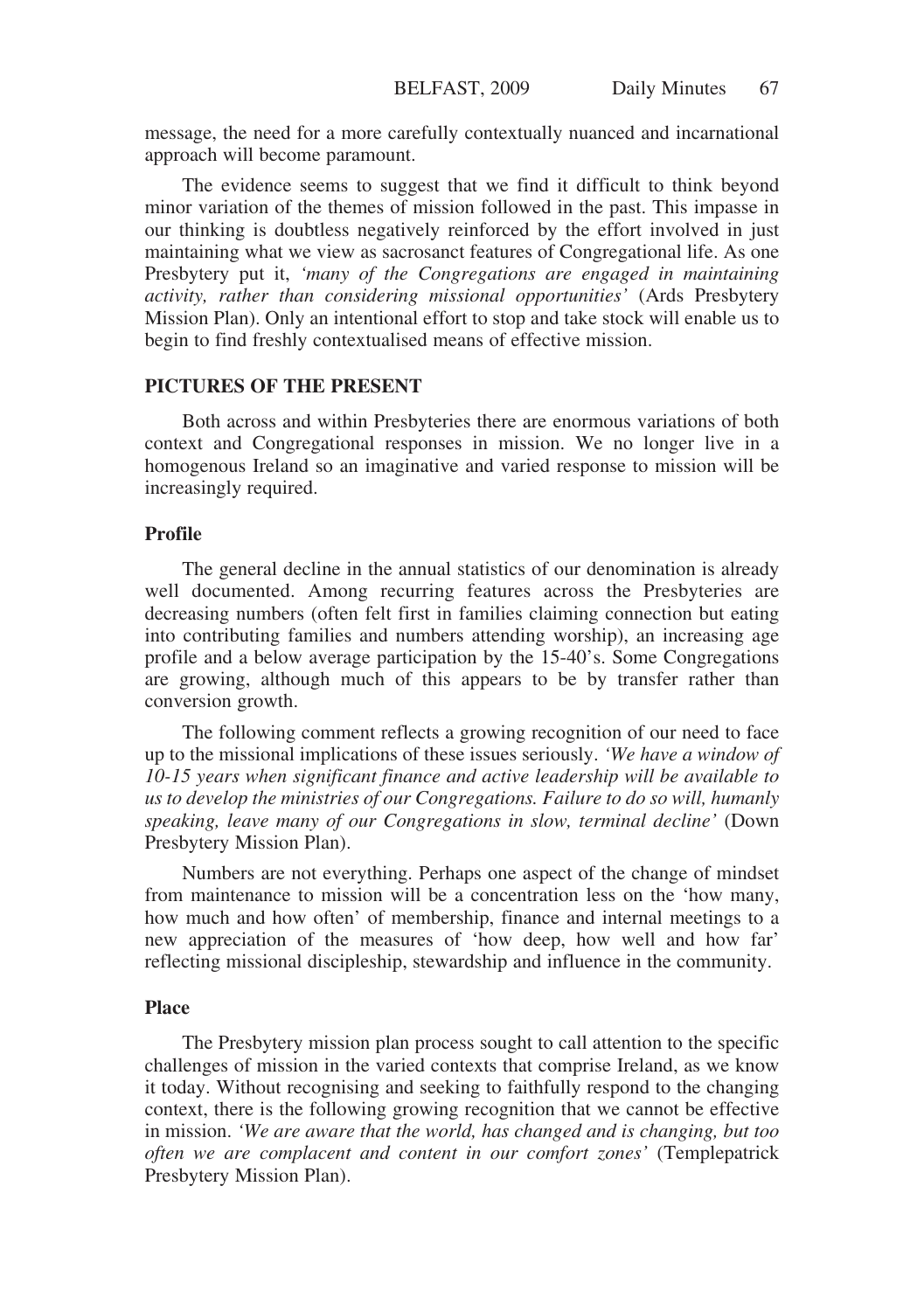#### BELFAST, 2009

Changes in society are first, and most sharply, being felt in our urban centres but continue to exercise a wider impact. Increasing secularisation and the individualisation of lifestyle perhaps most keenly presses the Church in our cities. As neighbourhood gives way to network as the primary setting around which people arrange their lives, the insularity of suburbanisation expands into commuter areas around the major population centres. While many of us have enjoyed an increasing prosperity in recent years, a significant minority remain marginalised, not only by society but often in terms of the focus of the Church's mission as well. Rural areas are changing too as dependence on agriculture continues to give way to other ways of life and earning a living. Post-Troubles Northern Ireland offers new opportunities to reach across historic divides in mission perhaps for the first time in living memory. Our shores now encompass significant migrant populations, both North and South. Materialism, consumerism, the breathtaking pace of technological advance and the selfish apathy spawned by this cocktail of the idols of our age represent potent rivals to the way of Christ.

Across our island, Presbyteries express the need for fresh thinking and new models of mission to the marginalised, the busy commuter, our rural and Roman Catholic neighbours. The Board of Mission in Ireland takes seriously its responsibility to help Presbyteries and Congregations to both better understand and respond to the issues raised by these identified areas of deficit in our approach to mission.

#### **PLANS FOR THE FUTURE**

It was in the area of planning for the future that most Presbytery Mission Plans fell short of the sort of clarity that will enable a movement from mere analysis of the situation to co-ordinated action in response.

#### **Priorities**

Presbyteries find it difficult to prioritise between existing Congregations in assessing competing requests for resources for mission, whether financial or personnel. In terms of identifying specific new opportunities for mission they were more forthcoming. This reality raises the question of a criterion by which some measure of objectivity in prioritising might be applied. One Presbytery offered the following criteria drawn up in the context of their urban setting.

*Questions to consider when determining priority regarding use of resources:*

*a. How does the leadership of the Congregation demonstrate a genuine willingness to engage in mission?*

*b. What evidence is there of an equal willingness to change radically and co-operate with others if necessary?*

*c. What resources for mission are available compared to the number of people in the parish area?*

*d. What (if any) particular socio-economic context creates specific opportunities for mission?*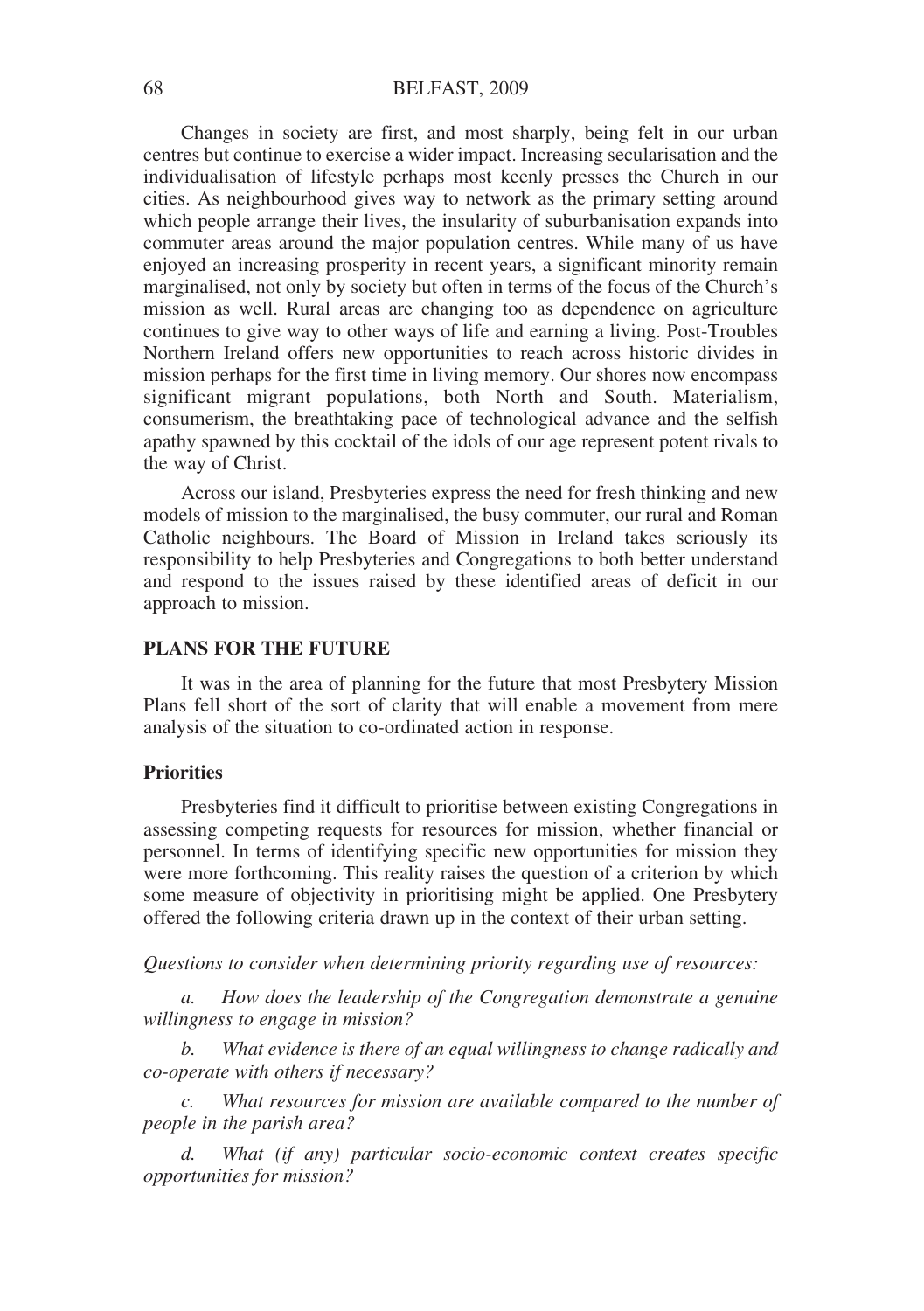*e. What evidence is there of a willingness in the leadership to put Kingdom before Congregation?*

(North Belfast Presbytery Mission Plan)

Objectivity is not everything. We need to be open to the leading of the Spirit in mission. Nevertheless, the Spirit does not guide in isolation from concrete realities, and it is this sort of application of criteria that moves towards the prioritisation of missional resources that will take most Presbytery mission plans to the next level of engagement.

# **Presbytery**

Even before the process started it was evident that asking Presbyteries to produce an overall plan for mission was taking them into new territory. The issue of Presbytery's role in strategising for mission, and how that relates to Congregations, remains a matter that is receiving ongoing attention. Some Presbyteries were willing to offer helpful observations to specific Congregations within their bounds as to the context and possible content of mission. Others restricted such comment to general principles for every Congregation. Still others were reluctant to do so at all.

If future Presbytery mission planning is to be effective the issue of Presbytery's calling, capacity and confidence to act as a missional body will need to be addressed. Nevertheless, Presbytery offers an important structure to enable missional effectiveness and co-operation between Congregations. One Presbytery recognised this as a strength in our system that needs to be harnessed. '*We believe that being a Presbytery is a gift God has given us to fulfil [our missional challenge] and that this is a great time to be a Presbyterian'* (South Belfast Presbytery Mission Plan).

The Dublin and Munster Presbytery acknowledge in the conclusion to their mission plan, *'we are very aware that this is simply the start of the next phase of an exciting journey'* (Dublin and Munster Presbytery Mission Plan). The Board of Mission in Ireland is determined to continue to work with both Presbyteries, and in the future, Congregations, to find the most appropriate means to enable them to refine and redesign the mission of the Church to ensure continuing effectiveness.

Many Presbyteries have outlined an intentional strategy to continue to develop and monitor the outworking of their plan in conjunction with Congregations. In this regard we draw attention to resolutions 3 and 4 of the Board report. Resolution 3 tasks each Presbytery with prioritising one element of their mission plan to support and stimulate Congregations in their mission planning process over the next twelve months. In resolution 4, the Board commits to bring a detailed strategy to next year's Assembly to support the ongoing development of mission planning across the denomination.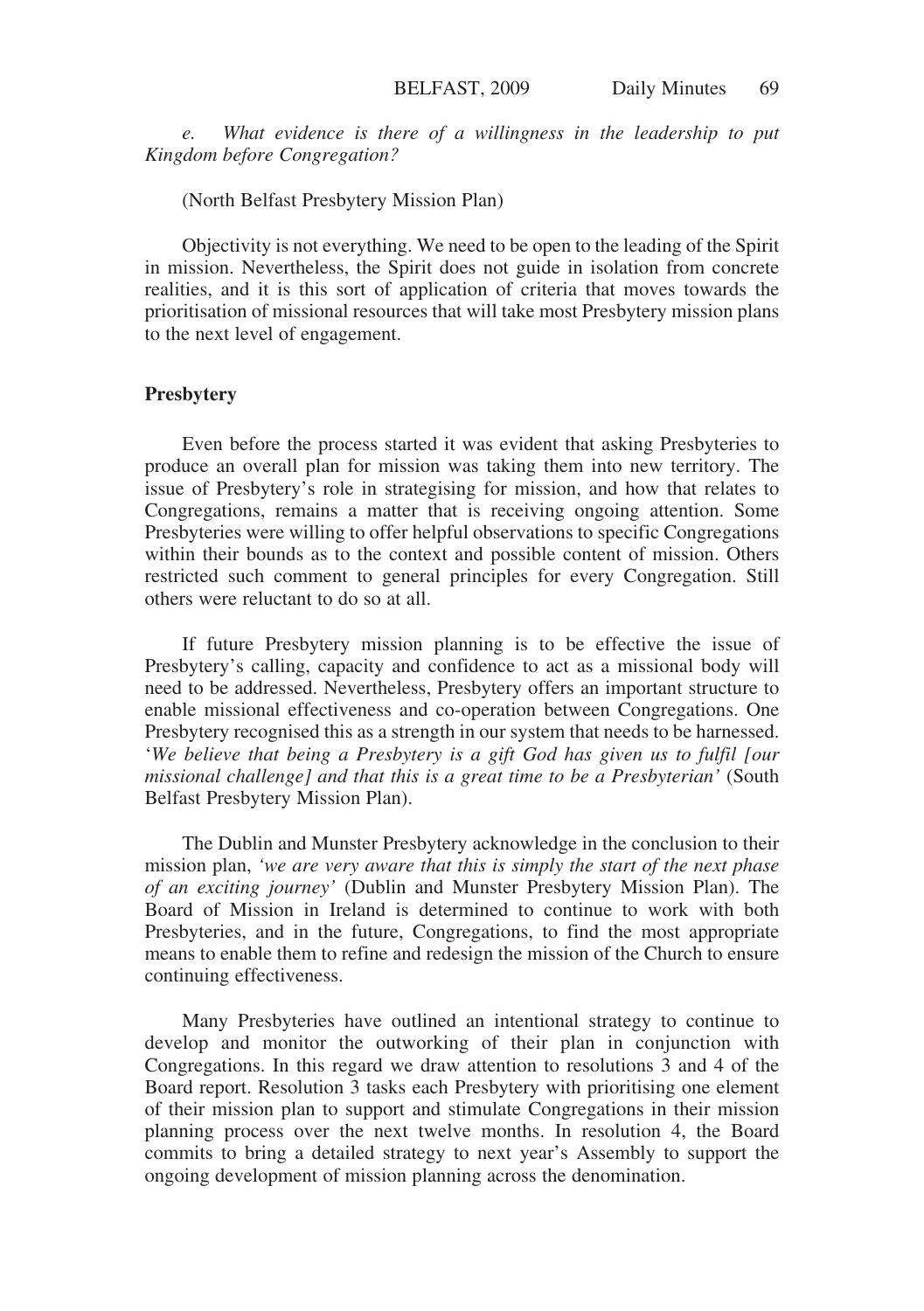# **(C) Strategy for Mission Committee -**

#### **Future of the Shankill Road Mission**

At the meeting of the Board on 10 March, 2009 the following resolution was passed:

*The Board notes the effects of the current financial crisis upon the work of the Shankill Road Mission and that an assessment group be appointed to meet with the Convener, Superintendent, other Office Bearers of the mission and others deemed appropriate by the Board to consider the future of the work and bring recommendations to the Strategy for Mission Committee*

An assessment group was appointed as follows:

Rev Roy Patton (BMI Convener)

Rev William Henry (BMI Strategy for Mission Convener)

Mr Douglas Cowan (BMI Finance Committee Convener)

Rev David Bruce (BMI Executive Secretary)

Mr Derek Cummings (BMI Finance Committee member)

The Assessment Group invited the Revs Colin Morrison and Ivan Neish to sit and deliberate as representatives of the North Belfast Presbytery.

A meeting with representatives of the Shankill Road Mission and Congregation was held on 28 April, 2009 in the Shankill Road Mission. The meeting explored the financial and missional challenges facing the Shankill Road Mission in light of the large investment holdings in the Presbyterian Mutual Society and the changing patterns of life on the Shankill Road. A financial statement of Income and Expenditure since 2004 was tabled at the meeting.

At a subsequent meeting of the BMI Finance Committee on 6 May, 2009, the matter was fully discussed, and the following resolution was passed:

*That the BMI Finance Committee recommends to the Board of Mission in Ireland that the Shankill Road Mission be closed as soon as can be arranged.*

At a meeting of the BMI Strategy for Mission Committee held on 13 May, 2009, the resolution (above) from the Finance Committee was tabled and agreed, and the matter referred to a full meeting of the Board for debate before going to the General Assembly.

At a meeting of the full Board of Mission In Ireland on 20 May, 2009, the matter was debated and the resolutions of the Finance and Strategy for Mission Committees regarding the Shankill Road Mission were affirmed. A resolution from the Board to the General Assembly is appended.

| <b>Resolutions</b> | Moved by the Rev RA Patton, seconded by the Rev DJ Bruce and agreed: |  |  |  |  |  |  |
|--------------------|----------------------------------------------------------------------|--|--|--|--|--|--|
|                    | 1. That the Report be received.                                      |  |  |  |  |  |  |
| <b>Mission</b>     | 2. That Presbyteries be thanked for their work in producing mission  |  |  |  |  |  |  |
| Plans              | plans, and that each Presbytery appoints an agent designated Mission |  |  |  |  |  |  |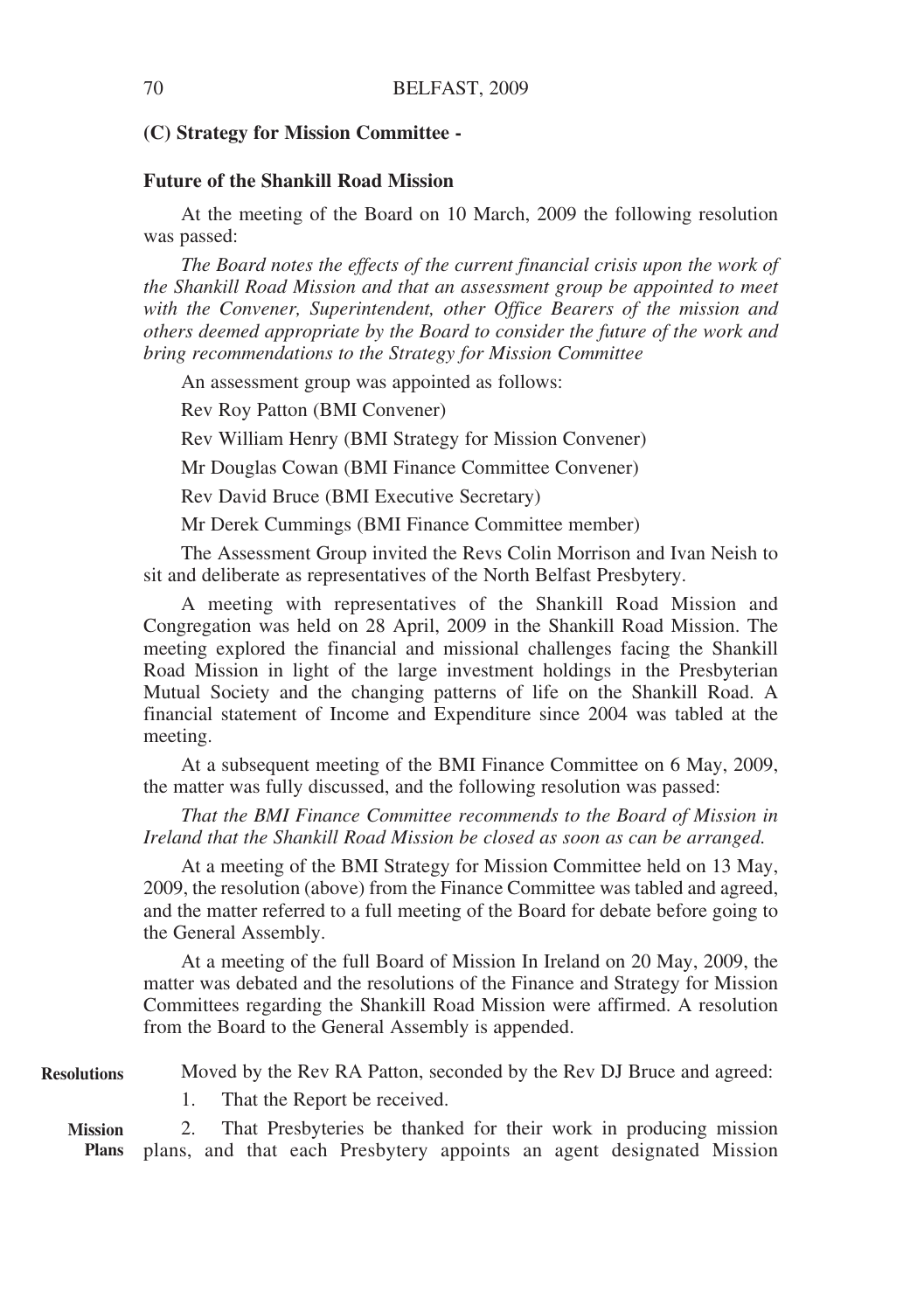Development Co-ordinator, along with a small Mission Development Committee, to continue the work of mission development at Presbytery level.

3. That during 2009, each Presbytery prioritise one task from their mission plan specifically geared towards supporting and stimulating Congregations in their task of mission planning.

4. That the Board of Mission in Ireland brings a detailed strategy for supporting mission development at Presbytery and Congregational levels for consideration at the General Assembly in 2010.

5. That the deadline for the completion of Congregational missional plans be 30 May, 2010.

6. That the Report, "An understanding of Mission for the Presbyterian Church in Ireland" be received and made available on request to the BMI office to Ministers, Congregations, Presbyteries, Boards and Agencies of the Church to aid their reflection on our call to mission, and that its production for this purpose be made a charge on the Incidental Fund. **Understanding of Mission**

7. That the proposals contained in the report (Appendix B) concerning the future of the Irish Mission and the formation of an Irish Mission Fund to support the work of face-to-face evangelism in Ireland be approved. **Irish Mission**

8. That all Ministers and Kirk Sessions promote the forthcoming Engaging the Heart Worship Conference at Stranmillis College, 21-23 August, 2009 and encourage delegates from their Congregations to attend, and that £5,000 from the Church Hymnary Trust Fund be made available to help defray the costs of this event. **Worship Conference**

9. That from this date, St Patrick's, Waterford be considered a Congregation under the care of the Methodist Church in Ireland, and all assets owned by the Presbyterian Church in Ireland in connection with St Patrick's, namely the Church building and surrounding graveyard and the Manse be transferred to the ownership of the Methodist Church in Ireland and that the ministry arrangements with the Methodist Church in Ireland pertaining to St Patrick's be ended. **St. Patrick's Waterford**

10. That the General Assembly, while giving thanks to God for the faithful work of those involved with the Shankill Road Mission since its foundation, affirm the decision of the Board of Mission in Ireland regarding the closure of the Shankill Road Mission as soon as is practicable, and that plans concerning the future of Presbyterian witness on the Shankill Road, including the Shankill Road Mission Congregation be made an urgent priority for the North Belfast Presbytery and the BMI. **Shankill Road**

### **Business lapsed on Standing Orders (see page 79)**

| The Report of the <b>BOARD OF COMMUNICATIONS</b> (Reports pp 239-  | <b>BORD OF</b>  |
|--------------------------------------------------------------------|-----------------|
| 244) was submitted by the Rev Dr RA Russell.                       | <b>COMMUNI-</b> |
| Moved by the Rev Dr RA Russell, seconded by the Rev GD Simpson and | <b>CATIONS</b>  |
| agreed:                                                            | Resolutions     |

**Resolutions**

1. That the Report be received.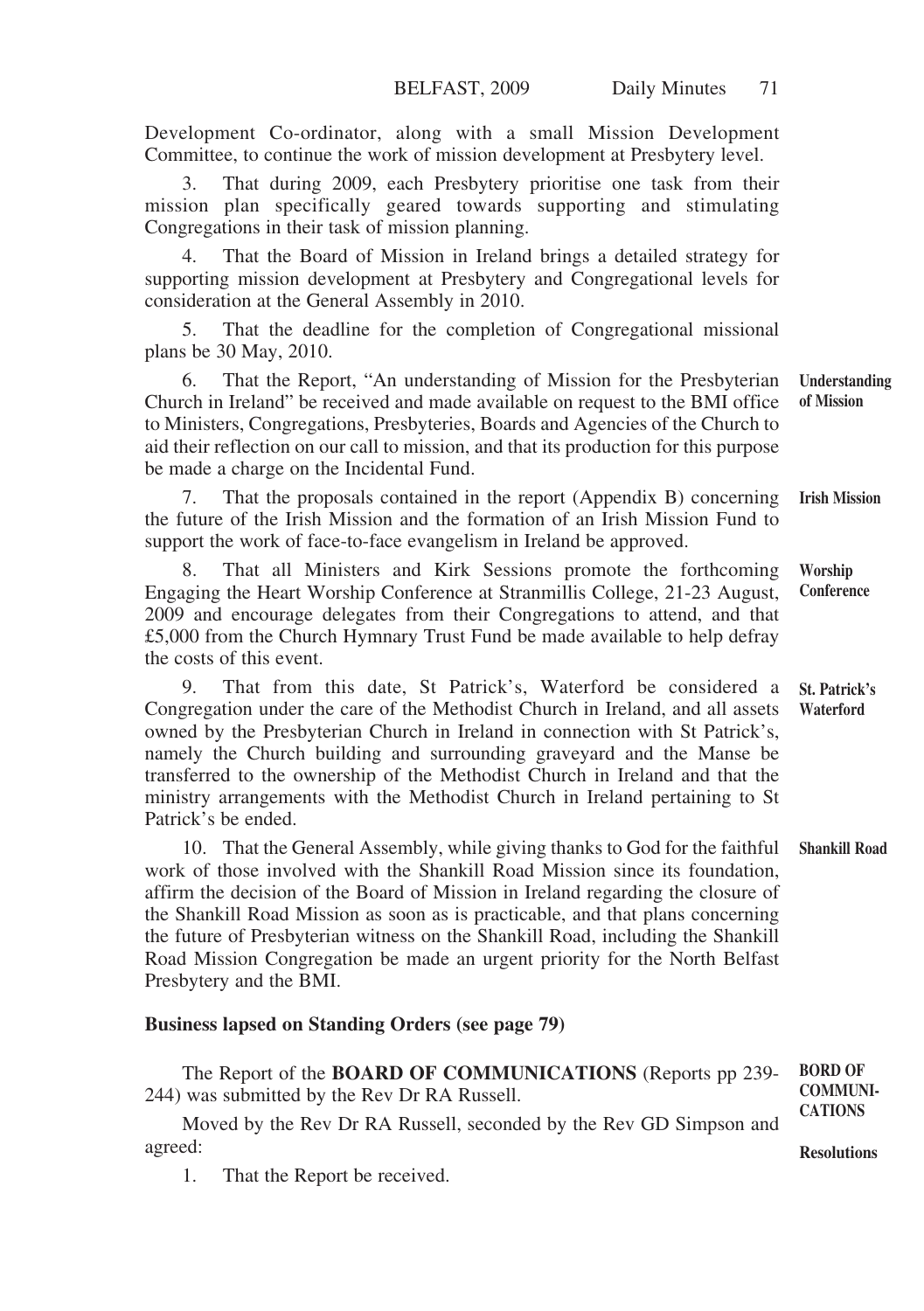#### BELFAST, 2009

72

2. That the General Assembly commend and encourage the work of the Communications Review Panel. **Communications Review**

3. That the Board of Communications explores ways to upgrade and develop the Church's core web presence and use of electronic media, so as to be better able to provide information for prayer and devotion and to undertake education on the use of electronic media. **Web**

4. That a grant of £1,500 be paid from the Incidental Fund to the Church Architecture Committee. **Church Architecture**

**PHS**

5. That a grant of £14,750 be paid from the Incidental Fund to the Presbyterian Historical Society.

Proposed by the Rev Dr DJ Watts, seconded by the Rev GD Simpson and agreed:

6. That the resignation of the Rev WA Kennedy as Convener of the Board of Communications be accepted, that he be thanked for his services and that the Rev Dr RA Russell be appointed in his place.

7. That the resignation of the Rev Dr RA Russell as Convener of the Communications Administration Committee be accepted, that he be thanked for his services and that Mr Maurice McNicholl be appointed in his place.

Proposed by the Rev Dr RA Russell, seconded by the Rev GD Simpson and agreed:

8. That the resignation of the Rev MC Glover as Convener of the Communications Development Committee be accepted, that he be thanked for his services and that the Communications Secretary be appointed Acting Convener.

9 That the Board of Communications, together with its associated working Committees, be appointed for the ensuing year in accordance with Par 277 of the Code as follows:

#### **Rev Dr RA Russell, Convener**

#### **Stephen Lynas, Secretary**

- (a) The Moderator and Clerk of Assembly; Editors of the Church Magazines, Board Convener and Secretary.
- (b) Rev DN Gray; R Poole J MacQueen, M Gilmore Rev Brian McManus; G Williams — Rev TN Hamilton; Fred Ashe — Rev JT Lamb; Miss JP Gamble — Rev JR Lambe; P Buchanan — R Nelson, Mrs H Graham — Rev Dr James Frazer; J Donaghy — Rev SJ Gray, Mrs V Stewart — Rev TI Harte; R Fleming — Rev AJ Thompson; K Irwin — Mrs V Sandall, G McCullagh — Rev MN Davidson; I Christie — Rev GA Mitchell; R Sharpe — Rev DJ Temple; D Gordon — Rev RB Thompson; T McDaniel — Rev Dr AWG Brown; Mrs Michele McClean — Rev RL Brown; J Gowdy — Rev Dr JI Thompson; M McNicholl.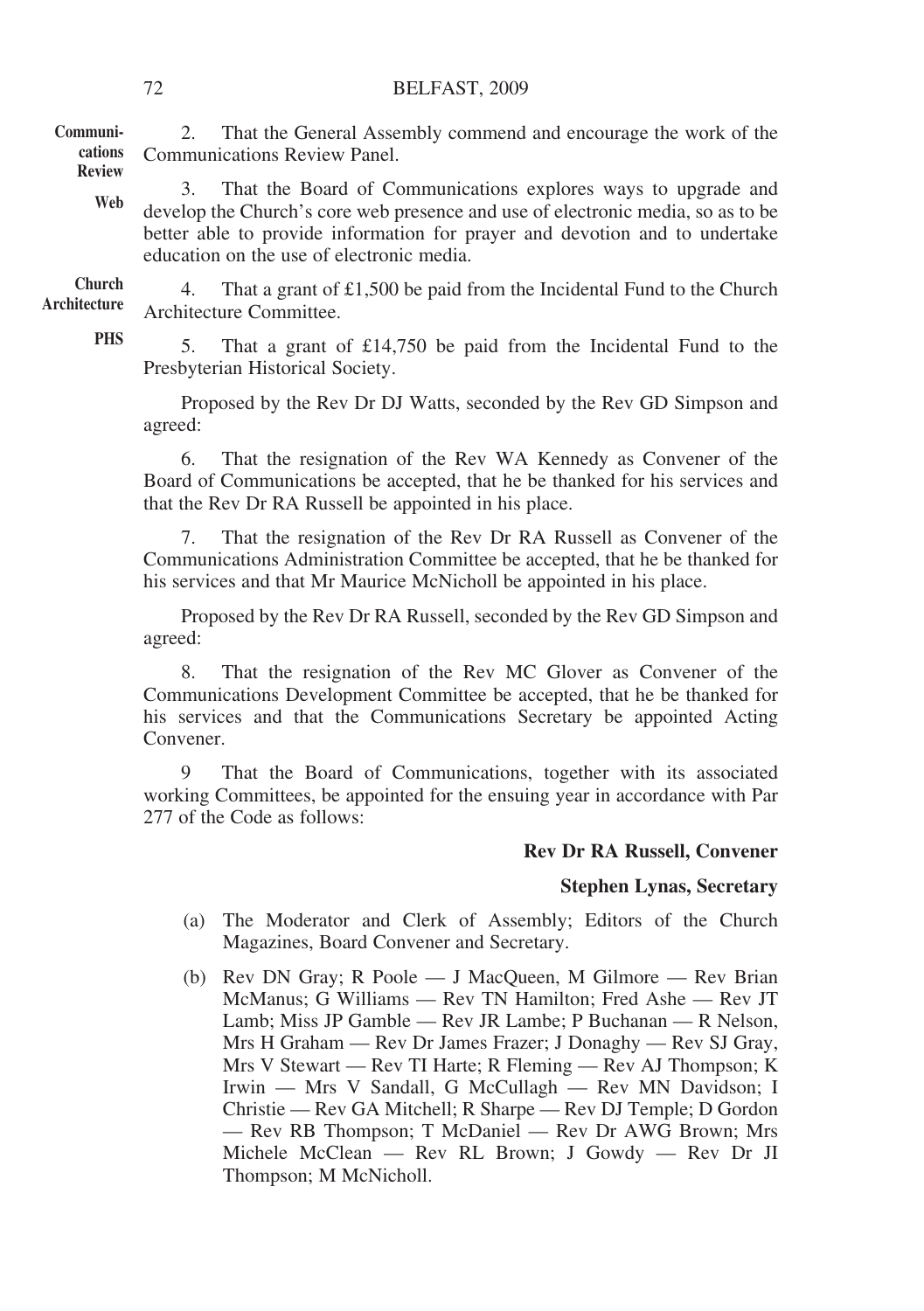# **A. COMMUNICATIONS ADMINISTRATION COMMITTEE (5)**

# **Maurice McNicholl; Rev IF Smith, Co-Conveners**

- (a) The Moderator and Clerk of Assembly, Board Convener, Communications and Press Secretary, Editor of Presbyterian Herald, Board Committee Conveners.
- (x) R Patton, G. Thompson, R Nelson.
- (y) Rev TN Hamilton; G McCullagh, J MacQueen, K Irwin, R Poole, R Fleming, Mrs H Graham, M McNicholl.

# **B. COMMUNICATIONS DEVELOPMENT COMMITTEE (6)**

# **Stephen Lynas, Acting Convener**

- (a) The Moderator and Clerk of Assembly, Board Convener, Committee Convener, Communications and Press Secretary, Editors of Church Magazines, Director of Christian Training, Prof of Practical Theology, Religious Advisors to BBC, Downtown Radio, RTE and UTV, Rev Dr RS Tosh.
- (x) Revs PD Thompson, Richard Gregg, CWP Kennedy.
- (y) Revs Dr JI Thompson, RL Brown, MN Davidson, Dr James Frazer; R Sharpe, M Gilmore, Mrs M McClean, I Christie.

# **C. CHURCH ARCHITECTURE COMMITTEE (4)**

# **Rev GD Simpson, Convener**

- (a) The Moderator and Clerk of Assembly, Board Convener, Committee Convener, Communications and Press Secretary, Representative of BMI.
- (x) Rev RE Boggs; B Knox, K Fleming, W Watt.
- (y) Revs JR Lambe, TI Harte; G McCullagh, T Busby.

The sederunt came to a close at 5.58pm, the Moderator pronouncing the Benediction.

On Wednesday evening, 4 June, 2008, at 7.45pm, an Evening Rally was held in the Assembly Hall led by the Moderator and addressed by the Rev Dr Philip Ryken.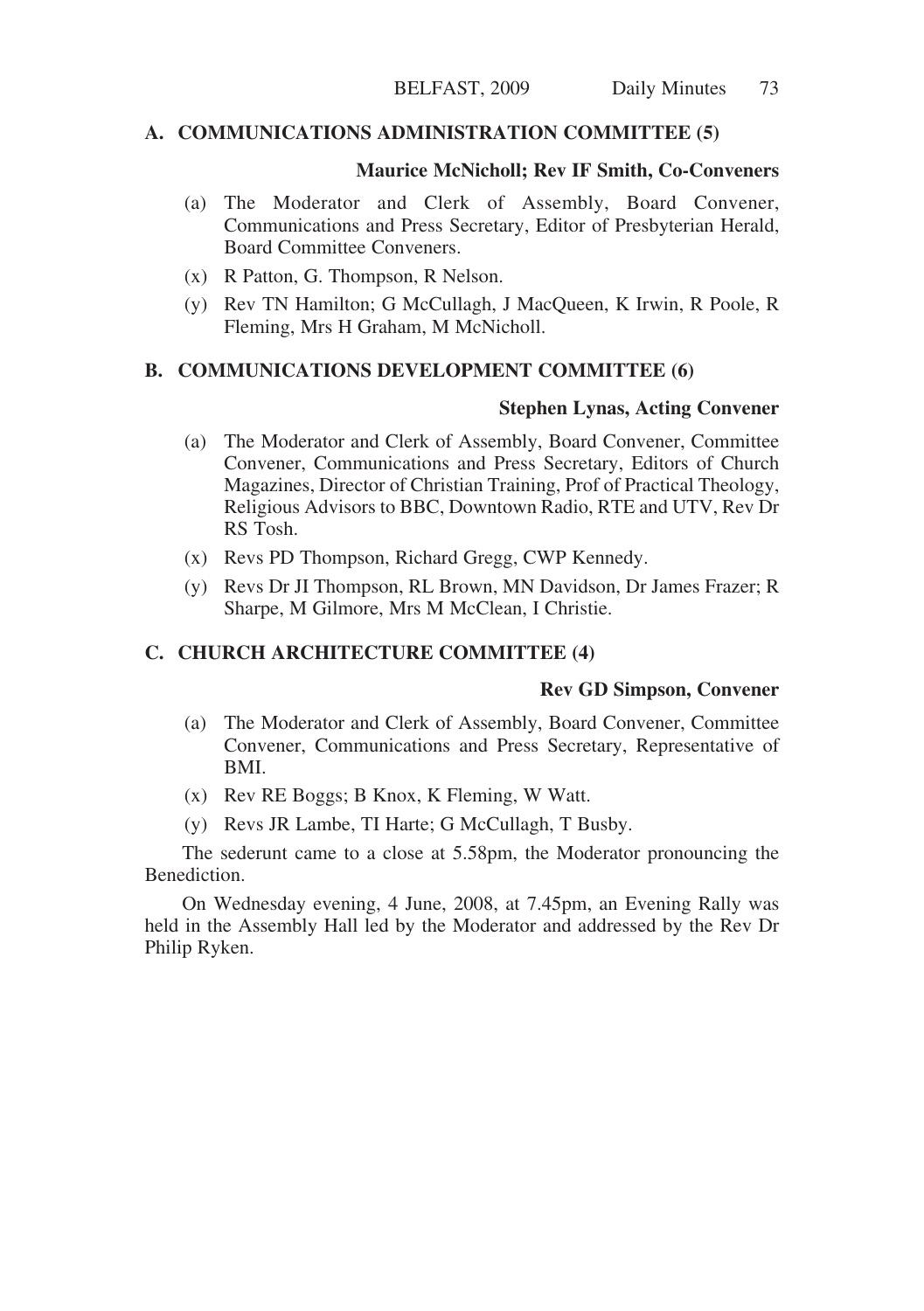# **SIXTH SESSION**

# **Thursday, 4th June, 2009 Half past nine o'clock. Forenoon**

The Assembly again convened, the Moderator leading in prayer.

The Report of the TRUSTEES (Reports pp 301-304) was submitted by Mr David Bell, CB **TRUSTEES**

> Moved by Mr David Bell, CB, seconded by Mr George McCullagh and agreed:

1. That the Report be received.

2. That the recommendation regarding the Mrs A M Davidson Trust be adopted.

3. That the recommendation regarding the Sir Wm V McCleery Trust be adopted.

4. That the recommendation regarding the Miss Irene Scott Trust be adopted.

5. That the recommendation regarding the Miss Ida Mary McGeown Trust be adopted.

6. That the recommendation regarding the Victor Morrow Trust be adopted.

7. That in accordance with the Will of the late John Getty the following be constituted as the Committee for the "direction and management of the application" of the income from the Getty Bequest:

Very Rev Dr S Hutchinson, Revs Dr DJ Watts, RJA Bell, WJ Orr; Mr Wilson Ervin, CBE, Sir Eric McDowell, Mr David Bell, CB, Mr AT Ross, Mr John Millar, OBE.

The Report of the **COMMISSION ON TRUSTS** (Reports p 300) was submitted by Mr AJ Rankin. **COMMISSION ON TRUSTS**

Moved by Mr AJ Rankin, seconded by the Rev Dr DJ Watts, and agreed:

1. That the Report be received.

2. That the Commission on Trusts for the ensuing year be appointed in accordance with Par 130 of the Code as follows:-

# **COMMISSION ON TRUSTS**

Moderator, Clerk, Mr AJ Rankin (Convener); Very Revs Dr Samuel Hutchinson, Dr David Clarke; Rev WJ Orr; Sir Eric McDowell; Messrs David Bell CB, Wilson Ervin CBE, George McCullagh, John Millar OBE, AT Ross.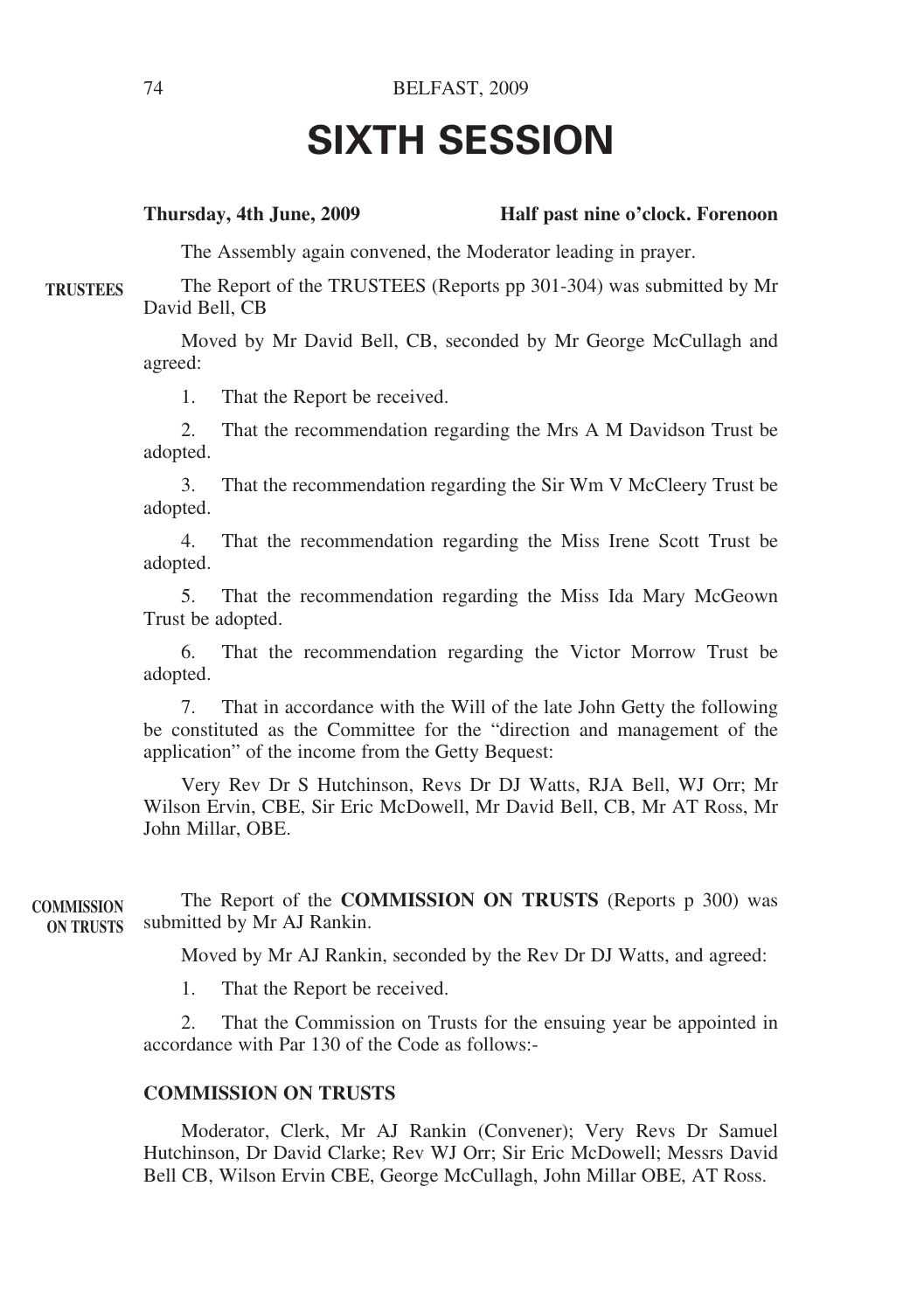The Report of the **BOARD OF FINANCE AND PERSONNEL** (Reports pp 266-291) was submitted by Mr John Millar, OBE, along with the following Supplemental Report : **BOARD OF AND**

**FINANCE PERSONNEL**

### **PRESBYTERIAN CHURCH IN IRELAND PENSION SCHEME 2009**

At the time of writing the published Report, discussions were ongoing regarding a funding rate for the new merged scheme.

The Scheme Actuary advised that a valuation at 31st December, 2008, was required and this shows a deficit of £20 million. This is a massive deterioration from last year when it was calculated that there would be a small surplus following the agreed changes in benefits. However, the dramatic fall in investment returns and long-term interest rates have, inter alia, led to the very large deficit.

The Trustees have discussed the actuarial assumption used in the valuation with the Scheme Actuary and have agreed to adopt less prudent assumptions than those used in the previous valuation. The Scheme Actuary has indicated that he is comfortable in the present financial circumstances with the revised assumption but would not recommend weakening these further.

The deficit is required to be recouped over a period of time and the published Report spells out the matters to be considered in arriving at a funding rate. The Trustees took the view that the deficit should be repaid over 14 years, the average remaining working life of the members, (in the previous valuation the deficit was to be repaid over 10 years, the trigger point when the Pension Regulator investigates recovery plans). The Board, realising the impact of the likely increase in assessment, argued that a 20 year repayment period should be applied.

The Trustees and the Board met but could not agree on a repayment period. It was decided to report the impasse to the Pensions' Regulator for guidance.

As anticipated, the Regulator was reluctant to make a definitive ruling but did offer to set up a review process to see what agreement, if any, could be reached and did offer the view that this could be expensive. In light of this, the Board, reluctantly and with concern at the burdens the additional assessment would place on Congregations, decided to accept the Trustees' proposals.

In view of the increase in the funding rate, the Board considered whether or not the members' contribution rate to the scheme should be increased. The Report to the General Assembly in 2008 expressed the view that future increases in rates should be borne two thirds by the Church and one-third by members. Whilst the Board could see justification for higher members' contributions, it felt constrained by the awaited outcome of the General Board's deliberations on pensions and decided not to propose a change to members' contributions but to urge the General Board to deal urgently with its remit.

The Board agreed to accept the Actuary's recommendation of an employer's funding rate of 27.4% and a resolution is appended in respect of the assessment required to meet that funding rate.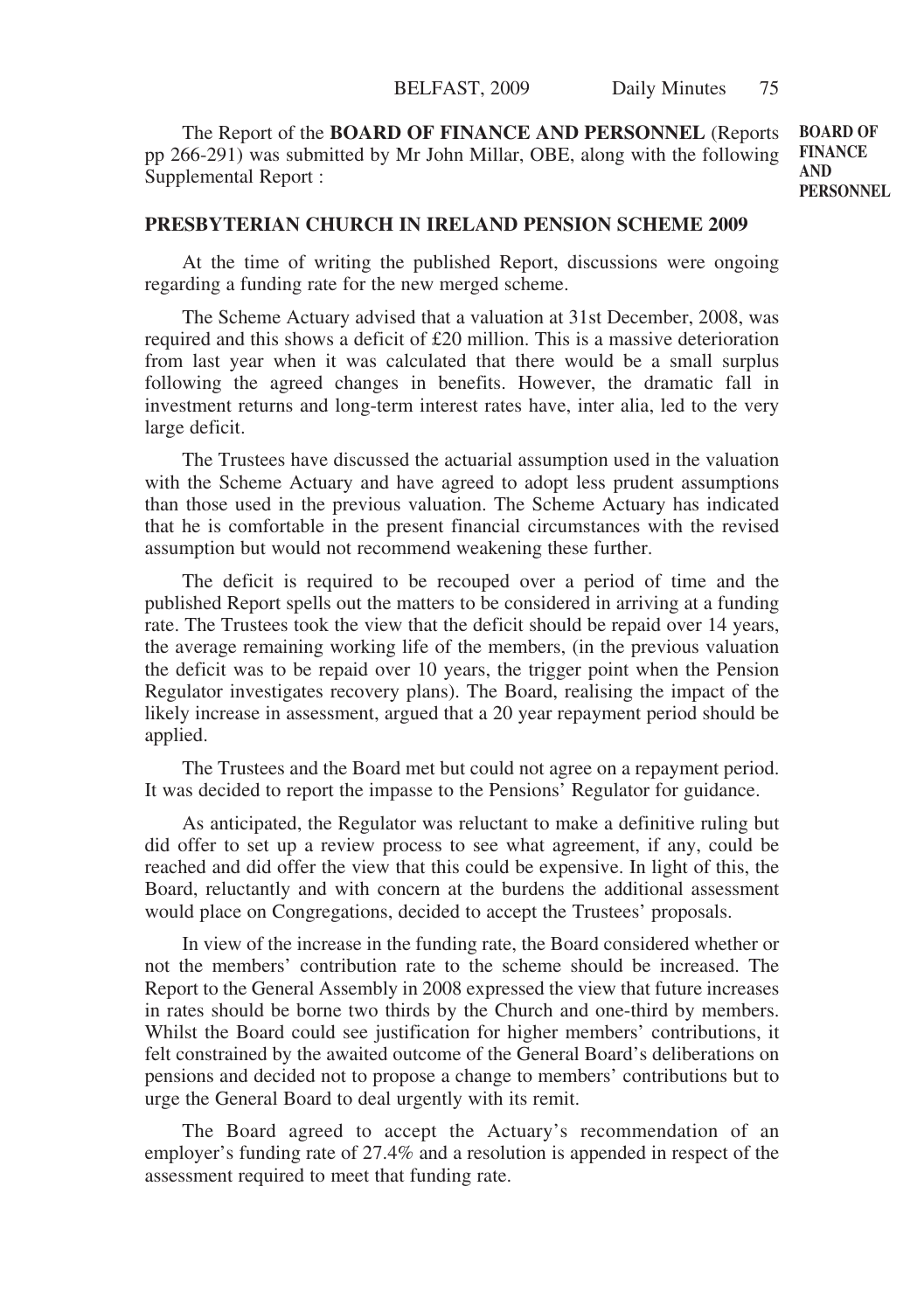#### **RETIREMENTS**

Since the date of writing of the Pensions and Assessments Committee Report, unanimous approval was given to the Very Rev Dr IA McKay (Dundonald) and Rev TV Patterson (Immanuel) to seek the permission of the 2009 General Assembly to retire on or after their respective 64th birthdays. An appropriate resolution is appended.

In addition, the following were granted leave to retire, at or over age 65, by their Presbyteries: Rev JA Braithwaite (Dunmurry), Rev WI Hull (Ulsterville) and Rev I McClean (Ballygawley and Ballyreagh).

#### **CHURCH HOUSE**

The Church House Panel is recommending the retention of Fisherwick Buildings. This will require an extension to the existing contract for stonework and external repairs at an estimated cost of £900,000, including Professional Fees and VAT.

The current proposed assessment of  $3.5$  p in the £ of stipend was based on the assumption that Fisherwick Buildings would be included and the assessment at that level would meet the total expenditure in 10 years. This is still considered to be a reasonable assumption but, clearly, this can alter if rental income and/or interest rates vary. A resolution to extend the contract to Fisherwick Buildings is appended.

**Resolutions**

Moved by Mr John Millar, seconded by Mr Hubert Martin and agreed:

1. That the Report be received.

**Assessments**

2. That the rate of assessment for the Incidental Fund for 2009 be 5.00p in the £ of stipend.

3. That the rate of assessment for the Central Ministry Fund for 2009 be 20.00p in the £ of stipend.

4. That the rate of assessment for the Retired Ministers' Fund for 2009 be 4.25p in the £ of stipend.

5. That the rate of assessment for the Widows of Ministers' Fund for 2009 be 5.00p in the £ of stipend.

6. That the Assessment for 2009 for the Presbyterian Church in Ireland Pension Scheme 2009 be 33.00 p in the £ of stipend and that the General Assembly directs the General Board to expedite the matters relating to Pensions that were referred to the General Board in 2008 with a view to reporting in 2009.

7. That the rate of assessment for the Ministers' Prolonged Disability Fund for 2009 be 0.50p in the £ of stipend for Ministers, Licentiates and College Professors and of Basic Ministerial Minimum for Ministers who are Missionaries.

8. That the rate of assessment for the Church House External Work for 2009 be 3.50p in the £ of stipend.

9. That, under the provisions of the Code Par 223(3), the Rev WJ Johnstone (Craigy Hill), the Rev Noel Ward (Banagher), Rev IA McKay **Retirements**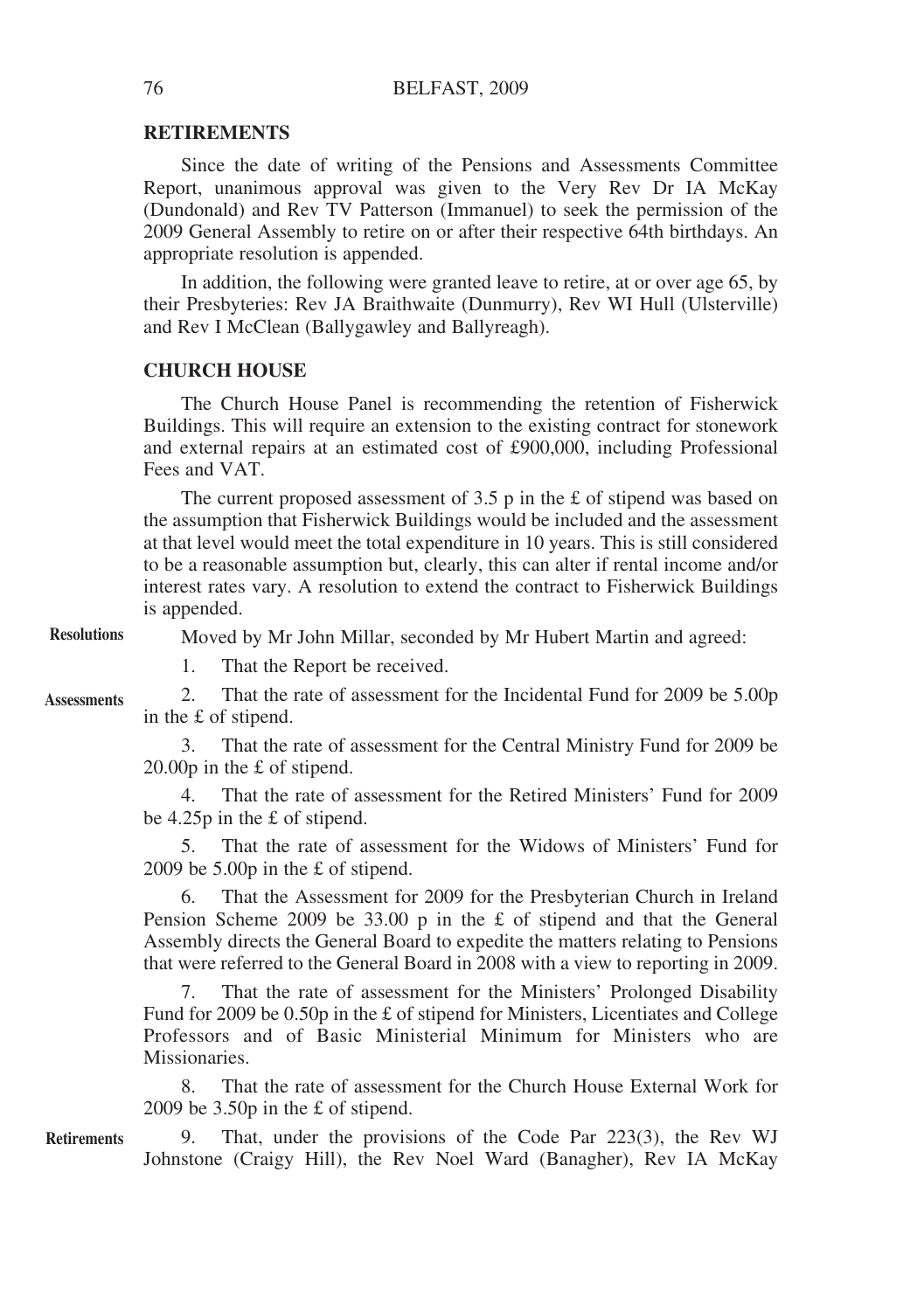(Dundonald) and the Rev TV Patterson (Immanuel) be given permission to retire on or after their 64th birthday and that their pension be in accordance with the Code and the Rules of the Presbyterian Church in Ireland Pension Scheme (2009).

10. That the General Assembly instruct the Board of Finance and Personnel to prepare detailed proposals for an alternative basis for the provision of financial support for Ministers and to make a further report to the General Assembly 2010. **Financial**

11. That the General Assembly authorise the Board of Finance and Personnel to set provisional assessments for existing Funds which can be applied from 1 January in each year and approved, or otherwise, at the ensuing General Assembly when over or under-provision can be corrected.

12. That Presbyteries submit an annual statistical return, in a form to be approved by the Board of Finance and Personnel, and that a summary report be prepared each year for the General Assembly; the first return to be made for the year ended 31 December, 2010. **Statistical Return**

13. That the stonework and external repairs to Fisherwick Buildings be included in the existing contract for Church House at an estimated additional cost of approximately £900,000. **Fisherwick Buildings**

14. That the resignation of Mr John Millar as Convener of the Board of Finance and Personnel be accepted, that he be thanked for his services and that Mr John Hunter be appointed in his place.

15. That the Board of Finance and Personnel, with its associated working Committees for the ensuing year, be appointed in accordance with Par 286 of the Code as follows:

# **John Hunter, Convener**

- (a) The Moderator and Clerk of Assembly, Board Convener, Financial Secretary, Convener of Union Commission, John Millar.
- (b) Rev NJ Linkens; Mrs J Mann Rev RIA Allely; AG Sleator Rev Dr DA Murphy; L Cubitt — Rev WA Abernethy; A Bridle — Rev WI Hull; M Fitch — JD McKibbin, Martin Hampton — Rev RJA Bell; W McIlhatton — Rev Dr David Clarke; B McCorriston — Rev Brian Brown; Robin Young — Norman Jackson, R Courtney — Rev John Brackenridge; WM McMaster — Rev James Carson; James Gregg — Rev Dr SA Matthews; H Smyth — Rev David Nesbitt; Allan McAdoo — J Peacock, M Agnew — A Fletcher; RH Kidd — Rev Dr PB Wilson; R McKane — FJ Hand, SJ Waugh — Rev DJ Irvine; Ernie Carroll.

# **A. COMMITTEE ON FINANCE, LEGAL AND IT (3)**

# **Michael Fitch, Convener**

- (a) The Moderator and Clerk of Assembly, Board Convener, Committee Convener, Financial Secretary.
- (x) R Power, T McQuoid, B McCluggage.

**Support for Ministers**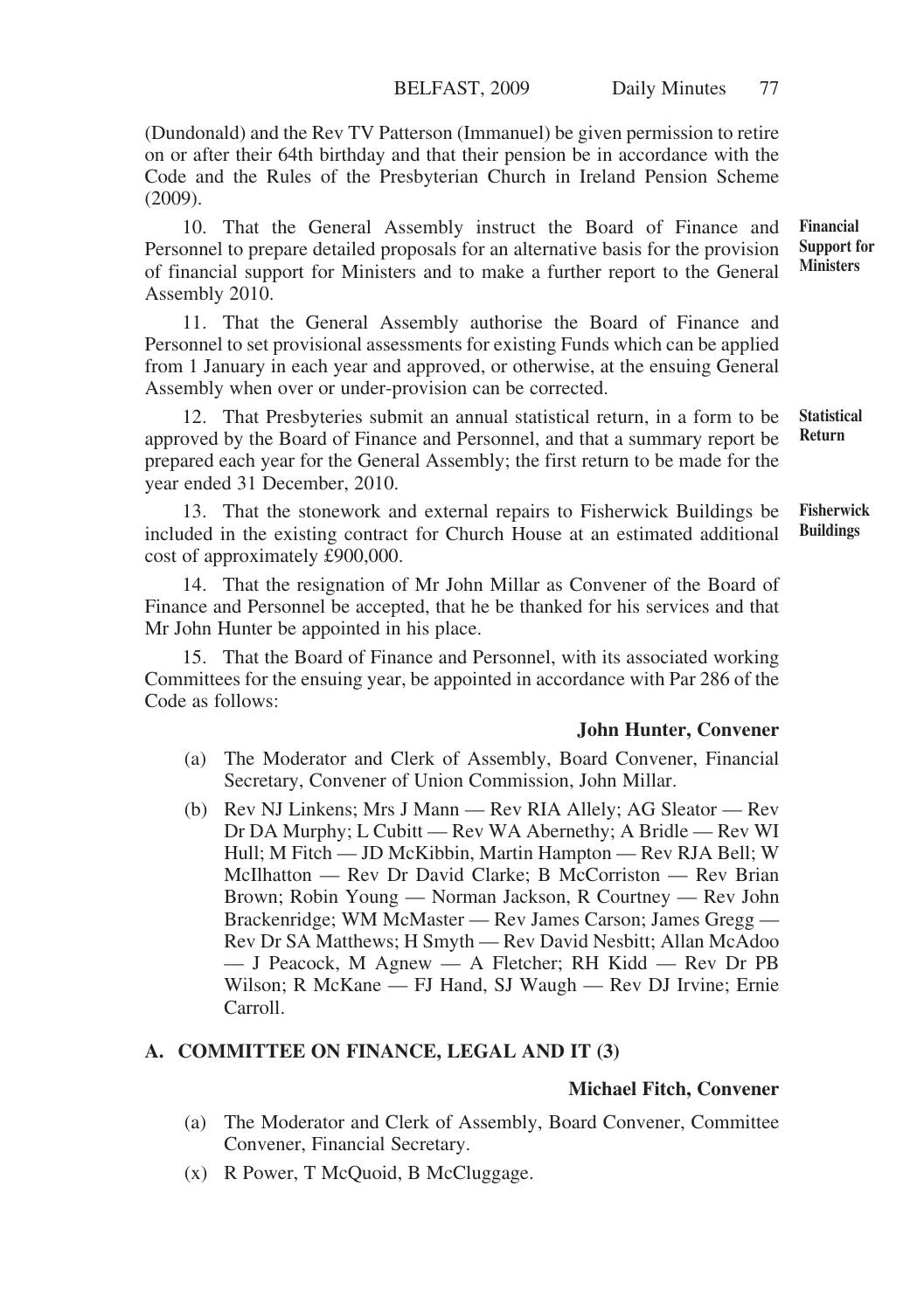(y) Revs David Nesbitt, WI Hull; Alan Bridle, FJ Hand.

#### **B. PERSONNEL COMMITTEE (3) David Lamb, Convener**

- (a) The Moderator and Clerk of Assembly; Board Convener, Committee Convener, Head of Personnel, Financial Secretary.
- (x) B Phillips, I Moore, L Murray.
- (y) Revs NJ Linkens, DJ Irvine; H Smyth.

# **C. PROPERTY MANAGEMENT COMMITTEE (3)**

# **Rev RA McLernon; JH Martin, Co-Conveners**

# **Jonathan Kelly, Secretary**

- (a) The Moderator and Clerk of Assembly, Board Convener, Committee Conveners, Committee Secretary, Financial Secretary.
- (x) WJ Cairns, JDD O'Neill.
- (y) Mrs J Mann, Basil McCorriston.

# **D. PENSIONS AND ASSESSMENTS COMMITTEE (4)**

# **Douglas Crowe, Convener**

- (a) The Moderator and Clerk of Assembly, Board Convener, Committee Convener, Financial Secretary.
- (x) Revs JL Casement; B Topping, D Munster, D Clements, A Fletcher, R McIlhatton.
- (y) Revs WA Abernethy, RIA Allely, RJA Bell, DJ Irvine; E Carroll, Alan Bridle.
- The **Overtures anent Pars 124(1), 125(1) and 125(A) of the Code** (Reports p291) were submitted by Mr John Millar, OBE. **Overtures**

Moved by Mr John Millar, OBE, seconded by Mr Hubert Martin, and agreed:

1. That the overtures anent Pars 124(1), 125(1) and 125(A) of the Code be received and placed on the books.

2. That the overture anent  $124(1)$ ,  $125(1)$  and  $125(A)$  of the Code be made Interim Acts.

The **Overtures anent Pars 318A(1), 318A(2)(b), 318B(3)(b), 319(1), 320(3), 321(4), 324(1), 325(3), 326(1)(b) and 326(1)(c)** of the Code (Reports p291-293) were submitted by Mr John Millar, OBE.

Moved by Mr John Millar, OBE, seconded by Mr Hubert Martin, and agreed: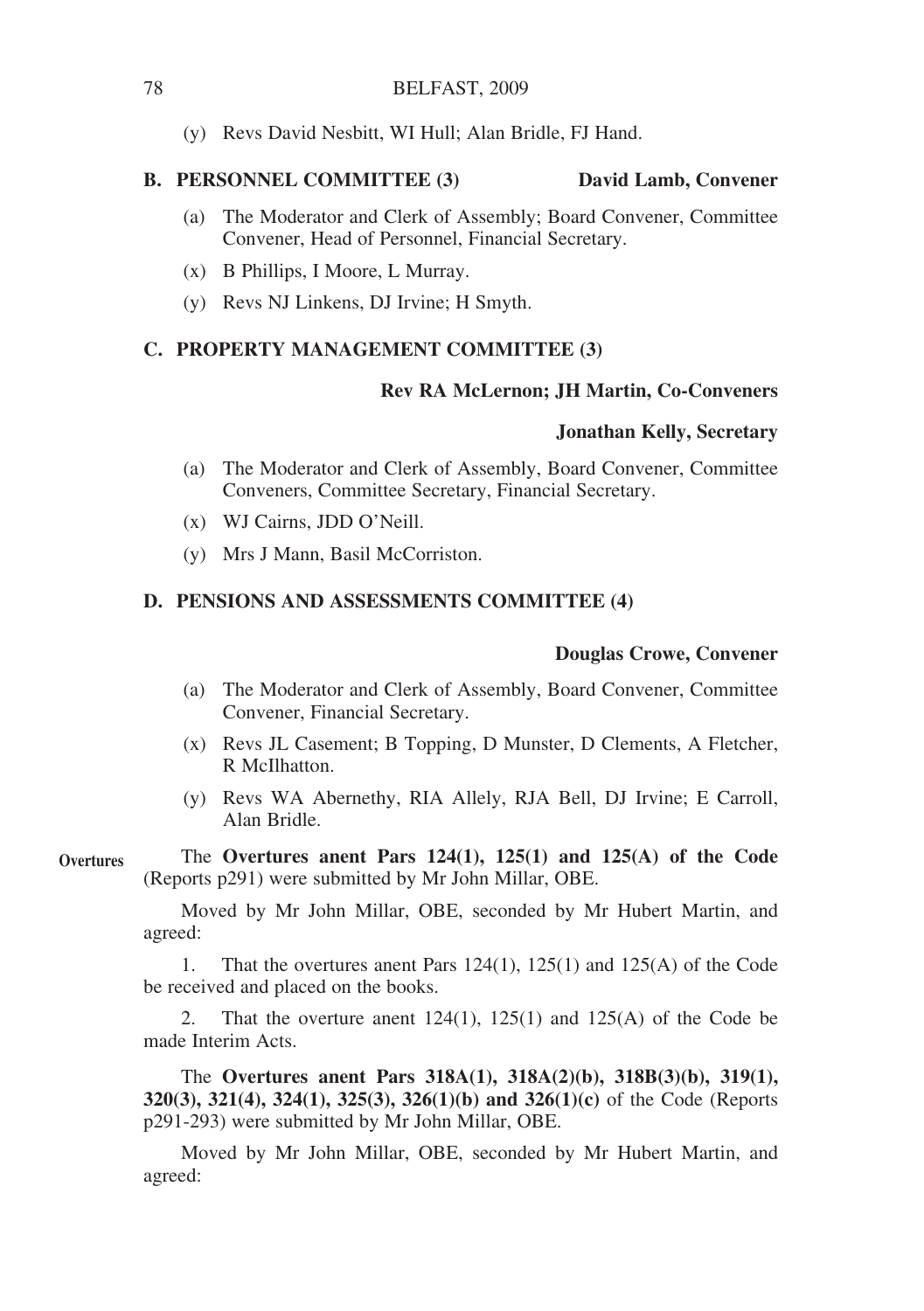1. That the overtures anent Pars 318A(1), 318A(2)(b), 318B(3)(b), 319(1), 320(3), 321(4), 324(1), 325(3), 326(1)(b), 326(1)(c) of the Code be received and that, under Par 111 of the Code, be made the rule of the Church.

# **BOARD OF MISSION IN IRELAND – debate resumed (see page 71)**

#### **SPUD resolutions**

11. That the General Assembly consider their Mission Statement of 1992 and question what the Church has done to "enable her members to play their part…. and encourage the exercise of the gifts of every member of the body", and refer this to the Mission Co-ordination Panel of the General Board.

12. That the General Assembly encourage congregations in the process of formulating Mission Plans, to ensure that young people are involved in a meaningful way in the development of each local plan.

# **General**

13. That the General Assembly commend the valuable ministry of Nighlight under their Director, Mr John Luke, and encourage volunteers to offer themselves for service. **Nightlight**

14. That the General Assembly encourage Congregations to set aside one Sunday in the year to celebrate our rich access to Scripture and in this regard, commend the online resources of the Bible Societies in Ireland to Ministers. **Scripture**

15. That the success of the Awake '09 prayer initiative be noted and that **Awake '09**the costs of mounting this project be a charge on the Incidental Fund.

16. That the Board of Mission in Ireland with its associated working Committees for the ensuring year, be appointed in accordance with Par 280 of the Code as follows:

#### **Rev RA Patton, Convener**

#### **Rev DJ Bruce, Secretary**

- (a) The Moderator, Clerk of Assembly, Board Convener, Representative Social Witness, Education, Christian Training, Youth and Children's Ministry and Mission Overseas Boards, Union Commission and Pensions and Assessments Committee, Conveners of BMI Finance, Personnel and Property Committees, two Deaconess representatives, Nightlight Director.
- (b) Revs SA Little, Douglas Bradley; Mrs Marbeth Russell Revs DS Henry, AD Davidson; Miss J Allen — Revs MD McNeely, JG Johnston; Mrs J Carson — Revs ID Neish, DJ McIlwaine; Mrs A Henderson — Revs KA Drury, JA Braithwaite; Miss J Gwyn — Revs Mervyn Gibson, PE Linkens; Mrs L Gibson — Rev I Carton; A Doole, Mrs J McClure — Revs TJ McCormick, Raymond Kelly; Mrs N Nixon — Revs TD Hagan, William McCully; Mrs Olive Boreland — Revs DJ Hyndman, BA Small; Ms Jean Shields — Rev GWM Glasgow; J McDowell, Mrs V Mawhinney — Revs Dr Samuel

**BOARD OF MISSION IN IRELAND Resolutions (cont'd)**

**SPUD**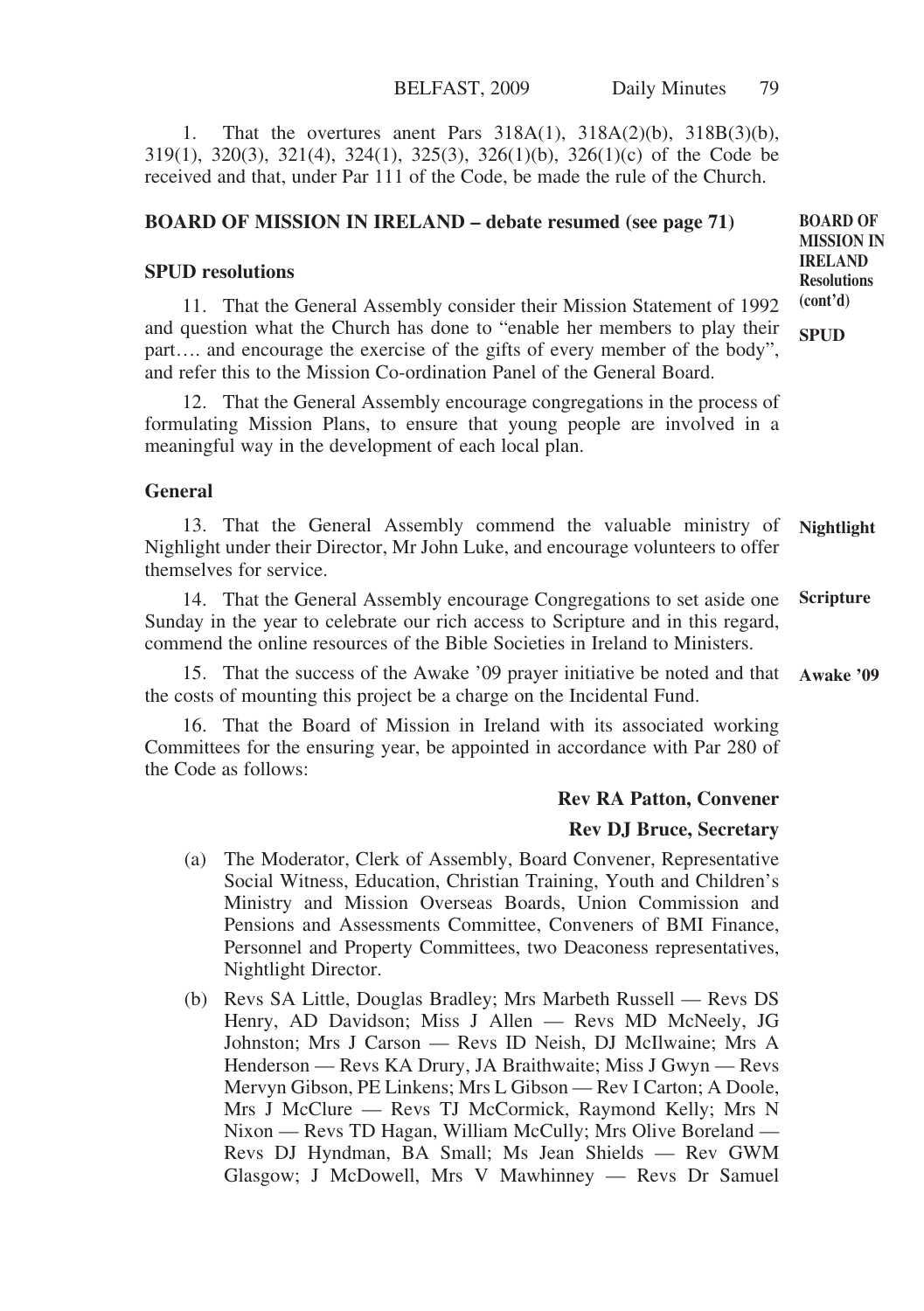Mawhinney, SJ Lockington, Lorraine Kennedy-Ritchie — Rev DJM Boyle, TJ Hagan; Mrs R McAuley — Rev NS Millen; U Gamble, Mrs G Oliver — Revs SS Johnston, BD Colvin; Mrs R Johnston — Rev CI Dickson; TR Reid, Miss J Patterson — Revs ST Carson, Denis Bannerman; Mrs B Robinson — Revs Stephen Simpson, Dr WD Patton; Mrs J Simpson — Revs JJ Currie, DH Brown; Mrs E Farr.

(p) Mrs Georgina Hunter, Mrs Hazel Clarke, Mrs Gwen Carson, Mrs Ann Blue, Mrs Evelyn Coleman, MrsDorothy Marshall, Mrs Phyllis Spence, Mrs Caroline Hawthorne.

# **A. COMMUNICATIONS COMMITTEE (5)**

# **Mrs C Poynton, Convener**

# **R Fairbairn, Secretary**

- (a) The Moderator and Clerk of Assembly, Board Convener and Secretary, Committee Convener and Secretary, Conveners of Strategy for Mission and Research and Resources Committees, Communications and Press Secretary.
- (x) Rev TW Gordon; D Aicken, D Thompson, W Steele.
- (y) Revs MD McNeely, GWM Glasgow, TJ McCormick, Lorraine Kennedy-Ritchie; TR Reid.

# **B. STRATEGY FOR MISSION COMMITTEE (6)**

# **Rev W Henry, Convener**

# **Rev DJ Bruce, Secretary**

- (a) The Moderator and Clerk of Assembly, Board Convener and Secretary, Committee Convener, PW Central President, PW Home Vice-President, Convener and Secretary of BMI Communications Committee, BMI Development Officer, Convener Shankill Road Mission.
- (x) Revs Dr WP Addley, PG McCrea, BD Colvin, SS Johnston, TN Hamilton; DF Adair, Mrs I Younge.
- (y) Revs SJ Lockington, KA Drury, AD Davidson, WA McCully, Dr Samuel Mawhinney, Dr WD Patton, Mervyn Gibson.

# **C. RESEARCH AND RESOURCES COMMITTEE (6)**

# **Rev CWP Kennedy, Convener**

# **Rev DH Thompson, Secretary**

(a) The Moderator and Clerk of Assembly, Board Convener and Secretary, Committee Convener, Mission Development Officer,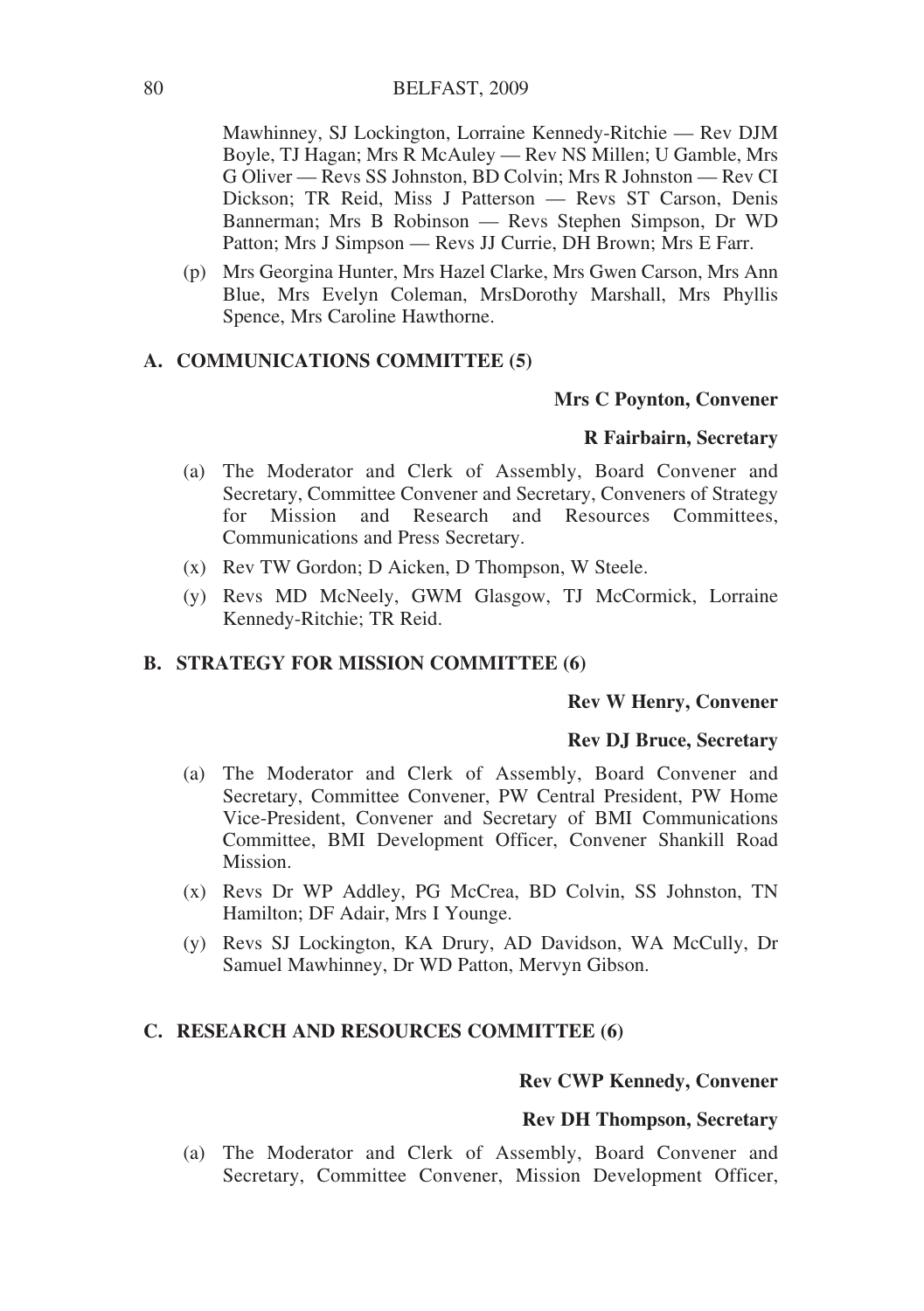Convener of Training and Resources Committee (BCT), Christian Training Development Officer (BCT), Communications Officer (BMI), Prof Practical Theology, Divine Healing Agent, one representative of Youth & Children's Ministry, Mission Overseas Board.

- (x) Revs GE Best, Dr RB Savage, DJ Hyndman, Denis Bannerman, JSB Drennan; B Walker.
- (y) Revs Dr WD Patton, BD Colvin, SA Little, DJM Boyle, TJ Stothers, D Bradley.

The **Overture anent Par 305(9) of the Code** (Reports p163) was submitted Overtures by the Rev RA Patton.

Moved by the Rev RA Patton, seconded by Rev DJ Bruce, and agreed:

That the overture anent Par 305(9) of the Code be received and that, under Par 111 of the Code, be made the rule of the Church.

The **Overture anent Par 40(4) of the Code** (Reports p163) was submitted by the Rev RA Patton.

Moved by the Rev RA Patton, seconded by Rev DJ Bruce, and agreed:

1. That the overture anent Par 40(4) of the Code be received and placed on the books.

2. That the overture anent Par 40(4) of the Code be made an Interim Act.

# **Intermission**

The Report of the **BOARD OF EDUCATION** (Reports pp 245-265) was submitted by the Rev R Herron. **BOARD OF EDUCATION**

Moved by the Rev R Herron, seconded by the Rev TD Gribben and agreed: **Resolutions**

1. That the Report be received.

# **Northern Ireland**

2. That the General Assembly express appreciation to the political parties in Northern Ireland for recognising the long standing right of the Transferring Churches to nominate governors for Controlled schools and for advocating, on the basis of fairness and equality, that these rights should remain and welcome the assurance by the Minister of Education that the relevant legislative provisions, necessary to ensure these rights of nomination, will be retained. **Transferring Churches**

3. That the General Assembly express grave concern about the current proposals for the creation in Northern Ireland of a new Education and Skills Authority and other related bodies:

(a) believing that the proposals remove from the Transferring Churches the historic right to have representation at a wider level on the bodies owning and administering the schools the Churches established and transferred into state control; and therefore viewing the proposals as fundamentally rupturing the trust, and indeed agreement, between the

**Education and Skills Authority**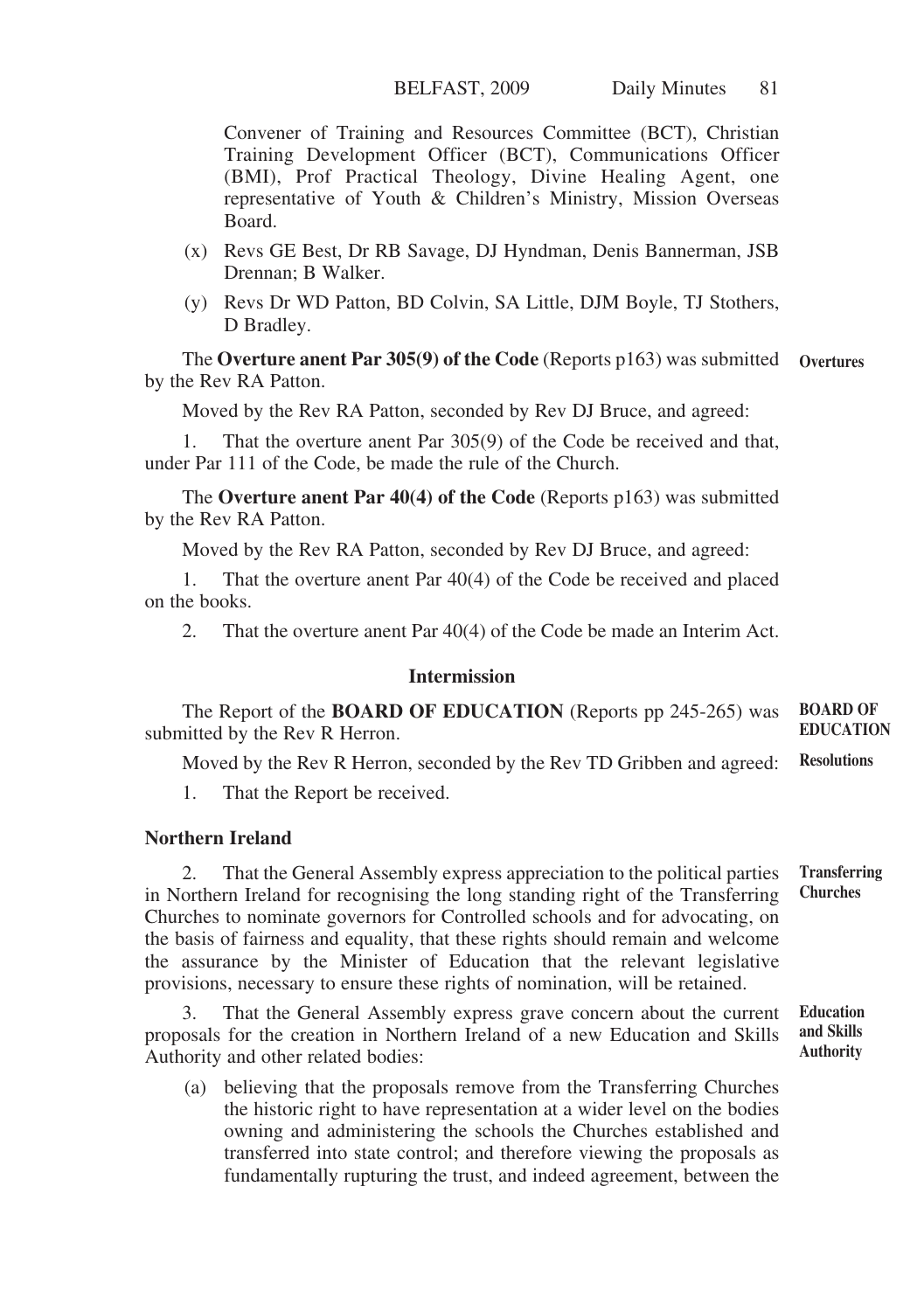Presbyterian Church in Ireland and the state by the elimination of this wider governance role as of right;

(b) believing that the proposals deny a voice, as of right, to the Protestant community of Northern Ireland in maintaining the Christian ethos of schools which the vast majority of children from that background attend; and therefore viewing the proposals, taken alongside proposals for other sectors, as failing to respect the principle of parity of esteem enshrined in the Belfast Agreement between the Protestant and Catholic communities of Northern Ireland.

4. That the General Assembly express dismay that the promised Review of Special Education Needs Provision in Northern Ireland has not been forthcoming and calls for steps to be taken to progress this review as a matter of urgency, **Review of Special Needs**

5. That the General Assembly express deep disappointment that the necessary political will did not exist to at least find an accommodation on an agreed and regulated interim arrangement for transfer between primary school and secondary school, viewing an unregulated system of transfer as a failure in good governance. **Transfer**

# **Republic of Ireland**

- 6. That the General Assembly express thanks to those who fulfil demanding responsibilities in the oversight of the small but significant number of National Schools in the Republic of Ireland under Presbyterian Patronage. **Patronage**
- 7. That the General Assembly, noting with concern the recent cuts in the funding available for secondary education in the Republic of Ireland and the disproportionate effect such cuts have had on many Secondary Schools under Protestant management, call upon the government to ensure that on-going policy protects minority rights within the state and secures the future of Secondary Schools with a Protestant ethos. **Funding Cuts**

That the Board of Education, with its associated working Committees for the ensuing year, be appointed in accordance with Par 284 of the Code as follows:

# **Rev Robert Herron, Convener**

# **Rev TD Gribben, Secretary**

- (a) The Moderator, Clerk and Deputy Clerk of Assembly, Board Convener, Principal UTC, Full-time University Chaplains, Transferors' Representatives on Area Boards.
- (b) Revs WG Cameron, RJ Montgomery Revs JWP McConnell, TA McNeely — Rev KWJ Hanna; W McCartney — Rev Brian McMillen; W McDowell — Rev AT Wimberley; CWL Graham — Miss J Williams, Mrs H Gourley — Rev Karen Campbell; R Wallace — Rev TV Mawhinney; N Lyttle — Rev Dr SR Jones; A Rowan — Rev AA Cole; B Redhead — J Wilkinson, AJ Cochrane — Rev GD Campbell; Mrs E Petrie — Rev HSW Cubitt; M Patton — Rev Daniel Reyes-Martin; Ronnie Gillanders — Revs BD Colvin, JKA McIntyre — Rev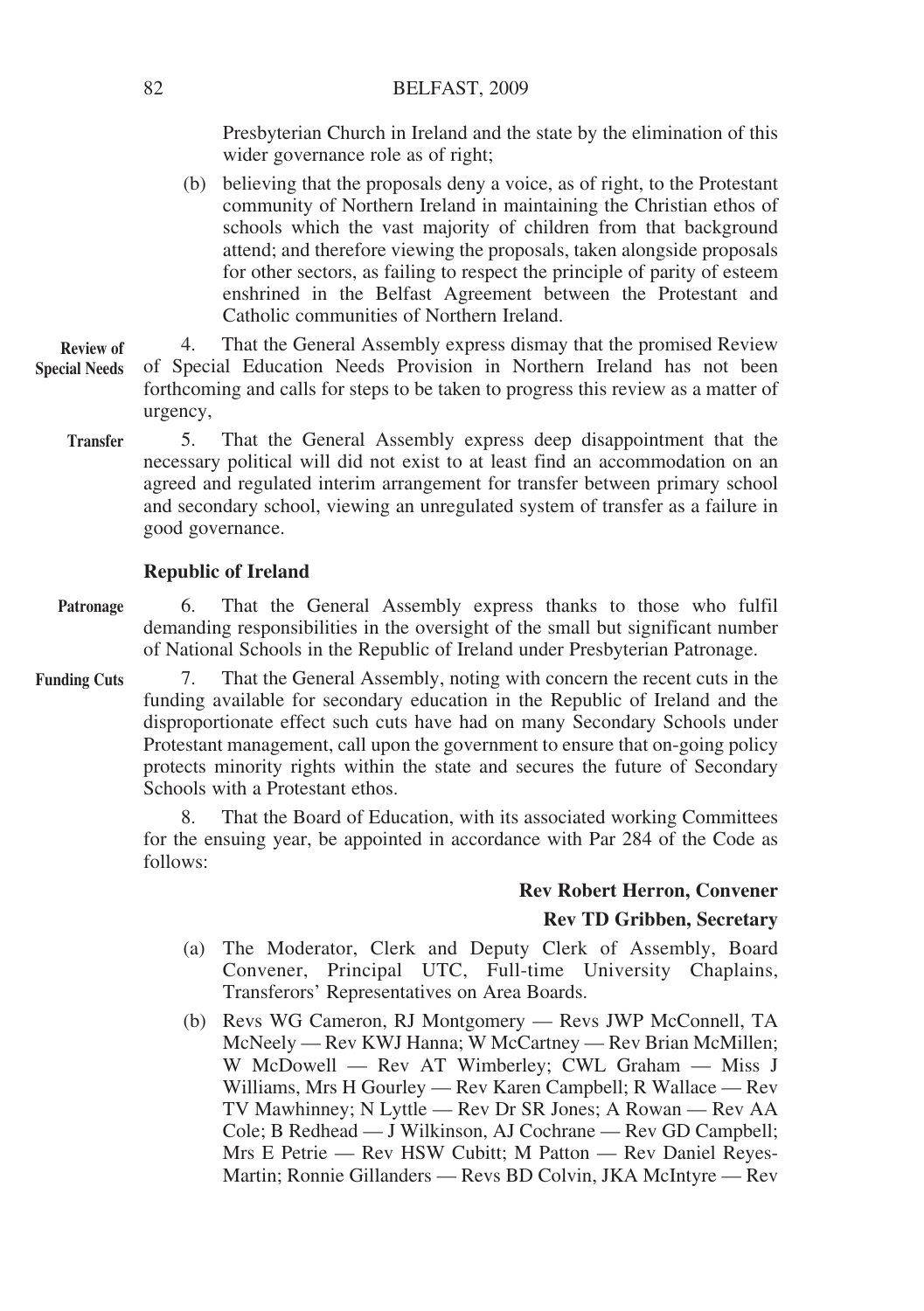RA Campbell; Mrs C Trimble — Rev JT Magowan; Mrs Mildred Poots — Mrs IK Nesbitt, DMcC Humphries — Rev IF Smith; E Farr.

(g) Revs Dr TR Buick, PE Dickinson; TJ Shaw, Mrs M Robinson, Dr M Hollinger, Mrs E Green, Mrs J Bell.

# **A. STATE EDUCATION COMMITTEE (5)**

#### **Rev Dr CD McClure, Convener**

- (a) The Moderator, Clerk and Deputy Clerk of Assembly, Board Convener, Committee Convener, Directors of Primary and Secondary Education in Republic, Convener of Republic of Ireland Panel.
- (x) TJ Shaw, W Steele, J Shivers, Mrs M Robinson, Dr M Hollinger, Mrs E Green.
- (y) Revs GD Campbell, WI Hull; W McCartney, CWL Graham, J Wilkinson, Mrs Eleanor Petrie.

The Assembly engaged in worship conducted by the Moderator who invited the Rev. Dr. Philip Ryken to address the Assembly.

The sederunt came to a close at 1.00pm the Moderator pronouncing the Benediction.

————————

# **SEVENTH SESSION**

#### Thursday, 4th June, 2009 Two o'clock. Afternoon

The Assembly again convened, the Moderator leading in prayer.

To formally mark the 500th Anniversary of the birth of the Reformer John Calvin, the Moderator invited the Rev Principal LS Kirkpatrick to address the house on the theme "John Calvin – The Man and the Ministry" **Calvin**

The Moderator received Ministers recently licensed and those recently retired, who were presented respectively by the Rev RS Hetherington, Director of Ministerial Studies and the Rev George Moore, Convener of the Board of Christian Training. The Moderator led in prayer.

The Report of the **BOARD OF CHRISTIAN TRAINING** (Reports pp 208-238) was submitted by the Rev George Moore together with the following Supplementary Report: **BOARD OF CHRISTIAN TRAINING**

**Anniversary**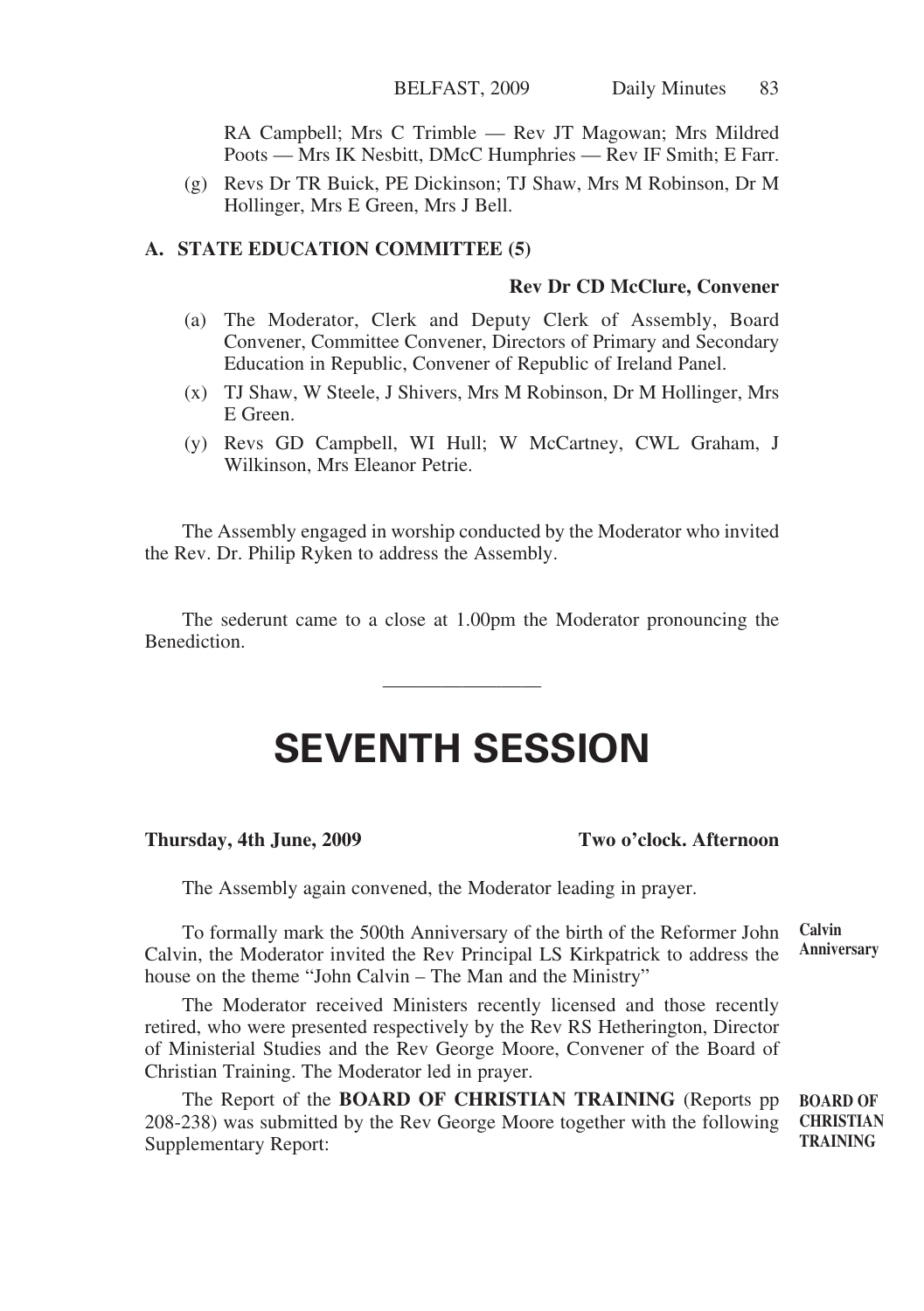# **Reports page 234, UTC Review Panel Appendix VI(b), note 2:**

**Add**

- Moderator and Clerk of the General Assembly:
- Convener and Executive Secretary of the BCT;
- Convener of the UTC Management Committee and Convener of Sub-Committee;
- Moved by the Rev George Moore, seconded by the Rev TD Gribben, and agreed: **Resolutions**
	- 1. That the Report be received.
- 2. That the General Assembly note with gratitude to God the continued increase in numbers of those making application for ordained ministry, and encourage ministers and Kirk Sessions to identify suitably-gifted members so that this increase may be sustained. **Applicants**

# **Committee on Ministerial Studies**

- 3. That the 'Revised Scheme for Supervising Ministers', (as outlined in Appendix II), become operative from the 2010 assignment round and that Ministers receiving Assistants prior to the full implementation of the Scheme be encouraged to follow, where possible, the Board of Christian Training's new Manual for Supervising Ministers. **Supervising Ministers**
- 4. That the proposals in the report on 'The Role of Presbytery in overseeing the progress of Students for the Ministry', (as outlined in Appendix III), be agreed, that they be implemented with immediate effect and that any necessary changes in the Code be presented to the 2010 General Assembly. **Presbytery Role**
- 5. That the following candidates, their nomination having been sustained by the Board of Christian Training, be accepted as students for the Ordained Ministry, and placed under the care of their Presbyteries: **Students Accepted**

| <b>Name</b>        | Congregation           | <b>Presbytery</b>   |
|--------------------|------------------------|---------------------|
| Jonathan Abernethy | Kilmakee               | South Belfast       |
| Rodney Beacom      | Fintona                | Omagh               |
| <b>Trevor Boyd</b> | Pomeroy                | Tyrone              |
| Alan Buick         | Portrush               | Coleraine           |
| Seamus Burke       | Richhill               | Armagh              |
| David Conkey       | Greenwell St           | Ards                |
| Stephen Cowan      | Bloomfield             | <b>East Belfast</b> |
| Michael Currie     | Killymurris            | Ballymena           |
| Aaron Ditty        | <b>First Bangor</b>    | Ards                |
| Mark Dodds         | <b>Bannside</b>        | Iveagh              |
| Fiona Forbes       | Ballyholme             | Ards                |
| Jonathan Frazer    | Ballywillan            | Coleraine           |
| Helen Freeburn     | Lucan                  | Dublin and Munster  |
| Simon Hamilton     | <b>First Portadown</b> | Armagh              |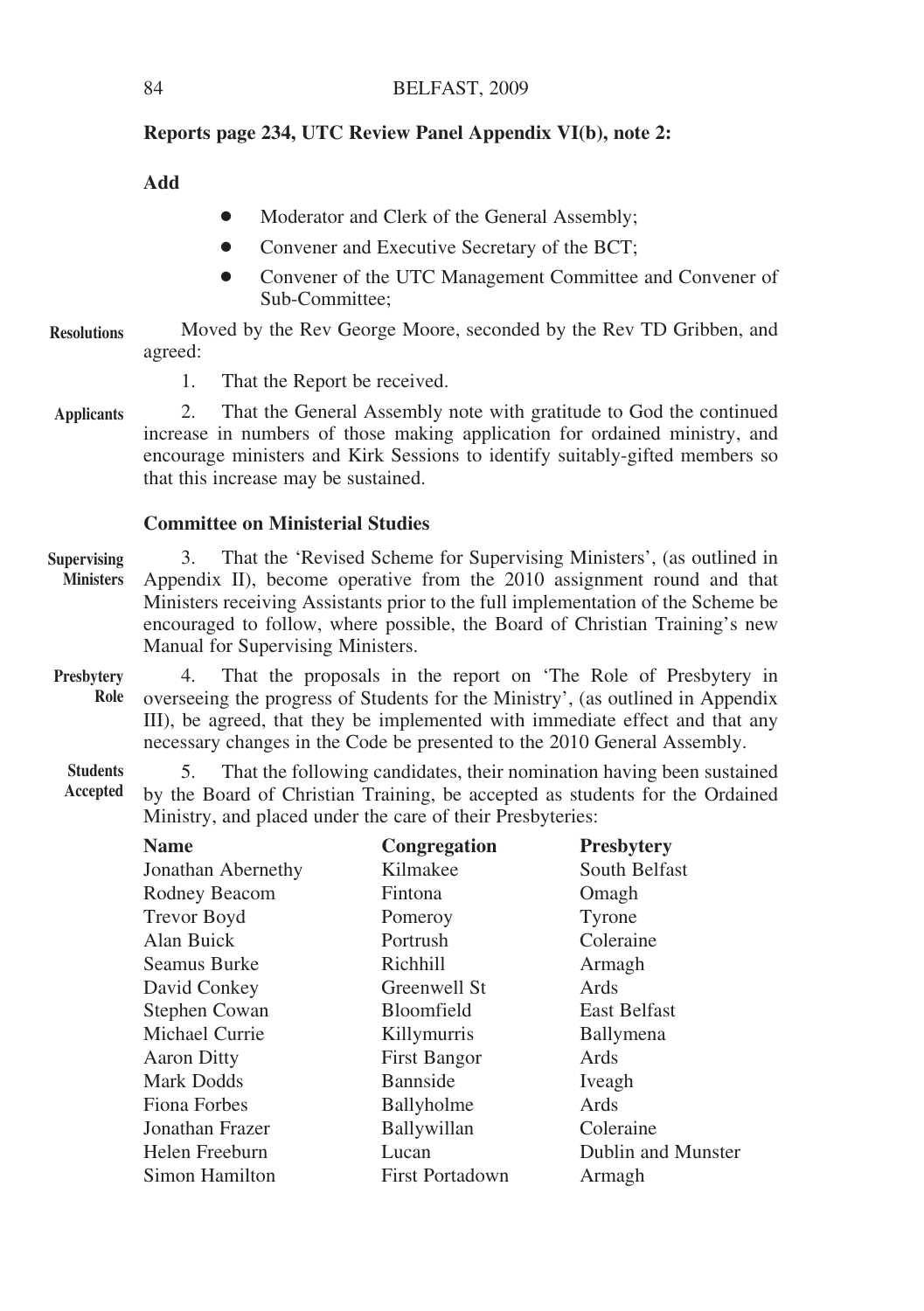| Kevin Hargaden     | Maynooth                  | Dublin and Munster  |  |  |
|--------------------|---------------------------|---------------------|--|--|
| Keith Hibbert      | Main St, Garvagh          | Coleraine           |  |  |
| Philip Kerr        | <b>First Broughshane</b>  | Ballymena           |  |  |
| David Lennox       | <b>First Castledawson</b> | Tyrone              |  |  |
| Gareth Maclean     | Stormont                  | <b>East Belfast</b> |  |  |
| Stephen McNie      | Trinity, Ballymoney       | Route               |  |  |
| Corrina McQuigg    | Lowe Memorial             | South Belfast       |  |  |
| Paul Orr           | Greyabbey                 | Ards                |  |  |
| <b>Ben Preston</b> | Dungannon                 | Tyrone              |  |  |
| Gareth Simpson     | Rosemary                  | North Belfast       |  |  |
| Brian Smyth        | Trinity, Letterkenny      | Donegal             |  |  |

# **Committee on Ministerial Development**

6. That the new scheme for the Ministerial Development Programme, (as outlined in Appendix V 'Towards the Development of Ministerial Development'), be agreed and implemented from 1st September 2009. **Ministerial Development**

7. That the assessment for the Ministerial Development Programme be 0.25p per £ of stipend.

# **Union Theological College Review Panel**

8. That the General Assembly agree a job description for a new position **UTC Review** of Principal of Union Theological College with executive responsibility be drawn up by the Board of Christian Training, (as outlined in par 8.1 and Appendix 6a), the post advertised and a nomination brought to the 2010 General Assembly for appointment.

9. That the General Assembly agree that the new Management Structures for Union Theological College be approved and that they come into place with immediate effect, as the necessary formal legislative changes are implemented, (as outlined in par 8.2 and Appendix 6b).

10. That the General Assembly agree that the current Principal take on those aspects of the role envisaged for the new Principal, as decided by the Union Theological College Management Committee, pending a new appointment at the General Assembly of 2010. **Principal**

11. That the General Assembly request that the General Board form a **Faculty**Panel to report on the wider role of Faculty, (as outlined in par 8.3).

12. That the General Assembly instruct the Clerk of the General Assembly to draft Overtures to give permanent effect to the agreed changes in the Management Structures for Union Theological College and to take steps to have any necessary amendments enacted to the 1978 Act of Parliament, (as outlined in par 8.4).

13. That the Union Theological College Management Committee, in consultation with the Board of Finance and Personnel, implement a review of all relevant policies and procedures of Union Theological College, (as outlined in par 8.4).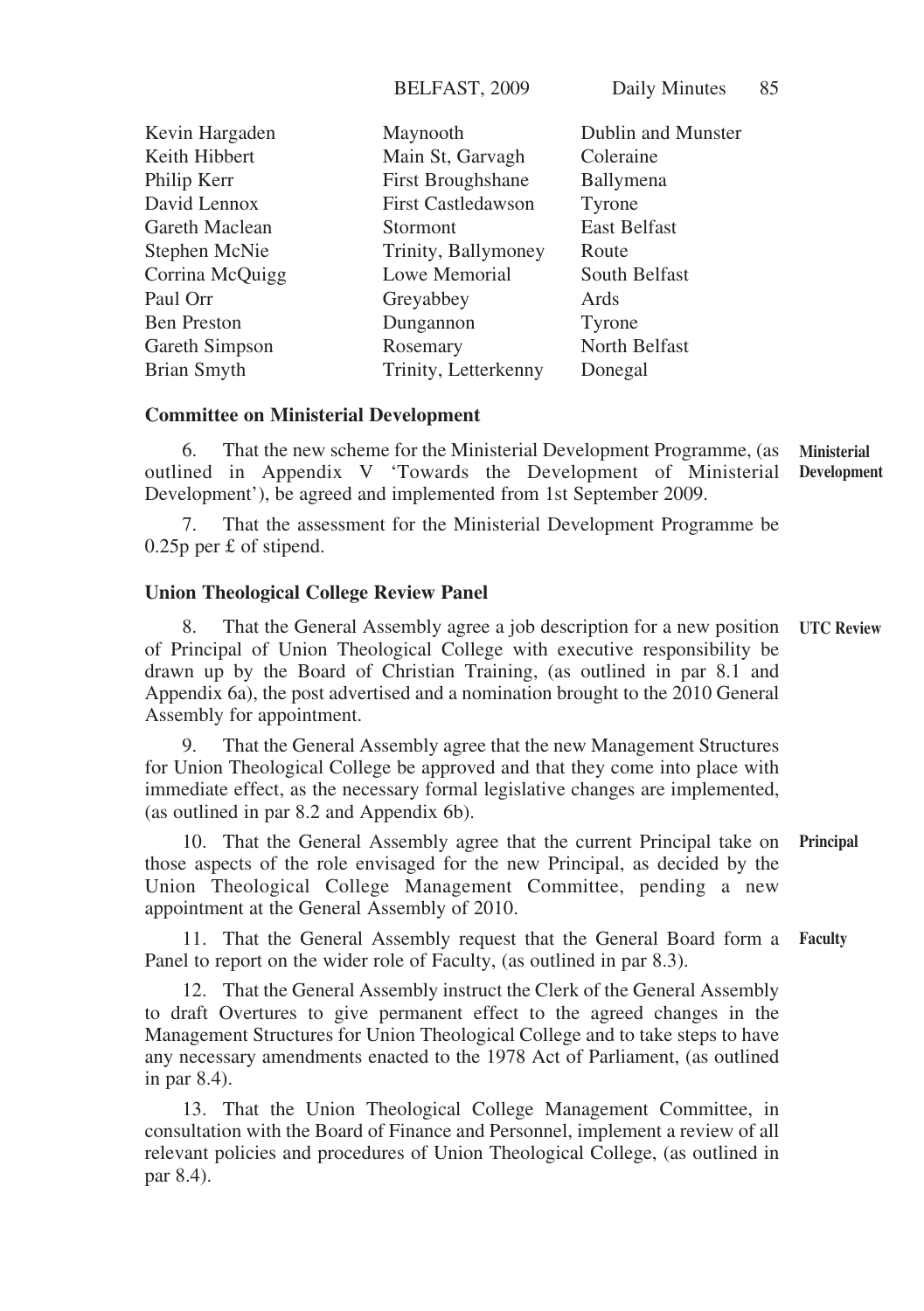#### BELFAST, 2009

- 14. That the General Assembly agree that the new three Department model within Union Theological College be adopted, (as outlined in par 8.5), and that Dr TD Alexander's role within Union Theological College be redesignated to that of 'Senior Lecturer in Biblical Studies and Director of Post-Graduate Studies', taking effect from 1st September 2009. **Departments**
- 15. That the General Assembly record its appreciation of the long standing special relationship between Union Theological College and Edgehill Theological College which has served us well in the past and request the Union Theological Management Committee to pursue actively new relationships with Edgehill College, with other Recognised Colleges of QUB and with other appropriate institutions and organisations (as outlined in par 8.6) **UTC/Edgehill**
	- 16. That the enhanced role of the Director of Ministerial Studies, (as outlined in par 8.7), be approved. **DMS**

17. That the General Assembly approve the new management structure and role for the Institute of Christian Training, (as outlined in par 8.8), be approved and that the Board of Christian Training be authorised to make an appointment to the new position of 'Christian Training Development Officer'.

18. That the General Assembly approve the new Committee structure for the Board of Christian Training (as outlined in Appendix 6c).

19. That the resignation of the Rev Dr WP Addley as Convener of the Ministerial Development Committee be accepted and that he be thanked for his services.

20. That the Board of Christian Training, together with the appropriate working Committees, be appointed for the ensuing year in accordance with Par 285 of the Code, as follows:

# **Rev George Moore, Convener**

#### **Rev TD Gribben, Secretary**

- (a) The Moderator and Clerk of Assembly; Board Convener and Secretary; Theological Professors; 2 student representatives; Director of Ministerial Studies; Christian Training Development Officer.
- (b) Revs WJP Bailie, Robert Stirling Revs JWP McConnell, Dr JS Carson — Revs JG Johnston, AAP Baxter — Rev JR Dickinson; T Long — Revs DJ McKelvey, TJ Wilson — Revs RD Maxwell, Colin Burcombe — Revs LJ Addis, RJ MCCullough — Revs RS McMullan, JA Noble — Revs AC Wilson, RL Craig— Revs TW Gordon, BA Small — Rev AS Thompson; Dr C Reid — Revs Dr JG Millar, JG Faris — Revs IJ Patterson, WA Watson — Rev John Rushton; Eric Latimer — Revs FJ Gibson, BAH Wilson — Revs WD Cupples, DW Reid — Revs DIJ McNie, RJ Gilkinson — Revs Dr JH MacConnell, Dr WD Patton — Revs TWA Greer, JE Sloan.
- (g) Revs Karen Campbell, GE Best, Cheryl Meban, Mairisine Stanfield, DJ Montgomery, DH Thompson; Mrs M Myers; WJ Cairns.

86

**Institute of Christian Training**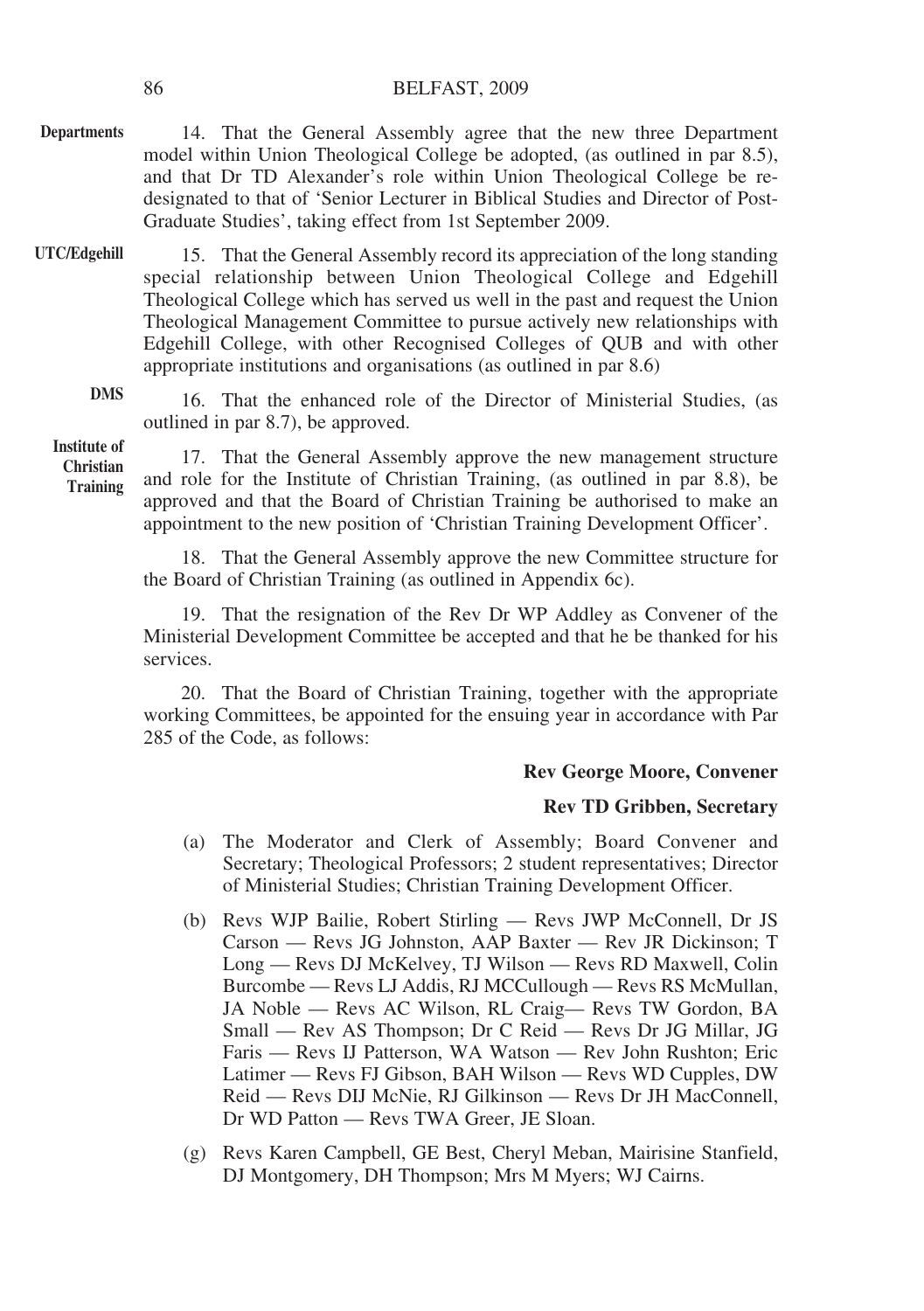# **A. COMMITTEE ON MINISTERIAL STUDIES AND DEVELOPMENT (6)**

# **Rev JNI McNeely, Convener**

# **Director of Ministerial Studies, Secretary**

- (a) The Moderator, Clerk and Deputy Clerk of Assembly, Board Convener, Committee Convener, Principal UTC, Students' Bursary Fund Convener, Director of Ministerial Studies, Professor of Practical Theology, Rev Dr WP Addley.
- (x) Revs Dr MA Barry, William Sinclair, AV Stewart; Miss Anne Taylor, Mrs Rosemary Dunlop, RJ Magowan.
- (y) Revs IJ Patterson, WJP Bailie, Colin Burcombe, JR Dickinson, RL Craig, JWP McConnell.

# **B. COMMITTEE FOR TRAINING AND RESOURCES (5)**

# **Rev Dr RB Savage, Acting Convener**

# **Christian Training Development Officer, Secretary**

- (a) The Moderator, Clerk and Deputy Clerk of Assembly, Board Convener, Committee Convener, Convener of Ministerial Studies and Development Committee, Professor of Practical Theology, Christian Training and Development Officer; Director of Ministerial Studies.
- (x) Revs AV Stewart, WJM Parker, Lorraine Kennedy-Ritchie, David Johnston; Roy Thompson,Mrs J Gibson.
- (y) Revs WD Cupples, TWA Greer, TW Gordon, BAH Wilson, RL Craig, JWP McConnell.

# **C. UNION THEOLOGICAL COLLEGE MANAGEMENT COMMITTEE (4)**

# **Rev DW Brice, Convener**

# **Deputy Clerk, Secretary**

- (a) The Moderator and Clerk of Assembly, Convener and Executive Secretary of the Board of Christian Training, Principal of Union Theological College, Convener of Ministerial Studies and Development Committee, one member of Faculty (on annual rotation), Convener of the Union Theological College Management Committee.
- (x) Revs Dr JS Carson, Dr Philip Wilson, WJ Orr; Dr Lena Morrow, Robert Martin, RJ Magowan, Trevor Bradford, Mrs Evelyn Shaw.

The **Overture Anent Par 78(b) of the Code,** (Reports p238) was **Overtures**submitted by the Rev TD Gribben.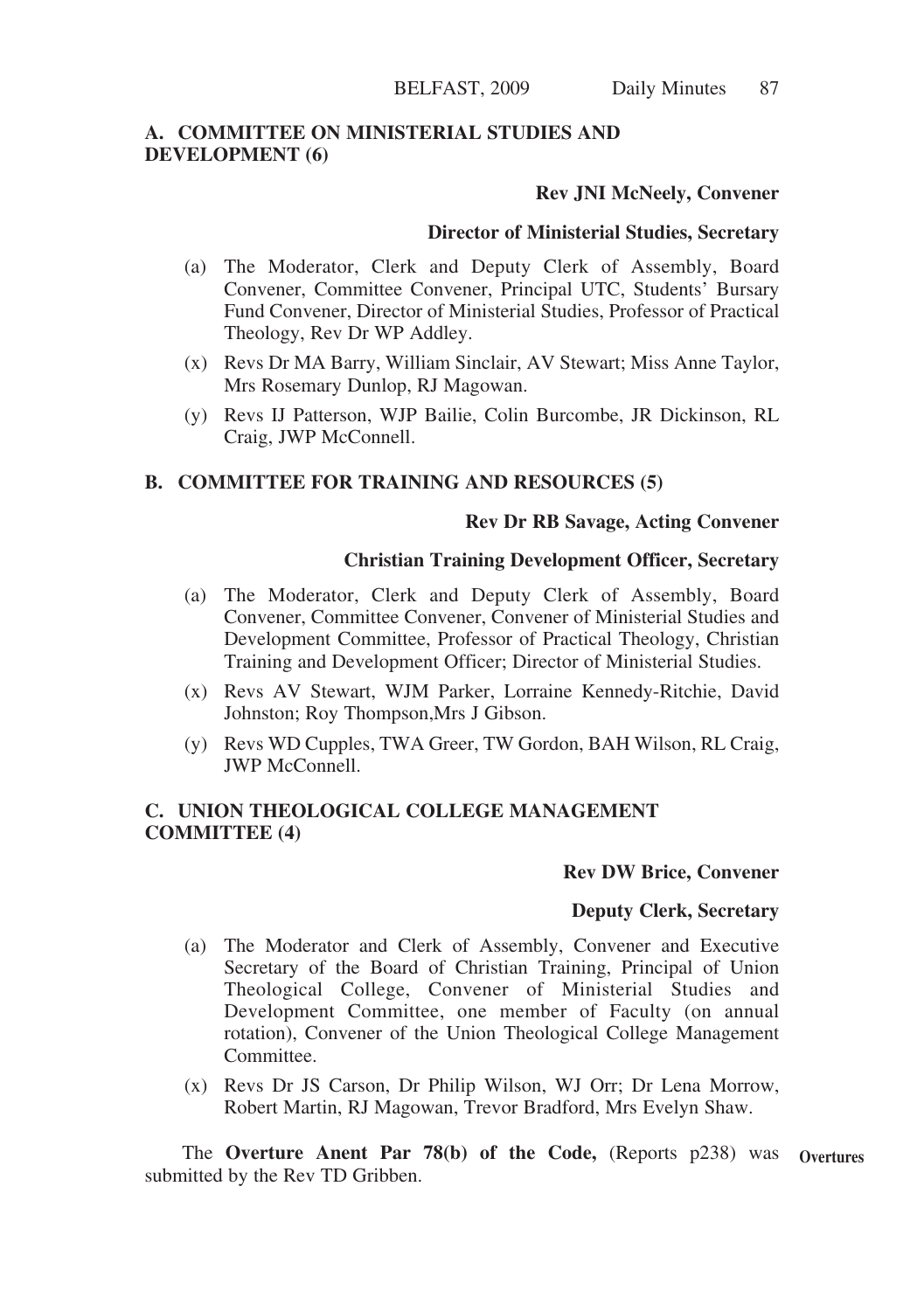### BELFAST, 2009

Moved by the Rev TD Gribben, seconded by the Rev G Moore, and agreed:

That the overture anent Par 78(b) of the Code, having lain on the books for one year, be enacted as the law of the Church.

### **Intermission**

The Report of the **BOARD OF SOCIAL WITNESS** (Reports pp 171-192) was submitted by the Rev RA Liddle. **BOARD OF SOCIAL**

Moved by the Rev RA Liddle, seconded by the Mr Lindsay Conway, OBE, and agreed: **WITNESS Resolutions**

1. That the Report be received.

2. That the resignation of Mrs Zoe Vallely as Convener of Specialist Ministries be accepted, that she be thanked for her services and that the Very Rev Dr Donald Patton appointed in her place.

3. That the Rev Anne Tolland be appointed Convener of the Family Services Committee

4. That Thompson House should be redeveloped in partnership with Belfast Improved Housing. **Thompson House**

5. That Kirk Sessions, together with PCI Youth Workers, are encouraged to place "Alcohol, Drugs and other addictions" on their Congregational programmes for young people and to support appropriate training events. **Addictions**

# **SPUD Resolutions**

6. That the General Assembly encourage the Board of Social Witness to develop social action teams, both short-term and long-term, to be focused on specific social issues linked to the Board's on-going work. **SPUD**

7. That the General Assembly encourage Congregations and Presbyteries to reassess buildings and resources by June 2010 to see how they can most effectively be utilised in and by our communities.

# **General**

8. That the customary grants made by the Board of Social Witness, up to a total of £2,000, be met from the Incidental Fund.

9. That the Board of Social Witness, with its associated working Committees for the ensuing year, be appointed in accordance with Par 281 of the Code as follows:-

# **Rev RA Liddle, Convener**

# **Lindsay Conway, Secretary**

- (a) The Moderator and Clerk of Assembly, Board Convener and Secretary, Residential Services Manager, Rev Robert Vallely.
- (b) Revs HS Boyd, Dr WJA Sleith; L Willoughby Revs WJI Thompson, BA McDonald, PL McKelvey — Revs CK McDowell, DB McCorriston; Mrs P Linton — Revs JK Doherty, JN Seawright;

88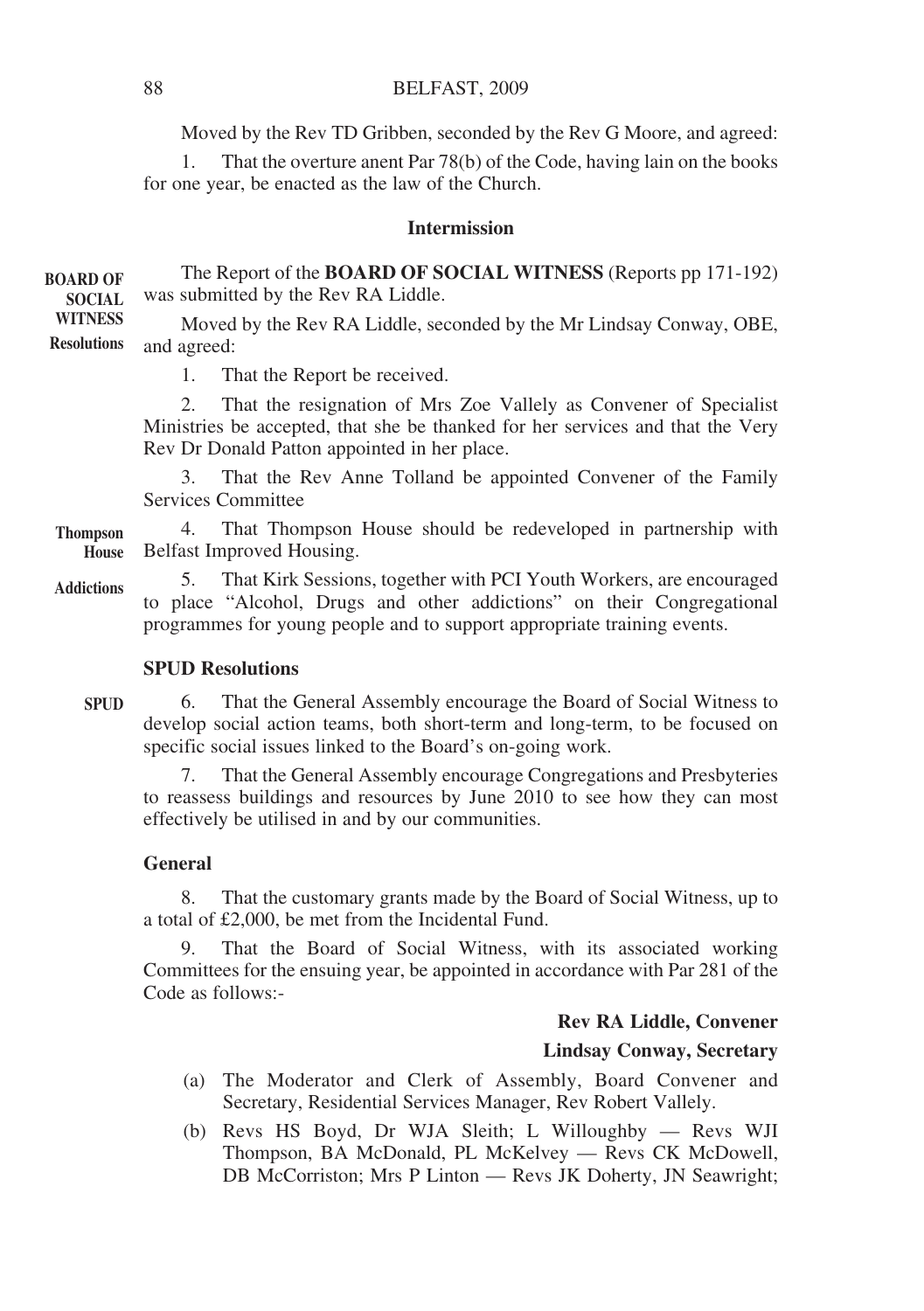Mrs S McCullough — Revs Dr RM Crooks, BR Hughes; Miss M Cromie — Rev RD Maxwell; Mrs M Cromie, A Spence — Revs David Chapman, AE Tolland; Mrs K Fisher — Rev Dr RA Kane; Mrs L Livingston, Miss H Lowry — Revs Amanda Best, Mark Shaw; Mrs H Buick — Rev RJ Hyndman; B Redhead, Mrs J Telford — Dr D Patterson, B Magowan, Mrs A Magowan — Revs Dr Samuel Mawhinney, DT Moore; Elizabeth Nicholson — Rev PD Thompson; Mrs R Hamilton, Mrs M McWilliams — Rev WJA Buchanan; Mrs J Blackburn, Mr W Carleton — Rev NJE Reid; E Williams, Mrs E Barry — Rev Kenneth Nelson; Mrs EM Patterson, Miss I Anderson — Revs Dr Mark Jones, Denis Bannerman; Mrs M Magowan — Rev JL Tosh; DL Malcolm, Mrs J Robinson — Rev SJM Lindsay; R McKee, E Russell.

(p) Mrs Anne Thompson, Mrs Winnie Moffett, Mrs Margaret Stevenson, Mrs Valerie Tweedie, Mrs Lynda Stothers, Mrs Dorothy Marshall, Mrs Phyllis Spence, Mrs C Hawthorne.

# **A. SPECIALIST MINISTRIES COMMITTEE (4)**

# **Very Rev Dr WD Patton, Convener**

- (a) The Moderator and Clerk of Assembly, Board Convener, Committee Convener, Director of Social Service, Convener Kinghan Mission, Chaplains, Forces, Student Services Committees.
- (x) Rev AJA Rosborough; Miss M Cromie, Mrs C Houston.
- (y) Rev SJM Lindsay; Mrs K Fisher, Mrs W Moffett.

# **B. OLDER PEOPLE SERVICES COMMITTEE (5)**

# **Rev JA Noble, Convener**

- (a) The Moderator and Clerk of Assembly, Board Convener, Committee Convener, Director of Social Service, Residential Services Manager.
- (x) Local Support Committee Representatives.
- (y) Revs Amanda Best, JN Seawright, PD Thompson, CK McDowell; Mrs M Stevenson, Mrs W Moffett, Mrs C Hawthorne, Mrs L Stothers.

# **C. FAMILY SERVICES COMMITTEE (4)**

# **Rev Anne Tolland, Convener**

- (a) The Moderator and Clerk of Assembly, Board Convener, Committee Convener, Director of Social Service, Conveners Taking Care, Disability.
- (x) Dr P Gray, Mrs M McGuiggan, Mrs Sylvia McCracken.
- (y) Miss M Cromie, Mrs W Moffett, \_\_\_\_\_\_\_\_\_\_\_\_\_\_\_.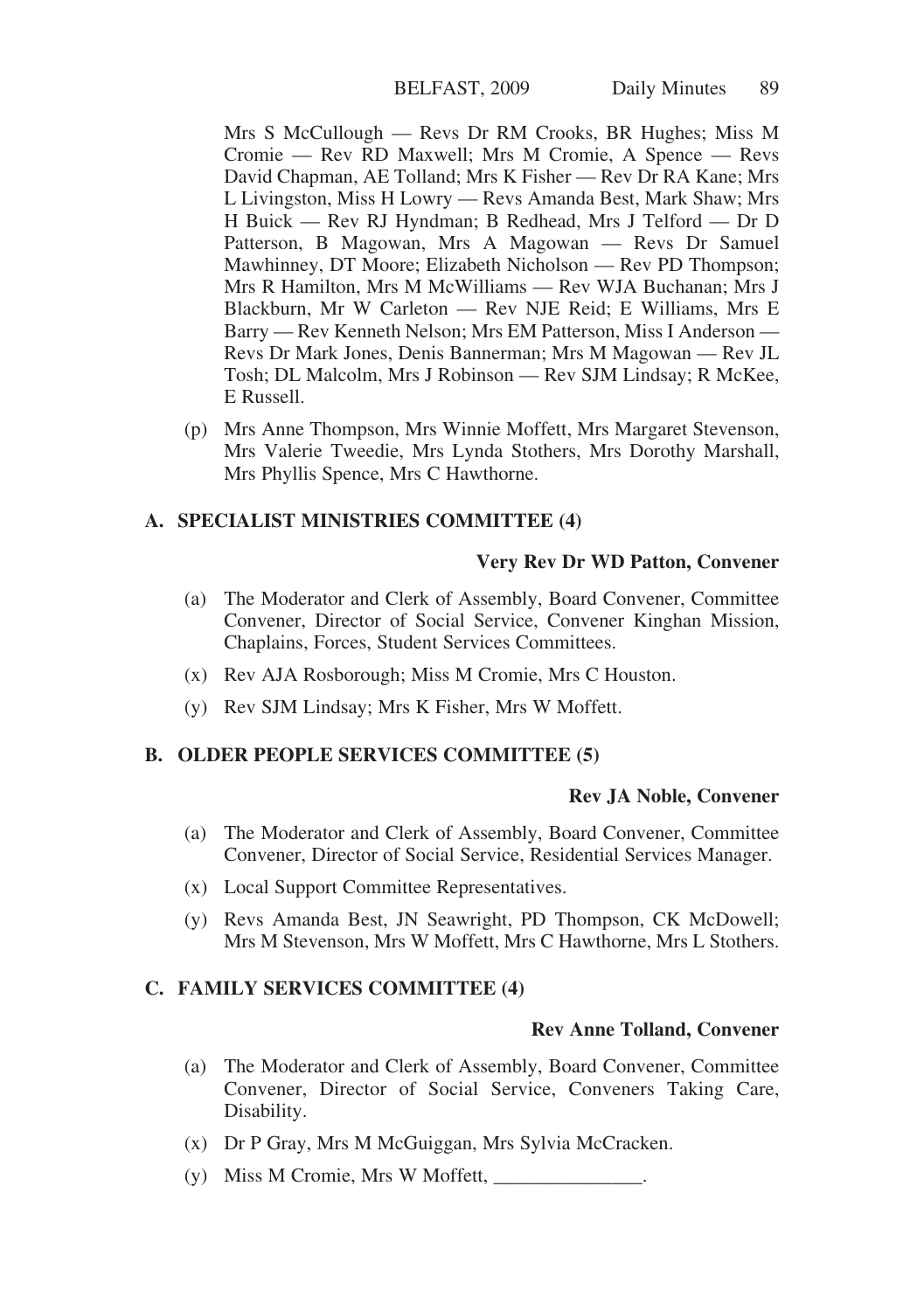# **D. ADULT SERVICES COMMITTEE (4)**

# **Rev CW Megaw, Convener**

- (a) The Moderator and Clerk of Assembly, Board Convener, Committee Convener, Director of Social Service, Conveners Addiction Services, Carlisle House and Thompson House, Residential Services Manager.
- (x) Dr L Calderwood, David McAuley, John Luke.
- (y) Revs JK Doherty, Dr Mark Jones; L Willoughby.
- The Report of the **UNITED APPEAL BOARD** (Reports pp 294-299) was submitted by the Rev RIA Allely. **UNITED APPEAL BOARD**

Moved by the Rev RIA Allely, seconded by the Rev Dr DJ Watts, and agreed: **Resolutions**

1. That the Report be received.

2. That the General Assembly agree that from 2010 the financial requirements of the Students' Bursary Fund will be met by an assessment on Congregations. **Students' Bursary Fund**

3. That the United Appeal for 2010 be as set out in Schedules (III) and (IV). **UA 2010**

> 4. That the United Appeal Board for the ensuing year be appointed in accordance with par 287 of the Code as follows:-

# **Rev RIA Allely, Convener**

# **The Clerk, Secretary**

- (a) The Moderator and Clerk of Assembly; Board Convener.
- (b) Mrs J Mann N Greenlee —Rev SWW Neilly Billy Elliot Miss H McMillen — Rev JR Lambe — Rev WJ Johnstone — Rev Dr SDH Williamson — S Ramsey — W Keown MBE — J McDowell — Rev WJ Hayes — G Macauley —Rev Dr RB Savage — Rev DJ Temple — Rev Ian McClean; — Rev KDW Crowe — Rev Dr JH MacConnell — O Gibson.
- (g) Revs MR Burnside, Dr John Dunlop, TA McNeely; Miss DE McCaughan, D Alexander, Dr J Woolsey, B McCormack, N Adams, Douglas Crowe, Raymond Adams.

The Minutes were taken as read.

# **In Private**

The Report of the **GENERAL BOARD** (Reports p 17-108) – debate continued. **GENERAL BOARD (cont'd)**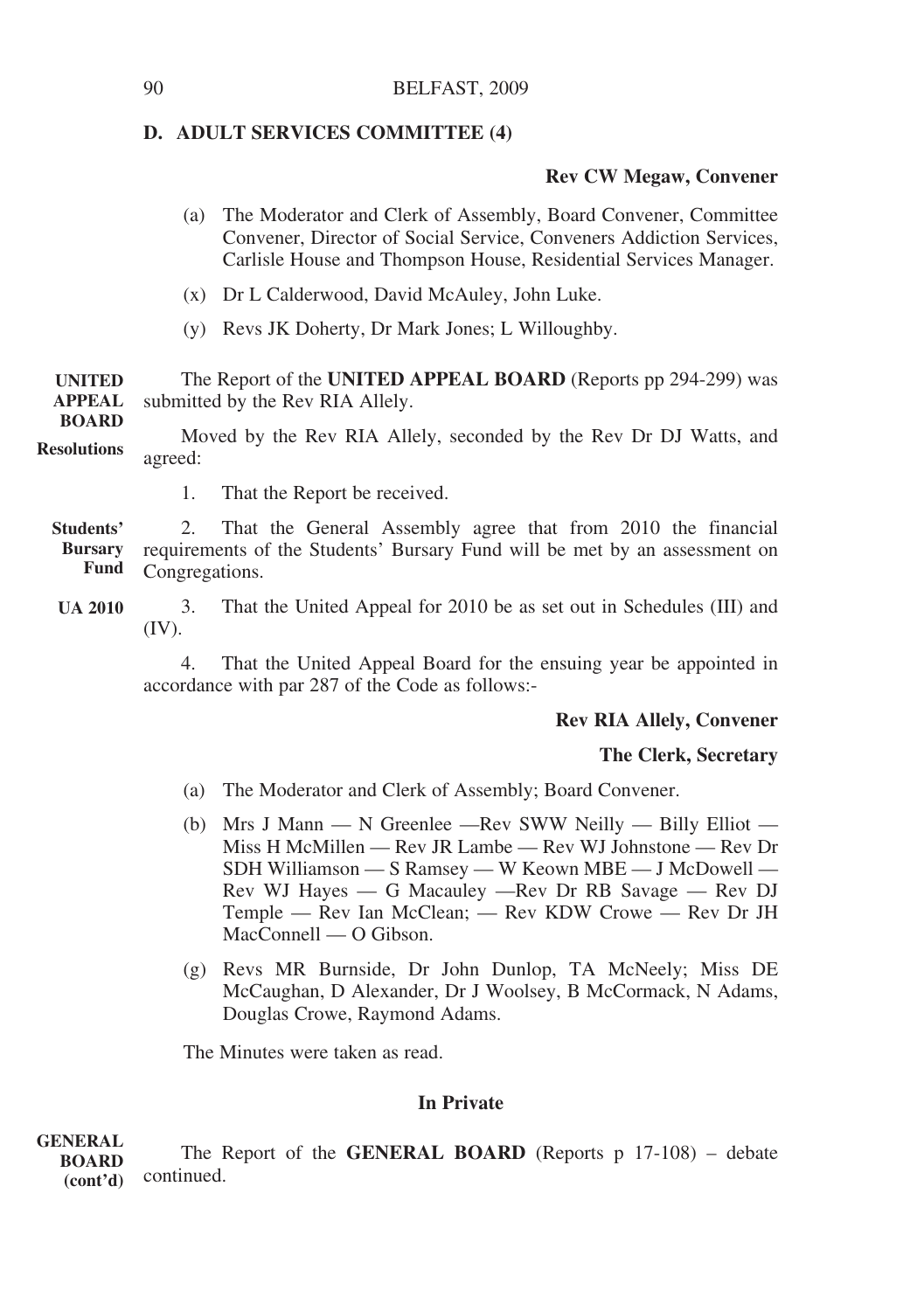The Report of the **RECOGNISED MINISTRIES COMMITTEE** (Reports pp 70-73) and of the **RECEPTION OF MINISTERS AND LICENTIATES COMMITTEE** (Reports p 73) was submitted by the Rev Dr DJ Watts. **Rcognised Ministries Reception of Ministers and Licentiates**

Moved by the Rev Dr DJ Watts, seconded by the Rev IJ Patterson and agreed:

1. That the Reports be received.

2. That the General Assembly adopt the recommendations on Ministers without charge contained in the Recognised Ministries Committee report, par 2.

The Report of the **JUDICIAL COMMISSION** (Reports pp 110-111) was submitted by the Rev Dr DJ Watts, together with the following Supplementary Report: **JUDICIAL COMMISSION**

Since the report was written, the Judicial Commission has met once. It considered a letter from the Tyrone Presbytery and agreed a reply. It also gave advice to a Commission of the Down Presbytery on a matter of difficulty in a Congregation. Finally, at the request of a correspondent it considered whether the ten-day period during which notice of appeal could be given should be waived in particular circumstances and decided that it should stand.

Moved by the Rev Dr DJ Watts, seconded by Mr MA Morrow, QC and **Resolutions** agreed:

1. That the Report be received.

Moved by the Rev TJ Conway, seconded by the Rev SJM Lindsay and agreed:

2. That the Judicial Commission prepares a statement on its standing orders, practices, and procedures and presents it to the 2010 General Assembly for approval.

**A Memorial in the names of the Revs AL Kirk, RM Murray and KO Patterson** was withdrawn, with the permission of the House.

**A Memorial of the Presbytery of Tyrone** was submitted by the Rev Jonathan Curry as follows: **TYRONE**

To the Venerable the General Assembly of the Presbyterian Church in Ireland to meet in Belfast on 1st June, 2009.

The Memorial of the Presbytery of Tyrone Respectfully Showeth:

That the Judicial Commission's finding issued on 12th January, 2009 has been accepted and implemented by the Presbytery of Tyrone and the Kirk Session of Molesworth Congregation;

That the finding highlighted several significant pastoral and theological issues which require further consideration and detailed comment including:

That the Westminster Confession Chapter 24 paragraph 3 states, 'It is lawful for all sorts of people to marry who are able with judgement to give their consent: yet it is the duty of Christians only to marry in the Lord.' Within the

**Resolutions**

**MEMORIALS**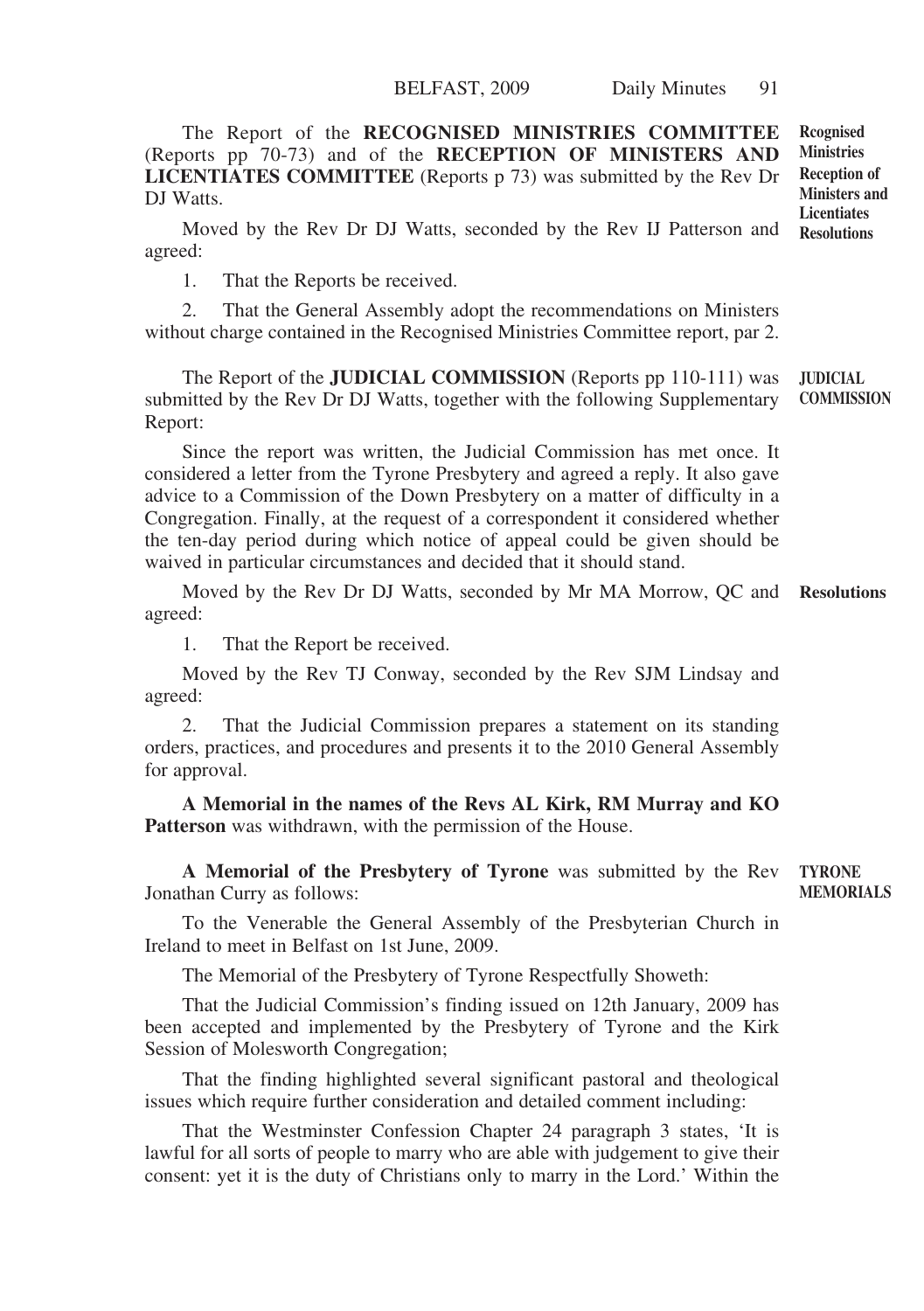Church there are a variety of interpretations held concerning what is meant by 'only to marry in the Lord'. Such confusion arising from the variety of interpretations is unhelpful and is giving rise to pastoral difficulties, and clarification is therefore required;

That a superior court in its review of the decision of an inferior court can cause significant pastoral difficulties for that inferior court and consideration therefore needs to be given as to how the rights and positions of an inferior court can be affirmed and respected;

That there is confusion within the Church as to how a Church court is to come to a decision on a matter before it whenever there are differing authoritative interpretations of Scripture and the Subordinate Standards held on that matter within the wider Church;

Memorialists, therefore, pray your Venerable Assembly to refer the first matter to the Doctrine Committee and to also appoint a panel through the Business Board in its final report, and to refer the other matters to that panel which, along with the Doctrine Committee, shall then report to the General Assembly of 2010.

And Memorialists, as in duty bound, will ever pray.

Adopted by the Presbytery of Tyrone at its meeting on 5th May, 2009.

SJM LINDSAY, Moderator

TJ CONWAY, Clerk

Moved by the Rev Jonathan Curry, seconded by the Rev TJ Conway and agreed:

1. That the Memorial be received and its prayer granted.

**A Memorial of the Presbytery of Tyrone** was submitted by the Rev TJ Conway as follows:

To the Venerable the General Assembly of the Presbyterian Church in Ireland to meet in Belfast on 1st June, 2009.

The Memorial of the Presbytery of Tyrone Respectfully Showeth:

That the law of the Church grants to the Judicial Commission Assembly powers to dispose finally of any cases of appeal or reference or any other matters which may be referred to it under or by virtue of the Code;

That, accepting that there must be a court of final decision, and without seeking to undo such final decisions, the law of the Church does not provide any mechanism for inquiry into or review of Judicial Commission practices and procedures even when they may not be in accordance with Scripture, the Subordinate Standards, the Code, or the standard practice of the Church.

Memorialists, therefore, pray your Venerable Assembly to appoint a panel, through the Business Board in its final report, and refer this matter to that panel which shall report to the General Assembly of 2010.

And Memorialists, as in duty bound, will ever pray.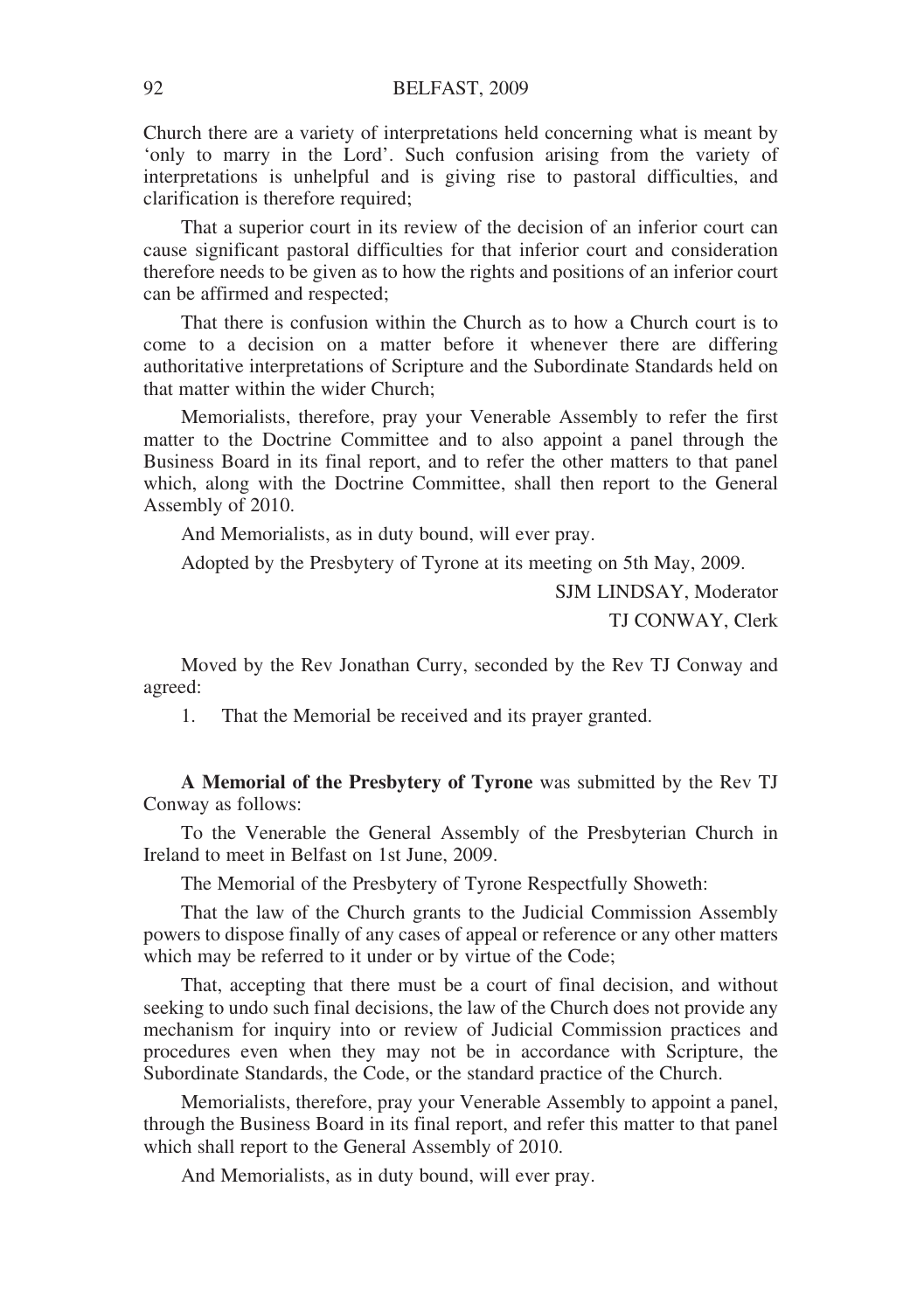Adopted by the Presbytery of Tyrone at its meeting on 5th May, 2009.

SJM LINDSAY, Moderator

TJ CONWAY, Clerk

Moved by the Rev TJ Conway, seconded by the Rev IF Smith and agreed:

1. That the Memorial be received and its prayer granted.

#### **In Public**

#### **LATE BUSINESS – UNION COMMISSION**

#### **Shankill Road Mission Congregation**

The Union Commission, at its meeting on Tuesday, 26 May. 2009, were made aware of the additional report and resolution being brought to the General Assembly by the Board of Mission in Ireland concerning the Shankill Road Mission. To facilitate the desire of the Kirk Session of the Shankill Road Mission Congregation, which is supported by representatives of the Presbytery of North Belfast, and recognising that the General Assembly alone can agree an amalgamation, the Commission agreed to bring the following additional resolution as an item of late business:

*That the Shankill Road Mission Congregation be amalgamated with a suitable Congregation or Congregations, with the terms, date and Congregation or Congregations to be set by the Union Commission after consultation with the Shankill Road Mission Congregation and the Presbytery of North Belfast.*

This resolution, if agreed by the General Assembly, will facilitate an amalgamation, with an appropriate Congregation or Congregations, during the incoming year, rather than having to wait to the 2010 General Assembly.

Moved by the Rev TD Gribben, seconded by the Rev Dr SA Matthews and agreed: **Resolutions**

1. That the Shankill Road Mission Congregation be amalgamated with a suitable Congregation or Congregations, with the terms, date and Congregation or Congregations to be set by the Union Commission after consultation with the Shankill Road Mission Congregation and the Presbytery of North Belfast. **Shankill Road Mission**

The final report of the **BUSINESS BOARD** was submitted by the Clerk, the Rev Dr DJ Watts, as follows:

The Business Board met once during the Assembly. It enthusiastically endorsed the involvement of the SPUD youth delegates and now brings a resolution for the SPUD process to come under the Youth and Children's Ministry Board. For one year only a budget of up to £6,000 should be paid from the Incidental Fund, but in future costs should be included in the YAC budget. The Board also considered the membership of possible panels.

**UNION COMMISSION (cont'd)**

**BUSINESS BOARD Final Report**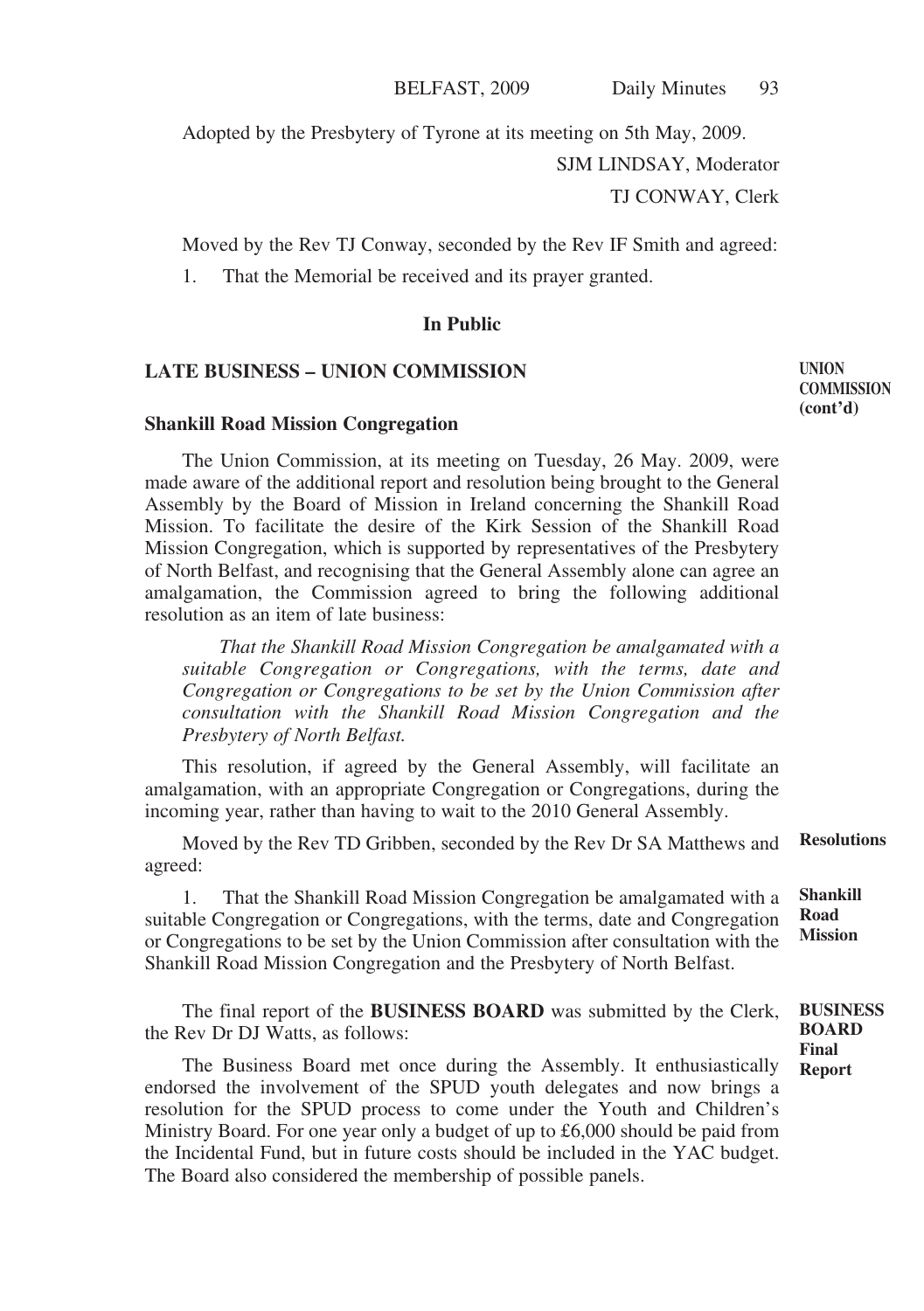- Moved by the Rev Dr DJ Watts, seconded by the Rev TD Gribben and agreed: **Resolutions**
	- 1. That the Report be received.
	- 2. That the General Assembly enthusiastically endorse the participation of SPUD young people in the debates of the Assembly and the work of the Church and instruct the Youth and Children's Ministry Board to incorporate SPUD in the remit of its work. **SPUD**

3. That a budget for SPUD of up to £6,000 be made available from the Incidental Fund.

4. That the following Panels be appointed: **Panels re**

**Tyrone Memorials**

# **Panel A: (Tyrone Memorial 2):**

Moderator, Clerk, Very Rev Drs Samuel Hutchinson, JW Lockington, AH Dunlop; Revs JJ Andrews, NAL Cameron, TJ Conway, JA Curry; Sir John Pringle; Messrs WK Duncan, MA Morrow QC, AJ Rankin.

# **Panel B: (Tyrone Memorial 1):**

Moderator, Clerk, Very Rev Drs Samuel Hutchinson, JM Finlay; Revs WT Bingham, TJ Conway, JH Flaherty, TWA Greer, Robert Herron, TWD Johnston, Lorraine Kennedy-Ritchie, IJ Patterson; Messrs. MA Morrow, AJ Rankin.

With power for each Panel to co-opt up to six elders.

5. That the following corresponding members be appointed:

# *To the Church of Scotland 2010*

The Right Rev Dr J Stafford Carson

Chaplain

Elder

6. That the delegates to the United Reformed Church of the United Kingdom, 2010, the Presbyterian Church of Wales 2010, the General Synod of the Church of Ireland 2010 and the Methodist Conference 2010 be appointed by the Business Board

7. That the Clerk be given authority to make corrections to the Daily Minutes as and when required.

8. That the next General Assembly be held in Belfast on Monday, 7 June, 2010.

# **CLOSE OF ASSEMBLY**

The Moderator conducted a closing act of worship and thanked: the Clerk of Assembly and the Deputy Clerk; his Chaplains; Mrs Joyce Anderson and the staff of the General Secretary's Office; Mr Stephen Lynas, the audio visual and IT teams and the media; the Church House staff, including Mr Harry Orr; the **Close of Assembly**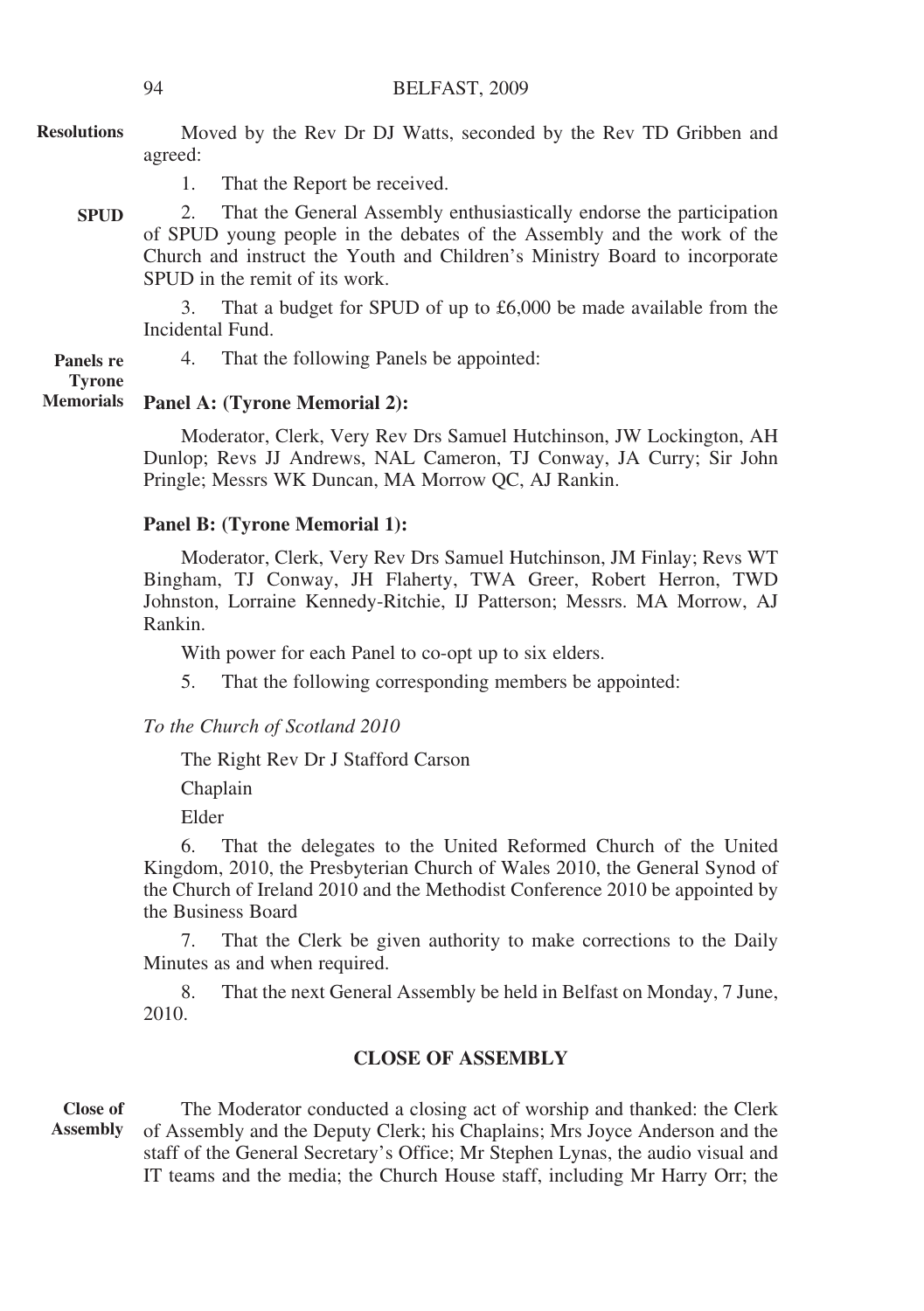Rev GE Best, Mrs Maureen Patterson; the caterers, Mrs Pat Crossley; the organists and musicians, especially Miss Diane Crozier and those who acted as stewards and time-keepers.

Thereafter he declared the Assembly to be dissolved and convened the next Stated General Assembly of the Presbyterian Church in Ireland to meet in Church House, Belfast, on Monday, 7th June, 2010.

The Assembly joined in praise, following which the Moderator pronounced the Benediction.

The sederunt came to a close at 7.00pm

Attested by DONALD J WATTS Clerk of Assembly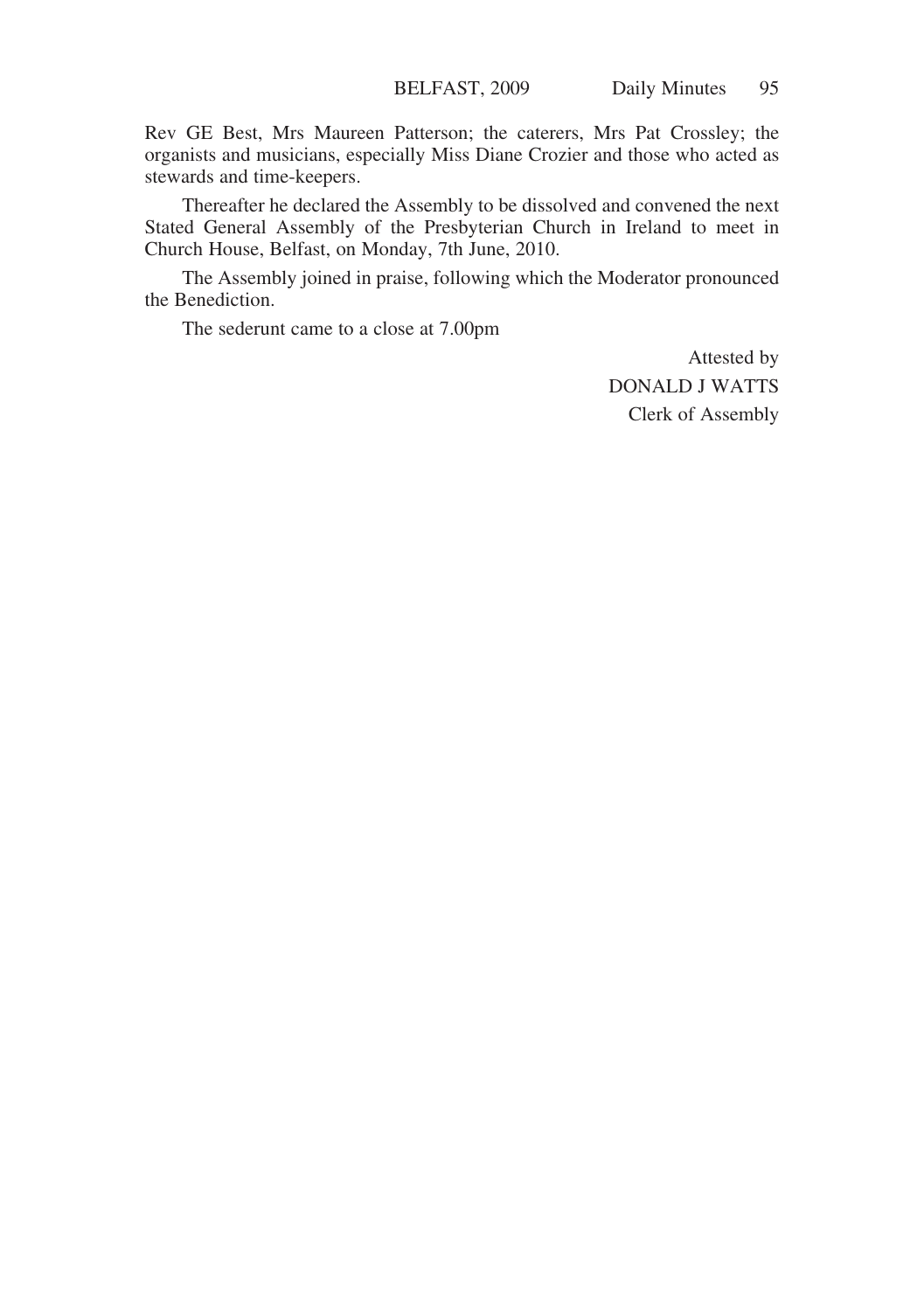# **DELEGATIONS – 2010**

- I. CORRESPONDING MEMBERS TO THE CHURCH OF SCOTLAND Right Rev Dr J Stafford Carson Rev JWP McConnell Elder appointed by the Business Board
- II. CORRESPONDING MEMBER TO THE UNITED REFORMED CHURCH OF THE UNITED KINGDOM To be appointed by the Business Board.
- III. DELEGATE TO THE PRESBYTERIAN CHURCH OF WALES To be appointed by the Business Board.
- IV. DELEGATES TO THE CHURCH OF IRELAND GENERAL SYNOD To be appointed by the Business Board.
- V. DELEGATES TO THE METHODIST CHURCH IN IRELAND **CONFERENCE** To be appointed by the Business Board.

| <b>Reported by</b><br>Presbyteries in - | 2003 | 2004 | 2005 | 2006 | 2007 | 2008 | 2009 |
|-----------------------------------------|------|------|------|------|------|------|------|
| Licensures                              | 4    | 5    | 11   | 13   | 12   | 17   | 17   |
| Ordinations                             | 9    | 4    | 7    | 4    | 14   | 13   | 10   |
| Installations                           | 22   | 24   | 24   | 20   | 33   | 33   | 26   |
| Resignation of<br>Ministers             | 23   | 27   | 30   | 22   | 23   | 27   | 19   |
| Retirements of<br>Ministers             | 12   | 13   | 7    | 10   | 9    | 5    | 9    |
| Deaths of Ministers                     | 14   | 17   | 10   | 7    | 14   | 11   | 10   |
| <b>Students</b>                         | 30   | 37   | 41   | 49   | 50   | 45   | 46   |
| Ministers under care                    | 23   | 23   | 23   | 28   | 26   | 33   | 28   |
| Licentiates                             | 6    | 10   | 13   | 24   | 33   | 23   | 27   |

# **ECCLESIASTICAL CHANGES, ETC.**

# **FORM OF BEQUEST TO THE PRESBYTERIAN CHURCH** ————————

*I HEREBY GIVE AND BEQUEATH TO THE General Secretary for the time being of the Presbyterian Church in Ireland, whose receipt for the same shall be a sufficient discharge, the sum of £…………… upon trust to be applied by such General Secretary toward the ………………………… (here state the Mission, Central Ministry, or other Fund, to be benefited) of the General Assembly; and I direct that the said legacy be paid out of my personal estate; and free from any deduction on account of any legacy duty, or other tax whatever.*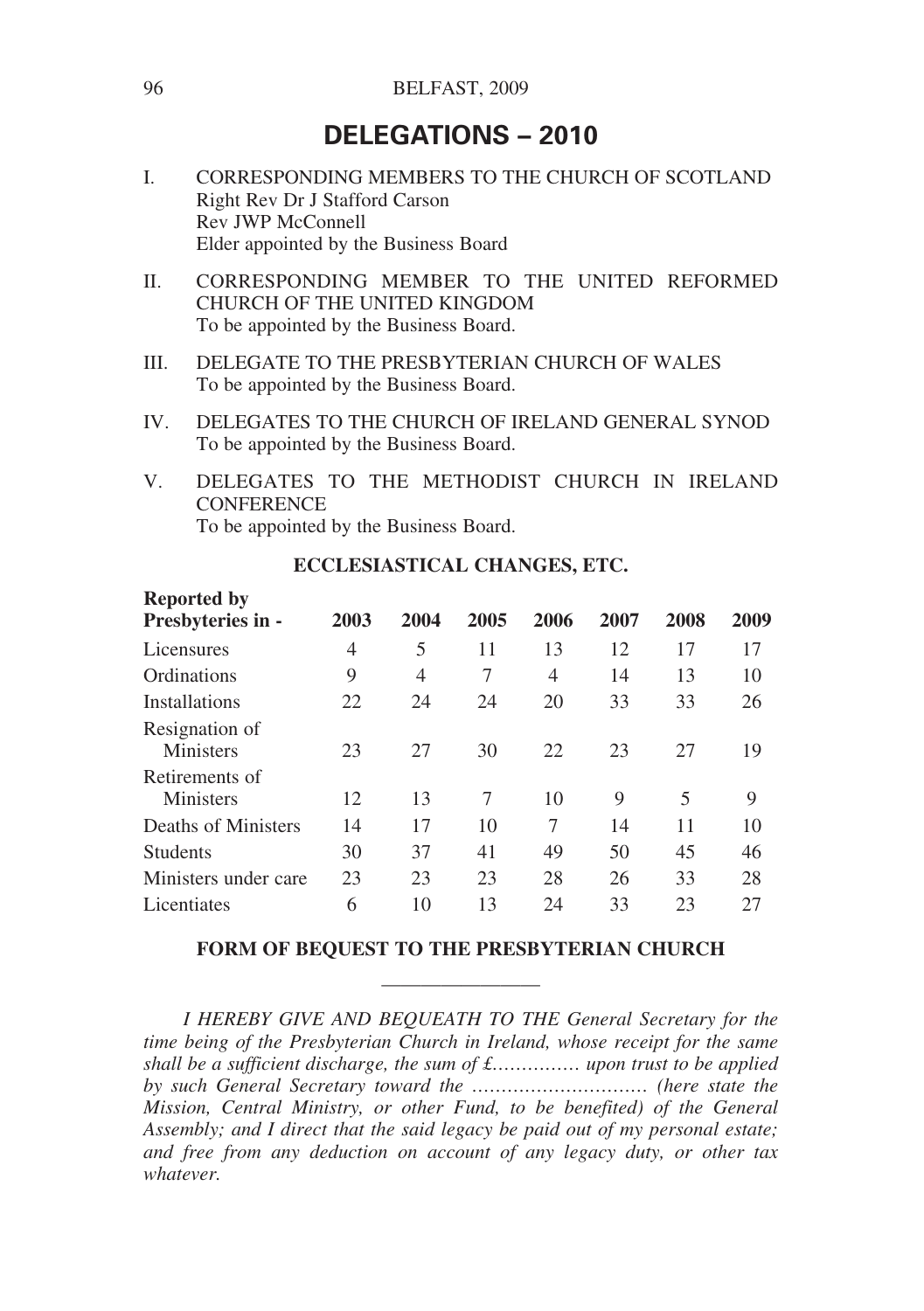# **CHANGES IN THE CODE 2009**

CHURCH HOUSE,

BELFAST, BT1 6DW

AUGUST, 2009

The following changes have been made in the 1997 edition of the Code, which should be corrected accordingly.

> Donald J. Watts Clerk of Assembly

### **Par 40(4)**

Delete Par 40(4) and substitute the following: "The Session shall record attendance of communicants at the Lord's Supper and may do so by the use of tokens or some other appropriate method approved by Presbytery." (IA 2009)

#### **Par 62**

Delete the words "but without a vote." and substitute the words "but without a vote, and shall invite ministers without charge under their care to do so." (IA 2009)

# **Par 78(b)**

Delete the word "Studies" (twice) and substitute the words "Christian Training" (twice). (2009, IA confirmed)

# **Par 81(3)**

Delete Par 81(3) and substitute the following:

"It is the right of a minister to employ any minister or licentiate or accepted student of the Church as a temporary assistant. A minister of another Church may be employed for a period not exceeding 12 months, after which the approval of the Committee for the Reception of Ministers and Licentiates must be obtained." (2009, IA confirmed)

# **Par 98**

Delete the words "but without a vote." and substitute the words "but without a vote, and shall invite ministers without charge under the care of Presbyteries to do so." (IA 2009)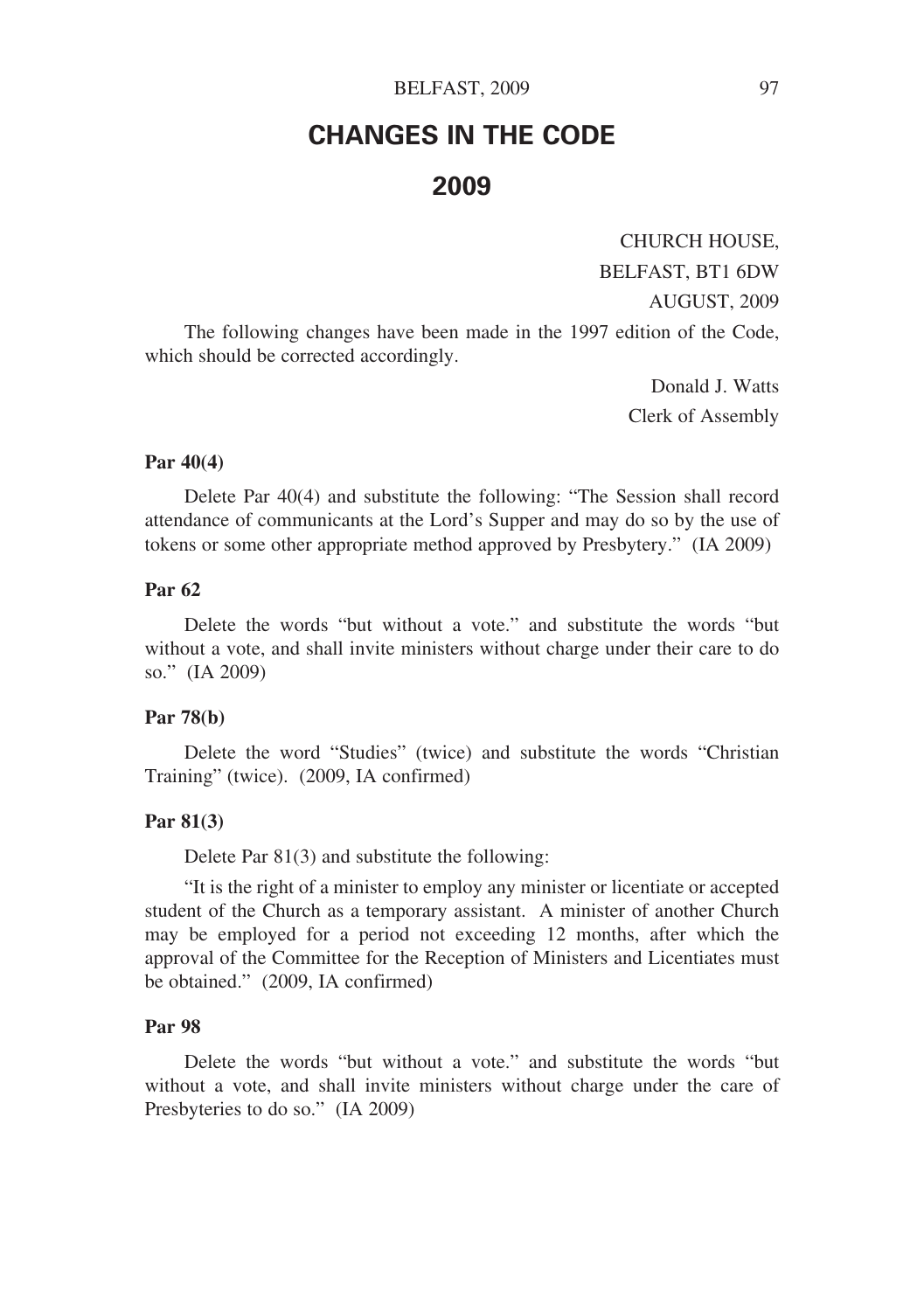# **Par 114(2);**

Delete the words "The Presbyterian Women's Association Home Department, developing the work of the former Women's Home Mission" and substitute the words "Presbyterian Women, developing the work of the former Presbyterian Women's Association Home Department". (2009, IA confirmed)

# **Par 114(2)(a)**

Delete the words "provide for the recruitment, training, organisation and support of deaconesses and women workers" and substitute the words "support deaconesses". (2009, IA confirmed)

#### **Par 114(3)**

Delete the words "The Church Extension agency" and substitute the words "The Board of Mission in Ireland". (2009, IA confirmed)

# **Par 115(2)**

Delete the words "The PWA Overseas Department, developing the work of the former Women's Missionary Association and Zenana Mission" and substitute the words "Presbyterian Women developing the work of the former Presbyterian Women's Association Overseas Department". (2009, IA confirmed)

#### **Par 124(1)**

Delete the words 'Ministers' Pension Fund (1978)' and substitute the words 'Pension Scheme (2009)'. (IA 2009)

# **Par 125(1)**

Delete the words 'Ministers' Pension Fund (1978)' and substitute the words 'Pension Scheme (2009)'. (IA 2009)

# **Par 125(A)**

Delete the words 'The object of the 1978 Ministers' Pension Scheme Fund shall be to provide the appropriate Funds for the contribution to be made to the Ministers' Pension Scheme 1978' and substitute the words 'The object of the Presbyterian Church in Ireland Pension Scheme (2009) Fund shall be to provide the appropriate funds for the contribution to be made to the Presbyterian Church in Ireland Pension Scheme (2009)'. (IA 2009)

# **Par 236(2)**

Delete Par 236(2) and substitute the following: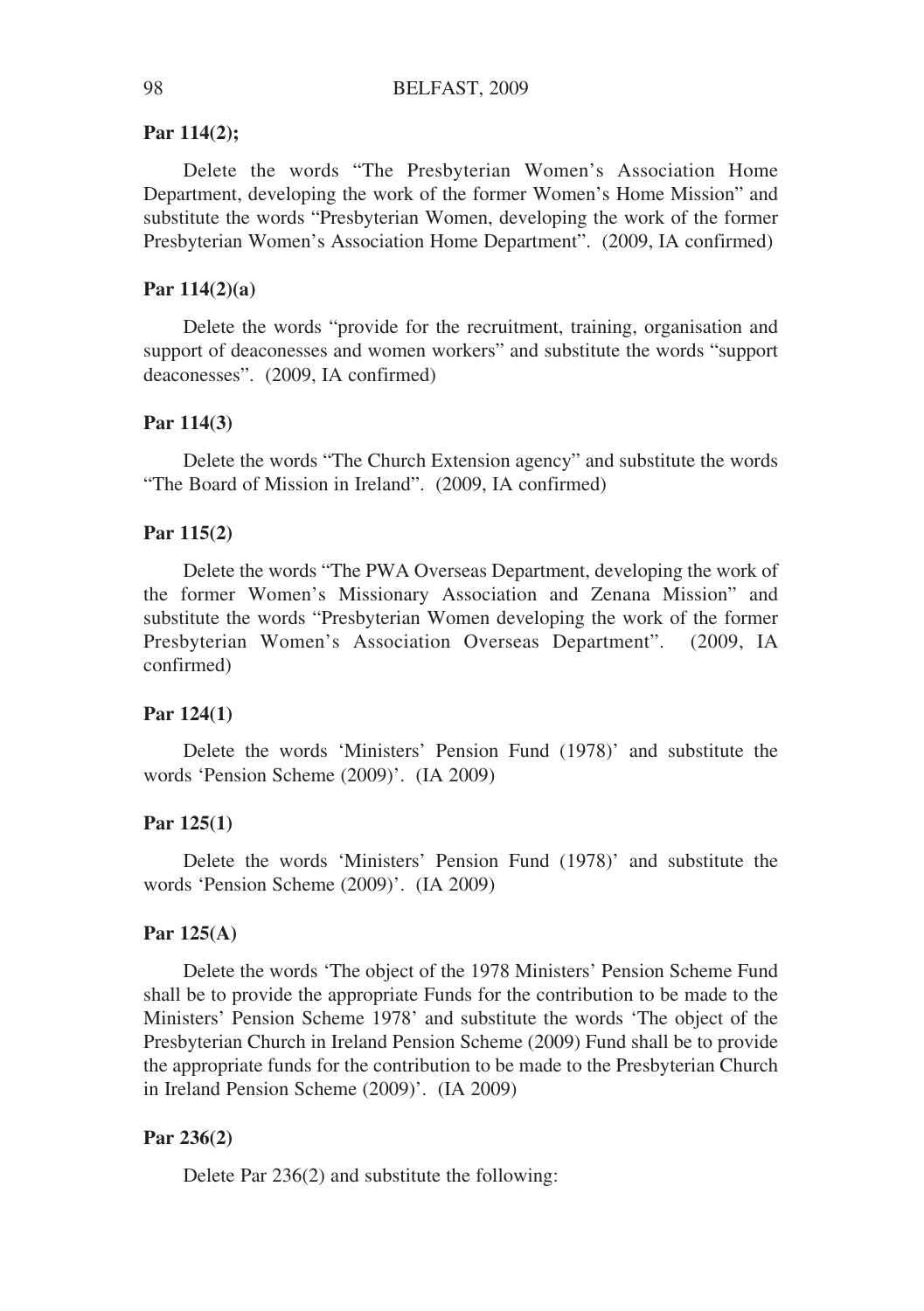(2) "The stipend of each Congregation shall be reviewed by the Union Commission every seven years or if the application of the rule in (1) gives rise to serious difficulty. The Union Commission shall have power to vary the amount payable so that an equitable arrangement may be made." (2009)

# **Par 274(6)(e)**

Add the following sub-paragraph:

" $274(6)$ (e) Where it is decided that within five years from the date of the leave to call the vacant congregation/s shall unite with another congregation or congregations where there is still a minister in active duty (hereafter referred to as "the other congregation or congregations"), the Commission may issue leave to call to the vacant congregation/s on deferred union terms.

- (i) The Union Commission will have power to direct that in the choice of a Minister the vacant congregation or congregations and the other congregation or congregations shall act as one congregation and the Kirk Session as one Kirk Session.
- (ii) The rights and entitlements of the active minister/s in the other congregation or congregations shall not be adversely affected by this arrangement.
- (iii) When the minister/s in active duty retires or ceases to be minister/s of the other congregation or congregations in the deferred union the Union Commission shall agree final terms of union and the Presbytery arrange a service of installation in the other congregation or congregations.
- (iv) If the minister called to the original vacant congregation in the deferred union resigns his charge, the same procedure as above will be followed." (2009)

# **Par 305(9)**

Delete the word "sixty" and substitute the word "sixty-five". (2009)

# **Par 318A(1)**

Delete Par 318A(1) and substitute the following: '318A (1) The object of the Presbyterian Church in Ireland Pension Scheme (2009) Fund shall be to provide the appropriate funds for the contribution to be made by the Presbyterian Church in Ireland to the Presbyterian Church in Ireland Pension Scheme (2009)'. (2009)

# **Par 318A(2)(b)**

Delete the words 'Ministers' Pension Scheme (1978)' and substitute the words 'Pension Scheme (2009)'. (2009)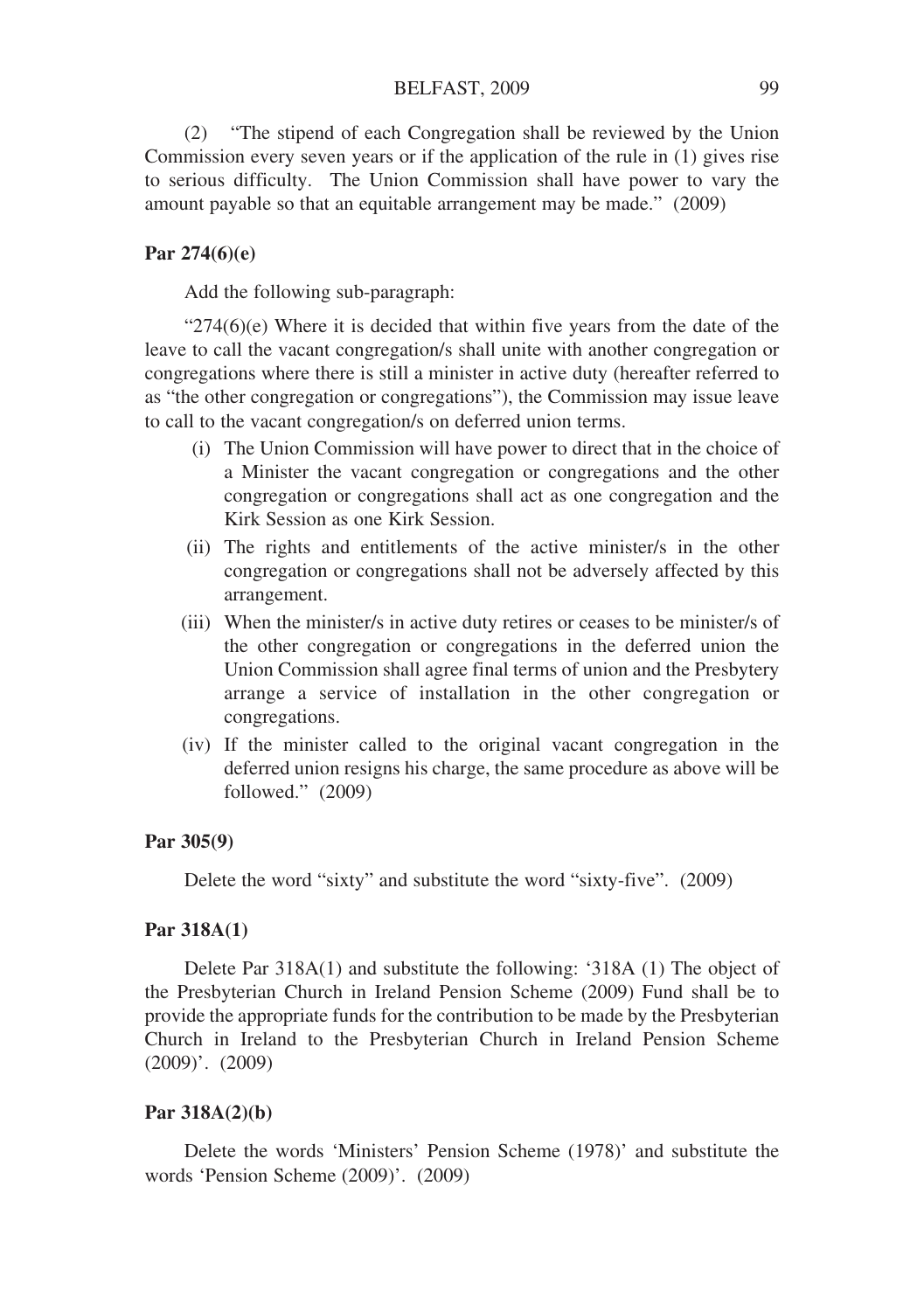# **Par 318B(3)(b)**

Delete the words 'Ministers' Pension Scheme (1978)' and substitute the words 'Presbyterian Church in Ireland Pension Scheme (2009)'. (2009)

# **Par 319(1)**

Delete the words 'Ministers' Pension Scheme (1978)' and substitute the words 'Pension Scheme (2009)'. (2009)

# **Par 320(3)**

Delete the words '1978 Pension Scheme' and substitute the words 'Presbyterian Church in Ireland Pension Scheme (2009)'. (2009)

# **Par 321(4)**

Delete the words 'Ministers' Pension Scheme' and substitute the words 'Presbyterian Church in Ireland Pension Scheme (2009)'. (2009)

# **Par 324(1)**

Delete the words 'Ministers' Pension Scheme (1978)' and substitute the words 'Pension Scheme (2009)'. (2009)

# **Par 325(3)**

Delete the words 'Ministers' Pension Scheme' and substitute the words 'Presbyterian Church in Ireland Pension Scheme (2009)'. (2009)

# **Par 326(1)(b)**

Delete the words 'Ministers' Pension Scheme' and substitute the words 'Presbyterian Church in Ireland Pension Scheme (2009)'. (2009)

# **Par 326(1)(c)**

Delete the words 'Ministers' Pension Scheme' and substitute the words 'Presbyterian Church in Ireland Pension Scheme (2009)'. (2009)

100